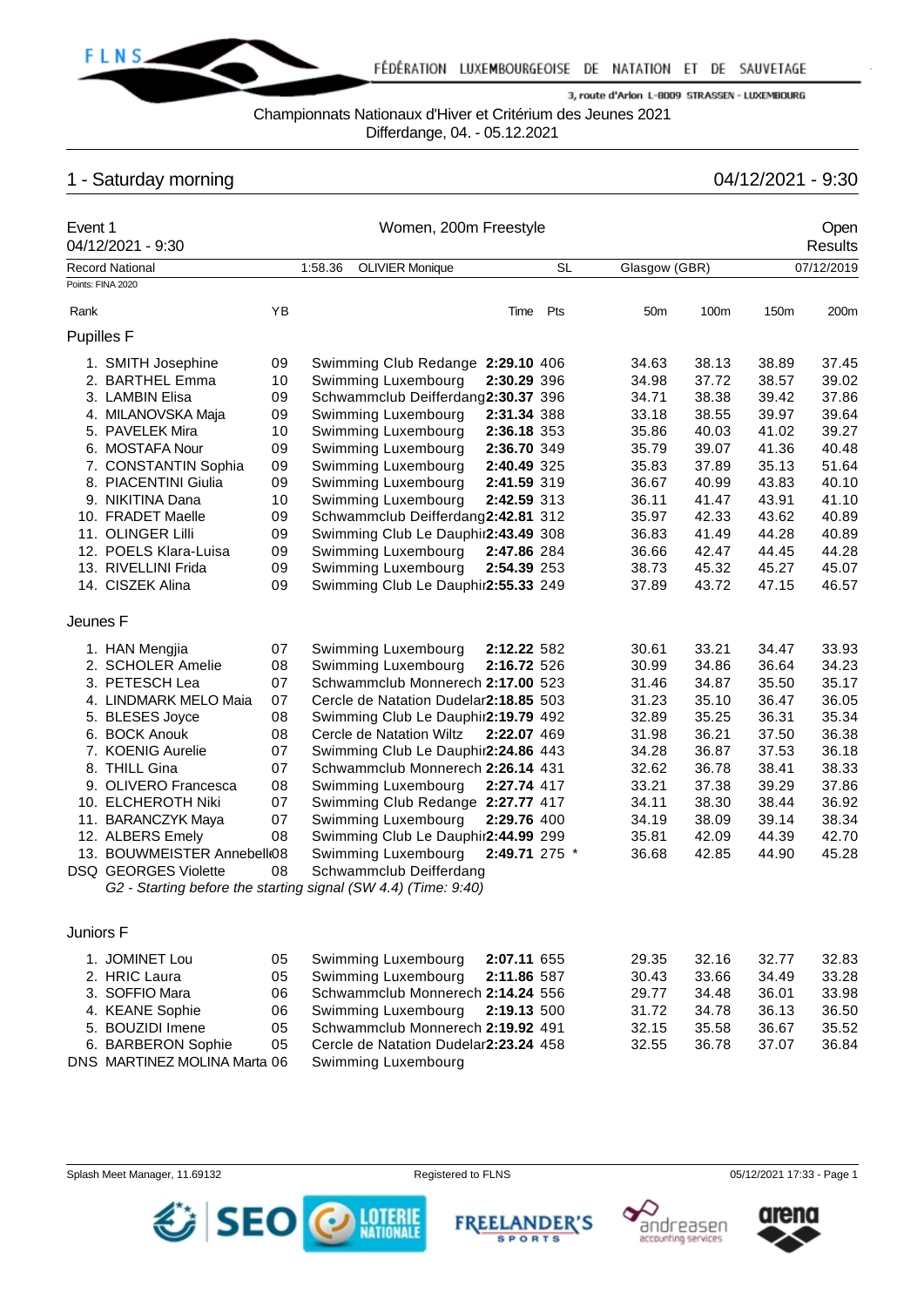

Championnats Nationaux d'Hiver et Critérium des Jeunes 2021

Differdange, 04. - 05.12.2021

# Event 1, Women, 200m Freestyle

Open

| 1. BANKY Jacqueline         | 96 | Swimming Luxembourg                                            | 2:05.02 689   | 28.53 | 31.19 | 32.54 | 32.76 |
|-----------------------------|----|----------------------------------------------------------------|---------------|-------|-------|-------|-------|
| 2. JOMINET Lou              | 05 | Swimming Luxembourg                                            | 2:07.11 655   | 29.35 | 32.16 | 32.77 | 32.83 |
| 3. HRIC Laura               | 05 | Swimming Luxembourg                                            | 2:11.86 587   | 30.43 | 33.66 | 34.49 | 33.28 |
| 4. HAN Mengjia              | 07 | Swimming Luxembourg                                            | 2:12.22 582   | 30.61 | 33.21 | 34.47 | 33.93 |
| 5. SOFFIO Mara              | 06 | Schwammclub Monnerech 2:14.24 556                              |               | 29.77 | 34.48 | 36.01 | 33.98 |
| 6. SCHOLER Amelie           | 08 | Swimming Luxembourg                                            | 2:16.72 526   | 30.99 | 34.86 | 36.64 | 34.23 |
| 7. PETESCH Lea              | 07 | Schwammclub Monnerech 2:17.00 523                              |               | 31.46 | 34.87 | 35.50 | 35.17 |
| 8. LINDMARK MELO Maia       | 07 | Cercle de Natation Dudelar2:18.85 503                          |               | 31.23 | 35.10 | 36.47 | 36.05 |
| 9. KEANE Sophie             | 06 | Swimming Luxembourg                                            | 2:19.13 500   | 31.72 | 34.78 | 36.13 | 36.50 |
| 10. BLESES Joyce            | 08 | Swimming Club Le Dauphir2:19.79 492                            |               | 32.89 | 35.25 | 36.31 | 35.34 |
| 11. BOUZIDI Imene           | 05 | Schwammclub Monnerech 2:19.92 491                              |               | 32.15 | 35.58 | 36.67 | 35.52 |
| 12. BOCK Anouk              | 08 | Cercle de Natation Wiltz                                       | 2:22.07 469   | 31.98 | 36.21 | 37.50 | 36.38 |
| 13. BARBERON Sophie         | 05 | Cercle de Natation Dudelar2:23.24 458                          |               | 32.55 | 36.78 | 37.07 | 36.84 |
| 14. KOENIG Aurelie          | 07 | Swimming Club Le Dauphir2:24.86 443                            |               | 34.28 | 36.87 | 37.53 | 36.18 |
| 15. THILL Gina              | 07 | Schwammclub Monnerech 2:26.14 431                              |               | 32.62 | 36.78 | 38.41 | 38.33 |
| 16. OLIVERO Francesca       | 08 | Swimming Luxembourg                                            | 2:27.74 417   | 33.21 | 37.38 | 39.29 | 37.86 |
| 17. ELCHEROTH Niki          | 07 | Swimming Club Redange 2:27.77 417                              |               | 34.11 | 38.30 | 38.44 | 36.92 |
| 18. SMITH Josephine         | 09 | Swimming Club Redange 2:29.10 406                              |               | 34.63 | 38.13 | 38.89 | 37.45 |
| 19. BARANCZYK Maya          | 07 | Swimming Luxembourg                                            | 2:29.76 400   | 34.19 | 38.09 | 39.14 | 38.34 |
| 20. BARTHEL Emma            | 10 | Swimming Luxembourg                                            | 2:30.29 396   | 34.98 | 37.72 | 38.57 | 39.02 |
| 21. LAMBIN Elisa            | 09 | Schwammclub Deifferdang2:30.37 396                             |               | 34.71 | 38.38 | 39.42 | 37.86 |
| 22. MILANOVSKA Maja         | 09 | Swimming Luxembourg                                            | 2:31.34 388   | 33.18 | 38.55 | 39.97 | 39.64 |
| 23. PAVELEK Mira            | 10 | Swimming Luxembourg                                            | 2:36.18 353   | 35.86 | 40.03 | 41.02 | 39.27 |
| 24. MOSTAFA Nour            | 09 | Swimming Luxembourg                                            | 2:36.70 349   | 35.79 | 39.07 | 41.36 | 40.48 |
| 25. CONSTANTIN Sophia       | 09 | Swimming Luxembourg                                            | 2:40.49 325   | 35.83 | 37.89 | 35.13 | 51.64 |
| 26. PIACENTINI Giulia       | 09 | Swimming Luxembourg                                            | 2:41.59 319   | 36.67 | 40.99 | 43.83 | 40.10 |
| 27. NIKITINA Dana           | 10 | Swimming Luxembourg                                            | 2:42.59 313   | 36.11 | 41.47 | 43.91 | 41.10 |
| 28. FRADET Maelle           | 09 | Schwammclub Deifferdang2:42.81 312                             |               | 35.97 | 42.33 | 43.62 | 40.89 |
| 29. OLINGER Lilli           | 09 | Swimming Club Le Dauphir2:43.49 308                            |               | 36.83 | 41.49 | 44.28 | 40.89 |
| 30. ALBERS Emely            | 08 | Swimming Club Le Dauphir2:44.99 299                            |               | 35.81 | 42.09 | 44.39 | 42.70 |
| 31. POELS Klara-Luisa       | 09 | Swimming Luxembourg                                            | 2:47.86 284   | 36.66 | 42.47 | 44.45 | 44.28 |
| 32. BOUWMEISTER Annebell 08 |    | Swimming Luxembourg                                            | 2:49.71 275 * | 36.68 | 42.85 | 44.90 | 45.28 |
| 33. RIVELLINI Frida         | 09 | Swimming Luxembourg                                            | 2:54.39 253   | 38.73 | 45.32 | 45.27 | 45.07 |
| 34. CISZEK Alina            | 09 | Swimming Club Le Dauphir2:55.33 249                            |               | 37.89 | 43.72 | 47.15 | 46.57 |
| DSQ GEORGES Violette        | 08 | Schwammclub Deifferdang                                        |               |       |       |       |       |
|                             |    | G2 - Starting before the starting signal (SW 4.4) (Time: 9:40) |               |       |       |       |       |

DNS MARTINEZ MOLINA Marta 06 Swimming Luxembourg

|      | Event 2                 |    |         | Men, 200m Freestyle                 |             |             | Open            |       |                  |                  |
|------|-------------------------|----|---------|-------------------------------------|-------------|-------------|-----------------|-------|------------------|------------------|
|      | 04/12/2021 - 9:54       |    |         |                                     |             |             |                 |       |                  | Results          |
|      | <b>Record National</b>  |    | 1:45.47 | STACCHIOTTI Raphaël                 |             | <b>SCDE</b> | Dudelange       |       |                  | 12/12/2015       |
|      | Points: FINA 2020       |    |         |                                     |             |             |                 |       |                  |                  |
| Rank |                         | YB |         |                                     | Time        | Pts         | 50 <sub>m</sub> | 100m  | 150 <sub>m</sub> | 200 <sub>m</sub> |
|      | Pupilles M              |    |         |                                     |             |             |                 |       |                  |                  |
|      | <b>KUNEN Fynn</b>       | 08 |         | Swimming Luxembourg                 | 2:18.58 368 |             | 30.82           | 36.28 | 37.17            | 34.31            |
|      | <b>VIGUIER Evan</b>     | 08 |         | Swimming Luxembourg                 | 2:18.99 365 |             | 31.91           | 35.61 | 36.44            | 35.03            |
| 3.   | <b>VISSER Mats</b>      | 08 |         | Swimming Club Le Dauphir2:20.55 353 |             |             | 31.34           | 36.31 | 38.13            | 34.77            |
|      | ORTIZ BOGDANOV Pablo 08 |    |         | Swimming Luxembourg                 | 2:22.90 336 |             | 30.85           | 36.49 | 37.79            | 37.77            |
|      | 5. VALENTINI Stefano    | 09 |         | Schwammclub Monnerech 2:23.97 328   |             |             | 31.54           | 36.82 | 39.04            | 36.57            |
| 6.   | MEUNIER Noa             | 08 |         | Schwammclub Deifferdang2:24.71 323  |             |             | 31.91           | 37.06 | 38.12            | 37.62            |

Splash Meet Manager, 11.69132 **Registered to FLNS** Registered to FLNS 05/12/2021 17:33 - Page 2





**ANDER'S** 

**SPORTS** 

**FREEL** 





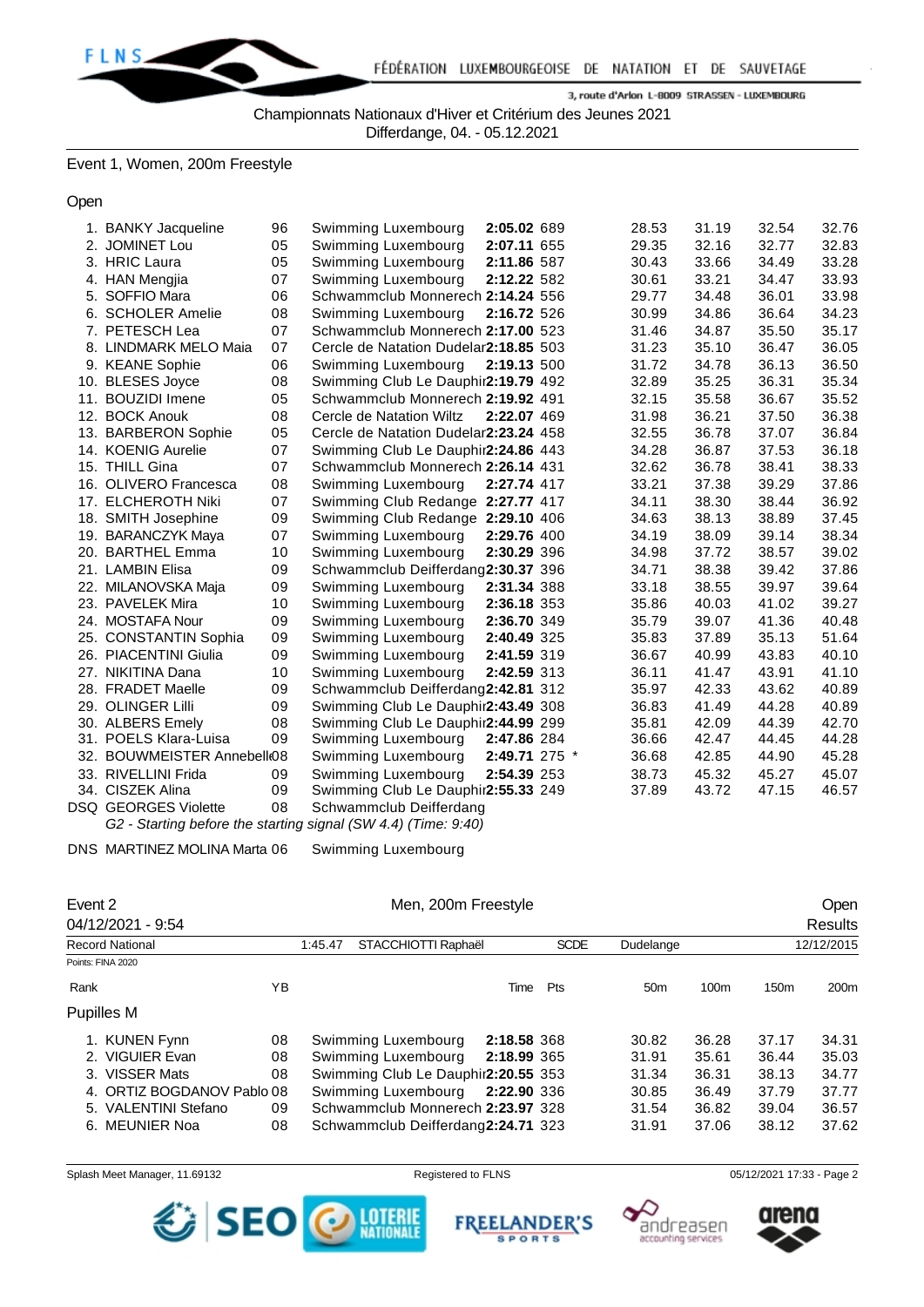

Championnats Nationaux d'Hiver et Critérium des Jeunes 2021

Differdange, 04. - 05.12.2021

# Event 2, Boys, 200m Freestyle, Pupilles M

| Rank      |                                         | YB |                                       | Time        | Pts | 50 <sub>m</sub> | 100m  | 150m  | 200m  |
|-----------|-----------------------------------------|----|---------------------------------------|-------------|-----|-----------------|-------|-------|-------|
|           | 7. KROMBACH Alex                        | 08 | Swimming Luxembourg                   | 2:29.18 295 |     | 33.02           | 37.59 | 39.46 | 39.11 |
|           | 8. METZLER Charles                      | 08 | Swimming Luxembourg                   | 2:31.08 284 |     | 32.05           | 38.72 | 41.44 | 38.87 |
|           | 9. SULCAS Sarunas                       | 08 | Schwammclub Monnerech 2:32.01 279     |             |     | 33.66           | 37.94 | 39.94 | 40.47 |
|           | 10. THILL Hugo                          | 09 | Schwammclub Deifferdang2:32.98 274    |             |     | 34.58           | 39.95 | 40.91 | 37.54 |
|           | 11. KIDD Alexander                      | 09 | Swimming Luxembourg                   | 2:33.97 268 |     | 35.24           | 39.82 | 40.66 | 38.25 |
|           | 12. SAMMARCO Andrea                     | 08 | Swimming Luxembourg                   | 2:36.00 258 |     | 34.05           | 40.14 | 41.77 | 40.04 |
|           | 13. MELOUANE AMAHZOUNE08                |    | Swimming Luxembourg                   | 2:36.28 257 |     | 34.43           | 40.19 | 42.16 | 39.50 |
|           | 14. SABBOURI Mathis                     | 08 | Swimming Luxembourg                   | 2:37.30 252 |     | 34.57           | 40.31 | 41.92 | 40.50 |
|           | 15. BOHLER Tim                          | 08 | Swimming Club ERA                     | 2:37.94 249 |     | 33.21           | 39.46 | 44.04 | 41.23 |
|           | 16. GEORGIEV Theodor                    | 08 | Swimming Luxembourg                   | 2:38.15 248 |     | 34.90           | 40.25 | 42.44 | 40.56 |
|           | 17. RUIZ AGUILAR Francisco 09           |    | Schwammclub Monnerech 2:40.74 236     |             |     | 35.85           | 41.80 | 43.72 | 39.37 |
|           | 18. KRIES Leo                           | 08 | Swimming Luxembourg                   | 2:41.67 232 |     | 34.32           | 41.02 | 43.36 | 42.97 |
|           | 19. MOOG Jules                          | 08 | Swimming Luxembourg                   | 2:45.85 215 |     | 36.63           | 43.28 | 43.61 | 42.33 |
|           | 20. FABER Max                           | 09 | Schwammclub Monnerech 2:47.46 208     |             |     | 37.40           | 43.54 | 44.91 | 41.61 |
|           | 21. MIASIK-LEGRAND Gabriel08            |    | Schwammclub Monnerech 2:47.84 207     |             |     | 34.00           | 42.70 | 44.72 | 46.42 |
|           | 22. SIEDLECKI Michal                    | 08 | Swimming Club ERA                     | 2:50.16 199 |     | 37.30           | 43.15 | 47.25 | 42.46 |
|           | 23. WALAK Olivier                       | 09 | Swimming Club ERA                     | 2:50.80 196 |     | 36.97           | 43.59 | 46.42 | 43.82 |
|           | DNS REDING Deyan                        | 09 | Swimming Luxembourg                   |             |     |                 |       |       |       |
|           | <b>DNS DEHALLEUX Lukas</b>              | 08 | Schwammclub Deifferdang               |             |     |                 |       |       |       |
| Jeunes M  |                                         |    |                                       |             |     |                 |       |       |       |
|           | 1. PEUSCH Kevin                         | 06 | Swimming Luxembourg                   | 2:05.18 500 |     | 28.04           | 31.66 | 32.44 | 33.04 |
|           | 2. ESCHETTE Louis                       | 07 | Cercle de Natation Wiltz              | 2:06.78 481 |     | 29.39           | 32.68 | 33.12 | 31.59 |
|           | 3. JAAS Tom                             | 06 | Swimming Club Le Dauphir2:07.59 472   |             |     | 29.04           | 32.47 | 33.96 | 32.12 |
|           | 4. WESTER Ben                           | 06 | Cercle de Natation Dudelar2:08.10 466 |             |     | 28.97           | 31.16 | 33.50 | 34.47 |
|           | 5. MOOG Mathis                          | 06 | Swimming Luxembourg                   | 2:13.31 414 |     | 29.50           | 34.04 | 35.18 | 34.59 |
|           | 6. BOZONCA Gabriel                      | 06 | Schwammclub Deifferdang2:13.52 412    |             |     | 30.00           | 34.01 | 35.31 | 34.20 |
|           | 7. RIKKERT Thijmen                      | 06 | Swimming Luxembourg                   | 2:14.06 407 |     | 29.60           | 33.97 | 35.46 | 35.03 |
|           | 8. GONZALEZ PEREZ Rodri@07              |    | Swimming Luxembourg                   | 2:14.68 401 |     | 29.77           | 33.77 | 36.20 | 34.94 |
|           | 9. MILANOVSKI Stefan                    | 06 | Swimming Luxembourg                   | 2:15.90 390 |     | 31.56           | 34.78 | 35.63 | 33.93 |
|           |                                         | 07 | Swimming Luxembourg                   | 2:16.51 385 |     | 31.07           | 35.63 | 36.26 | 33.55 |
|           | 10. WEYLAND Philippe<br>11. THILL Louis | 07 | Swimming Luxembourg                   | 2:18.26 371 |     | 30.55           | 34.83 | 37.28 | 35.60 |
|           | 12. DUSEMON Paul                        | 07 | Swimming Luxembourg                   | 2:22.13 341 |     | 32.76           | 36.39 | 37.25 | 35.73 |
|           |                                         |    |                                       |             |     |                 |       |       |       |
| Juniors M |                                         |    |                                       |             |     |                 |       |       |       |
|           | 1. WEYRICH Mike                         | 05 | Swimming Club Le Dauphir2:01.07 552   |             |     | 27.65           | 30.21 | 31.62 | 31.59 |
|           | 2. DANTHINE Zacharie                    | 04 | Barracuda Esch Natation 2:02.12 538   |             |     | 28.18           | 31.01 | 31.51 | 31.42 |
|           | 3. THILL Nicolas                        | 05 | Swimming Luxembourg                   | 2:02.21 537 |     | 28.31           | 30.84 | 31.85 | 31.21 |
|           | 4. MARTI Theo                           | 05 | Cercle de Natation Wiltz              | 2:05.48 496 |     | 28.73           | 31.77 | 32.34 | 32.64 |
|           | 5. MORARU Matteo                        | 04 | Swimming Luxembourg                   | 2:05.75 493 |     | 28.12           | 31.16 | 32.58 | 33.89 |
|           | 6. MACLEAR Gareth                       | 05 | Swimming Luxembourg                   | 2:12.65 420 |     | 29.54           | 32.94 | 34.87 | 35.30 |
|           | 7. AHMED Aryaan                         | 05 | Swimming Luxembourg                   | 2:14.69 401 |     | 29.01           | 33.83 | 36.15 | 35.70 |
|           | 8. KIEFFER Brian                        | 04 | Swimming Club ERA                     | 2:19.00 365 |     | 30.00           | 33.74 | 37.36 | 37.90 |
|           | <b>DNS DURAKOVIC Tarik</b>              | 05 | Swimming Luxembourg                   |             |     |                 |       |       |       |
|           | DNO DELIFOE D.                          |    |                                       |             |     |                 |       |       |       |

DNS DELIEGE Brice 04 Schwammclub Deifferdang







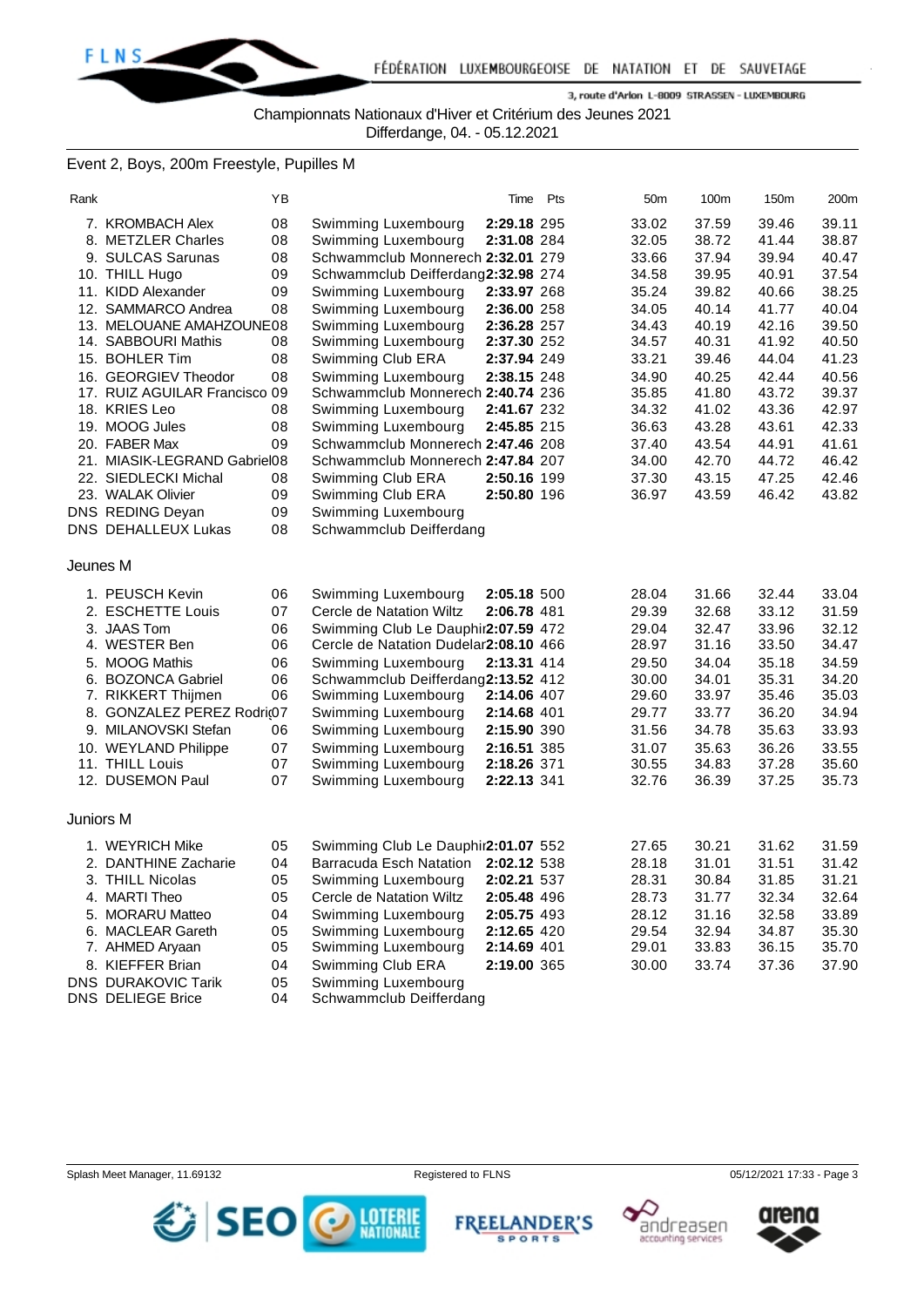

Championnats Nationaux d'Hiver et Critérium des Jeunes 2021

Differdange, 04. - 05.12.2021

Event 2, Men, 200m Freestyle

Open

| 1. DALEIDEN CIUFERRI Ral03    |    | Swimming Luxembourg                   | 1:48.76 762 | 25.30 | 28.31 | 27.79 | 27.36 |
|-------------------------------|----|---------------------------------------|-------------|-------|-------|-------|-------|
| 2. BRANDENBURGER Pit          | 95 | Schwammclub Deifferdang1:49.75 742    |             | 25.07 | 27.78 | 28.36 | 28.54 |
| 3. FRIPPIAT Florian           | 98 | Schwammclub Deifferdang1:50.32 730    |             | 25.48 | 27.99 | 28.22 | 28.63 |
| 4. VANDERSCHRICK Stepht00     |    | Swimming Luxembourg                   | 1:53.80 665 | 26.21 | 28.89 | 29.39 | 29.31 |
| 5. MULDER Anael               | 02 | Schwammclub Deifferdang2:00.15 565    |             | 27.38 | 29.96 | 31.26 | 31.55 |
| 6. WEYRICH Mike               | 05 | Swimming Club Le Dauphir2:01.07 552   |             | 27.65 | 30.21 | 31.62 | 31.59 |
| 7. DANTHINE Zacharie          | 04 | Barracuda Esch Natation 2:02.12 538   |             | 28.18 | 31.01 | 31.51 | 31.42 |
| 8. THILL Nicolas              | 05 | Swimming Luxembourg                   | 2:02.21 537 | 28.31 | 30.84 | 31.85 | 31.21 |
| 9. PEUSCH Kevin               | 06 | Swimming Luxembourg                   | 2:05.18 500 | 28.04 | 31.66 | 32.44 | 33.04 |
| 10. MARTI Theo                | 05 | Cercle de Natation Wiltz              | 2:05.48 496 | 28.73 | 31.77 | 32.34 | 32.64 |
| 11. MORARU Matteo             | 04 | Swimming Luxembourg                   | 2:05.75 493 | 28.12 | 31.16 | 32.58 | 33.89 |
| 12. ESCHETTE Louis            | 07 | Cercle de Natation Wiltz              | 2:06.78 481 | 29.39 | 32.68 | 33.12 | 31.59 |
| 13. JAAS Tom                  | 06 | Swimming Club Le Dauphir2:07.59 472   |             | 29.04 | 32.47 | 33.96 | 32.12 |
| 14. WESTER Ben                | 06 | Cercle de Natation Dudelar2:08.10 466 |             | 28.97 | 31.16 | 33.50 | 34.47 |
| 15. MACLEAR Gareth            | 05 | Swimming Luxembourg                   | 2:12.65 420 | 29.54 | 32.94 | 34.87 | 35.30 |
| 16. MOOG Mathis               | 06 | Swimming Luxembourg                   | 2:13.31 414 | 29.50 | 34.04 | 35.18 | 34.59 |
| 17. BOZONCA Gabriel           | 06 | Schwammclub Deifferdang2:13.52 412    |             | 30.00 | 34.01 | 35.31 | 34.20 |
| 18. RIKKERT Thijmen           | 06 | Swimming Luxembourg                   | 2:14.06 407 | 29.60 | 33.97 | 35.46 | 35.03 |
| 19. GONZALEZ PEREZ Rodri@7    |    | Swimming Luxembourg                   | 2:14.68 401 | 29.77 | 33.77 | 36.20 | 34.94 |
| 20. AHMED Aryaan              | 05 | Swimming Luxembourg                   | 2:14.69 401 | 29.01 | 33.83 | 36.15 | 35.70 |
| 21. MILANOVSKI Stefan         | 06 | Swimming Luxembourg                   | 2:15.90 390 | 31.56 | 34.78 | 35.63 | 33.93 |
| 22. WEYLAND Philippe          | 07 | Swimming Luxembourg                   | 2:16.51 385 | 31.07 | 35.63 | 36.26 | 33.55 |
| 23. THILL Louis               | 07 | Swimming Luxembourg                   | 2:18.26 371 | 30.55 | 34.83 | 37.28 | 35.60 |
| 24. KUNEN Fynn                | 08 | Swimming Luxembourg                   | 2:18.58 368 | 30.82 | 36.28 | 37.17 | 34.31 |
| 25. VIGUIER Evan              | 08 | Swimming Luxembourg                   | 2:18.99 365 | 31.91 | 35.61 | 36.44 | 35.03 |
| 26. KIEFFER Brian             | 04 | Swimming Club ERA                     | 2:19.00 365 | 30.00 | 33.74 | 37.36 | 37.90 |
| 27. VISSER Mats               | 08 | Swimming Club Le Dauphir2:20.55 353   |             | 31.34 | 36.31 | 38.13 | 34.77 |
| 28. DUSEMON Paul              | 07 | Swimming Luxembourg                   | 2:22.13 341 | 32.76 | 36.39 | 37.25 | 35.73 |
| 29. ORTIZ BOGDANOV Pablo 08   |    | Swimming Luxembourg                   | 2:22.90 336 | 30.85 | 36.49 | 37.79 | 37.77 |
| 30. VALENTINI Stefano         | 09 | Schwammclub Monnerech 2:23.97 328     |             | 31.54 | 36.82 | 39.04 | 36.57 |
| 31. MEUNIER Noa               | 08 | Schwammclub Deifferdang2:24.71 323    |             | 31.91 | 37.06 | 38.12 | 37.62 |
| 32. KROMBACH Alex             | 08 | Swimming Luxembourg                   | 2:29.18 295 | 33.02 | 37.59 | 39.46 | 39.11 |
| 33. METZLER Charles           | 08 | Swimming Luxembourg                   | 2:31.08 284 | 32.05 | 38.72 | 41.44 | 38.87 |
| 34. SULCAS Sarunas            | 08 | Schwammclub Monnerech 2:32.01 279     |             | 33.66 | 37.94 | 39.94 | 40.47 |
| 35. THILL Hugo                | 09 | Schwammclub Deifferdang2:32.98 274    |             | 34.58 | 39.95 | 40.91 | 37.54 |
| 36. KIDD Alexander            | 09 | Swimming Luxembourg                   | 2:33.97 268 | 35.24 | 39.82 | 40.66 | 38.25 |
| 37. SAMMARCO Andrea           | 08 | Swimming Luxembourg                   | 2:36.00 258 | 34.05 | 40.14 | 41.77 | 40.04 |
| 38. MELOUANE AMAHZOUNE08      |    | Swimming Luxembourg                   | 2:36.28 257 | 34.43 | 40.19 | 42.16 | 39.50 |
| 39. SABBOURI Mathis           | 08 | Swimming Luxembourg                   | 2:37.30 252 | 34.57 | 40.31 | 41.92 | 40.50 |
| 40. BOHLER Tim                | 08 | Swimming Club ERA                     | 2:37.94 249 | 33.21 | 39.46 | 44.04 | 41.23 |
| 41. GEORGIEV Theodor          | 08 | Swimming Luxembourg                   | 2:38.15 248 | 34.90 | 40.25 | 42.44 | 40.56 |
| 42. RUIZ AGUILAR Francisco 09 |    | Schwammclub Monnerech 2:40.74 236     |             | 35.85 | 41.80 | 43.72 | 39.37 |
| 43. KRIES Leo                 | 08 | Swimming Luxembourg                   | 2:41.67 232 | 34.32 | 41.02 | 43.36 | 42.97 |
| 44. MOOG Jules                | 08 | Swimming Luxembourg                   | 2:45.85 215 | 36.63 | 43.28 | 43.61 | 42.33 |
| 45. FABER Max                 | 09 | Schwammclub Monnerech 2:47.46 208     |             | 37.40 | 43.54 | 44.91 | 41.61 |
| 46. MIASIK-LEGRAND Gabriel08  |    | Schwammclub Monnerech 2:47.84 207     |             | 34.00 | 42.70 | 44.72 | 46.42 |
| 47. SIEDLECKI Michal          | 08 | Swimming Club ERA                     | 2:50.16 199 | 37.30 | 43.15 | 47.25 | 42.46 |
| 48. WALAK Olivier             | 09 | Swimming Club ERA                     | 2:50.80 196 | 36.97 | 43.59 | 46.42 | 43.82 |
| <b>DNS DURAKOVIC Tarik</b>    | 05 | Swimming Luxembourg                   |             |       |       |       |       |
| DNS REDING Deyan              | 09 | Swimming Luxembourg                   |             |       |       |       |       |
| DNS DEHALLEUX Lukas           | 08 | Schwammclub Deifferdang               |             |       |       |       |       |
| <b>DNS DELIEGE Brice</b>      | 04 | Schwammclub Deifferdang               |             |       |       |       |       |







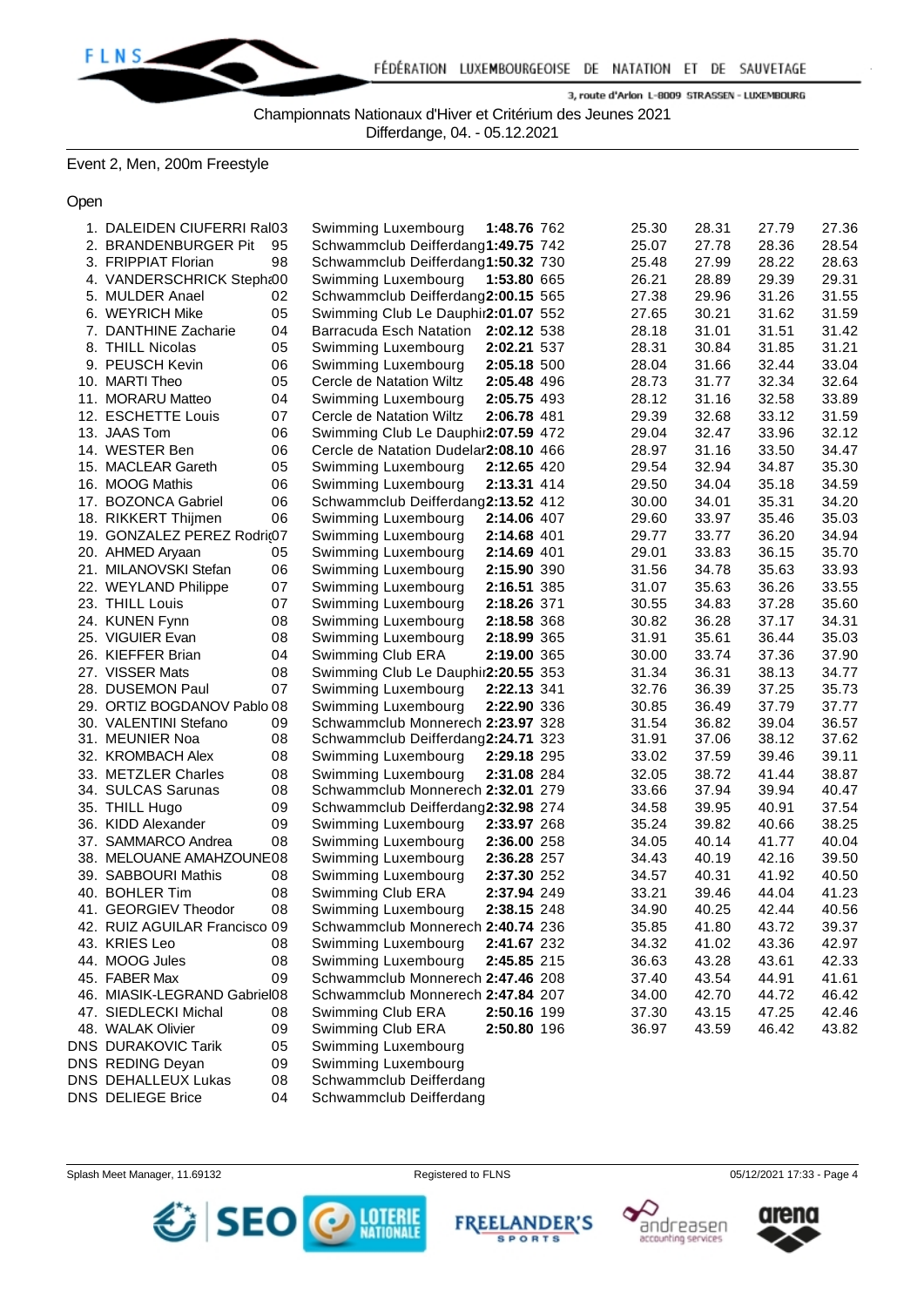

#### Championnats Nationaux d'Hiver et Critérium des Jeunes 2021

Differdange, 04. - 05.12.2021

| Event 3           |                            |       | Women, 50m Breaststroke |                              | Open      |      |       |                       |
|-------------------|----------------------------|-------|-------------------------|------------------------------|-----------|------|-------|-----------------------|
|                   | 04/12/2021 - 10:23         |       |                         |                              |           |      |       | <b>Results Prelim</b> |
|                   | <b>Record National</b>     | 31.95 | <b>MEYNEN Julie</b>     | <b>SCDE</b>                  | Dudelange |      |       | 12/12/2015            |
| Points: FINA 2020 |                            |       |                         |                              |           |      |       |                       |
| Rank              |                            |       | YB                      |                              |           | Time | Pts   |                       |
|                   | ALLAR Maud<br>MP 13        |       | 08                      | Cercle Nautique Petange      | 34.84     |      | 550   | Q MP                  |
|                   | <b>ALBERS Neele</b>        |       | 05                      | Swimming Club Le Dauphin Ett | 35.13     |      | 537 Q |                       |
| 3                 | <b>LEONARD Lis</b>         |       | 05                      | Swimming Luxembourg          | 35.24     |      | 532   | O                     |
|                   | <b>CALMES Liz</b>          |       | 08                      | Schwammclub Monnerech        | 35.30     |      | 529   | O                     |
| 5.                | <b>BORDONARO Madeleine</b> |       | 06                      | Barracuda Esch Natation      | 35.53     |      | 519   | O                     |
| 6.                | <b>CORBEEL BASTIN Ava</b>  |       | 07                      | Swimming Club Le Dauphin Ett | 35.85     |      | 505   | O                     |
|                   | <b>CALMES Lara</b>         |       | 04                      | Schwammclub Monnerech        | 35.97     |      | 500   | R                     |
| 8                 | KIDD Francesca             |       | 06                      | Swimming Luxembourg          | 37.09     |      | 456   | R                     |
| 9.                | <b>THILL Gina</b>          |       | 07                      | Schwammclub Monnerech        | 38.56     |      | 406   |                       |
| 10.               | <b>HAAG Nora</b>           |       | 04                      | Swimming Club Le Dauphin Ett | 39.36     |      | 382   |                       |

# Event 4 Communication of the Men, 50m Breaststroke Communication of the Open 04/12/2021 - 10:26 Results Prelim Record National 27.30 CARNOL Laurent SCDE Dudelange 12/12/2015 Points: FINA 2020 Rank **Rank Time Pts Proposed and Proposed Area** Time Pts and Proposed and Proposed and Proposed and Proposed and Proposed and Proposed and Proposed and Proposed and Proposed and Proposed and Proposed and Proposed and Pro 1. ROLKO Ricky 99 Swimming Luxembourg **29.25** 643 Q 2. DE MACEDO CRESTA Gabriel 02 Swimming Luxembourg **30.52** 566 Q 3. BANKY Jordan 01 Swimming Luxembourg **30.61** 561 Q 4. WALTZING Loic 00 Schwammclub Deifferdang **30.77** 552 Q 5. GERASIMENKO Ievgenii 89 Swimming Luxembourg **31.53** 513 Q 6. LUKA Mory 04 Swimming Luxembourg **31.90** 495 Q 7. PASSER Daniel 07 Swimming Luxembourg **32.77** 457 R 8. DE MACEDO CRESTA Bruno 06 Swimming Luxembourg **33.37** 433 R 9. BOKOV Rodion 03 Swimming Luxembourg **33.45** 430 10. SZYBOWSKI Jakub 07 Cercle Nautique Petange **40.81** 236 \* DSQ KEMP Finn 1980 105 Swimming Luxembourg

*G2 - Starting before the starting signal (SW 4.4) (Time: 10:26)*

- 
- DNS DHONTE Henri 04 Swimming Luxembourg

DNS DELIEGE Brice 04 Schwammclub Deifferdang

Splash Meet Manager, 11.69132 **Registered to FLNS Registered to FLNS** 05/12/2021 17:33 - Page 5

**FREELANDER'S** 

**SPORTS** 

**DESCRIPTION ALL** 





*む* **SEO**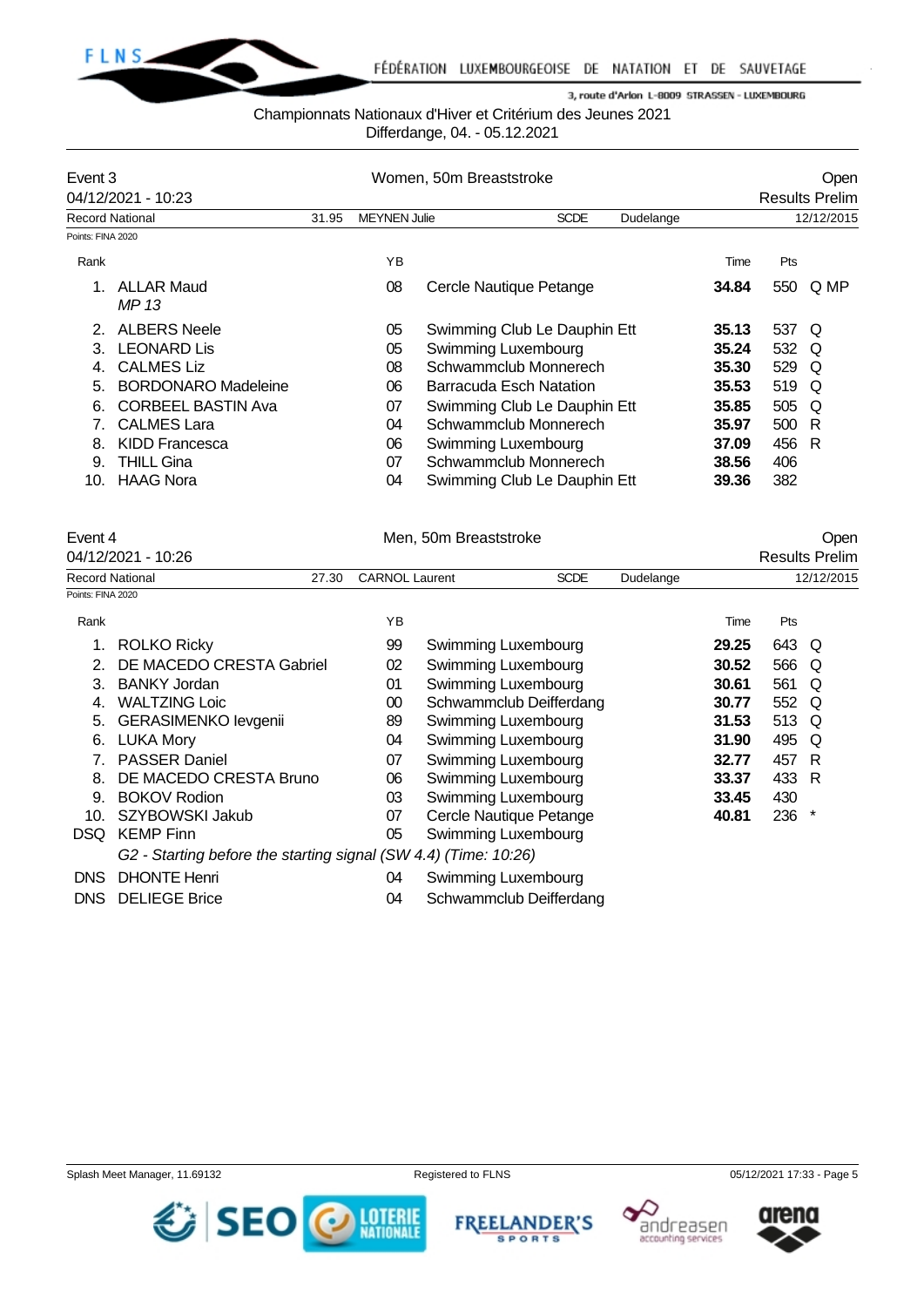

## Championnats Nationaux d'Hiver et Critérium des Jeunes 2021

Differdange, 04. - 05.12.2021

| Event 5<br>04/12/2021 - 10:31 |                              |       |                     | Women, 50m Freestyle         |                |       | Open<br><b>Results Prelim</b> |
|-------------------------------|------------------------------|-------|---------------------|------------------------------|----------------|-------|-------------------------------|
|                               | <b>Record National</b>       | 24.75 | <b>MEYNEN Julie</b> | <b>SCDE</b>                  | Budapest (HUN) |       | 06/11/2020                    |
| Points: FINA 2020             |                              |       |                     |                              |                |       |                               |
| Rank                          |                              |       | YB                  |                              | Time           | Pts   |                               |
| $\mathbf 1$                   | <b>MEYNEN Julie</b>          |       | 97                  | Swimming Club Le Dauphin Ett | 25.16          | 756   | Q                             |
| 2.                            | <b>OLIVIER Monique</b>       |       | 98                  | Schwammclub Deifferdang      | 26.23          | 668   | Q                             |
| 3.                            | <b>BANKY Jacqueline</b>      |       | 96                  | Swimming Luxembourg          | 26.79          | 627   | Q                             |
| 4.                            | <b>HRIC Laura</b>            |       | 05                  | Swimming Luxembourg          | 27.49          | 580   | Q                             |
| 5.                            | <b>VANDERSCHRICK Laura</b>   |       | 02                  | Swimming Luxembourg          | 27.65          | 570   | Q                             |
| 6.                            | SOFFIO Mara                  |       | 06                  | Schwammclub Monnerech        | 27.67          | 569   | Q                             |
| 7.                            | PHILIPPART Lina              |       | 07                  | Swimming Luxembourg          | 28.15          | 540   | $\mathsf{R}$                  |
| 8.                            | <b>TURMEL Alicia</b>         |       | $00\,$              | Cercle de Natation Dudelange | 28.62          | 514 R |                               |
| 9.                            | <b>LINDMARK MELO Maia</b>    |       | 07                  | Cercle de Natation Dudelange | 28.69          | 510   |                               |
| 10.                           | <b>ALLAR Maud</b>            |       | 08                  | Cercle Nautique Petange      | 28.86          | 501   |                               |
| 11.                           | PETESCH Lea                  |       | 07                  | Schwammclub Monnerech        | 29.02          | 493   |                               |
| 12.                           | <b>DEVISCOUR Sarah</b>       |       | 05                  | Cercle Nautique Echternach   | 29.23          | 482   |                               |
| 13.                           | <b>KEANE Sophie</b>          |       | 06                  | Swimming Luxembourg          | 29.31          | 478   |                               |
| 14.                           | <b>CALMES Lara</b>           |       | 04                  | Schwammclub Monnerech        | 29.55          | 467   |                               |
| 15.                           | <b>BOHLER Nora</b>           |       | 98                  | Schwammclub Deifferdang      | 29.59          | 465   |                               |
| 16.                           | <b>BARBERON Sophie</b>       |       | 05                  | Cercle de Natation Dudelange | 29.72          | 459   |                               |
| 17.                           | <b>REDING Sevda</b>          |       | 07                  | Swimming Luxembourg          | 29.84          | 453   |                               |
| 18.                           | <b>BOUZIDI</b> Imene         |       | 05                  | Schwammclub Monnerech        | 29.89          | 451   |                               |
| 19.                           | <b>HRIC Nina</b>             |       | 08                  | Swimming Luxembourg          | 30.09          | 442   |                               |
| 20.                           | MILANOVSKA Maja              |       | 09                  | Swimming Luxembourg          | 30.31          | 432   |                               |
| 21.                           | <b>ELCHEROTH Milly</b>       |       | 03                  | Swimming Club Redange        | 30.42          | 428   |                               |
| 22.                           | <b>OLIVERO Francesca</b>     |       | 08                  | Swimming Luxembourg          | 30.82          | 411   |                               |
| 23.                           | <b>THIRY Alice</b>           |       | 08                  | Cercle de Natation Wiltz     | 31.06          | 402   |                               |
|                               | 24. AVIRON-VIOLET Marianne   |       | 94                  | Swimming Luxembourg          | 31.38          | 390   |                               |
| 25.                           | <b>NOEHL Eva</b>             |       | 06                  | Cercle Nautique Echternach   | 33.16          | 330   | $\star$                       |
| 26.                           | NOEHL Ina                    |       | 09                  | Cercle Nautique Echternach   | 36.63          | 245   |                               |
| <b>DNS</b>                    | <b>MARTINEZ MOLINA Marta</b> |       | 06                  | Swimming Luxembourg          |                |       |                               |

## Event 6 Communication of Men, 50m Freestyle Communication of the Open

|       |             |               | <b>Results Prelim</b> |
|-------|-------------|---------------|-----------------------|
| 21.78 | CNDu        | Glasgow (GBR) | 04/12/2019            |
|       |             |               |                       |
|       | HENX Julien |               |                       |

| Rank |                              | ΥB |                                 | Time  | Pts   |    |  |
|------|------------------------------|----|---------------------------------|-------|-------|----|--|
|      | <b>HENX Julien</b>           | 95 | Cercle de Natation Dudelange    | 22.72 | 706   | O  |  |
| 2.   | <b>VANDERSCHRICK Stephan</b> | 00 | Swimming Luxembourg             | 23.58 | 632   | O  |  |
|      | 3. BRANDENBURGER Pit         | 95 | Schwammclub Deifferdang         | 24.08 | 593 Q |    |  |
|      | 4. CONSTANTINO CAEIRO Diogo  | 03 | Cercle de Natation Dudelange    | 24.21 | 584   | Q  |  |
| 5.   | <b>BANKY Jordan</b>          | 01 | Swimming Luxembourg             | 24.35 | 574 Q |    |  |
| 6.   | <b>TONUS Frederic</b>        | 73 | Luxembourg Sharks Swimming Club | 24.70 | 550   | Q  |  |
|      | 7. CALMES Nicolas            | 06 | Schwammclub Monnerech           | 25.05 | 527   | -R |  |
| 8.   | <b>BOKOV Rodion</b>          | 03 | Swimming Luxembourg             | 25.13 | 522   | -R |  |
| 9.   | <b>FLOREAN Darius</b>        | 05 | Swimming Luxembourg             | 25.22 | 516   |    |  |
| 10.  | <b>CONZEMIUS Jerome</b>      | 99 | Swimming Luxembourg             | 25.25 | 515   |    |  |
|      | <b>MULDER Anael</b>          | 02 | Schwammclub Deifferdang         | 25.46 | 502   |    |  |
|      |                              |    |                                 |       |       |    |  |

#### Splash Meet Manager, 11.69132 **Registered to FLNS** Registered to FLNS 05/12/2021 17:33 - Page 6



**FREELANDER'S SPORTS** 



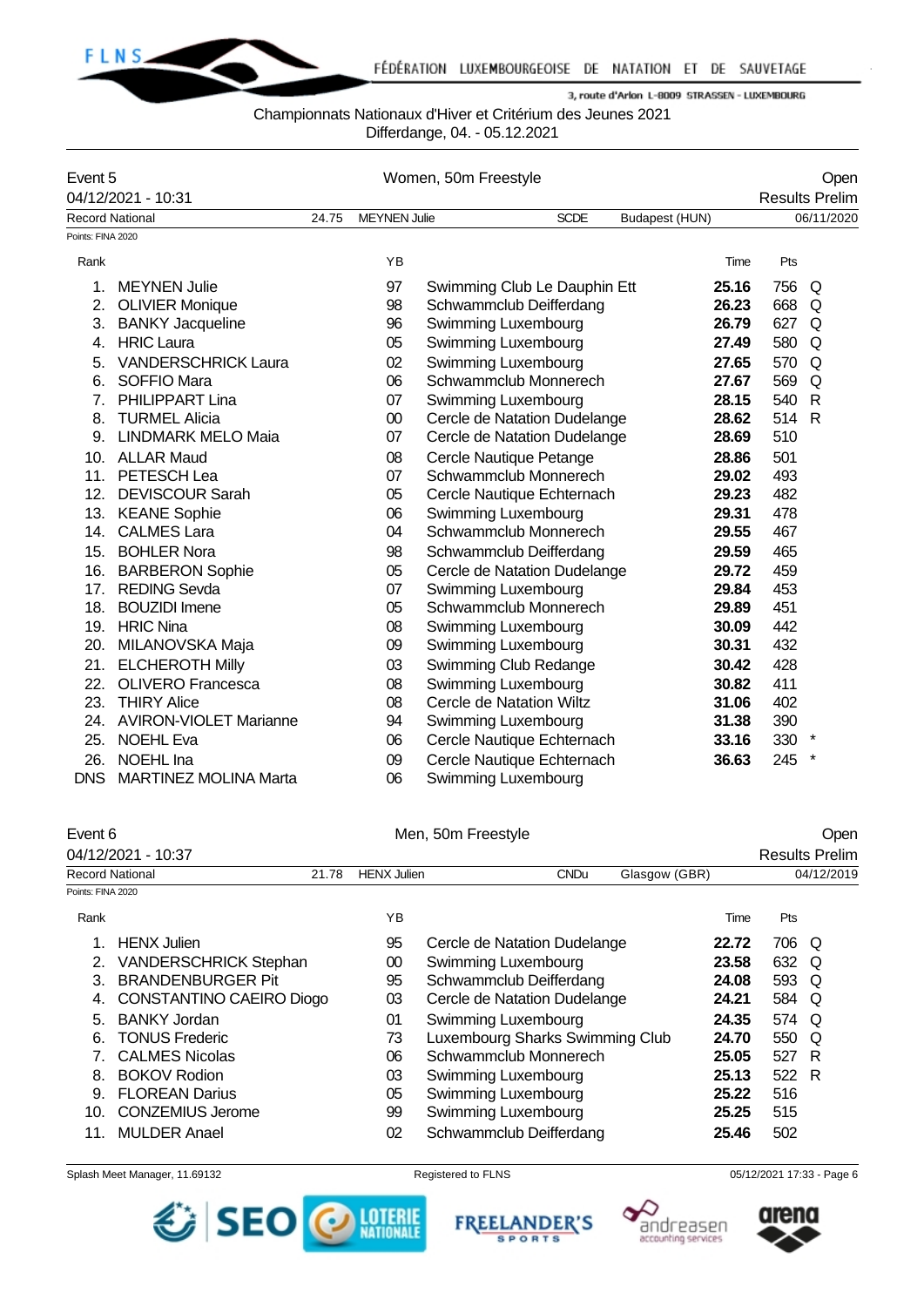

Championnats Nationaux d'Hiver et Critérium des Jeunes 2021

Differdange, 04. - 05.12.2021

Event 6, Men, 50m Freestyle, Prelim, Open

| Rank       |                                                   | YB |                              | Time  | Pts       |  |
|------------|---------------------------------------------------|----|------------------------------|-------|-----------|--|
| 12.        | SIMAO NOGUEIRA Joao                               | 04 | Schwammclub Deifferdang      | 25.64 | 491       |  |
| 13.        | <b>FRANCK Max</b>                                 | 03 | Cercle de Natation Dudelange | 25.72 | 487       |  |
| 14.        | <b>WEYRICH Mike</b>                               | 05 | Swimming Club Le Dauphin Ett | 26.45 | 448       |  |
| 15.        | <b>CHAUSSARD Albert</b>                           | 07 | Swimming Luxembourg          | 26.49 | 446       |  |
| 16.        | <b>CARNEIRO Nuno</b>                              | 05 | Swimming Luxembourg          | 26.71 | 435       |  |
| 17.        | <b>JAAS Joe</b>                                   | 06 | Swimming Club Le Dauphin Ett | 26.92 | 425       |  |
| 18.        | D'HAES William                                    | 06 | Schwammclub Deifferdang      | 27.07 | 417       |  |
| 19.        | <b>MOOG Mathis</b>                                | 06 | Swimming Luxembourg          | 27.10 | 416       |  |
| 20.        | <b>WEYLAND Philippe</b>                           | 07 | Swimming Luxembourg          | 27.30 | 407       |  |
| 21.        | <b>PALAGNIOUK Romain</b>                          | 04 | Cercle Nautique Petange      | 27.42 | 402       |  |
| 22.        | <b>OLINGER Liam</b>                               | 05 | Schwammclub Monnerech        | 27.55 | 396       |  |
| 23.        | <b>KIEFFER Brian</b>                              | 04 | Swimming Club ERA            | 27.57 | 395       |  |
| 24.        | <b>GONZALEZ PEREZ Rodrigo</b>                     | 07 | Swimming Luxembourg          | 28.08 | $374$ $*$ |  |
| 25.        | <b>ANISKO Leonard</b>                             | 08 | Cercle Nautique Petange      | 29.64 | $318$ $*$ |  |
| 26.        | SZYBOWSKI Jakub                                   | 07 | Cercle Nautique Petange      | 30.79 | 284 *     |  |
| DSQ.       | AHMED Aryaan                                      | 05 | Swimming Luxembourg          |       |           |  |
|            | G2 - Starting before the starting signal (SW 4.4) |    |                              |       |           |  |
| <b>DID</b> | <b>DALEIDEN QUIEFDDLD.I.L.</b>                    |    |                              |       |           |  |

DNS DALEIDEN CIUFERRI Ralph 03 Swimming Luxembourg DNS DURAKOVIC Tarik 05 Swimming Luxembourg

| Event 7           |                               |         | Women, 100m Medley           |             |                 |                 | Open                  |
|-------------------|-------------------------------|---------|------------------------------|-------------|-----------------|-----------------|-----------------------|
|                   | 04/12/2021 - 10:43            |         |                              |             |                 |                 | <b>Results Prelim</b> |
|                   | <b>Record National</b>        | 1:02.13 | <b>MEYNEN JUlie</b>          | <b>SCDE</b> | Dudelange       |                 | 12/12/2015            |
| Points: FINA 2020 |                               |         |                              |             |                 |                 |                       |
| Rank              |                               | YB      |                              | Time        | Pts             | 50 <sub>m</sub> | 100m                  |
| <b>Pupilles F</b> |                               |         |                              |             |                 |                 |                       |
|                   | <b>GRUJIC-MARTINS Teodora</b> | 09      | Swimming Luxembourg          | 1:16.86     | 397             | 35.91           | 40.95                 |
| 2.                | <b>LAMBIN Elisa</b>           | 09      | Schwammclub Deifferdang      | 1:20.46     | 346             | 39.00           | 41.46                 |
| 3.                | SMITH Josephine               | 09      | Swimming Club Redange        | 1:20.87     | 341             | 39.08           | 41.79                 |
| 4.                | <b>LEONARD Leni</b>           | 10      | Swimming Luxembourg          | 1:23.92     | 305             | 40.40           | 43.52                 |
| 5.                | <b>REUTER Tamara</b>          | 09      | Schwammclub Monnerech        | 1:26.11     | 282             | 41.28           | 44.83                 |
| 6.                | <b>FRADET Maelle</b>          | 09      | Schwammclub Deifferdang      | 1:26.12     | 282             | 41.78           | 44.34                 |
| Jeunes F          |                               |         |                              |             |                 |                 |                       |
|                   | <b>SCHOLER Amelie</b>         | 08      | Swimming Luxembourg          | 1:10.99     | 504 Q           | 33.12           | 37.87                 |
| 2.                | <b>CALMES Liz</b>             | 08      | Schwammclub Monnerech        | 1:12.52     | 473<br>Q        | 34.69           | 37.83                 |
| 3.                | <b>HAN Mengjia</b>            | 07      | Swimming Luxembourg          | 1:13.01     | 463<br>Q        | 34.51           | 38.50                 |
| 4.                | <b>CORBEEL BASTIN Ava</b>     | 07      | Swimming Club Le Dauphin Ett | 1:13.42     | 455<br>$\Omega$ | 34.65           | 38.77                 |
| 5.                | <b>BOCK Anouk</b>             | 08      | Cercle de Natation Wiltz     | 1:16.43     | 404             | 35.10           | 41.33                 |
| 6.                | <b>HRIC Nina</b>              | 08      | Swimming Luxembourg          | 1:17.57     | 386             | 35.87           | 41.70                 |
| 7.                | <b>THILL Gina</b>             | 07      | Schwammclub Monnerech        | 1:17.97     | 380             | 35.79           | 42.18                 |
| 8.                | <b>REDING Sevda</b>           | 07      | Swimming Luxembourg          | 1:18.50     | 373             | 37.23           | 41.27                 |
| 9.                | <b>BARANCZYK Maya</b>         | 07      | Swimming Luxembourg          | 1:18.86     | 367             | 37.40           | 41.46                 |
| 10.               | <b>BOUWMEISTER Annebelle</b>  | 08      | Swimming Luxembourg          | 1:25.55     | 288             | 39.85           | 45.70                 |
| 11.               | <b>HEILIGER Lilly</b>         | 08      | Swimming Luxembourg          | 1:26.51     | 278             | 40.27           | 46.24                 |
| 12.               | <b>GEORGES Violette</b>       | 08      | Schwammclub Deifferdang      | 1:26.73     | 276             | 41.89           | 44.84                 |







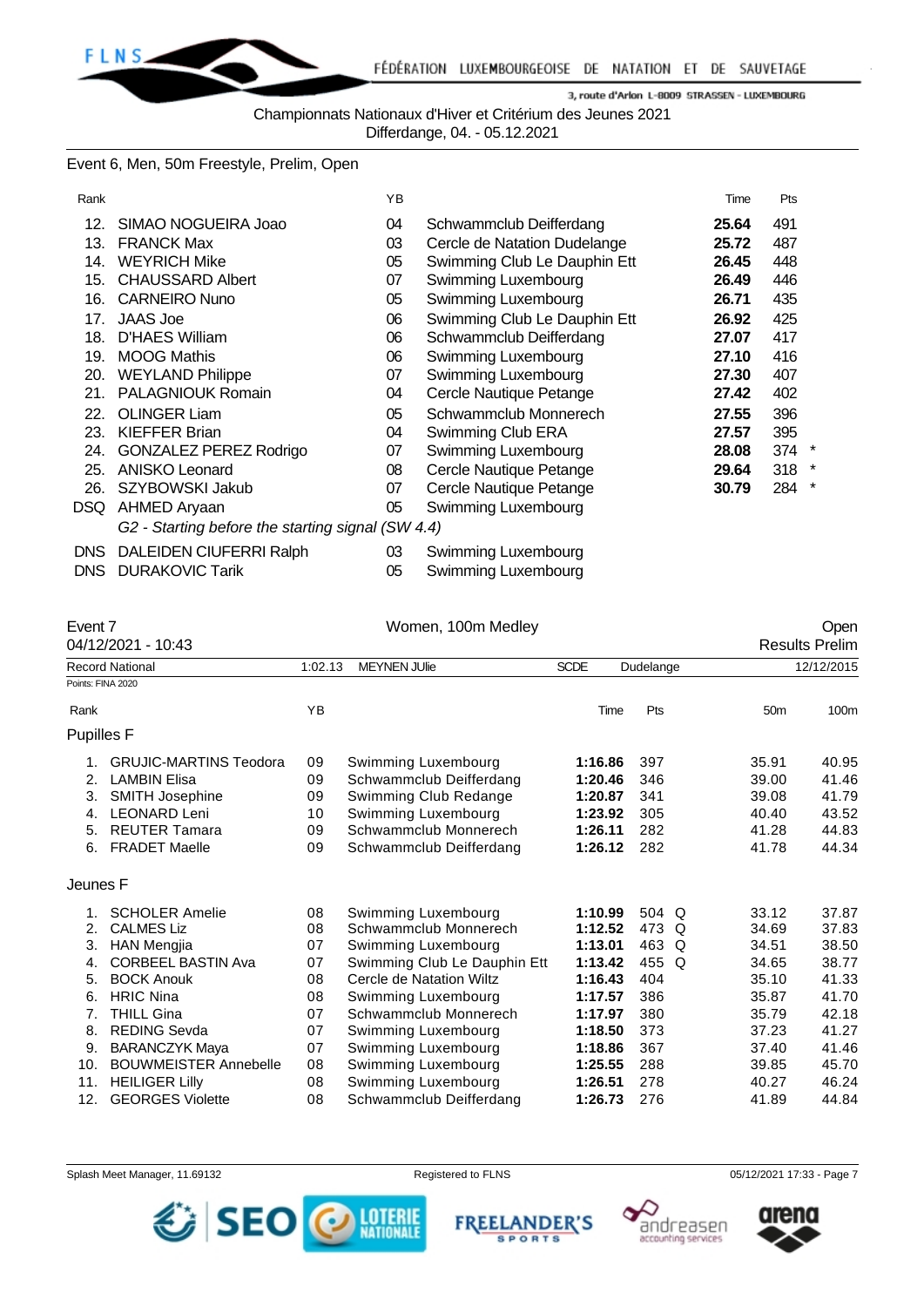

Championnats Nationaux d'Hiver et Critérium des Jeunes 2021

Differdange, 04. - 05.12.2021

Event 7, Women, 100m Medley, Prelim

Juniors F

| 2.<br>3.<br>4.<br>5. | <b>BORDONARO Madeleine</b><br><b>ALBERS Neele</b><br><b>KIDD Francesca</b><br><b>LEONARD Lis</b><br><b>BERTRANG Marina</b> | 06<br>05<br>06<br>05<br>05 | <b>Barracuda Esch Natation</b><br>Swimming Club Le Dauphin Ett<br>Swimming Luxembourg<br>Swimming Luxembourg<br>Schwammclub Monnerech | 1:09.49<br>1:10.31<br>1:15.70<br>1:15.88<br>1:23.28 | 537<br>$\Omega$<br>519 Q<br>415 R<br>413<br>$312 *$ | 32.14<br>34.42<br>35.44<br>36.90<br>36.90 | 37.35<br>35.89<br>40.26<br>38.98<br>46.38 |
|----------------------|----------------------------------------------------------------------------------------------------------------------------|----------------------------|---------------------------------------------------------------------------------------------------------------------------------------|-----------------------------------------------------|-----------------------------------------------------|-------------------------------------------|-------------------------------------------|
| Open                 |                                                                                                                            |                            |                                                                                                                                       |                                                     |                                                     |                                           |                                           |
| 1.                   | <b>BORDONARO Madeleine</b>                                                                                                 | 06                         | <b>Barracuda Esch Natation</b>                                                                                                        | 1:09.49                                             | 537 Q                                               | 32.14                                     | 37.35                                     |
| 2.                   | <b>ALBERS Neele</b>                                                                                                        | 05                         | Swimming Club Le Dauphin Ett                                                                                                          | 1:10.31                                             | 519 Q                                               | 34.42                                     | 35.89                                     |
| 3.                   | <b>SCHOLER Amelie</b>                                                                                                      | 08                         | Swimming Luxembourg                                                                                                                   | 1:10.99                                             | 504 Q                                               | 33.12                                     | 37.87                                     |
| 4.                   | <b>CALMES Liz</b>                                                                                                          | 08                         | Schwammclub Monnerech                                                                                                                 | 1:12.52                                             | 473<br>$\Omega$                                     | 34.69                                     | 37.83                                     |
| 5.                   | <b>HAN Mengjia</b>                                                                                                         | 07                         | Swimming Luxembourg                                                                                                                   | 1:13.01                                             | 463<br>$\Omega$                                     | 34.51                                     | 38.50                                     |
| 6.                   | <b>CORBEEL BASTIN Ava</b>                                                                                                  | 07                         | Swimming Club Le Dauphin Ett                                                                                                          | 1:13.42                                             | Q<br>455                                            | 34.65                                     | 38.77                                     |
| 7 <sub>1</sub>       | <b>CALMES Lara</b>                                                                                                         | 04                         | Schwammclub Monnerech                                                                                                                 | 1:14.38                                             | 438 R                                               | 34.59                                     | 39.79                                     |
| 8.                   | <b>KIDD Francesca</b>                                                                                                      | 06                         | Swimming Luxembourg                                                                                                                   | 1:15.70                                             | 415 R                                               | 35.44                                     | 40.26                                     |
| 9.                   | <b>LEONARD Lis</b>                                                                                                         | 05                         | Swimming Luxembourg                                                                                                                   | 1:15.88                                             | 413                                                 | 36.90                                     | 38.98                                     |
| 10.                  | <b>BOCK Anouk</b>                                                                                                          | 08                         | Cercle de Natation Wiltz                                                                                                              | 1:16.43                                             | 404                                                 | 35.10                                     | 41.33                                     |
| 11.                  | <b>GRUJIC-MARTINS Teodora</b>                                                                                              | 09                         | Swimming Luxembourg                                                                                                                   | 1:16.86                                             | 397                                                 | 35.91                                     | 40.95                                     |
| 12.                  | <b>HRIC Nina</b>                                                                                                           | 08                         | Swimming Luxembourg                                                                                                                   | 1:17.57                                             | 386                                                 | 35.87                                     | 41.70                                     |
| 13.                  | <b>THILL Gina</b>                                                                                                          | 07                         | Schwammclub Monnerech                                                                                                                 | 1:17.97                                             | 380                                                 | 35.79                                     | 42.18                                     |
| 14.                  | <b>REDING Sevda</b>                                                                                                        | 07                         | Swimming Luxembourg                                                                                                                   | 1:18.50                                             | 373                                                 | 37.23                                     | 41.27                                     |
| 15.                  | <b>BARANCZYK Maya</b>                                                                                                      | 07                         | Swimming Luxembourg                                                                                                                   | 1:18.86                                             | 367                                                 | 37.40                                     | 41.46                                     |
| 16.                  | <b>LAMBIN Elisa</b>                                                                                                        | 09                         | Schwammclub Deifferdang                                                                                                               | 1:20.46                                             | 346                                                 | 39.00                                     | 41.46                                     |
| 17.                  | <b>ELCHEROTH Milly</b>                                                                                                     | 03                         | Swimming Club Redange                                                                                                                 | 1:20.81                                             | 341<br>$^\star$                                     | 39.15                                     | 41.66                                     |
| 18.                  | <b>SMITH Josephine</b>                                                                                                     | 09                         | Swimming Club Redange                                                                                                                 | 1:20.87                                             | 341                                                 | 39.08                                     | 41.79                                     |
| 19.                  | <b>BERTRANG Marina</b>                                                                                                     | 05                         | Schwammclub Monnerech                                                                                                                 | 1:23.28                                             | $312 *$                                             | 36.90                                     | 46.38                                     |
| 20.                  | <b>LEONARD Leni</b>                                                                                                        | 10                         | Swimming Luxembourg                                                                                                                   | 1:23.92                                             | 305                                                 | 40.40                                     | 43.52                                     |
| 21.                  | <b>BOUWMEISTER Annebelle</b>                                                                                               | 08                         | Swimming Luxembourg                                                                                                                   | 1:25.55                                             | 288                                                 | 39.85                                     | 45.70                                     |
| 22.                  | <b>REUTER Tamara</b>                                                                                                       | 09                         | Schwammclub Monnerech                                                                                                                 | 1:26.11                                             | 282                                                 | 41.28                                     | 44.83                                     |
| 23.                  | <b>FRADET Maelle</b>                                                                                                       | 09                         | Schwammclub Deifferdang                                                                                                               | 1:26.12                                             | 282                                                 | 41.78                                     | 44.34                                     |
| 24.                  | <b>HEILIGER Lilly</b>                                                                                                      | 08                         | Swimming Luxembourg                                                                                                                   | 1:26.51                                             | 278                                                 | 40.27                                     | 46.24                                     |
| 25.                  | <b>GEORGES Violette</b>                                                                                                    | 08                         | Schwammclub Deifferdang                                                                                                               | 1:26.73                                             | 276                                                 | 41.89                                     | 44.84                                     |

| Event 8           |                          |                              | <b>Open</b>                  |                              |     |                 |                       |
|-------------------|--------------------------|------------------------------|------------------------------|------------------------------|-----|-----------------|-----------------------|
|                   | 04/12/2021 - 10:55       |                              |                              |                              |     |                 | <b>Results Prelim</b> |
|                   | <b>Record National</b>   | STACCHIOTTI Raphaël<br>53.44 |                              | <b>SCDE</b><br>Netanya (ISR) |     | 05/12/2015      |                       |
| Points: FINA 2020 |                          |                              |                              |                              |     |                 |                       |
| Rank              |                          | YB                           |                              | Time                         | Pts | 50 <sub>m</sub> | 100m                  |
| <b>Pupilles M</b> |                          |                              |                              |                              |     |                 |                       |
|                   | ORTIZ BOGDANOV Pablo     | 08                           | Swimming Luxembourg          | 1:12.23                      | 336 | 32.85           | 39.38                 |
| 2.                | <b>VALENTINI Stefano</b> | 09                           | Schwammclub Monnerech        | 1:13.49                      | 319 | 33.88           | 39.61                 |
| 3.                | SAMMARCO Andrea          | 08                           | Swimming Luxembourg          | 1:18.12                      | 266 | 37.01           | 41.11                 |
| 4.                | STAICU David-Andrei      | 08                           | Swimming Club Le Dauphin Ett | 1:18.52                      | 262 | 37.30           | 41.22                 |
| 5.                | <b>METZLER Charles</b>   | 08                           | Swimming Luxembourg          | 1:19.14                      | 256 | 37.14           | 42.00                 |
| 6.                | THILL Hugo               | 09                           | Schwammclub Deifferdang      | 1:20.68                      | 241 | 37.55           | 43.13                 |
| 7.                | <b>NONOA Francis</b>     | 08                           | Swimming Club ERA            | 1:22.42                      | 226 | 38.49           | 43.93                 |
| 8.                | <b>SABBOURI Mathis</b>   | 08                           | Swimming Luxembourg          | 1:22.82                      | 223 | 38.29           | 44.53                 |
| 9.                | MIASIK-LEGRAND Gabriel   | 08                           | Schwammclub Monnerech        | 1:23.76                      | 216 | 38.82           | 44.94                 |
| 10.               | <b>THOMAS Oliver</b>     | 08                           | Cercle de Natation Dudelange | 1:24.05                      | 213 | 36.31           | 47.74                 |
| 11.               | <b>TOCICKIJ Nikita</b>   |                              | Cercle de Natation Dudelange | 1:25.93                      | 200 | 38.64           | 47.29                 |







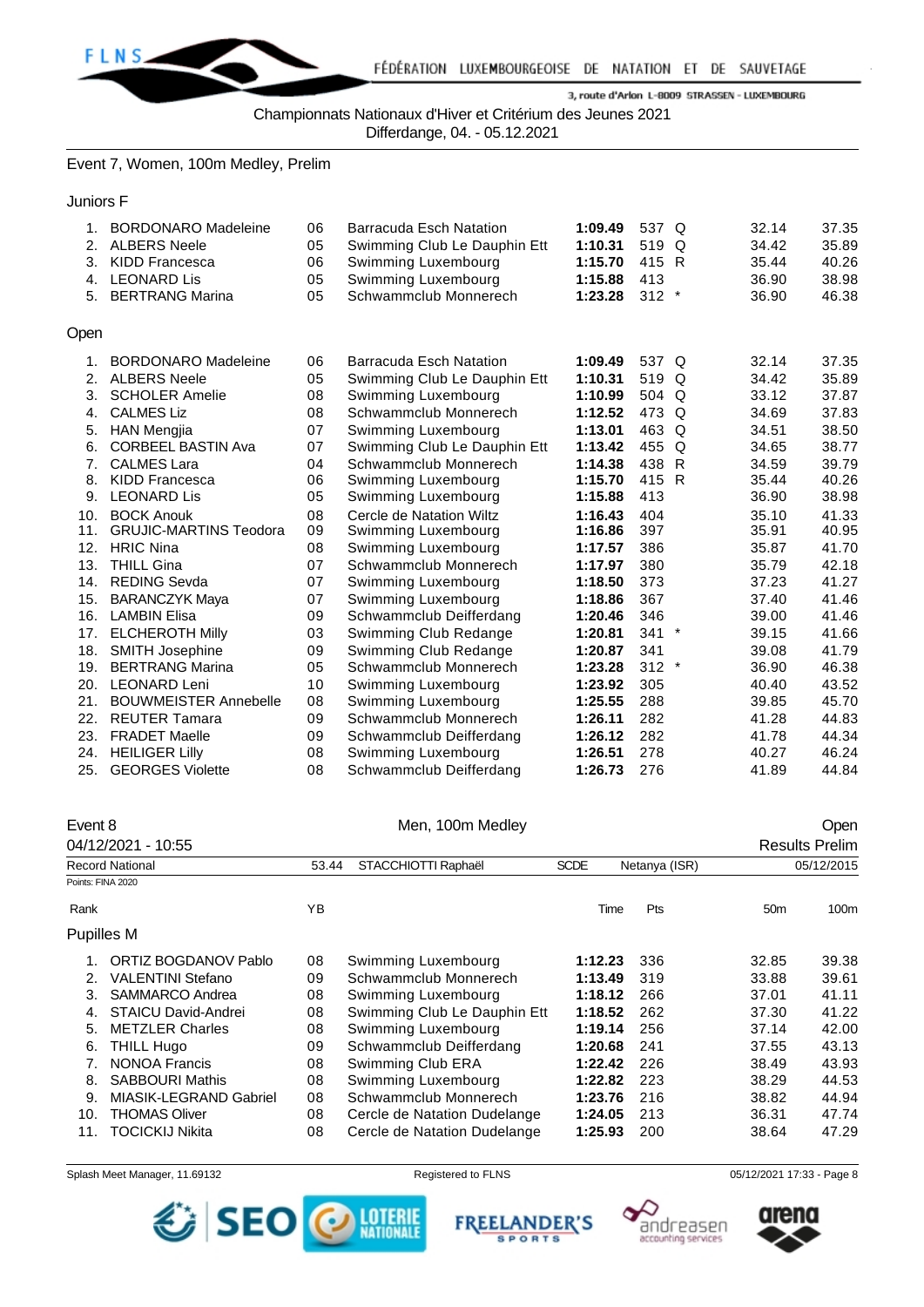

Championnats Nationaux d'Hiver et Critérium des Jeunes 2021

Differdange, 04. - 05.12.2021

|                                                                                         | Event 8, Boys, 100m Medley, Prelim, Pupilles M                                                                                                                                                                                                                                                                                                                                                                                                                                                                                                                                            |                                                                                                                                        |                                                                                                                                                                                                                                                                                                                                                                                                                                                                                                                                                                                                                                |                                                                                                                                                                                                                                                                      |                                                                                                                                                                                         |                                                                                                                                                                                                                      |                                                                                                                                                                                                                      |
|-----------------------------------------------------------------------------------------|-------------------------------------------------------------------------------------------------------------------------------------------------------------------------------------------------------------------------------------------------------------------------------------------------------------------------------------------------------------------------------------------------------------------------------------------------------------------------------------------------------------------------------------------------------------------------------------------|----------------------------------------------------------------------------------------------------------------------------------------|--------------------------------------------------------------------------------------------------------------------------------------------------------------------------------------------------------------------------------------------------------------------------------------------------------------------------------------------------------------------------------------------------------------------------------------------------------------------------------------------------------------------------------------------------------------------------------------------------------------------------------|----------------------------------------------------------------------------------------------------------------------------------------------------------------------------------------------------------------------------------------------------------------------|-----------------------------------------------------------------------------------------------------------------------------------------------------------------------------------------|----------------------------------------------------------------------------------------------------------------------------------------------------------------------------------------------------------------------|----------------------------------------------------------------------------------------------------------------------------------------------------------------------------------------------------------------------|
| Rank                                                                                    |                                                                                                                                                                                                                                                                                                                                                                                                                                                                                                                                                                                           | YB                                                                                                                                     |                                                                                                                                                                                                                                                                                                                                                                                                                                                                                                                                                                                                                                | Time                                                                                                                                                                                                                                                                 | Pts                                                                                                                                                                                     | 50 <sub>m</sub>                                                                                                                                                                                                      | 100m                                                                                                                                                                                                                 |
| 13.                                                                                     | 12. RUIZ AGUILAR Francisco<br><b>FABER Max</b><br>DSQ MEUNIER Noa<br>G2 - Starting before the starting signal (SW 4.4) (Time: 11:00)                                                                                                                                                                                                                                                                                                                                                                                                                                                      | 09<br>09<br>08                                                                                                                         | Schwammclub Monnerech<br>Schwammclub Monnerech<br>Schwammclub Deifferdang                                                                                                                                                                                                                                                                                                                                                                                                                                                                                                                                                      | 1:27.69<br>1:28.75                                                                                                                                                                                                                                                   | 188<br>$181$ *                                                                                                                                                                          | 42.18<br>42.57                                                                                                                                                                                                       | 45.51<br>46.18                                                                                                                                                                                                       |
|                                                                                         | DNS DEHALLEUX Lukas                                                                                                                                                                                                                                                                                                                                                                                                                                                                                                                                                                       | 08                                                                                                                                     | Schwammclub Deifferdang                                                                                                                                                                                                                                                                                                                                                                                                                                                                                                                                                                                                        |                                                                                                                                                                                                                                                                      |                                                                                                                                                                                         |                                                                                                                                                                                                                      |                                                                                                                                                                                                                      |
| Jeunes M                                                                                |                                                                                                                                                                                                                                                                                                                                                                                                                                                                                                                                                                                           |                                                                                                                                        |                                                                                                                                                                                                                                                                                                                                                                                                                                                                                                                                                                                                                                |                                                                                                                                                                                                                                                                      |                                                                                                                                                                                         |                                                                                                                                                                                                                      |                                                                                                                                                                                                                      |
| 1.<br>5.<br>6.<br>7.<br>8.<br>9.                                                        | <b>CALMES Nicolas</b><br>2. CHAUSSARD Albert<br>3. PASSER Daniel<br>4. D'HAES William<br><b>BOZONCA Gabriel</b><br><b>MOOG Mathis</b><br><b>WEYLAND Philippe</b><br>SZYBOWSKI Jakub<br>MILANOVSKI Stefan                                                                                                                                                                                                                                                                                                                                                                                  | 06<br>07<br>07<br>06<br>06<br>06<br>07<br>07<br>06                                                                                     | Schwammclub Monnerech<br>Swimming Luxembourg<br>Swimming Luxembourg<br>Schwammclub Deifferdang<br>Schwammclub Deifferdang<br>Swimming Luxembourg<br>Swimming Luxembourg<br>Cercle Nautique Petange<br>Swimming Luxembourg                                                                                                                                                                                                                                                                                                                                                                                                      | 1:02.97<br>1:05.06<br>1:08.61<br>1:08.84<br>1:09.35<br>1:10.17<br>1:12.89<br>1:17.07<br>1:17.22                                                                                                                                                                      | 508 Q<br>461<br>393 R<br>389<br>380<br>367<br>327<br>277<br>275                                                                                                                         | 28.36<br>31.18<br>Q<br>33.68<br>31.60<br>32.09<br>32.50<br>33.00<br>36.05<br>36.27                                                                                                                                   | 34.61<br>33.88<br>34.93<br>37.24<br>37.26<br>37.67<br>39.89<br>41.02<br>40.95                                                                                                                                        |
| Juniors M                                                                               |                                                                                                                                                                                                                                                                                                                                                                                                                                                                                                                                                                                           |                                                                                                                                        |                                                                                                                                                                                                                                                                                                                                                                                                                                                                                                                                                                                                                                |                                                                                                                                                                                                                                                                      |                                                                                                                                                                                         |                                                                                                                                                                                                                      |                                                                                                                                                                                                                      |
| <b>DNS</b><br><b>DNS</b>                                                                | 1. JAAS Jeff<br>2. MACLEAR Gareth<br>3. PALAGNIOUK Romain<br>4. SVEEN Albert<br><b>DHONTE Henri</b><br><b>DURAKOVIC Tarik</b><br>DNS DELIEGE Brice                                                                                                                                                                                                                                                                                                                                                                                                                                        | 04<br>05<br>04<br>04<br>04<br>05<br>04                                                                                                 | Swimming Club Le Dauphin Ett<br>Swimming Luxembourg<br>Cercle Nautique Petange<br>Cercle de Natation Dudelange<br>Swimming Luxembourg<br>Swimming Luxembourg<br>Schwammclub Deifferdang                                                                                                                                                                                                                                                                                                                                                                                                                                        | 1:00.49<br>1:07.88<br>1:08.91<br>1:12.60                                                                                                                                                                                                                             | 573 Q<br>405 R<br>387<br>331                                                                                                                                                            | 27.34<br>32.51<br>31.25<br>32.69                                                                                                                                                                                     | 33.15<br>35.37<br>37.66<br>39.91                                                                                                                                                                                     |
| Open                                                                                    |                                                                                                                                                                                                                                                                                                                                                                                                                                                                                                                                                                                           |                                                                                                                                        |                                                                                                                                                                                                                                                                                                                                                                                                                                                                                                                                                                                                                                |                                                                                                                                                                                                                                                                      |                                                                                                                                                                                         |                                                                                                                                                                                                                      |                                                                                                                                                                                                                      |
| 1.<br>2.<br>3.<br>4.<br>5.<br>7.<br>8.<br>11.<br>12.<br>18.<br>21.<br>22.<br>23.<br>24. | <b>JAAS Jeff</b><br><b>ROLKO Ricky</b><br><b>CALMES Nicolas</b><br>DE MACEDO CRESTA Gabriel 02<br><b>CHAUSSARD Albert</b><br>6. FRANCK Max<br><b>MACLEAR Gareth</b><br><b>PASSER Daniel</b><br>9. D'HAES William<br>10. PALAGNIOUK Romain<br><b>BOZONCA Gabriel</b><br><b>MOOG Mathis</b><br>13. ORTIZ BOGDANOV Pablo<br>14. SVEEN Albert<br>15. WEYLAND Philippe<br>16. VALENTINI Stefano<br>17. SZYBOWSKI Jakub<br>MILANOVSKI Stefan<br>19. SAMMARCO Andrea<br>20. STAICU David-Andrei<br><b>METZLER Charles</b><br><b>THILL Hugo</b><br><b>NONOA Francis</b><br><b>SABBOURI Mathis</b> | 04<br>99<br>06<br>07<br>03<br>05<br>07<br>06<br>04<br>06<br>06<br>08<br>04<br>07<br>09<br>07<br>06<br>08<br>08<br>08<br>09<br>08<br>08 | Swimming Club Le Dauphin Ett<br>Swimming Luxembourg<br>Schwammclub Monnerech<br>Swimming Luxembourg<br>Swimming Luxembourg<br>Cercle de Natation Dudelange<br>Swimming Luxembourg<br>Swimming Luxembourg<br>Schwammclub Deifferdang<br>Cercle Nautique Petange<br>Schwammclub Deifferdang<br>Swimming Luxembourg<br>Swimming Luxembourg<br>Cercle de Natation Dudelange<br>Swimming Luxembourg<br>Schwammclub Monnerech<br>Cercle Nautique Petange<br>Swimming Luxembourg<br>Swimming Luxembourg<br>Swimming Club Le Dauphin Ett<br>Swimming Luxembourg<br>Schwammclub Deifferdang<br>Swimming Club ERA<br>Swimming Luxembourg | 1:00.49<br>1:00.61<br>1:02.97<br>1:03.21<br>1:05.06<br>1:05.96<br>1:07.88<br>1:08.61<br>1:08.84<br>1:08.91<br>1:09.35<br>1:10.17<br>1:12.23<br>1:12.60<br>1:12.89<br>1:13.49<br>1:17.07<br>1:17.22<br>1:18.12<br>1:18.52<br>1:19.14<br>1:20.68<br>1:22.42<br>1:22.82 | 573 Q<br>570 Q<br>508 Q<br>502 Q<br>461 Q<br>442 Q<br>405 R<br>393<br>R<br>389<br>387<br>380<br>367<br>336<br>331<br>327<br>319<br>277<br>275<br>266<br>262<br>256<br>241<br>226<br>223 | 27.34<br>29.28<br>28.36<br>30.29<br>31.18<br>30.56<br>32.51<br>33.68<br>31.60<br>31.25<br>32.09<br>32.50<br>32.85<br>32.69<br>33.00<br>33.88<br>36.05<br>36.27<br>37.01<br>37.30<br>37.14<br>37.55<br>38.49<br>38.29 | 33.15<br>31.33<br>34.61<br>32.92<br>33.88<br>35.40<br>35.37<br>34.93<br>37.24<br>37.66<br>37.26<br>37.67<br>39.38<br>39.91<br>39.89<br>39.61<br>41.02<br>40.95<br>41.11<br>41.22<br>42.00<br>43.13<br>43.93<br>44.53 |







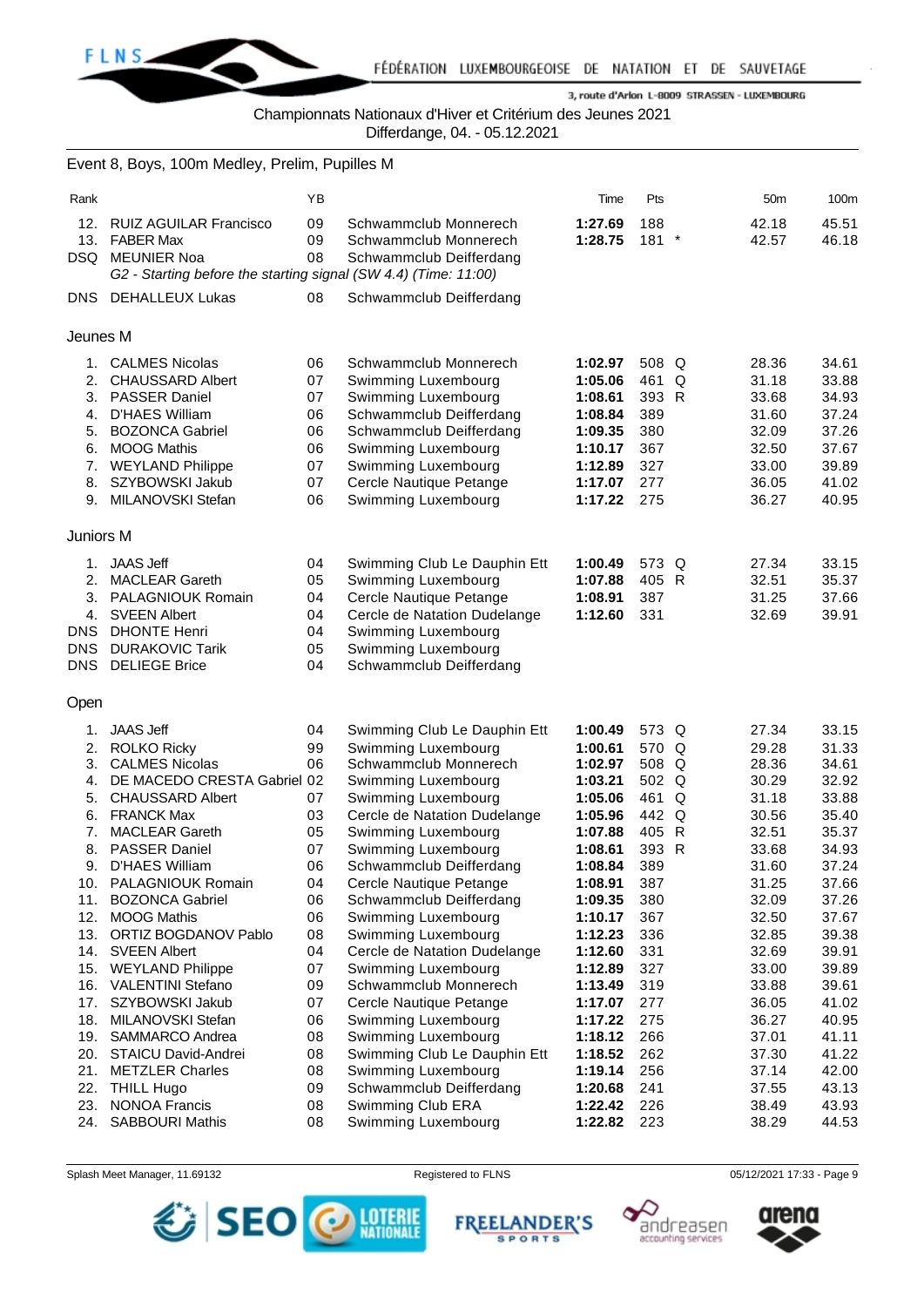

Championnats Nationaux d'Hiver et Critérium des Jeunes 2021

Differdange, 04. - 05.12.2021

Event 8, Men, 100m Medley, Prelim, Open

| Rank       |                                                                 | YΒ |                              | Time    | <b>Pts</b> | 50 <sub>m</sub> | 100m  |
|------------|-----------------------------------------------------------------|----|------------------------------|---------|------------|-----------------|-------|
| 25.        | MIASIK-LEGRAND Gabriel                                          | 08 | Schwammclub Monnerech        | 1:23.76 | 216        | 38.82           | 44.94 |
| 26.        | <b>THOMAS Oliver</b>                                            | 08 | Cercle de Natation Dudelange | 1:24.05 | 213        | 36.31           | 47.74 |
| 27.        | <b>TOCICKIJ Nikita</b>                                          | 08 | Cercle de Natation Dudelange | 1:25.93 | 200        | 38.64           | 47.29 |
| 28.        | <b>RUIZ AGUILAR Francisco</b>                                   | 09 | Schwammclub Monnerech        | 1:27.69 | 188        | 42.18           | 45.51 |
| 29.        | <b>FABER Max</b>                                                | 09 | Schwammclub Monnerech        | 1:28.75 | $181$ *    | 42.57           | 46.18 |
| DSQ.       | <b>MEUNIER Noa</b>                                              | 08 | Schwammclub Deifferdang      |         |            |                 |       |
|            | G2 - Starting before the starting signal (SW 4.4) (Time: 11:00) |    |                              |         |            |                 |       |
| <b>DNS</b> | <b>DHONTE Henri</b>                                             | 04 | Swimming Luxembourg          |         |            |                 |       |
| <b>DNS</b> | <b>DURAKOVIC Tarik</b>                                          | 05 | Swimming Luxembourg          |         |            |                 |       |
| <b>DNS</b> | <b>DEHALLEUX Lukas</b>                                          | 08 | Schwammclub Deifferdang      |         |            |                 |       |
| DNS.       | <b>DELIEGE Brice</b>                                            | 04 | Schwammclub Deifferdang      |         |            |                 |       |

| Event 9           |                                                           | Women, 100m Backstroke             |                              |           |              |         | Open            |                       |  |
|-------------------|-----------------------------------------------------------|------------------------------------|------------------------------|-----------|--------------|---------|-----------------|-----------------------|--|
|                   | 04/12/2021 - 11:08                                        |                                    |                              |           |              |         |                 | <b>Results Prelim</b> |  |
|                   | <b>Record National</b>                                    | 1:00.98                            | ROLKO Sarah                  | <b>SL</b> | Berlin (GER) |         |                 | 15/11/2009            |  |
|                   | Points: FINA 2020                                         |                                    |                              |           |              |         |                 |                       |  |
| Rank              |                                                           | <b>YB</b>                          |                              | Time      | Pts          |         | 50 <sub>m</sub> | 100m                  |  |
| <b>Pupilles F</b> |                                                           |                                    |                              |           |              |         |                 |                       |  |
| 1.                | MILANOVSKA Maja                                           | 09                                 | Swimming Luxembourg          | 1:14.95   | 392 R        |         | 36.41           | 38.54                 |  |
| 2.                | <b>PAVELEK Mira</b>                                       | 10                                 | Swimming Luxembourg          | 1:17.96   | 349          |         | 38.07           | 39.89                 |  |
| 3.                | SMITH Josephine                                           | 09                                 | Swimming Club Redange        | 1:21.74   | 302          |         | 39.79           | 41.95                 |  |
| 4.                | <b>MOSTAFA Nour</b>                                       | 09                                 | Swimming Luxembourg          | 1:24.15   | 277          |         | 40.89           | 43.26                 |  |
| 5.                | <b>LAMBIN Elisa</b><br>09<br>Schwammclub Deifferdang      |                                    | 1:26.33                      | 257       |              | 41.65   | 44.68           |                       |  |
| 6.                | <b>OLINGER Lilli</b>                                      | Swimming Club Le Dauphin Ett<br>09 |                              | 1:27.02   | 250          |         | 43.00           | 44.02                 |  |
| 7 <sub>1</sub>    | <b>POELS Klara-Luisa</b>                                  | 09                                 | Swimming Luxembourg          | 1:27.44   | 247          |         | 42.30           | 45.14                 |  |
| 8.                | NIKITINA Dana<br>10<br>Swimming Luxembourg                |                                    | 1:27.61                      | 245       |              | 42.37   | 45.24           |                       |  |
| 9.                | <b>FRADET Maelle</b><br>09<br>Schwammclub Deifferdang     |                                    | 1:30.96                      | 219       |              | 44.27   | 46.69           |                       |  |
| 10.               | <b>RIVELLINI Frida</b>                                    | 09                                 | Swimming Luxembourg          | 1:36.09   | 186          | $\star$ | 44.79           | 51.30                 |  |
| 11.               | NOEHL Ina                                                 | 09                                 | Cercle Nautique Echternach   | 1:44.73   | $143$ *      |         | 49.73           | 55.00                 |  |
| Jeunes F          |                                                           |                                    |                              |           |              |         |                 |                       |  |
|                   | 1. PETESCH Lea                                            | 07                                 | Schwammclub Monnerech        | 1:13.07   | 423 R        |         | 35.28           | 37.79                 |  |
| 2.                | <b>ELCHEROTH Niki</b>                                     | 07                                 | Swimming Club Redange        | 1:14.97   | 392          |         | 36.88           | 38.09                 |  |
| 3.                | <b>ALLAR Maud</b>                                         | 08                                 | Cercle Nautique Petange      | 1:15.60   | 382          |         | 36.41           | 39.19                 |  |
| 4.                | <b>BLESES Joyce</b>                                       | 08                                 | Swimming Club Le Dauphin Ett | 1:15.83   | 379          |         | 37.14           | 38.69                 |  |
| 5.                | PHILIPPART Lina                                           | 07                                 | Swimming Luxembourg          | 1:17.36   | 357          |         | 36.61           | 40.75                 |  |
| 6.                | <b>KOENIG Aurelie</b>                                     | 07                                 | Swimming Club Le Dauphin Ett | 1:18.46   | 342          |         | 38.71           | 39.75                 |  |
| 7 <sup>1</sup>    | <b>GEORGES Violette</b>                                   | 08                                 | Schwammclub Deifferdang      | 1:29.81   | 228 *        |         | 44.38           | 45.43                 |  |
| Juniors F         |                                                           |                                    |                              |           |              |         |                 |                       |  |
| 1.                | SOFFIO Mara                                               | 06                                 | Schwammclub Monnerech        | 1:08.27   | 519 Q        |         | 32.71           | 35.56                 |  |
| 2.                | <b>HRIC Laura</b>                                         | 05                                 | Swimming Luxembourg          | 1:10.04   | 481 Q        |         | 33.67           | 36.37                 |  |
| 3.                | <b>DEVISCOUR Sarah</b>                                    | 05                                 | Cercle Nautique Echternach   | 1:16.14   | 374          |         | 36.26           | 39.88                 |  |
| 4.                | <b>OLINGER Tina</b><br>06<br>Swimming Club Le Dauphin Ett |                                    | 1:20.18                      | 320       |              | 38.76   | 41.42           |                       |  |
| 5.                | 05<br><b>BERTRANG Marina</b><br>Schwammclub Monnerech     |                                    | 1:23.52                      | 283 *     |              | 40.23   | 43.29           |                       |  |
| 6.                | <b>NOEHL Eva</b>                                          | 06                                 | Cercle Nautique Echternach   | 1:26.88   | 252          | $\ast$  | 40.36           | 46.52                 |  |
| DNS               | MARTINEZ MOLINA Marta                                     | 06                                 | Swimming Luxembourg          |           |              |         |                 |                       |  |

Splash Meet Manager, 11.69132 **Registered to FLNS Registered to FLNS** 05/12/2021 17:33 - Page 10



**FREEL ANDER'S SPORTS** 



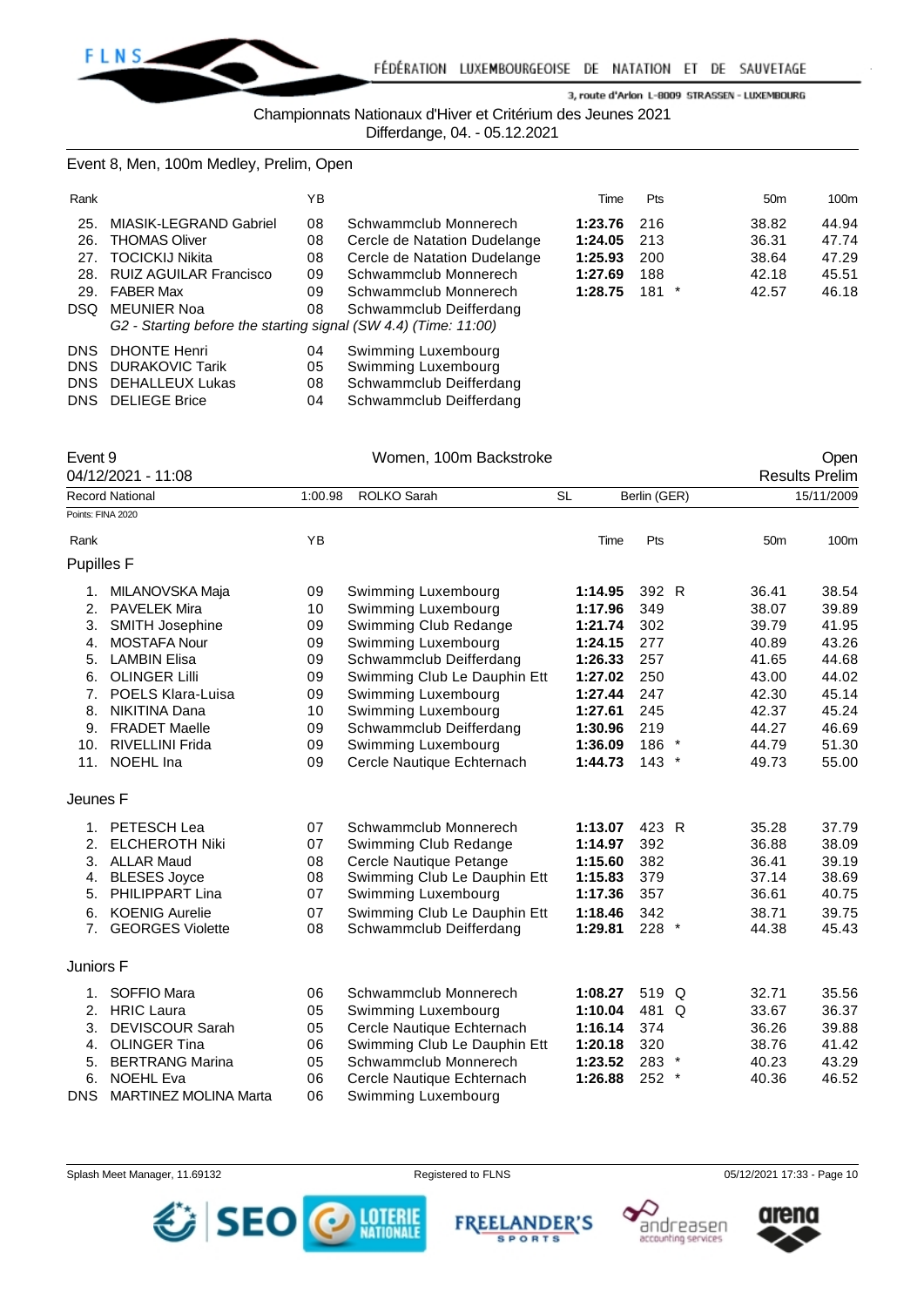

Championnats Nationaux d'Hiver et Critérium des Jeunes 2021

Differdange, 04. - 05.12.2021

Event 9, Women, 100m Backstroke, Prelim

Open

| 1.  | <b>BANKY Jacqueline</b>      | 96 | Swimming Luxembourg          | 1:04.14 | 626 Q   |        | 30.81 | 33.33 |
|-----|------------------------------|----|------------------------------|---------|---------|--------|-------|-------|
| 2.  | <b>VANDERSCHRICK Laura</b>   | 02 | Swimming Luxembourg          | 1:05.32 | 593 Q   |        | 30.86 | 34.46 |
| 3.  | <b>BLACK Rachael</b>         | 01 | Swimming Luxembourg          | 1:07.08 | 547 Q   |        | 32.14 | 34.94 |
| 4.  | SOFFIO Mara                  | 06 | Schwammclub Monnerech        | 1:08.27 | 519 Q   |        | 32.71 | 35.56 |
| 5.  | <b>TURMEL Alicia</b>         | 00 | Cercle de Natation Dudelange | 1:09.49 | 492 Q   |        | 32.79 | 36.70 |
| 6.  | <b>HRIC Laura</b>            | 05 | Swimming Luxembourg          | 1:10.04 | 481     | Q      | 33.67 | 36.37 |
| 7.  | PETESCH Lea                  | 07 | Schwammclub Monnerech        | 1:13.07 | 423 R   |        | 35.28 | 37.79 |
| 8.  | MILANOVSKA Maja              | 09 | Swimming Luxembourg          | 1:14.95 | 392 R   |        | 36.41 | 38.54 |
| 9.  | <b>ELCHEROTH Niki</b>        | 07 | Swimming Club Redange        | 1:14.97 | 392     |        | 36.88 | 38.09 |
| 10. | <b>ALLAR Maud</b>            | 08 | Cercle Nautique Petange      | 1:15.60 | 382     |        | 36.41 | 39.19 |
| 11. | <b>BLESES Joyce</b>          | 08 | Swimming Club Le Dauphin Ett | 1:15.83 | 379     |        | 37.14 | 38.69 |
| 12. | <b>DEVISCOUR Sarah</b>       | 05 | Cercle Nautique Echternach   | 1:16.14 | 374     |        | 36.26 | 39.88 |
| 13. | <b>PHILIPPART Lina</b>       | 07 | Swimming Luxembourg          | 1:17.36 | 357     |        | 36.61 | 40.75 |
| 14. | <b>PAVELEK Mira</b>          | 10 | Swimming Luxembourg          | 1:17.96 | 349     |        | 38.07 | 39.89 |
| 15. | <b>KOENIG Aurelie</b>        | 07 | Swimming Club Le Dauphin Ett | 1:18.46 | 342     |        | 38.71 | 39.75 |
| 16. | <b>OLINGER Tina</b>          | 06 | Swimming Club Le Dauphin Ett | 1:20.18 | 320     |        | 38.76 | 41.42 |
| 17. | SMITH Josephine              | 09 | Swimming Club Redange        | 1:21.74 | 302     |        | 39.79 | 41.95 |
| 18. | <b>BERTRANG Marina</b>       | 05 | Schwammclub Monnerech        | 1:23.52 | $283$ * |        | 40.23 | 43.29 |
| 19. | <b>MOSTAFA Nour</b>          | 09 | Swimming Luxembourg          | 1:24.15 | 277     |        | 40.89 | 43.26 |
| 20. | <b>LAMBIN Elisa</b>          | 09 | Schwammclub Deifferdang      | 1:26.33 | 257     |        | 41.65 | 44.68 |
| 21. | <b>NOEHL Eva</b>             | 06 | Cercle Nautique Echternach   | 1:26.88 | $252$ * |        | 40.36 | 46.52 |
| 22. | <b>OLINGER Lilli</b>         | 09 | Swimming Club Le Dauphin Ett | 1:27.02 | 250     |        | 43.00 | 44.02 |
| 23. | <b>POELS Klara-Luisa</b>     | 09 | Swimming Luxembourg          | 1:27.44 | 247     |        | 42.30 | 45.14 |
| 24. | NIKITINA Dana                | 10 | Swimming Luxembourg          | 1:27.61 | 245     |        | 42.37 | 45.24 |
| 25. | <b>GEORGES Violette</b>      | 08 | Schwammclub Deifferdang      | 1:29.81 | $228$ * |        | 44.38 | 45.43 |
| 26. | <b>FRADET Maelle</b>         | 09 | Schwammclub Deifferdang      | 1:30.96 | 219     |        | 44.27 | 46.69 |
| 27. | <b>RIVELLINI Frida</b>       | 09 | Swimming Luxembourg          | 1:36.09 | 186     | $\ast$ | 44.79 | 51.30 |
| 28. | NOEHL Ina                    | 09 | Cercle Nautique Echternach   | 1:44.73 | $143$ * |        | 49.73 | 55.00 |
| DNS | <b>MARTINEZ MOLINA Marta</b> | 06 | Swimming Luxembourg          |         |         |        |       |       |

|      | Event 10<br>04/12/2021 - 11:20 |                              | Men, 100m Backstroke         |             |               |                 |                                     |  |
|------|--------------------------------|------------------------------|------------------------------|-------------|---------------|-----------------|-------------------------------------|--|
|      | <b>Record National</b>         | STACCHIOTTI Raphaël<br>53.34 |                              | <b>SCDE</b> | Glasgow (GBR) |                 | <b>Results Prelim</b><br>03/12/2014 |  |
|      | Points: FINA 2020              |                              |                              |             |               |                 |                                     |  |
|      |                                |                              |                              |             |               |                 |                                     |  |
| Rank |                                | YB                           |                              | Time        | Pts           | 50 <sub>m</sub> | 100m                                |  |
|      | Pupilles M                     |                              |                              |             |               |                 |                                     |  |
| 1.   | <b>KROMBACH Alex</b>           | 08                           | Swimming Luxembourg          | 1:11.52     | 319           | 35.20           | 36.32                               |  |
| 2.   | <b>VISSER Mats</b>             | 08                           | Swimming Club Le Dauphin Ett | 1:12.45     | 307           | 35.56           | 36.89                               |  |
| 3.   | <b>VALENTINI Stefano</b>       | 09                           | Schwammclub Monnerech        | 1:15.18     | 274           | 36.20           | 38.98                               |  |
| 4.   | <b>MEUNIER Noa</b>             | 08                           | Schwammclub Deifferdang      | 1:18.20     | 244           | 38.17           | 40.03                               |  |
| 5.   | <b>SULCAS Sarunas</b>          | 08                           | Schwammclub Monnerech        | 1:19.35     | 233           | 38.71           | 40.64                               |  |
| 6.   | <b>KRIES Leo</b>               | 08                           | Swimming Luxembourg          | 1:21.07     | 219           | 38.62           | 42.45                               |  |
| 7.   | <b>ANISKO Leonard</b>          | 08                           | Cercle Nautique Petange      | 1:21.53     | 215           | 38.66           | 42.87                               |  |
| 8.   | <b>KIDD Alexander</b>          | 09                           | Swimming Luxembourg          | 1:23.02     | 204           | 41.01           | 42.01                               |  |
| 9.   | <b>THILL Hugo</b>              | 09                           | Schwammclub Deifferdang      | 1:25.29     | 188           | 41.87           | 43.42                               |  |
| 10.  | MOOG Jules                     | 08                           | Swimming Luxembourg          | 1:25.75     | 185           | 40.95           | 44.80                               |  |
| 11.  | TOCICKIJ Nikita                | 08                           | Cercle de Natation Dudelange | 1:26.15     | 182           | 41.73           | 44.42                               |  |
| 12.  | <b>FABER Max</b>               | 09                           | Schwammclub Monnerech        | 1:30.50     | $157$ *       | 44.32           | 46.18                               |  |
| 13.  | MIASIK-LEGRAND Gabriel         | 08                           | Schwammclub Monnerech        | 1:34.36     | 139 *         | 45.23           | 49.13                               |  |







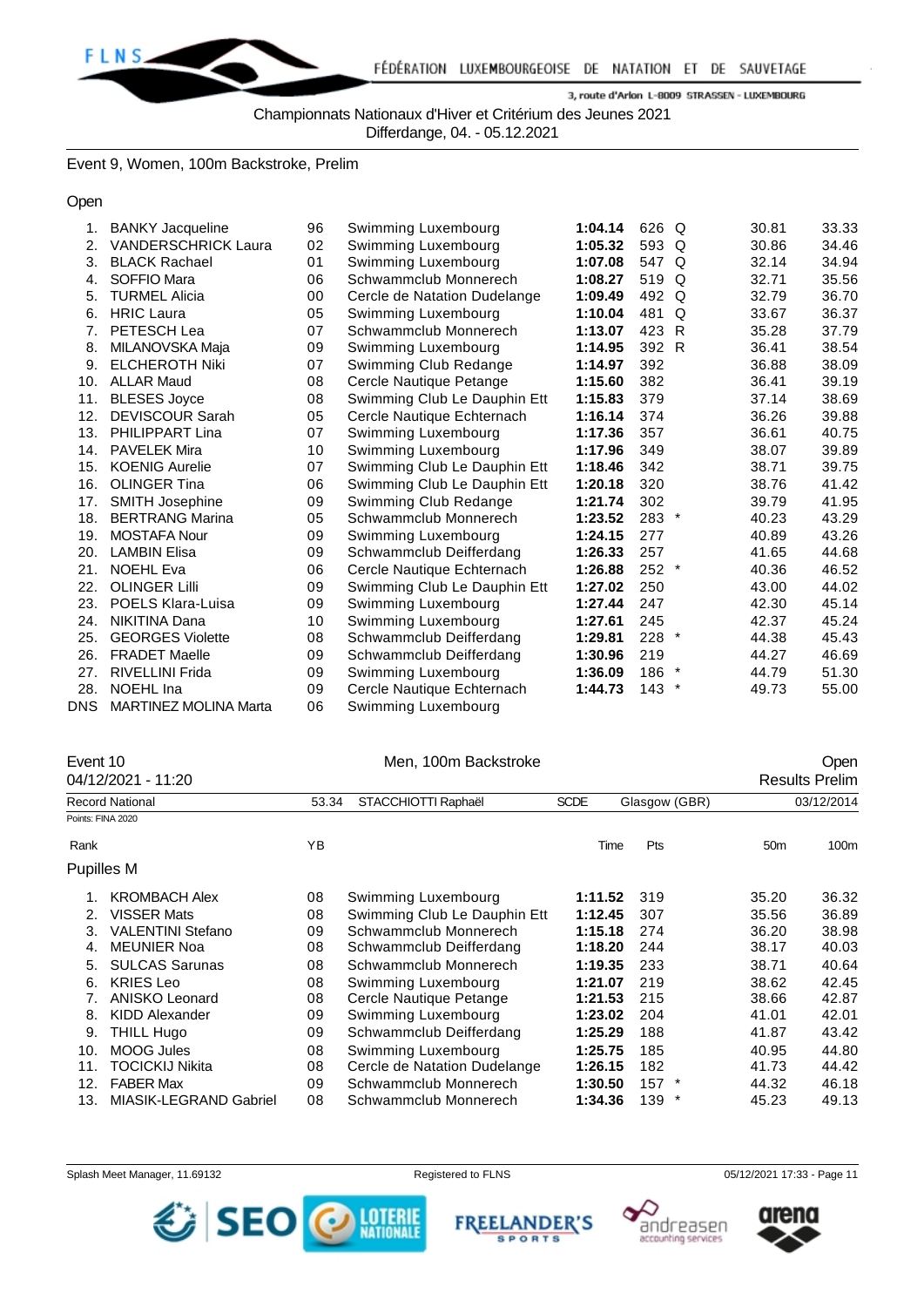

Championnats Nationaux d'Hiver et Critérium des Jeunes 2021

Differdange, 04. - 05.12.2021

|                                  | Event 10, Boys, 100m Backstroke, Prelim, Pupilles M                                                                                                                                           |                                                    |                                                                                                                                                                                                                                     |                                                                                                 |                                                                   |                                                                               |                                                                               |
|----------------------------------|-----------------------------------------------------------------------------------------------------------------------------------------------------------------------------------------------|----------------------------------------------------|-------------------------------------------------------------------------------------------------------------------------------------------------------------------------------------------------------------------------------------|-------------------------------------------------------------------------------------------------|-------------------------------------------------------------------|-------------------------------------------------------------------------------|-------------------------------------------------------------------------------|
| Rank                             |                                                                                                                                                                                               | YB                                                 |                                                                                                                                                                                                                                     | Time                                                                                            | Pts                                                               | 50 <sub>m</sub>                                                               | 100m                                                                          |
| DSQ.                             | <b>GEORGIEV Theodor</b>                                                                                                                                                                       | 08                                                 | Swimming Luxembourg<br>D6 - turn not executed in accordance with the rules (SW 6.5) (Time: 11:25)                                                                                                                                   |                                                                                                 |                                                                   |                                                                               |                                                                               |
| DNS.<br><b>DNS</b>               | <b>REDING Deyan</b><br>DEHALLEUX Lukas<br>DNS REINESCH Inaki                                                                                                                                  | 09<br>08<br>09                                     | Swimming Luxembourg<br>Schwammclub Deifferdang<br>Schwammclub Deifferdang                                                                                                                                                           |                                                                                                 |                                                                   |                                                                               |                                                                               |
| Jeunes M                         |                                                                                                                                                                                               |                                                    |                                                                                                                                                                                                                                     |                                                                                                 |                                                                   |                                                                               |                                                                               |
| 4.<br>5.<br>7.<br>8.             | 1. CALMES Nicolas<br>2. PEUSCH Kevin<br>3. WESTER Ben<br><b>RIKKERT Thijmen</b><br><b>JAAS Joe</b><br>6. FEDOSEEV Anton<br>D'HAES William<br><b>GONZALEZ PEREZ Rodrigo</b><br>9. DUSEMON Paul | 06<br>06<br>06<br>06<br>06<br>07<br>06<br>07<br>07 | Schwammclub Monnerech<br>Swimming Luxembourg<br>Cercle de Natation Dudelange<br>Swimming Luxembourg<br>Swimming Club Le Dauphin Ett<br>Swimming Luxembourg<br>Schwammclub Deifferdang<br>Swimming Luxembourg<br>Swimming Luxembourg | 1:00.35<br>1:02.49<br>1:04.89<br>1:05.96<br>1:06.03<br>1:07.85<br>1:08.83<br>1:11.93<br>1:14.42 | 531 Q<br>478 Q<br>427 R<br>406<br>405<br>373<br>358<br>313<br>283 | 28.34<br>29.27<br>31.69<br>31.96<br>32.42<br>31.91<br>32.61<br>34.93<br>36.28 | 32.01<br>33.22<br>33.20<br>34.00<br>33.61<br>35.94<br>36.22<br>37.00<br>38.14 |
| Juniors M                        |                                                                                                                                                                                               |                                                    |                                                                                                                                                                                                                                     |                                                                                                 |                                                                   |                                                                               |                                                                               |
| 2.<br>3.<br>4.<br>5.             | 1. MARTI Theo<br><b>THILL Nicolas</b><br><b>CARNEIRO Nuno</b><br><b>TRESSEL Yannis</b><br><b>SVEEN Albert</b><br>6. PALAGNIOUK Romain                                                         | 05<br>05<br>05<br>05<br>04<br>04                   | Cercle de Natation Wiltz<br>Swimming Luxembourg<br>Swimming Luxembourg<br>Swimming Club Le Dauphin Ett<br>Cercle de Natation Dudelange<br>Cercle Nautique Petange                                                                   | 1:01.74<br>1:02.57<br>1:03.93<br>1:07.91<br>1:11.09<br>1:11.26                                  | 496 Q<br>476 Q<br>446 R<br>372<br>325<br>322                      | 30.03<br>30.71<br>30.64<br>33.59<br>33.39<br>34.59                            | 31.71<br>31.86<br>33.29<br>34.32<br>37.70<br>36.67                            |
| Open                             |                                                                                                                                                                                               |                                                    |                                                                                                                                                                                                                                     |                                                                                                 |                                                                   |                                                                               |                                                                               |
| 1.<br>2.<br>3.<br>4.<br>5.<br>6. | <b>CALMES Nicolas</b><br><b>MULDER Anael</b><br><b>MARTI Theo</b><br><b>WALTZING Loic</b><br><b>PEUSCH Kevin</b><br><b>THILL Nicolas</b>                                                      | 06<br>02<br>05<br>00<br>06<br>05                   | Schwammclub Monnerech<br>Schwammclub Deifferdang<br>Cercle de Natation Wiltz<br>Schwammclub Deifferdang<br>Swimming Luxembourg<br>Swimming Luxembourg                                                                               | 1:00.35<br>1:00.69<br>1:01.74<br>1:02.11<br>1:02.49<br>1:02.57                                  | 531 Q<br>522 Q<br>496 Q<br>487 Q<br>478 Q<br>476 Q                | 28.34<br>29.39<br>30.03<br>28.99<br>29.27<br>30.71                            | 32.01<br>31.30<br>31.71<br>33.12<br>33.22<br>31.86                            |
| 7.<br>8.<br>9.                   | <b>CARNEIRO Nuno</b><br><b>WESTER Ben</b><br><b>RIKKERT Thijmen</b><br>10. JAAS Joe<br>11. FEDOSEEV Anton                                                                                     | 05<br>06<br>06<br>06<br>07                         | Swimming Luxembourg<br>Cercle de Natation Dudelange<br>Swimming Luxembourg<br>Swimming Club Le Dauphin Ett<br>Swimming Luxembourg                                                                                                   | 1:03.93<br>1:04.89<br>1:05.96<br>1:06.03<br>1:07.85                                             | 446 R<br>427 R<br>406<br>405<br>373                               | 30.64<br>31.69<br>31.96<br>32.42<br>31.91                                     | 33.29<br>33.20<br>34.00<br>33.61<br>35.94                                     |
| 12.<br>13.                       | <b>TRESSEL Yannis</b><br>D'HAES William<br>14. SVEEN Albert<br>15. PALAGNIOUK Romain<br>16. KROMBACH Alex                                                                                     | 05<br>06<br>04<br>04<br>08                         | Swimming Club Le Dauphin Ett<br>Schwammclub Deifferdang<br>Cercle de Natation Dudelange<br>Cercle Nautique Petange<br>Swimming Luxembourg                                                                                           | 1:07.91<br>1:08.83<br>1:11.09<br>1:11.26<br>1:11.52                                             | 372<br>358<br>325<br>322<br>319                                   | 33.59<br>32.61<br>33.39<br>34.59<br>35.20                                     | 34.32<br>36.22<br>37.70<br>36.67<br>36.32                                     |
| 19.<br>21.                       | 17. GONZALEZ PEREZ Rodrigo<br>18. VISSER Mats<br><b>DUSEMON Paul</b><br>20. VALENTINI Stefano<br><b>MEUNIER Noa</b>                                                                           | 07<br>08<br>07<br>09<br>08                         | Swimming Luxembourg<br>Swimming Club Le Dauphin Ett<br>Swimming Luxembourg<br>Schwammclub Monnerech<br>Schwammclub Deifferdang                                                                                                      | 1:11.93<br>1:12.45<br>1:14.42<br>1:15.18<br>1:18.20                                             | 313<br>307<br>283<br>274<br>244                                   | 34.93<br>35.56<br>36.28<br>36.20<br>38.17                                     | 37.00<br>36.89<br>38.14<br>38.98<br>40.03                                     |
| 22.<br>23.<br>25.                | <b>SULCAS Sarunas</b><br><b>KRIES Leo</b><br>24. ANISKO Leonard<br><b>KIDD Alexander</b>                                                                                                      | 08<br>08<br>08<br>09                               | Schwammclub Monnerech<br>Swimming Luxembourg<br>Cercle Nautique Petange<br>Swimming Luxembourg                                                                                                                                      | 1:19.35<br>1:21.07<br>1:21.53<br>1:23.02                                                        | 233<br>219<br>215<br>204                                          | 38.71<br>38.62<br>38.66<br>41.01                                              | 40.64<br>42.45<br>42.87<br>42.01                                              |







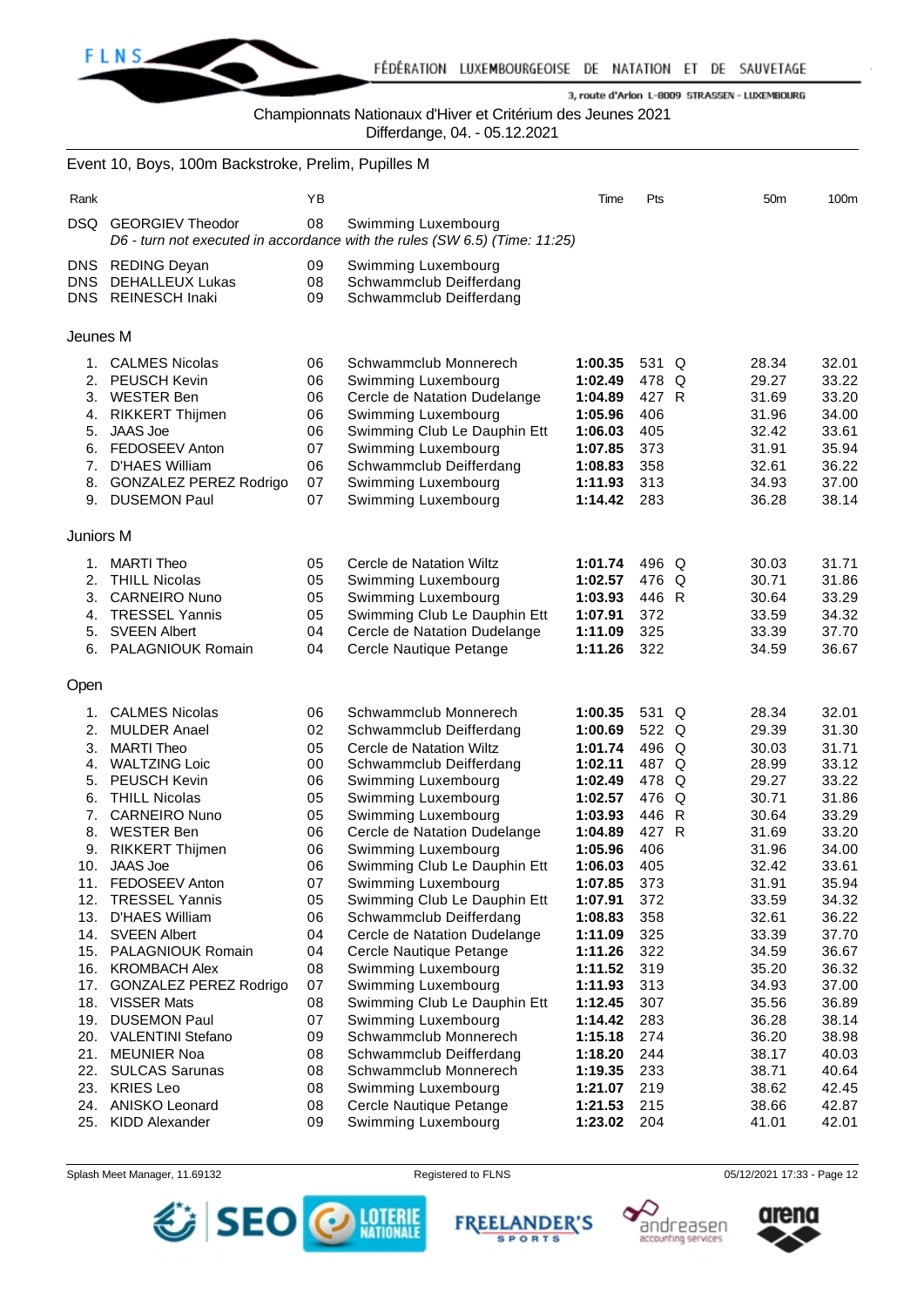

Championnats Nationaux d'Hiver et Critérium des Jeunes 2021

Differdange, 04. - 05.12.2021

# Event 10, Men, 100m Backstroke, Prelim, Open

| Rank |                            | ΥB |                                                                              | Time    | <b>Pts</b> | 50 <sub>m</sub> | 100m  |
|------|----------------------------|----|------------------------------------------------------------------------------|---------|------------|-----------------|-------|
|      | 26. THILL Hugo             | 09 | Schwammclub Deifferdang                                                      | 1:25.29 | 188        | 41.87           | 43.42 |
|      | 27. MOOG Jules             | 08 | Swimming Luxembourg                                                          | 1:25.75 | 185        | 40.95           | 44.80 |
|      | 28. TOCICKIJ Nikita        | 08 | Cercle de Natation Dudelange                                                 | 1:26.15 | 182        | 41.73           | 44.42 |
|      | 29. FABER Max              | 09 | Schwammclub Monnerech                                                        | 1:30.50 | $157$ *    | 44.32           | 46.18 |
|      | 30. MIASIK-LEGRAND Gabriel | 08 | Schwammclub Monnerech                                                        | 1:34.36 | $139$ *    | 45.23           | 49.13 |
|      | DSQ GEORGIEV Theodor       | 08 | Swimming Luxembourg                                                          |         |            |                 |       |
|      |                            |    | D6 - turn not executed in accordance with the rules $(SW 6.5)$ (Time: 11:25) |         |            |                 |       |
|      | DNS REDING Deyan           | 09 | Swimming Luxembourg                                                          |         |            |                 |       |

| DNS DEHALLEUX Lukas | Schwammclub Deifferdang |
|---------------------|-------------------------|
| DNS REINESCH Inaki  | Schwammclub Deifferdang |

| Event 11          | 04/12/2021 - 11:49            |         | Women, 100m Butterfly        |           |                 |   |                 | Open<br><b>Results Prelim</b> |
|-------------------|-------------------------------|---------|------------------------------|-----------|-----------------|---|-----------------|-------------------------------|
|                   | Record National               | 1:00.90 | <b>MEYNEN Julie</b>          | <b>SL</b> | Millfield (GBR) |   |                 | 08/12/2013                    |
| Points: FINA 2020 |                               |         |                              |           |                 |   |                 |                               |
| Rank              |                               | ΥB      |                              | Time      | Pts             |   | 50 <sub>m</sub> | 100m                          |
| <b>Pupilles F</b> |                               |         |                              |           |                 |   |                 |                               |
|                   | 1. GRUJIC-MARTINS Teodora     | 09      | Swimming Luxembourg          | 1:16.17   | 368 Q           |   | 34.71           | 41.46                         |
| 2.                | <b>CONSTANTIN Sophia</b>      | 09      | Swimming Luxembourg          | 1:25.46   | 260             |   | 37.91           | 47.55                         |
| 3.                | <b>REUTER Tamara</b>          | 09      | Schwammclub Monnerech        | 1:32.11   | 208             |   | 40.53           | 51.58                         |
|                   | DNS BARTHEL Emma              | 10      | Swimming Luxembourg          |           |                 |   |                 |                               |
| Jeunes F          |                               |         |                              |           |                 |   |                 |                               |
|                   | 1. LINDMARK MELO Maia         | 07      | Cercle de Natation Dudelange | 1:10.06   | 473 Q           |   | 32.20           | 37.86                         |
|                   | 2. CALMES Liz                 |         | Schwammclub Monnerech        | 1:12.60   | 425             | Q | 32.89           | 39.71                         |
| 3.                | <b>HAN Mengjia</b>            | 07      | Swimming Luxembourg          | 1:13.86   | 404 Q           |   | 34.15           | 39.71                         |
| 4.                | <b>HRIC Nina</b>              | 08      | Swimming Luxembourg          |           | 362 R           |   | 35.88           | 40.69                         |
| 5.                | <b>THIRY Alice</b>            | 08      | Cercle de Natation Wiltz     | 1:16.72   | 360 R           |   | 34.39           | 42.33                         |
| 6.                | <b>OLIVERO Francesca</b>      | 08      | Swimming Luxembourg          | 1:19.13   | 328             |   | 35.49           | 43.64                         |
|                   | 7. ALBERS Emely               | 08      | Swimming Club Le Dauphin Ett | 1:24.65   | 268             |   | 38.83           | 45.82                         |
| Juniors F         |                               |         |                              |           |                 |   |                 |                               |
|                   | 1. BARBERON Sophie            | 05      | Cercle de Natation Dudelange | 1:12.89   | 420 Q           |   | 33.82           | 39.07                         |
| Open              |                               |         |                              |           |                 |   |                 |                               |
| 1.                | <b>LINDMARK MELO Maia</b>     | 07      | Cercle de Natation Dudelange | 1:10.06   | 473 Q           |   | 32.20           | 37.86                         |
| 2.                | <b>HAAG Nora</b>              | 04      | Swimming Club Le Dauphin Ett | 1:12.11   | 434 Q           |   | 33.63           | 38.48                         |
| 3.                | <b>CALMES Liz</b>             | 08      | Schwammclub Monnerech        | 1:12.60   | 425 Q           |   | 32.89           | 39.71                         |
| 4.                | <b>BARBERON Sophie</b>        | 05      | Cercle de Natation Dudelange | 1:12.89   | 420 Q           |   | 33.82           | 39.07                         |
| 5.                | <b>HAN Mengjia</b>            | 07      | Swimming Luxembourg          | 1:13.86   | 404 Q           |   | 34.15           | 39.71                         |
| 6.                | <b>GRUJIC-MARTINS Teodora</b> | 09      | Swimming Luxembourg          | 1:16.17   | 368 Q           |   | 34.71           | 41.46                         |
| 7.                | <b>HRIC Nina</b>              | 08      | Swimming Luxembourg          | 1:16.57   | 362 R           |   | 35.88           | 40.69                         |
| 8.                | <b>THIRY Alice</b>            | 08      | Cercle de Natation Wiltz     | 1:16.72   | 360 R           |   | 34.39           | 42.33                         |
| 9.                | <b>OLIVERO</b> Francesca      | 08      | Swimming Luxembourg          | 1:19.13   | 328             |   | 35.49           | 43.64                         |
| 10.               | <b>ALBERS Emely</b>           | 08      | Swimming Club Le Dauphin Ett | 1:24.65   | 268             |   | 38.83           | 45.82                         |
| 11.               | <b>CONSTANTIN Sophia</b>      | 09      | Swimming Luxembourg          | 1:25.46   | 260             |   | 37.91           | 47.55                         |
| 12.               | <b>REUTER Tamara</b>          | 09      | Schwammclub Monnerech        | 1:32.11   | 208             |   | 40.53           | 51.58                         |
| <b>DNS</b>        | <b>BARTHEL Emma</b>           | 10      | Swimming Luxembourg          |           |                 |   |                 |                               |







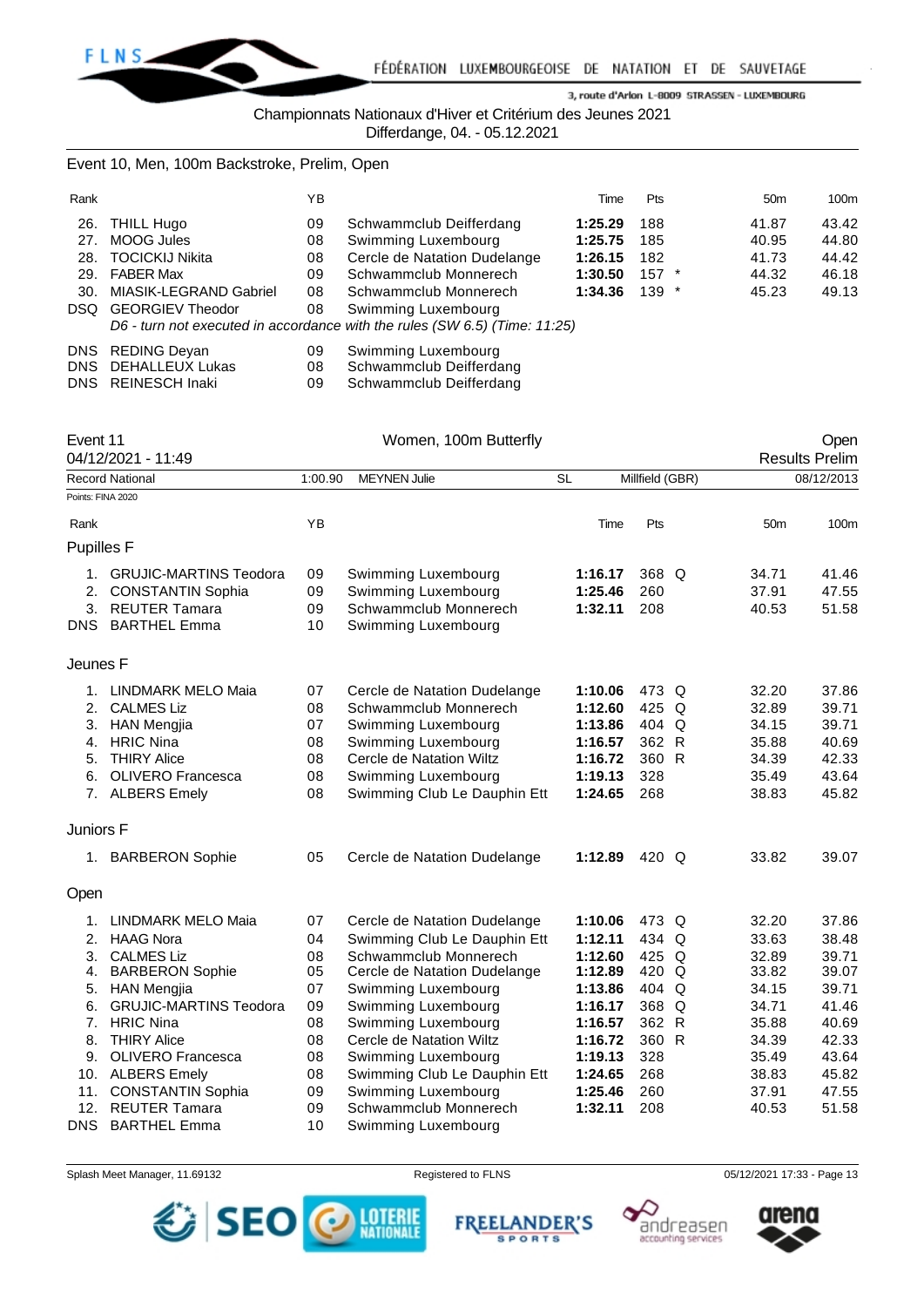

## Championnats Nationaux d'Hiver et Critérium des Jeunes 2021

Differdange, 04. - 05.12.2021

| Event 12          |                                            |          | Men, 100m Butterfly                            |                    |                   |                 | Open                  |
|-------------------|--------------------------------------------|----------|------------------------------------------------|--------------------|-------------------|-----------------|-----------------------|
|                   | 04/12/2021 - 11:56                         |          |                                                |                    |                   |                 | <b>Results Prelim</b> |
| Points: FINA 2020 | <b>Record National</b>                     | 52.64    | STACCHIOTTI Raphaël                            | <b>SCDE</b>        | <b>Ettelbruck</b> |                 | 24/10/2016            |
|                   |                                            |          |                                                |                    |                   |                 |                       |
| Rank              |                                            | YB       |                                                | Time               | Pts               | 50 <sub>m</sub> | 100m                  |
| <b>Pupilles M</b> |                                            |          |                                                |                    |                   |                 |                       |
| 1.                | <b>KUNEN Fynn</b>                          | 08       | Swimming Luxembourg                            | 1:11.40            | 305               | 32.83           | 38.57                 |
| 2.                | <b>VIGUIER Evan</b>                        | 08       | Swimming Luxembourg                            | 1:15.12            | 262               | 34.87           | 40.25                 |
| 3.                | ANISKO Leonard                             | 08       | Cercle Nautique Petange                        | 1:17.11            | 242               | 35.68           | 41.43                 |
| 4.                | ORTIZ BOGDANOV Pablo                       | 08       | Swimming Luxembourg                            | 1:18.25            | 231               | 34.87           | 43.38                 |
| 5.                | <b>BOHLER Tim</b>                          | 08       | Swimming Club ERA                              | 1:20.17            | 215               | 36.76           | 43.41                 |
| 6.                | <b>THOMAS Oliver</b>                       | 08       | Cercle de Natation Dudelange                   | 1:21.69            | 203               | 38.83           | 42.86                 |
| 7.                | MELOUANE AMAHZOUNE Adai08                  |          | Swimming Luxembourg                            | 1:25.36            | 178               | 37.46           | 47.90                 |
| Jeunes M          |                                            |          |                                                |                    |                   |                 |                       |
| 1.                | <b>ESCHETTE Louis</b>                      | 07       | Cercle de Natation Wiltz                       | 1:04.78            | 408               | 30.10           | 34.68                 |
| 2.                | <b>JAAS Tom</b>                            | 06       | Swimming Club Le Dauphin Ett                   | 1:05.42            | 396               | 29.22           | 36.20                 |
| 3.                | <b>THILL Louis</b>                         | 07       | Swimming Luxembourg                            | 1:08.90            | 339               | 31.99           | 36.91                 |
| 4.                | <b>BOZONCA Gabriel</b>                     | 06       | Schwammclub Deifferdang                        | 1:09.72            | 327               | 32.15           | 37.57                 |
| Juniors M         |                                            |          |                                                |                    |                   |                 |                       |
| 1.                | SIMAO NOGUEIRA Joao                        | 04       | Schwammclub Deifferdang                        | 59.12              | 537 Q             | 27.24           | 31.88                 |
| 2.                | <b>JAAS Jeff</b>                           | 04       | Swimming Club Le Dauphin Ett                   | 59.48              | 528<br>Q          | 27.51           | 31.97                 |
| 3.                | <b>FLOREAN Darius</b>                      | 05       | Swimming Luxembourg                            | 1:01.86            | 469 R             | 28.44           | 33.42                 |
| 4.                | <b>MORARU Matteo</b>                       | 04       | Swimming Luxembourg                            | 1:05.76            | 390               | 29.96           | 35.80                 |
| 5.                | AHMED Aryaan                               | 05       | Swimming Luxembourg                            | 1:10.28            | 320               | 30.87           | 39.41                 |
| 6.                | <b>OLINGER Liam</b>                        | 05       | Schwammclub Monnerech                          | 1:12.51            | 291               | 31.49           | 41.02                 |
| 7.                | <b>KIEFFER Brian</b>                       | 04       | Swimming Club ERA                              | 1:13.39            | 281               | 32.62           | 40.77                 |
| Open              |                                            |          |                                                |                    |                   |                 |                       |
| 1.                | <b>FRIPPIAT Florian</b>                    | 98       | Schwammclub Deifferdang                        | 57.64              | 580 Q             | 27.58           | 30.06                 |
| 2.                | CONSTANTINO CAEIRO Diogo03                 |          | Cercle de Natation Dudelange                   | 58.11              | 566 Q             | 27.03           | 31.08                 |
| 3.                | <b>TONUS Frederic</b>                      | 73       | Luxembourg Sharks Swimming Club 58.55          |                    | 553 Q             | 27.53           | 31.02                 |
| 4.                | SIMAO NOGUEIRA Joao                        | 04       | Schwammclub Deifferdang                        | 59.12              | 537 Q             | 27.24           | 31.88                 |
| 5.                | VANDERSCHRICK Stephan                      | 00       | Swimming Luxembourg                            | 59.13              | 537 Q             | 27.44           | 31.69                 |
| 6.                | JAAS Jeff                                  | 04       | Swimming Club Le Dauphin Ett                   | 59.48              | 528 Q             | 27.51           | 31.97                 |
| 7.                | <b>FLOREAN Darius</b>                      | 05       | Swimming Luxembourg                            | 1:01.86            | 469 R             | 28.44           | 33.42                 |
| 8.                | <b>CONZEMIUS Jerome</b>                    | 99       | Swimming Luxembourg                            | 1:03.68            | 430 R             | 29.38           | 34.30                 |
|                   | 9. FRANCK Max                              | 03       | Cercle de Natation Dudelange                   | 1:03.92            | 425               | 28.34           | 35.58                 |
| 10.               | <b>ESCHETTE Louis</b>                      | 07       | Cercle de Natation Wiltz                       | 1:04.78            | 408               | 30.10           | 34.68                 |
| 11.               | <b>JAAS Tom</b>                            | 06       | Swimming Club Le Dauphin Ett                   | 1:05.42            | 396               | 29.22           | 36.20                 |
| 12.               | <b>MORARU Matteo</b>                       | 04       | Swimming Luxembourg                            | 1:05.76            | 390               | 29.96           | 35.80                 |
| 13.               | <b>THILL Louis</b>                         | 07       | Swimming Luxembourg                            | 1:08.90            | 339               | 31.99           | 36.91                 |
| 14.               | <b>BOZONCA Gabriel</b><br>15. AHMED Aryaan | 06<br>05 | Schwammclub Deifferdang<br>Swimming Luxembourg | 1:09.72<br>1:10.28 | 327<br>320        | 32.15<br>30.87  | 37.57<br>39.41        |
| 16.               | <b>KUNEN Fynn</b>                          | 08       | Swimming Luxembourg                            | 1:11.40            | 305               | 32.83           | 38.57                 |
| 17.               | <b>OLINGER Liam</b>                        | 05       | Schwammclub Monnerech                          | 1:12.51            | 291               | 31.49           | 41.02                 |
| 18.               | <b>KIEFFER Brian</b>                       | 04       | Swimming Club ERA                              | 1:13.39            | 281               | 32.62           | 40.77                 |
| 19.               | <b>VIGUIER Evan</b>                        | 08       | Swimming Luxembourg                            | 1:15.12            | 262               | 34.87           | 40.25                 |
|                   | 20. ANISKO Leonard                         | 08       | Cercle Nautique Petange                        | 1:17.11            | 242               | 35.68           | 41.43                 |
| 21.               | ORTIZ BOGDANOV Pablo                       | 08       | Swimming Luxembourg                            | 1:18.25            | 231               | 34.87           | 43.38                 |
| 22.               | <b>BOHLER Tim</b>                          | 08       | Swimming Club ERA                              | 1:20.17            | 215               | 36.76           | 43.41                 |







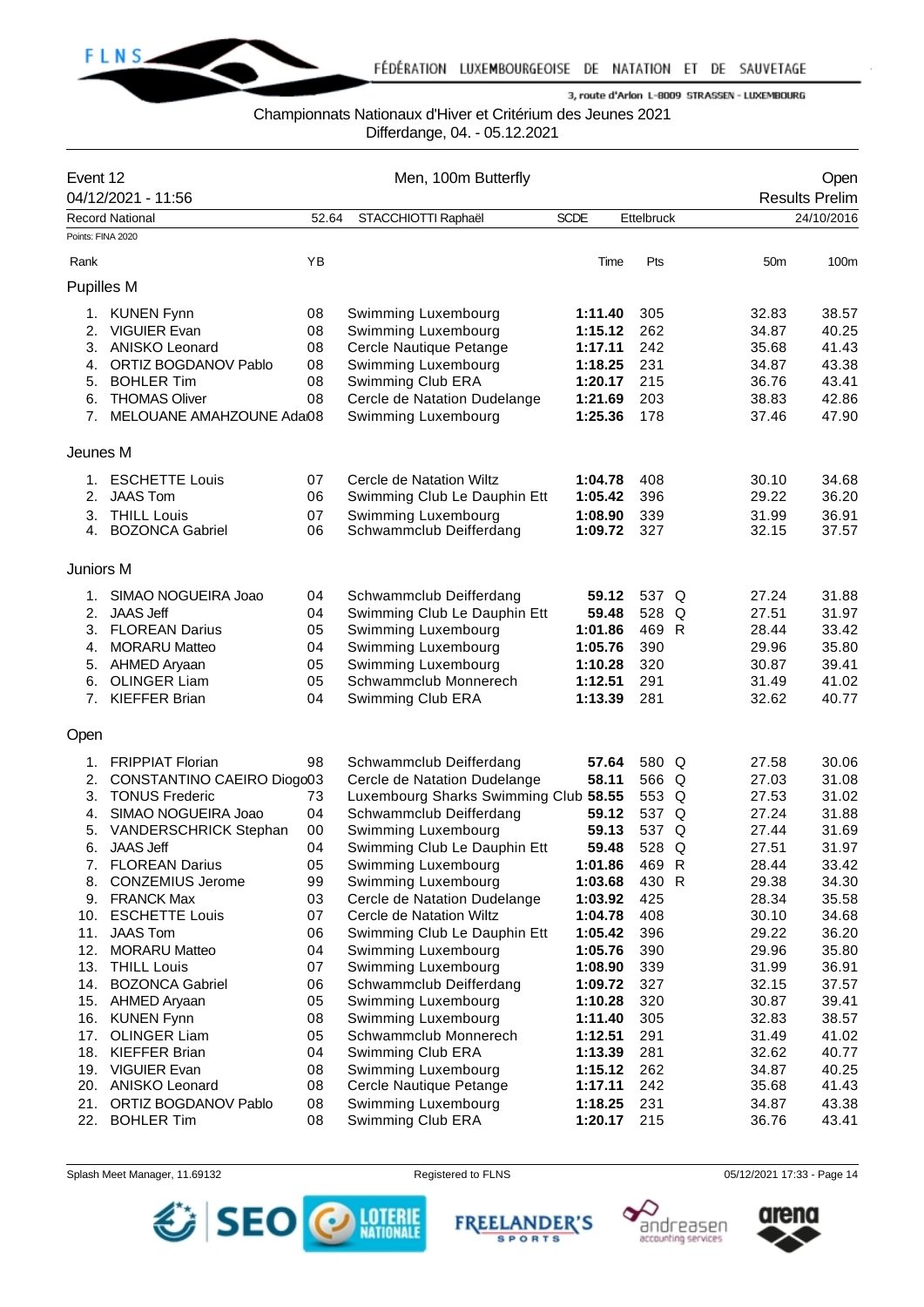

Championnats Nationaux d'Hiver et Critérium des Jeunes 2021

Differdange, 04. - 05.12.2021

|                   | Event 12, Men, 100m Butterfly, Prelim, Open       |                        |                |                |                                                     |                |                    |                                                      |                    |                |                               |                       |                 |
|-------------------|---------------------------------------------------|------------------------|----------------|----------------|-----------------------------------------------------|----------------|--------------------|------------------------------------------------------|--------------------|----------------|-------------------------------|-----------------------|-----------------|
| Rank              |                                                   |                        |                | YB             |                                                     |                |                    |                                                      | Time               | Pts            |                               | 50 <sub>m</sub>       | 100m            |
| 23.<br>24.        | <b>THOMAS Oliver</b><br>MELOUANE AMAHZOUNE Adai08 |                        |                | 08             | Cercle de Natation Dudelange<br>Swimming Luxembourg |                |                    |                                                      | 1:21.69<br>1:25.36 | 203<br>178     |                               | 38.83<br>37.46        | 42.86<br>47.90  |
| Event 13          | 04/12/2021 - 12:06                                |                        |                |                |                                                     |                | Women, 400m Medley |                                                      |                    |                |                               |                       | Open<br>Results |
| Points: FINA 2020 | Record National                                   |                        |                | 4:48.36        | <b>OLIVIER Monique</b>                              |                |                    | <b>SL</b>                                            |                    | Angers (FRA)   |                               |                       | 22/11/2015      |
|                   |                                                   |                        |                |                | ΥB                                                  |                |                    |                                                      |                    |                | Time                          | Pts                   |                 |
| Rank<br>Jeunes F  |                                                   |                        |                |                |                                                     |                |                    |                                                      |                    |                |                               |                       |                 |
| 1.                | <b>BOCK Anouk</b><br>50m:<br>100m:                | 34.96<br>1:18.40       | 34.96<br>43.44 | 150m:<br>200m: | 08<br>2:02.20<br>2:45.18                            | 43.80<br>42.98 | 250m:<br>300m:     | Cercle de Natation Wiltz<br>3:33.79<br>4:23.70       | 48.61<br>49.91     | 350m:<br>400m: | 5:40.25<br>5:03.31<br>5:40.25 | 440<br>39.61<br>36.94 |                 |
| Juniors F         |                                                   |                        |                |                |                                                     |                |                    |                                                      |                    |                |                               |                       |                 |
| 1.                | <b>JOMINET Lou</b><br>50m:<br>100m:               | 32.21<br>1:10.59       | 32.21<br>38.38 | 150m:<br>200m: | 05<br>1:50.80<br>2:30.70                            | 40.21<br>39.90 | 250m:<br>300m:     | Swimming Luxembourg<br>3:13.90<br>3:59.00            | 43.20<br>45.10     | 350m:<br>400m: | 5:08.61<br>4:34.56<br>5:08.61 | 590<br>35.56<br>34.05 |                 |
| 2.                | <b>BORDONARO Madeleine</b><br>50m:                | 32.58<br>100m: 1:11.71 | 32.58<br>39.13 | 150m:<br>200m: | 06<br>1:53.09<br>2:34.39                            | 41.38<br>41.30 | 250m:<br>300m:     | <b>Barracuda Esch Natation</b><br>3:19.73<br>4:05.64 | 45.34<br>45.91     | 350m:<br>400m: | 5:22.26<br>4:44.03<br>5:22.26 | 518<br>38.39<br>38.23 |                 |
| Open              |                                                   |                        |                |                |                                                     |                |                    |                                                      |                    |                |                               |                       |                 |
| 1.                | <b>JOMINET Lou</b><br>50m:<br>100m:               | 32.21<br>1:10.59       | 32.21<br>38.38 | 150m:<br>200m: | 05<br>1:50.80<br>2:30.70                            | 40.21<br>39.90 | 250m:<br>300m:     | Swimming Luxembourg<br>3:13.90<br>3:59.00            | 43.20<br>45.10     | 350m:<br>400m: | 5:08.61<br>4:34.56<br>5:08.61 | 590<br>35.56<br>34.05 |                 |
| 2.                | <b>BLACK Rachael</b><br>50m:<br>100m:             | 32.56<br>1:11.43       | 32.56<br>38.87 | 150m:<br>200m: | 01<br>1:51.36<br>2:30.77                            | 39.93<br>39.41 | 250m:<br>300m:     | Swimming Luxembourg<br>3:17.62<br>4:04.38            | 46.85<br>46.76     | 350m:<br>400m: | 5:17.15<br>4:41.70<br>5:17.15 | 544<br>37.32<br>35.45 |                 |
| 3.                | <b>BORDONARO Madeleine</b><br>50m:<br>100m:       | 32.58<br>1:11.71       | 32.58<br>39.13 | 150m:<br>200m: | 06<br>1:53.09<br>2:34.39                            | 41.38<br>41.30 | 250m:<br>300m:     | <b>Barracuda Esch Natation</b><br>3:19.73<br>4:05.64 | 45.34<br>45.91     | 350m:<br>400m: | 5:22.26<br>4:44.03<br>5:22.26 | 518<br>38.39<br>38.23 |                 |
| 4.                | <b>BOCK Anouk</b><br>50m:<br>100m:                | 34.96<br>1:18.40       | 34.96<br>43.44 | 150m:<br>200m: | 08<br>2:02.20<br>2:45.18                            | 43.80<br>42.98 | 250m:<br>300m:     | Cercle de Natation Wiltz<br>3:33.79<br>4:23.70       | 48.61<br>49.91     | 350m:<br>400m: | 5:40.25<br>5:03.31<br>5:40.25 | 440<br>39.61<br>36.94 |                 |
|                   |                                                   |                        |                |                |                                                     |                |                    |                                                      |                    |                |                               |                       |                 |







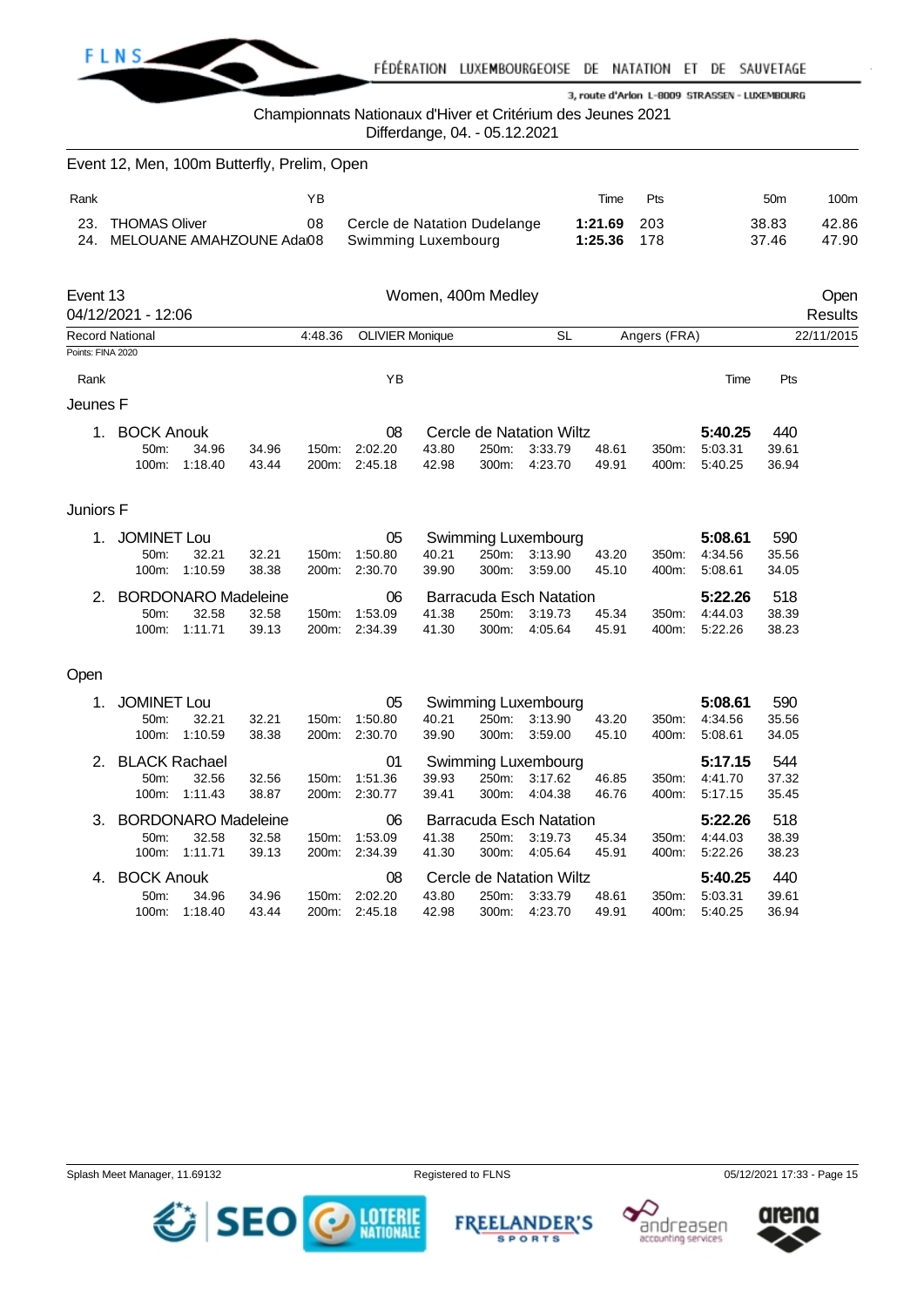

## Championnats Nationaux d'Hiver et Critérium des Jeunes 2021

Differdange, 04. - 05.12.2021

| Event 14          |                        |                          |                |                      |               | Men, 400m Medley    |       |                                |                |               |                                |                | Open       |
|-------------------|------------------------|--------------------------|----------------|----------------------|---------------|---------------------|-------|--------------------------------|----------------|---------------|--------------------------------|----------------|------------|
|                   | 04/12/2021 - 12:13     |                          |                |                      |               |                     |       |                                |                |               |                                |                | Results    |
| Points: FINA 2020 | <b>Record National</b> |                          |                | 4:06.48              |               | STACCHIOTTI Raphaël |       | <b>SCDE</b>                    |                | Netanya (ISR) |                                |                | 03/12/2015 |
| Rank              |                        |                          |                |                      | YB            |                     |       |                                |                |               | Time                           | Pts            |            |
| Jeunes M          |                        |                          |                |                      |               |                     |       |                                |                |               |                                |                |            |
|                   | 1. FEDOSEEV Anton      |                          |                |                      | 07            |                     |       | Swimming Luxembourg            |                |               | 5:08.77                        | 439            |            |
|                   | 50m:                   | 31.71                    | 31.71          | 150m:                | 1:50.23       | 40.70               | 250m: | 3:13.07                        | 41.89          | 350m:         | 4:32.77                        | 36.43          |            |
|                   | 100m:                  | 1:09.53                  | 37.82          | 200m:                | 2:31.18       | 40.95               | 300m: | 3:56.34                        | 43.27          | 400m:         | 5:08.77                        | 36.00          |            |
| 2.                |                        | <b>CHAUSSARD Albert</b>  |                |                      | 07            |                     |       | Swimming Luxembourg            |                |               | 5:10.48                        | 432            |            |
|                   | 50m:                   | 32.15                    | 32.15          | 150m:                | 1:51.90       | 41.61               | 250m: | 3:15.09                        | 43.59          | 350m:         | 4:36.64                        | 36.99          |            |
|                   |                        | 100m: 1:10.29            | 38.14          | 200m:                | 2:31.50       | 39.60               | 300m: | 3:59.65                        | 44.56          | 400m:         | 5:10.48                        | 33.84          |            |
| Juniors M         |                        |                          |                |                      |               |                     |       |                                |                |               |                                |                |            |
|                   | 1. DANTHINE Zacharie   |                          |                |                      | 04            |                     |       | <b>Barracuda Esch Natation</b> |                |               | 4:49.29                        | 534            |            |
|                   | 50m:                   | 30.74                    | 30.74          | 150m:                | 1:42.98       | 37.60               | 250m: | 3:01.44                        | 41.80          | 350m:         | 4:17.45                        | 33.57          |            |
|                   | 100m:                  | 1:05.38                  | 34.64          | 200m:                | 2:19.64       | 36.66               | 300m: | 3:43.88                        | 42.44          | 400m:         | 4:49.29                        | 31.84          |            |
|                   | 2. LUKA Mory           |                          |                |                      | 04            |                     |       | Swimming Luxembourg            |                |               | 4:53.83                        | 510            |            |
|                   | 50m:                   | 31.22                    | 31.22          | 150m:                | 1:47.60       | 40.41               | 250m: | 3:06.21                        | 39.87          | 350m:         | 4:21.43                        | 34.02          |            |
|                   | 100m:                  | 1:07.19                  | 35.97          | 200m:                | 2:26.34       | 38.74               | 300m: | 3:47.41                        | 41.20          | 400m:         | 4:53.83                        | 32.40          |            |
| Open              |                        |                          |                |                      |               |                     |       |                                |                |               |                                |                |            |
| 1.                |                        | <b>FRIPPIAT Florian</b>  |                |                      | 98            |                     |       | Schwammclub Deifferdang        |                |               | 4:38.16                        | 601            |            |
|                   |                        | <b>Champion Federal</b>  |                |                      |               |                     |       |                                |                |               |                                |                |            |
|                   | 50m:                   | 28.07                    | 28.07          | 150m:                | 1:36.48       | 35.25               | 250m: | 2:50.66                        | 39.18          | 350m:         | 4:05.46                        | 33.88          |            |
|                   | 100m:                  | 1:01.23                  | 33.16          | 200m:                | 2:11.48       | 35.00               | 300m: | 3:31.58                        | 40.92          | 400m:         | 4:38.16                        | 32.70          |            |
| 2.                |                        | <b>DANTHINE Zacharie</b> |                |                      | 04            |                     |       | <b>Barracuda Esch Natation</b> |                |               | 4:49.29                        | 534            |            |
|                   | 50m:                   | 30.74                    | 30.74          | 150m:                | 1:42.98       | 37.60               | 250m: | 3:01.44                        | 41.80          | 350m:         | 4:17.45                        | 33.57          |            |
|                   |                        | 100m: 1:05.38            | 34.64          | 200m:                | 2:19.64       | 36.66               | 300m: | 3:43.88                        | 42.44          | 400m:         | 4:49.29                        | 31.84          |            |
|                   | 3. LUKA Mory           |                          |                |                      | 04            |                     |       | Swimming Luxembourg            |                |               | 4:53.83                        | 510            |            |
|                   | 50m:                   | 31.22                    | 31.22          | 150m:                | 1:47.60       | 40.41               | 250m: | 3:06.21                        | 39.87          | 350m:         | 4:21.43                        | 34.02          |            |
|                   | 100m:                  | 1:07.19                  | 35.97          | 200m:                | 2:26.34       | 38.74               | 300m: | 3:47.41                        | 41.20          | 400m:         | 4:53.83                        | 32.40          |            |
| 4.                | <b>WALTZING Loic</b>   |                          |                |                      | 00            |                     |       | Schwammclub Deifferdang        |                |               | 4:58.67                        | 485            |            |
|                   | 50m:                   | 31.69                    | 31.69          |                      | 150m: 1:48.56 |                     |       | 39.06 250m: 3:07.06 40.04      |                |               | 350m: 4:24.43                  | 35.47          |            |
|                   |                        | 100m: 1:09.50            | 37.81          |                      | 200m: 2:27.02 | 38.46               |       | 300m: 3:48.96                  | 41.90          |               | 400m: 4:58.67                  | 34.24          |            |
|                   | 5. FEDOSEEV Anton      |                          |                |                      | 07            |                     |       | Swimming Luxembourg            |                |               | 5:08.77                        | 439            |            |
|                   | 50m:                   | 31.71                    |                | 31.71  150m: 1:50.23 |               | 40.70               |       | 250m: 3:13.07                  | 41.89          |               | 350m: 4:32.77                  | 36.43          |            |
|                   |                        | 100m: 1:09.53            | 37.82          |                      | 200m: 2:31.18 | 40.95               |       | 300m: 3:56.34                  | 43.27          | 400m:         | 5:08.77                        | 36.00          |            |
|                   | 6. CHAUSSARD Albert    |                          |                |                      | 07            |                     |       | <b>Swimming Luxembourg</b>     |                |               | 5:10.48                        | 432            |            |
|                   | 50m:                   | 32.15<br>100m: 1:10.29   | 32.15<br>38.14 | 150m: 1:51.90        | 200m: 2:31.50 | 41.61<br>39.60      |       | 250m: 3:15.09<br>300m: 3:59.65 | 43.59<br>44.56 |               | 350m: 4:36.64<br>400m: 5:10.48 | 36.99<br>33.84 |            |
|                   |                        |                          |                |                      |               |                     |       |                                |                |               |                                |                |            |





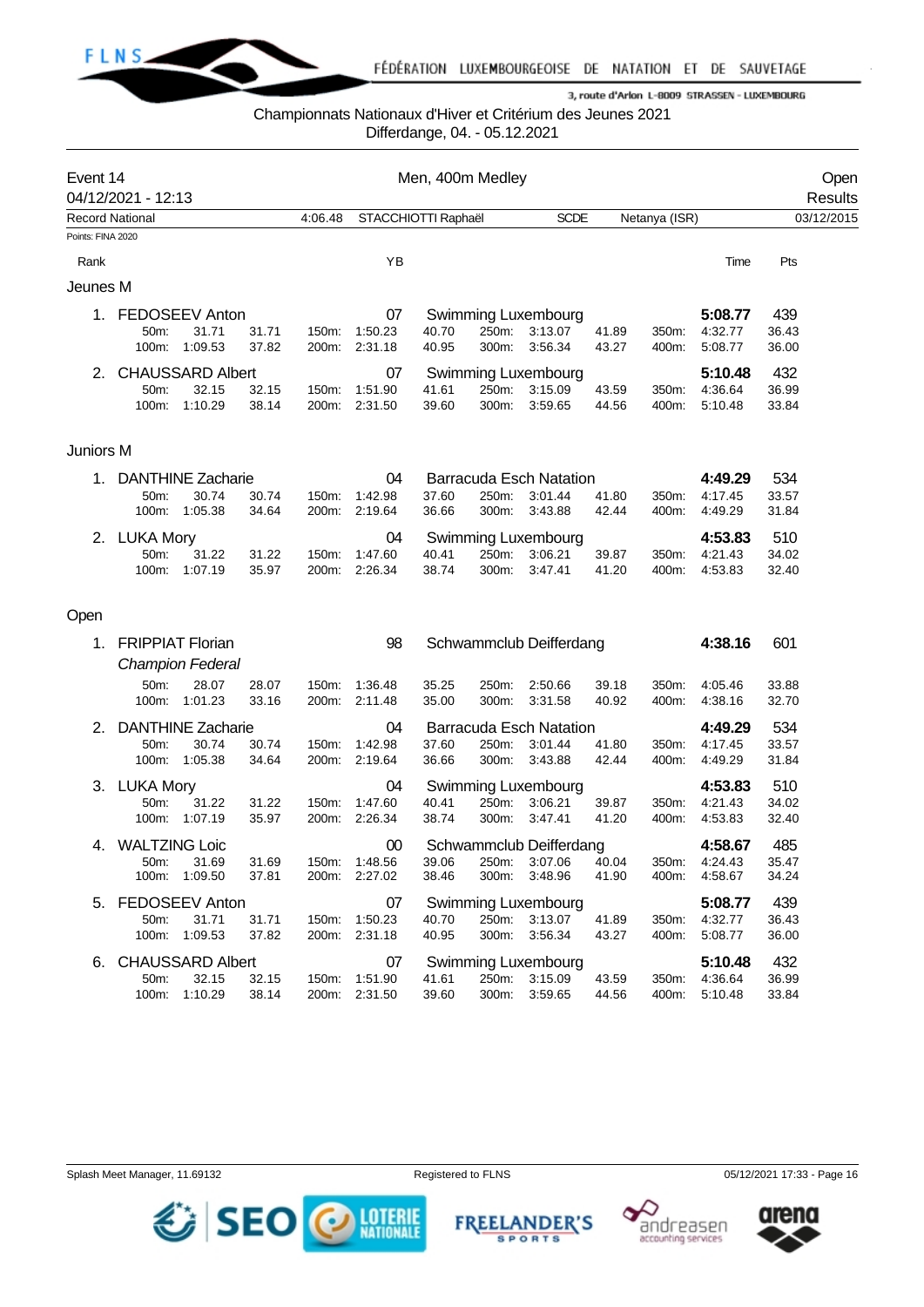

Championnats Nationaux d'Hiver et Critérium des Jeunes 2021

Differdange, 04. - 05.12.2021

# 2 - Saturday afternoon 04/12/2021 - 16:00

| Event 103                         | 04/12/2021 - 16:00         |                                                          | Women, 50m Breaststroke |                                |                              |             |           |       |            | <b>Open</b><br><b>Results Final</b> |  |
|-----------------------------------|----------------------------|----------------------------------------------------------|-------------------------|--------------------------------|------------------------------|-------------|-----------|-------|------------|-------------------------------------|--|
| <b>Record National</b>            |                            | <b>MEYNEN Julie</b><br><b>SCDE</b><br>31.95<br>Dudelange |                         |                                |                              |             |           |       | 12/12/2015 |                                     |  |
| Points: FINA 2020                 |                            |                                                          |                         |                                |                              |             |           |       |            |                                     |  |
| Rank                              |                            |                                                          | YB                      |                                |                              |             |           | Time  | Pts        |                                     |  |
| 1.                                | <b>ALLAR Maud</b><br>MP 13 |                                                          | 08                      |                                | Cercle Nautique Petange      |             |           | 34.75 | 555        | MP                                  |  |
| 2.                                | <b>ALBERS Neele</b>        |                                                          | 05                      |                                | Swimming Club Le Dauphin Ett |             |           | 34.89 | 548        |                                     |  |
| 3.                                | <b>LEONARD Lis</b>         |                                                          | 05                      |                                | Swimming Luxembourg          |             |           | 35.25 | 531        |                                     |  |
| <b>CALMES Liz</b><br>4.           |                            |                                                          | 08                      | Schwammclub Monnerech          |                              |             | 35.38     | 526   |            |                                     |  |
| <b>BORDONARO Madeleine</b><br>5.  |                            |                                                          | 06                      | <b>Barracuda Esch Natation</b> |                              |             |           | 35.82 | 506        |                                     |  |
| 6.                                | <b>CORBEEL BASTIN Ava</b>  |                                                          | 07                      |                                | Swimming Club Le Dauphin Ett |             |           | 36.45 | 481        |                                     |  |
| Event 104                         |                            |                                                          |                         | Men, 50m Breaststroke          |                              |             |           |       |            | Open                                |  |
|                                   | 04/12/2021 - 16:02         |                                                          |                         |                                |                              |             |           |       |            | <b>Results Final</b>                |  |
| <b>Record National</b>            |                            | 27.30                                                    | <b>CARNOL Laurent</b>   |                                |                              | <b>SCDE</b> | Dudelange |       |            | 12/12/2015                          |  |
| Points: FINA 2020                 |                            |                                                          |                         |                                |                              |             |           |       |            |                                     |  |
| Rank                              |                            |                                                          | YB                      |                                |                              |             |           | Time  | Pts        |                                     |  |
|                                   | <b>ROLKO Ricky</b>         |                                                          | 99                      |                                | Swimming Luxembourg          |             |           | 29.06 | 655        |                                     |  |
| 2.                                | <b>BANKY Jordan</b>        |                                                          | 01                      | Swimming Luxembourg            |                              | 30.40       | 573       |       |            |                                     |  |
| DE MACEDO CRESTA Gabriel<br>3.    |                            | 02                                                       | Swimming Luxembourg     |                                |                              | 30.41       | 572       |       |            |                                     |  |
| <b>WALTZING Loic</b><br>4.        |                            |                                                          | 00                      | Schwammclub Deifferdang        |                              |             | 30.95     | 543   |            |                                     |  |
| <b>GERASIMENKO levgenii</b><br>5. |                            |                                                          | 89                      |                                | Swimming Luxembourg          |             |           | 31.04 | 538        |                                     |  |

6. LUKA Mory

| v i | <b>OWINDING LUACHINOULY</b> | uu. Tu | ິ   |
|-----|-----------------------------|--------|-----|
| 02  | Swimming Luxembourg         | 30.41  | 572 |
| 00  | Schwammclub Deifferdang     | 30.95  | 543 |
| 89  | Swimming Luxembourg         | 31.04  | 538 |
| 04  | Swimming Luxembourg         | 32.21  | 481 |
|     |                             |        |     |

| Event 105         |                            |  |                                                      | Women, 50m Freestyle         |  |       | Open                 |  |
|-------------------|----------------------------|--|------------------------------------------------------|------------------------------|--|-------|----------------------|--|
|                   | 04/12/2021 - 16:03         |  |                                                      |                              |  |       | <b>Results Final</b> |  |
|                   | <b>Record National</b>     |  | <b>SCDE</b><br><b>MEYNEN Julie</b><br>Budapest (HUN) |                              |  |       | 06/11/2020           |  |
| Points: FINA 2020 |                            |  |                                                      |                              |  |       |                      |  |
| Rank              |                            |  | ΥB                                                   |                              |  | Time  | <b>Pts</b>           |  |
|                   | <b>MEYNEN Julie</b>        |  | 97                                                   | Swimming Club Le Dauphin Ett |  | 25.04 | 767                  |  |
|                   | <b>OLIVIER Monique</b>     |  | 98                                                   | Schwammclub Deifferdang      |  | 26.02 | 684                  |  |
| 3.                | <b>BANKY Jacqueline</b>    |  | 96                                                   | Swimming Luxembourg          |  | 26.39 | 655                  |  |
| 4.                | <b>VANDERSCHRICK Laura</b> |  | 02                                                   | Swimming Luxembourg          |  | 27.54 | 577                  |  |
| 5.                | <b>HRIC Laura</b>          |  | 05                                                   | Swimming Luxembourg          |  | 27.60 | 573                  |  |
| 6.                | SOFFIO Mara                |  | 06                                                   | Schwammclub Monnerech        |  | 27.88 | 556                  |  |

Splash Meet Manager, 11.69132 **Registered to FLNS** Registered to FLNS 05/12/2021 17:33 - Page 17







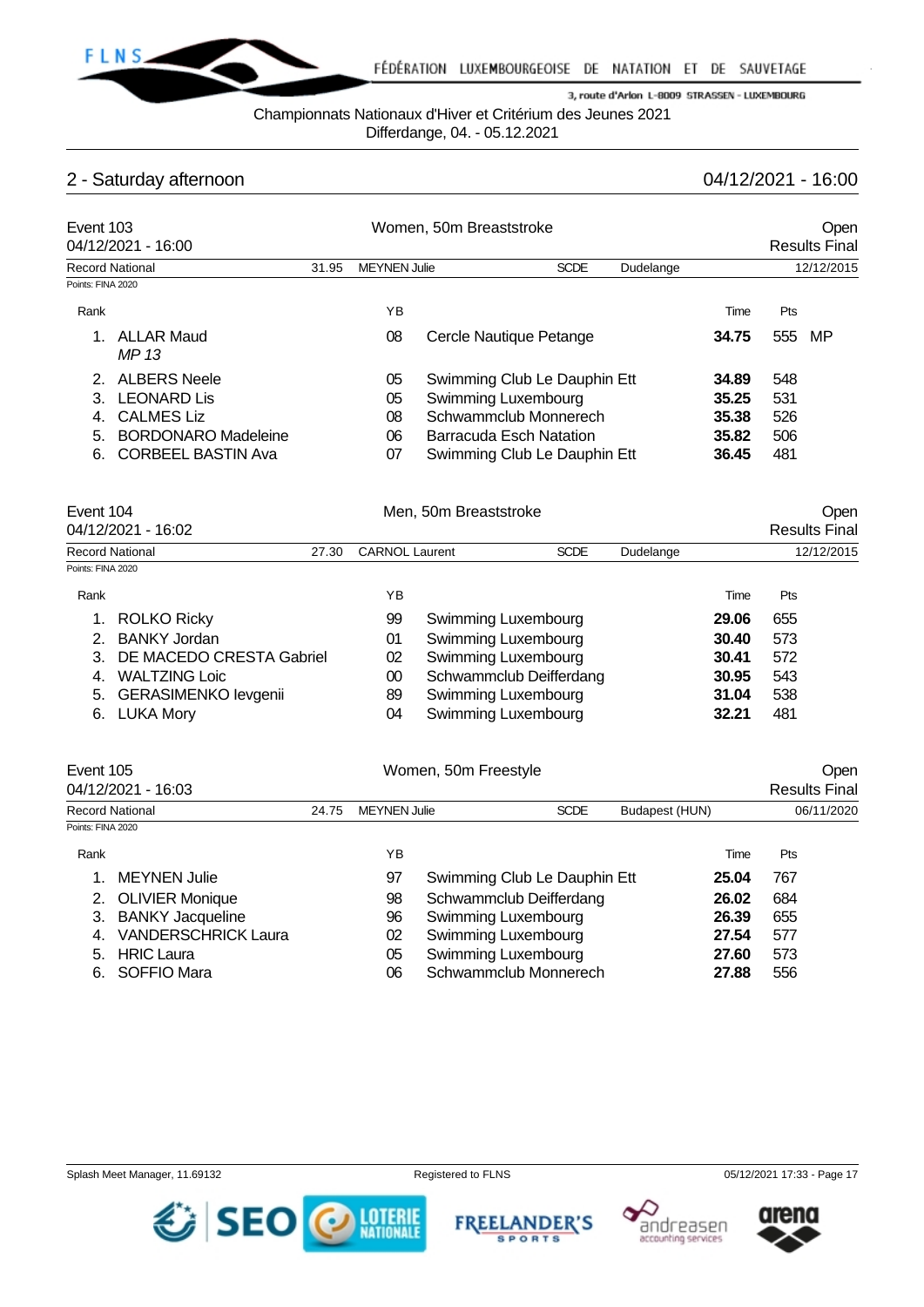

## Championnats Nationaux d'Hiver et Critérium des Jeunes 2021

Differdange, 04. - 05.12.2021

|                   | Event 106                    |       |                    | Men, 50m Freestyle           |               | <b>Open</b>          |
|-------------------|------------------------------|-------|--------------------|------------------------------|---------------|----------------------|
|                   | 04/12/2021 - 16:05           |       |                    |                              |               | <b>Results Final</b> |
|                   | <b>Record National</b>       | 21.78 | <b>HENX Julien</b> | <b>CNDu</b>                  | Glasgow (GBR) | 04/12/2019           |
| Points: FINA 2020 |                              |       |                    |                              |               |                      |
| Rank              |                              |       | ΥB                 |                              | Time          | Pts                  |
|                   | <b>HENX</b> Julien           |       | 95                 | Cercle de Natation Dudelange | 22.50         | 727                  |
|                   | <b>BRANDENBURGER Pit</b>     |       | 95                 | Schwammclub Deifferdang      | 23.09         | 673                  |
| 3.                | <b>VANDERSCHRICK Stephan</b> |       | 00                 | Swimming Luxembourg          | 23.18         | 665                  |
| 4.                | CONSTANTINO CAEIRO Diogo     |       | 03                 | Cercle de Natation Dudelange | 24.35         | 574                  |
| 5.                | <b>BANKY Jordan</b>          |       | 01                 | Swimming Luxembourg          | 24.85         | 540                  |
| 6.                | <b>CALMES Nicolas</b>        |       | 06                 | Schwammclub Monnerech        | 25.08         | 525                  |

| Event 107         |                            |                                                            | Women, 100m Medley           |         | <b>Open</b>          |                 |       |  |
|-------------------|----------------------------|------------------------------------------------------------|------------------------------|---------|----------------------|-----------------|-------|--|
|                   | 04/12/2021 - 16:11         |                                                            |                              |         | <b>Results Final</b> |                 |       |  |
|                   | Record National            | <b>SCDE</b><br><b>MEYNEN JUlie</b><br>Dudelange<br>1:02.13 |                              |         |                      | 12/12/2015      |       |  |
| Points: FINA 2020 |                            |                                                            |                              |         |                      |                 |       |  |
| Rank              |                            | YB                                                         |                              | Time    | <b>Pts</b>           | 50 <sub>m</sub> | 100m  |  |
|                   | <b>BORDONARO Madeleine</b> | 06                                                         | Barracuda Esch Natation      | 1:08.60 | 558                  | 31.46           | 37.14 |  |
|                   | <b>ALBERS Neele</b>        | 05                                                         | Swimming Club Le Dauphin Ett | 1:10.06 | 524                  | 34.33           | 35.73 |  |
|                   | <b>SCHOLER Amelie</b>      | 08                                                         | Swimming Luxembourg          | 1:10.20 | 521                  | 32.58           | 37.62 |  |
| 4.                | <b>CALMES Liz</b>          | 08                                                         | Schwammclub Monnerech        | 1:12.85 | 466                  | 34.67           | 38.18 |  |
| 5.                | <b>HAN Mengjia</b>         | 07                                                         | Swimming Luxembourg          | 1:13.11 | 461                  | 34.94           | 38.17 |  |
| 6.                | <b>CORBEEL BASTIN Ava</b>  | 07                                                         | Swimming Club Le Dauphin Ett | 1:14.20 | 441                  | 35.08           | 39.12 |  |

| Event 108         | 04/12/2021 - 16:14                                                          |                                             | Men, 100m Medley                                                           |                                          | Open<br><b>Results Final</b> |                                  |                                  |
|-------------------|-----------------------------------------------------------------------------|---------------------------------------------|----------------------------------------------------------------------------|------------------------------------------|------------------------------|----------------------------------|----------------------------------|
|                   | <b>Record National</b>                                                      | STACCHIOTTI Raphaël<br><b>SCDE</b><br>53.44 |                                                                            | Netanya (ISR)                            |                              | 05/12/2015                       |                                  |
| Points: FINA 2020 |                                                                             |                                             |                                                                            |                                          |                              |                                  |                                  |
| Rank              |                                                                             | ΥB                                          |                                                                            | Time                                     | Pts                          | 50 <sub>m</sub>                  | 100m                             |
|                   | <b>ROLKO Ricky</b><br>JAAS Jeff                                             | 99<br>04                                    | Swimming Luxembourg<br>Swimming Club Le Dauphin Ett                        | 59.49<br>1:00.72                         | 603<br>567                   | 28.49<br>27.85                   | 31.00<br>32.87                   |
| 4.<br>5.<br>6.    | DE MACEDO CRESTA Gabriel 02<br><b>FRANCK Max</b><br><b>CHAUSSARD Albert</b> | 03<br>07<br>05                              | Swimming Luxembourg<br>Cercle de Natation Dudelange<br>Swimming Luxembourg | 1:03.09<br>1:03.98<br>1:04.04<br>1:08.42 | 505<br>484<br>483<br>396     | 30.74<br>29.67<br>31.14<br>32.15 | 32.35<br>34.31<br>32.90<br>36.27 |
|                   | <b>MACLEAR Gareth</b>                                                       |                                             | Swimming Luxembourg                                                        |                                          |                              |                                  |                                  |





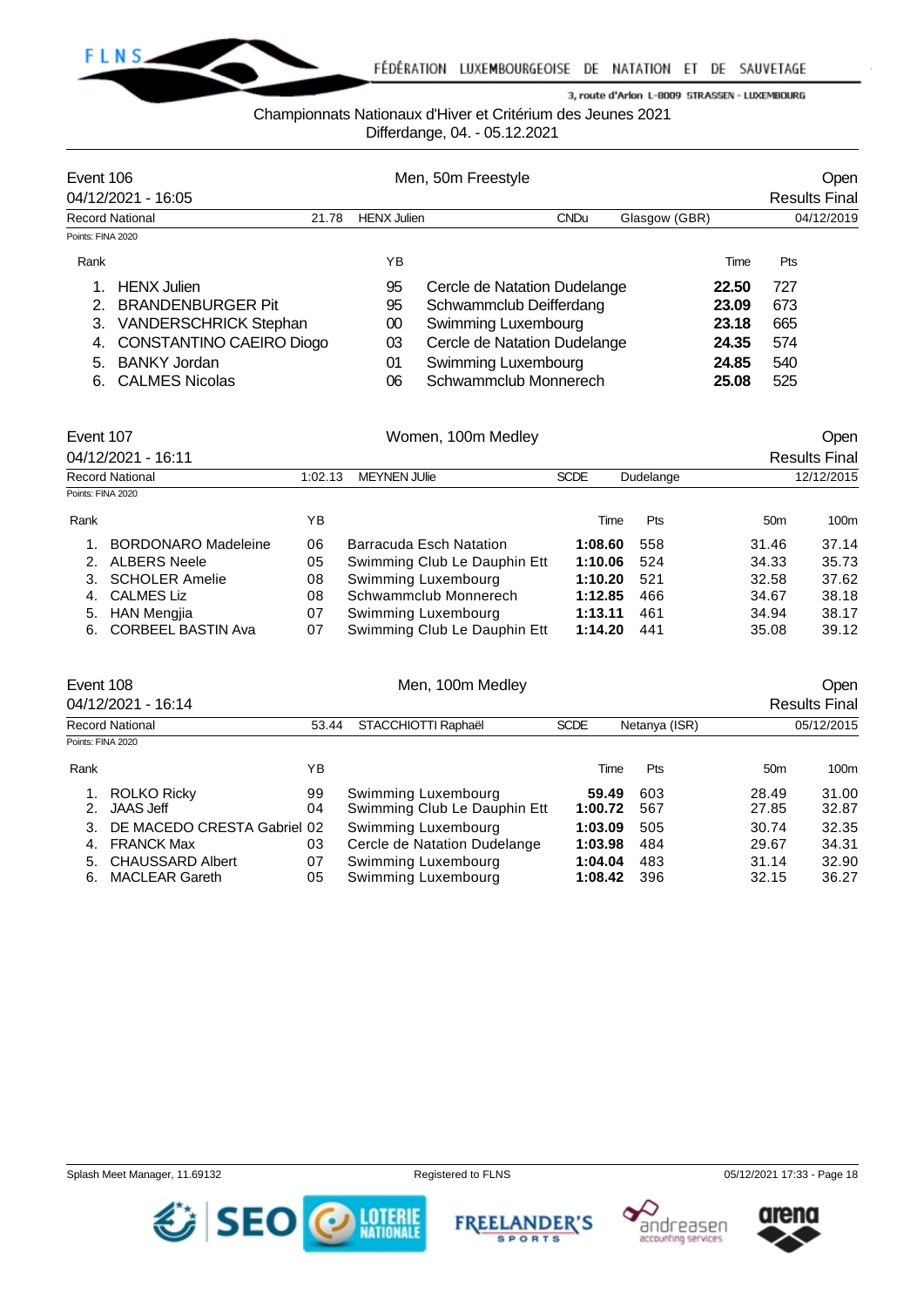

## Championnats Nationaux d'Hiver et Critérium des Jeunes 2021

Differdange, 04. - 05.12.2021

| Event 109              | 04/12/2021 - 16:16         | Women, 100m Backstroke |                              |         |              |                 |                                    |  |
|------------------------|----------------------------|------------------------|------------------------------|---------|--------------|-----------------|------------------------------------|--|
| <b>Record National</b> |                            | 1:00.98                | ROLKO Sarah                  | SL      | Berlin (GER) |                 | <b>Results Final</b><br>15/11/2009 |  |
| Points: FINA 2020      |                            |                        |                              |         |              |                 |                                    |  |
| Rank                   |                            | ΥB                     |                              | Time    | Pts          | 50 <sub>m</sub> | 100m                               |  |
|                        | <b>BANKY Jacqueline</b>    | 96                     | Swimming Luxembourg          | 1:02.91 | 664          | 30.26           | 32.65                              |  |
| $\mathcal{P} \equiv$   | <b>VANDERSCHRICK Laura</b> | 02                     | Swimming Luxembourg          | 1:04.51 | 616          | 30.55           | 33.96                              |  |
| 3.                     | <b>BLACK Rachael</b>       | 01                     | Swimming Luxembourg          | 1:06.97 | 550          | 32.10           | 34.87                              |  |
| 4.                     | <b>TURMEL Alicia</b>       | 00                     | Cercle de Natation Dudelange | 1:08.23 | 520          | 32.50           | 35.73                              |  |
| 5.                     | <b>HRIC Laura</b>          | 05                     | Swimming Luxembourg          | 1:09.83 | 485          | 33.80           | 36.03                              |  |
| 6.                     | SOFFIO Mara                | 06                     | Schwammclub Monnerech        | 1:11.41 | 454          | 34.25           | 37.16                              |  |

| Event 110         | 04/12/2021 - 16:18                             |    | Men, 100m Backstroke                                         |         | Open<br><b>Results Final</b> |                 |                  |
|-------------------|------------------------------------------------|----|--------------------------------------------------------------|---------|------------------------------|-----------------|------------------|
|                   | <b>Record National</b>                         |    | STACCHIOTTI Raphaël<br><b>SCDE</b><br>Glasgow (GBR)<br>53.34 |         |                              |                 |                  |
| Points: FINA 2020 |                                                |    |                                                              |         |                              |                 |                  |
| Rank              |                                                | ΥB |                                                              | Time    | Pts                          | 50 <sub>m</sub> | 100 <sub>m</sub> |
|                   | <b>MULDER Anael</b><br><b>Champion Federal</b> | 02 | Schwammclub Deifferdang                                      | 59.98   | 541                          | 28.98           | 31.00            |
|                   | 2. CALMES Nicolas                              | 06 | Schwammclub Monnerech                                        | 1:00.34 | 531                          | 28.52           | 31.82            |
| 3.                | MARTI Theo                                     | 05 | Cercle de Natation Wiltz                                     | 1:01.16 | 510                          | 29.73           | 31.43            |
| 4.                | <b>WALTZING Loic</b>                           | 00 | Schwammclub Deifferdang                                      | 1:02.70 | 473                          | 29.76           | 32.94            |
| 5.                | <b>PEUSCH Kevin</b>                            | 06 | Swimming Luxembourg                                          | 1:02.90 | 469                          | 29.93           | 32.97            |
| 6.                | <b>THILL Nicolas</b>                           | 05 | Swimming Luxembourg                                          | 1:02.99 | 467                          | 30.85           | 32.14            |

|                                                 |                                                                                | Open<br><b>Results Final</b> |                       |                              |                                                                        |       |
|-------------------------------------------------|--------------------------------------------------------------------------------|------------------------------|-----------------------|------------------------------|------------------------------------------------------------------------|-------|
|                                                 | <b>MEYNEN Julie</b><br>1:00.90                                                 |                              | SL                    | Millfield (GBR)              | 08/12/2013                                                             |       |
|                                                 |                                                                                |                              |                       |                              |                                                                        |       |
|                                                 | YΒ                                                                             |                              |                       | Pts                          | 50 <sub>m</sub>                                                        | 100m  |
| LINDMARK MELO Maia<br><b>Championne Federal</b> | 07                                                                             | Cercle de Natation Dudelange |                       | 482                          | 32.05                                                                  | 37.59 |
| <b>BARBERON Sophie</b>                          | 05                                                                             | Cercle de Natation Dudelange |                       | 448                          | 33.07                                                                  | 38.29 |
| <b>CALMES Liz</b>                               | 08                                                                             | Schwammclub Monnerech        |                       | 446                          | 32.50                                                                  | 38.95 |
| <b>HAAG Nora</b>                                | 04                                                                             |                              |                       | 435                          | 32.21                                                                  | 39.84 |
| HAN Mengjia                                     | 07                                                                             | Swimming Luxembourg          |                       | 398                          | 34.12                                                                  | 40.08 |
| <b>GRUJIC-MARTINS Teodora</b>                   | 09                                                                             | Swimming Luxembourg          |                       | 397                          | 34.25                                                                  | 40.05 |
|                                                 | Event 111<br>04/12/2021 - 16:20<br><b>Record National</b><br>Points: FINA 2020 |                              | Women, 100m Butterfly | Swimming Club Le Dauphin Ett | Time<br>1:09.64<br>1:11.36<br>1:11.45<br>1:12.05<br>1:14.20<br>1:14.30 |       |







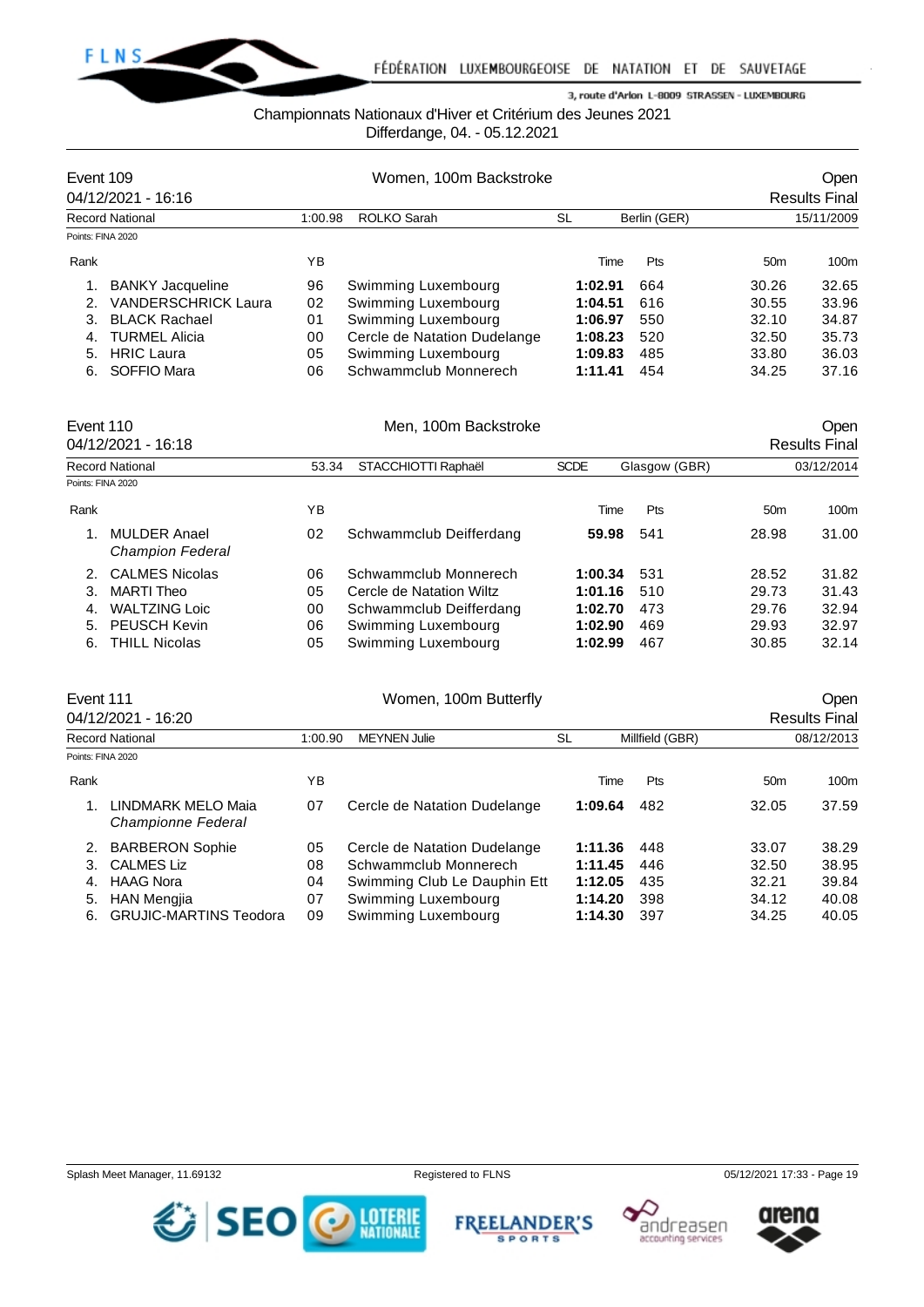

## Championnats Nationaux d'Hiver et Critérium des Jeunes 2021

Differdange, 04. - 05.12.2021

|                   |                                                    |                                                         |                |                |                                       |                | Dilleiudliye, 04. - 03. IZ.ZUZ I      |                    |                |                 |                               |                       |                      |
|-------------------|----------------------------------------------------|---------------------------------------------------------|----------------|----------------|---------------------------------------|----------------|---------------------------------------|--------------------|----------------|-----------------|-------------------------------|-----------------------|----------------------|
| Event 112         |                                                    |                                                         |                |                |                                       |                | Men, 100m Butterfly                   |                    |                |                 |                               |                       | Open                 |
|                   | 04/12/2021 - 16:23                                 |                                                         |                |                |                                       |                |                                       |                    |                |                 |                               |                       | <b>Results Final</b> |
|                   | <b>Record National</b>                             |                                                         |                | 52.64          | STACCHIOTTI Raphaël                   |                |                                       |                    | <b>SCDE</b>    | Ettelbruck      |                               |                       | 24/10/2016           |
| Points: FINA 2020 |                                                    |                                                         |                |                |                                       |                |                                       |                    |                |                 |                               |                       |                      |
| Rank              |                                                    |                                                         |                | YB             |                                       |                |                                       |                    | Time           | Pts             |                               | 50 <sub>m</sub>       | 100m                 |
| 1.                | <b>FRIPPIAT Florian</b><br><b>Champion Federal</b> |                                                         |                | 98             | Schwammclub Deifferdang               |                |                                       |                    | 55.08          | 665             |                               | 25.53                 | 29.55                |
| 2.                | VANDERSCHRICK Stephan                              |                                                         |                | 00             | Swimming Luxembourg                   |                |                                       |                    | 57.37          | 588             |                               | 26.82                 | 30.55                |
| 3.                | <b>TONUS Frederic</b>                              |                                                         |                | 73             | Luxembourg Sharks Swimming Club 57.67 |                |                                       |                    |                | 579             |                               | 26.91                 | 30.76                |
| 4.                | CONSTANTINO CAEIRO Diogo03                         |                                                         |                |                | Cercle de Natation Dudelange          |                |                                       |                    | 58.05          | 568             |                               | 26.93                 | 31.12                |
| 5.                | SIMAO NOGUEIRA Joao                                |                                                         |                | 04             | Schwammclub Deifferdang               |                |                                       |                    | 58.99          | 541             |                               | 27.41                 | 31.58                |
| 6.                | <b>JAAS Jeff</b>                                   |                                                         |                | 04             | Swimming Club Le Dauphin Ett          |                |                                       |                    | 1:01.74        | 472             |                               | 28.22                 | 33.52                |
| Event 15          |                                                    |                                                         |                |                |                                       |                | Women, 400m Freestyle                 |                    |                |                 |                               |                       | Open                 |
|                   | 04/12/2021 - 16:35                                 |                                                         |                |                |                                       |                |                                       |                    |                |                 |                               |                       | <b>Results</b>       |
|                   | <b>Record National</b>                             |                                                         |                | 4:09.42        | <b>OLIVIER Monique</b>                |                |                                       | <b>SCD</b>         |                | Stavanger (NOR) |                               |                       | 30/10/2021           |
| Points: FINA 2020 |                                                    |                                                         |                |                |                                       |                |                                       |                    |                |                 |                               |                       |                      |
| Rank              |                                                    |                                                         |                |                | YB                                    |                |                                       |                    |                |                 | Time                          | Pts                   |                      |
| <b>Pupilles F</b> |                                                    |                                                         |                |                |                                       |                |                                       |                    |                |                 |                               |                       |                      |
| 1.                | 50m:                                               | <b>GRUJIC-MARTINS Teodora</b><br>34.73<br>100m: 1:13.72 | 34.73<br>38.99 | 150m:<br>200m: | 09<br>1:54.22<br>2:34.51              | 40.50<br>40.29 | Swimming Luxembourg<br>250m:<br>300m: | 3:14.69<br>3:54.99 | 40.18<br>40.30 | 350m:<br>400m:  | 5:13.77<br>4:35.03<br>5:13.77 | 414<br>40.04<br>38.74 |                      |
| 2.                | <b>PAVELEK Mira</b>                                |                                                         |                |                | 10                                    |                | Swimming Luxembourg                   |                    |                |                 | 5:32.11                       | 349                   |                      |
|                   | 50m:                                               | 36.48                                                   | 36.48          | 150m:          | 2:01.31                               | 43.40<br>43.48 | 250m:                                 | 3:27.75            | 42.96          | 350m:           | 4:50.10                       | 40.59                 |                      |
|                   |                                                    | 100m: 1:17.91                                           | 41.43          | 200m:          | 2:44.79                               |                | 300m:                                 | 4:09.51            | 41.76          | 400m:           | 5:32.11                       | 42.01                 |                      |
| 3.                |                                                    | <b>CONSTANTIN Sophia</b>                                |                |                | 09                                    |                | Swimming Luxembourg                   |                    |                |                 | 5:33.57                       | 344                   |                      |
|                   | 50m:<br>100m:                                      | 37.25<br>1:18.82                                        | 37.25<br>41.57 | 150m:<br>200m: | 2:01.40<br>2:44.56                    | 42.58<br>43.16 | 250m:<br>300m:                        | 3:27.51<br>4:10.75 | 42.95<br>43.24 | 350m:<br>400m:  | 4:52.96<br>5:33.57            | 42.21<br>40.61        |                      |
| 4.                | <b>MOSTAFA Nour</b><br>50m:                        | 35.65<br>100m: 1:17.12                                  | 35.65<br>41.47 | 150m:<br>200m: | 09<br>2:00.21<br>2:43.64              | 43.09<br>43.43 | Swimming Luxembourg<br>250m:<br>300m: | 3:27.51<br>4:11.06 | 43.87<br>43.55 | 350m:<br>400m:  | 5:36.16<br>4:54.61<br>5:36.16 | 336<br>43.55<br>41.55 |                      |
| DNS.              | <b>BARTHEL Emma</b>                                |                                                         |                |                | 10                                    |                | Swimming Luxembourg                   |                    |                |                 |                               |                       |                      |
| Jeunes F          |                                                    |                                                         |                |                |                                       |                |                                       |                    |                |                 |                               |                       |                      |

| 1.          | <b>HAN Mengjia</b>                                 |         |       |                    | 07      | Swimming Luxembourg |                              | 4:41.26                  | 575   |       |         |       |
|-------------|----------------------------------------------------|---------|-------|--------------------|---------|---------------------|------------------------------|--------------------------|-------|-------|---------|-------|
|             | 50 <sub>m</sub>                                    | 31.32   | 31.32 | $150m$ :           | 1:41.58 | 35.82               | 250m:                        | 2:53.48                  | 36.09 | 350m: | 4:05.77 | 36.33 |
|             | $100m$ :                                           | 1:05.76 | 34.44 | 200m:              | 2:17.39 | 35.81               | 300m:                        | 3:29.44                  | 35.96 | 400m: | 4:41.26 | 35.49 |
| $2^{\circ}$ | <b>SCHOLER Amelie</b><br>08<br>Swimming Luxembourg |         |       |                    |         |                     |                              | 4:52.02                  | 514   |       |         |       |
|             | $50m$ :                                            | 32.29   | 32.29 | $150m$ :           | 1:45.72 | 37.12               | 250m:                        | 3:01.56                  | 37.97 | 350m: | 4:17.30 | 37.62 |
|             | $100m$ :                                           | 1:08.60 | 36.31 | 200 <sub>m</sub> : | 2:23.59 | 37.87               | 300m:                        | 3:39.68                  | 38.12 | 400m: | 4:52.02 | 34.72 |
|             | 3. BLESES Joyce<br>08                              |         |       |                    |         |                     | Swimming Club Le Dauphin Ett |                          |       |       |         | 505   |
|             | $50m$ :                                            | 32.98   | 32.98 | 150m:              | 1:47.37 | 37.65               | 250m:                        | 3:03.35                  | 38.04 | 350m: | 4:18.10 | 37.09 |
|             | 100m:                                              | 1:09.72 | 36.74 | 200 <sub>m</sub> : | 2:25.31 | 37.94               | 300m:                        | 3:41.01                  | 37.66 | 400m: | 4:53.59 | 35.49 |
| 4.          | <b>BOCK Anouk</b><br>08                            |         |       |                    |         |                     |                              | Cercle de Natation Wiltz |       |       | 4:54.00 | 503   |
|             | 50 <sub>m</sub>                                    | 33.57   | 33.57 | $150m$ :           | 1:47.96 | 37.48               | 250m:                        | 3:02.47                  | 37.49 | 350m: | 4:18.50 | 37.29 |
|             | $100m$ :                                           | 1:10.48 | 36.91 | 200m:              | 2:24.98 | 37.02               | $300m$ :                     | 3:41.21                  | 38.74 | 400m: | 4:54.00 | 35.50 |





**FREELANDER'S SPORTS** 



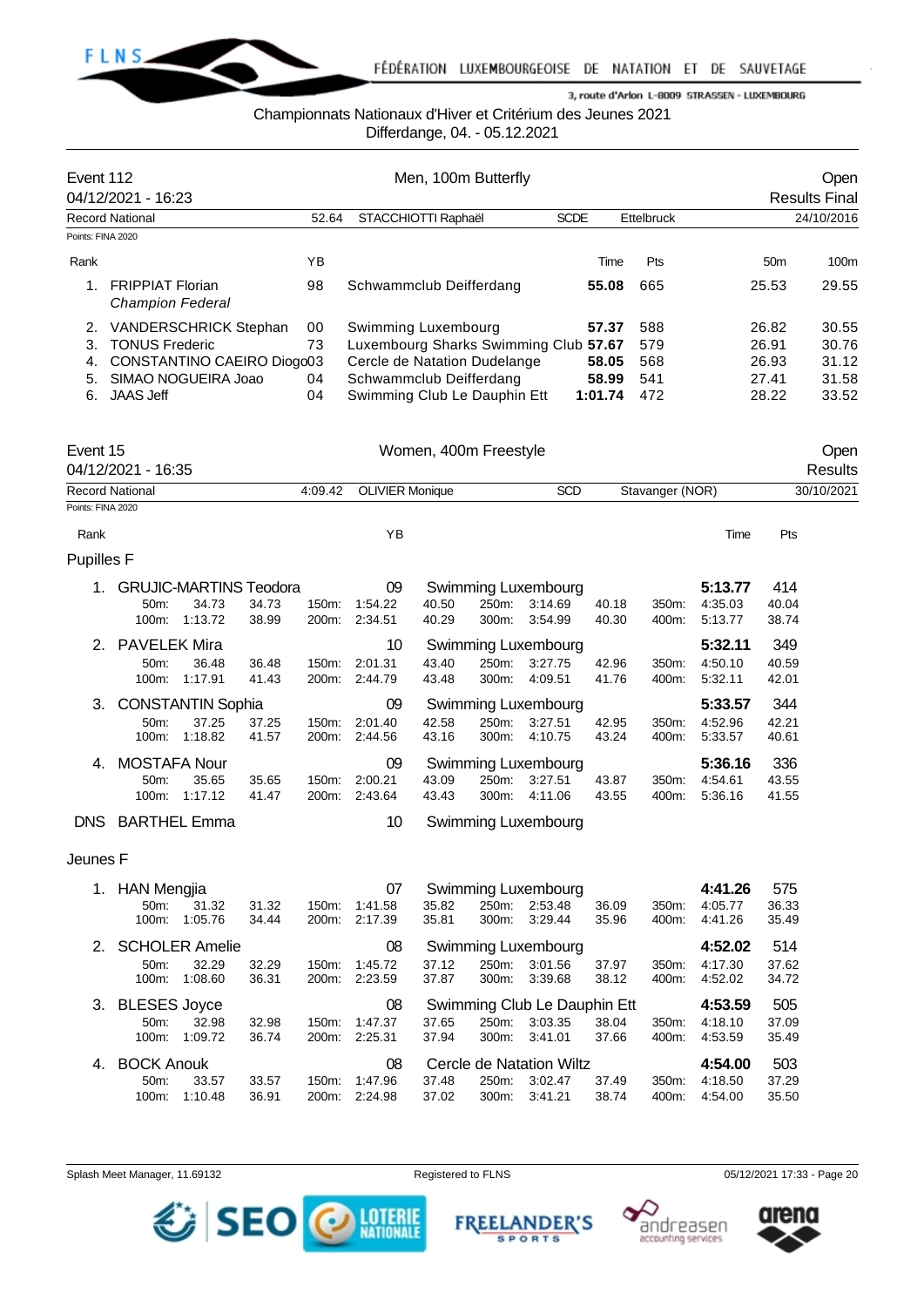

## Championnats Nationaux d'Hiver et Critérium des Jeunes 2021

Differdange, 04. - 05.12.2021

|           | Event 15, Girls, 400m Freestyle, Jeunes F                                      |                |                |                                      |                |                |                                                                |                |                |                                     |                       |
|-----------|--------------------------------------------------------------------------------|----------------|----------------|--------------------------------------|----------------|----------------|----------------------------------------------------------------|----------------|----------------|-------------------------------------|-----------------------|
| Rank      |                                                                                |                |                | YB                                   |                |                |                                                                |                |                | Time                                | Pts                   |
| 5.        | <b>THIRY Alice</b><br>50m:<br>33.48<br>1:10.33<br>100m:                        | 33.48<br>36.85 | 150m:<br>200m: | 08<br>1:48.37<br>2:27.01             | 38.04<br>38.64 | 250m:<br>300m: | Cercle de Natation Wiltz<br>3:06.25<br>3:45.88                 | 39.24<br>39.63 | 350m:<br>400m: | 5:04.59<br>4:25.57<br>5:04.59       | 452<br>39.69<br>39.02 |
|           | <b>DSQ HEILIGER Lilly</b><br>G2 - Starting before the starting signal (SW 4.4) |                |                | 08                                   |                |                | <b>Swimming Luxembourg</b>                                     |                |                |                                     |                       |
| Juniors F |                                                                                |                |                |                                      |                |                |                                                                |                |                |                                     |                       |
| 1.        | <b>JOMINET Lou</b><br>50m:<br>30.58<br>1:03.73<br>100m:                        | 30.58<br>33.15 | 150m:<br>200m: | 05<br>1:37.65<br>2:11.63             | 33.92<br>33.98 | 250m:<br>300m: | Swimming Luxembourg<br>2:45.72<br>3:19.89                      | 34.09<br>34.17 | 350m:<br>400m: | 4:26.89<br>3:54.12<br>4:26.89       | 673<br>34.23<br>32.77 |
| 2.        | <b>BOUZIDI</b> Imene<br>50m:<br>32.43<br>100m:<br>1:08.36                      | 32.43<br>35.93 | 150m:<br>200m: | 05<br>1:44.88<br>2:21.85             | 36.52<br>36.97 | 250m:<br>300m: | Schwammclub Monnerech<br>2:59.06<br>3:36.90                    | 37.21<br>37.84 | 350m:<br>400m: | 4:51.68<br>4:14.85<br>4:51.68       | 515<br>37.95<br>36.83 |
| 3.        | <b>KEANE Sophie</b><br>32.53<br>50m:<br>1:08.44<br>100m:                       | 32.53<br>35.91 | 150m:<br>200m: | 06<br>1:45.07<br>2:22.42             | 36.63<br>37.35 | 250m:<br>300m: | Swimming Luxembourg<br>3:00.06<br>3:38.00                      | 37.64<br>37.94 | 350m:<br>400m: | 4:52.32<br>4:15.86<br>4:52.32       | 512<br>37.86<br>36.46 |
| Open      |                                                                                |                |                |                                      |                |                |                                                                |                |                |                                     |                       |
| 1.        | <b>JOMINET Lou</b><br>50m:<br>30.58<br>100m:<br>1:03.73                        | 30.58<br>33.15 | 150m:<br>200m: | 05<br>1:37.65<br>2:11.63             | 33.92<br>33.98 | 250m:<br>300m: | Swimming Luxembourg<br>2:45.72<br>3:19.89                      | 34.09<br>34.17 | 350m:<br>400m: | 4:26.89<br>3:54.12<br>4:26.89       | 673<br>34.23<br>32.77 |
| 2.        | <b>HAN Mengjia</b><br>31.32<br>50m:<br>1:05.76<br>100m:                        | 31.32<br>34.44 | 150m:<br>200m: | 07<br>1:41.58<br>2:17.39             | 35.82<br>35.81 | 250m:<br>300m: | Swimming Luxembourg<br>2:53.48<br>3:29.44                      | 36.09<br>35.96 | 350m:<br>400m: | 4:41.26<br>4:05.77<br>4:41.26       | 575<br>36.33<br>35.49 |
| З.        | <b>BOUZIDI</b> Imene<br>32.43<br>50m:<br>1:08.36<br>100m:                      | 32.43<br>35.93 | 150m:<br>200m: | 05<br>1:44.88<br>2:21.85             | 36.52<br>36.97 | 250m:<br>300m: | Schwammclub Monnerech<br>2:59.06<br>3:36.90                    | 37.21<br>37.84 | 350m:<br>400m: | 4:51.68<br>4:14.85<br>4:51.68       | 515<br>37.95<br>36.83 |
| 4.        | <b>SCHOLER Amelie</b><br>32.29<br>50m:<br>1:08.60<br>100m:                     | 32.29<br>36.31 | 150m:<br>200m: | 08<br>1:45.72<br>2:23.59             | 37.12<br>37.87 | 250m:<br>300m: | Swimming Luxembourg<br>3:01.56<br>3:39.68                      | 37.97<br>38.12 | 350m:<br>400m: | 4:52.02<br>4:17.30<br>4:52.02       | 514<br>37.62<br>34.72 |
| 5.        | <b>KEANE Sophie</b><br>50m: 32.53<br>100m: 1:08.44                             | 32.53<br>35.91 |                | 06<br>150m: 1:45.07<br>200m: 2:22.42 | 37.35          |                | Swimming Luxembourg<br>36.63 250m: 3:00.06<br>300m: 3:38.00    | 37.64<br>37.94 | 400m:          | 4:52.32<br>350m: 4:15.86<br>4:52.32 | 512<br>37.86<br>36.46 |
| 6.        | <b>BLESES Joyce</b><br>50m:<br>32.98<br>100m: 1:09.72                          | 32.98<br>36.74 |                | 08<br>150m: 1:47.37<br>200m: 2:25.31 | 37.65<br>37.94 |                | Swimming Club Le Dauphin Ett<br>250m: 3:03.35<br>300m: 3:41.01 | 38.04<br>37.66 | 400m:          | 4:53.59<br>350m: 4:18.10<br>4:53.59 | 505<br>37.09<br>35.49 |
| 7.        | <b>BOCK Anouk</b><br>50m:<br>33.57<br>100m: 1:10.48                            | 33.57<br>36.91 | 150m:          | 08<br>1:47.96<br>200m: 2:24.98       | 37.48<br>37.02 | 250m:          | Cercle de Natation Wiltz<br>3:02.47<br>300m: 3:41.21           | 37.49<br>38.74 | 350m:<br>400m: | 4:54.00<br>4:18.50<br>4:54.00       | 503<br>37.29<br>35.50 |
| 8.        | <b>THIRY Alice</b><br>50m:<br>33.48<br>100m:<br>1:10.33                        | 33.48<br>36.85 | 150m:          | 08<br>1:48.37<br>200m: 2:27.01       | 38.04<br>38.64 | 300m:          | Cercle de Natation Wiltz<br>250m: 3:06.25<br>3:45.88           | 39.24<br>39.63 | 350m:<br>400m: | 5:04.59<br>4:25.57<br>5:04.59       | 452<br>39.69<br>39.02 |
| 9.        | <b>GRUJIC-MARTINS Teodora</b><br>50m:<br>34.73<br>100m: 1:13.72                | 34.73<br>38.99 |                | 09<br>150m: 1:54.22<br>200m: 2:34.51 | 40.50<br>40.29 | $300m$ :       | Swimming Luxembourg<br>250m: 3:14.69<br>3:54.99                | 40.18<br>40.30 | 350m:          | 5:13.77<br>4:35.03<br>400m: 5:13.77 | 414<br>40.04<br>38.74 |





**FREELANDER'S** 

**SPORTS** 



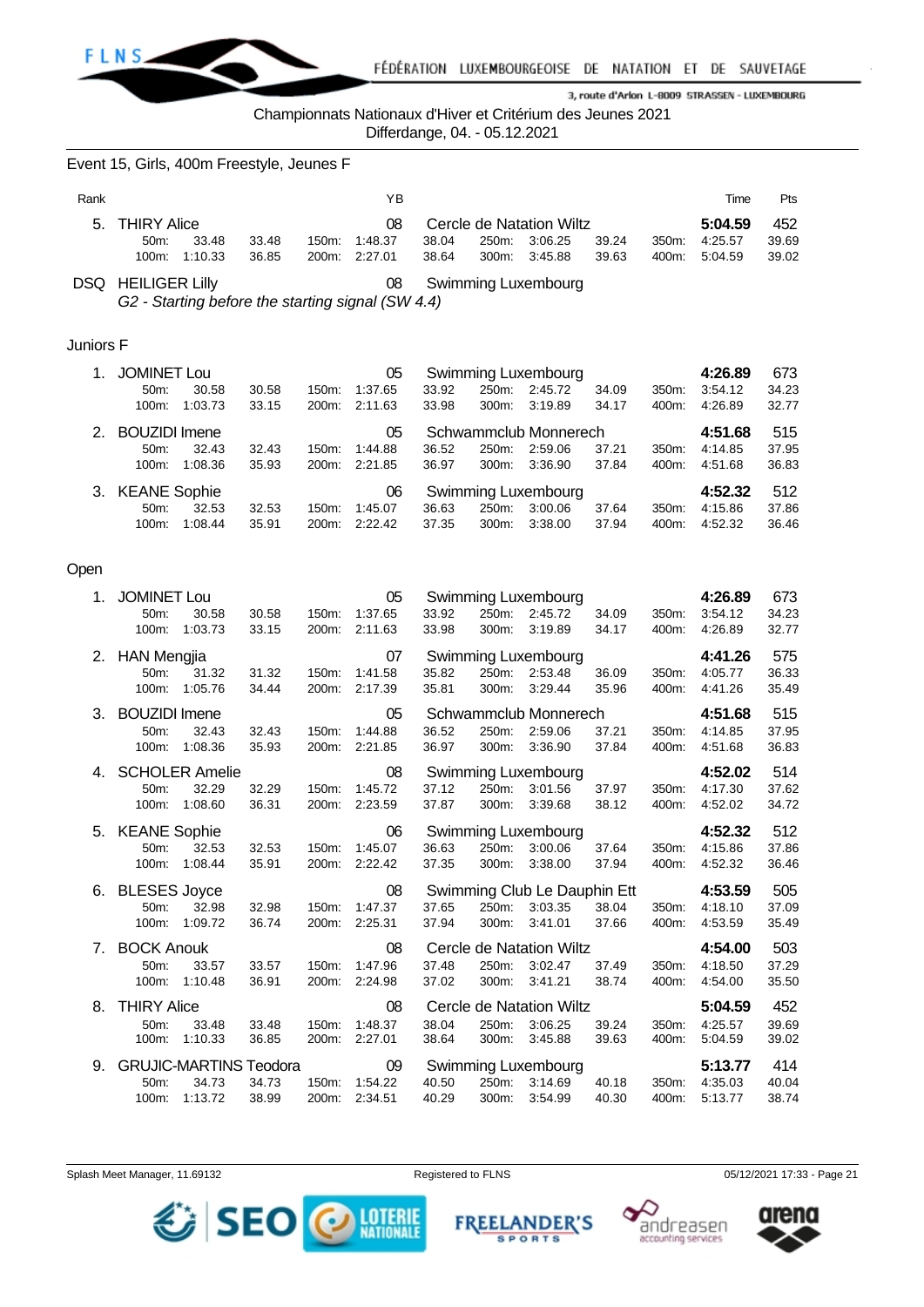

Championnats Nationaux d'Hiver et Critérium des Jeunes 2021

Differdange, 04. - 05.12.2021

## Event 15, Women, 400m Freestyle, Open

| Rank |                                           |                  |                |                             | ΥB                       |                |                |                                               |                |                   | Time                          | Pts                   |
|------|-------------------------------------------|------------------|----------------|-----------------------------|--------------------------|----------------|----------------|-----------------------------------------------|----------------|-------------------|-------------------------------|-----------------------|
| 10.  | <b>RUBIOLO Emma</b><br>$50m$ :<br>100m:   | 34.16<br>1:11.51 | 34.16<br>37.35 | 150m:<br>200m:              | 99<br>1:49.70<br>2:28.93 | 38.19<br>39.23 | 250m:<br>300m: | Schwammclub Deifferdang<br>3:08.47<br>3:49.39 | 39.54<br>40.92 | 350m:<br>400m:    | 5:14.16<br>4:32.26<br>5:14.16 | 412<br>42.87<br>41.90 |
| 11.  | <b>PAVELEK Mira</b><br>$50m$ :<br>100m:   | 36.48<br>1:17.91 | 36.48<br>41.43 | $150m$ :<br>200m:           | 10<br>2:01.31<br>2:44.79 | 43.40<br>43.48 | 250m:<br>300m: | Swimming Luxembourg<br>3:27.75<br>4:09.51     | 42.96<br>41.76 | $350m$ :<br>400m: | 5:32.11<br>4:50.10<br>5:32.11 | 349<br>40.59<br>42.01 |
|      |                                           |                  |                |                             |                          |                |                |                                               |                |                   |                               |                       |
|      | 12. CONSTANTIN Sophia<br>$50m$ :<br>100m: | 37.25<br>1:18.82 | 37.25<br>41.57 | 150m:<br>200 <sub>m</sub> : | 09<br>2:01.40<br>2:44.56 | 42.58<br>43.16 | 250m:<br>300m: | Swimming Luxembourg<br>3:27.51<br>4:10.75     | 42.95<br>43.24 | 350m:<br>400m:    | 5:33.57<br>4:52.96<br>5:33.57 | 344<br>42.21<br>40.61 |
| 13.  | <b>MOSTAFA Nour</b><br>50m:<br>100m:      | 35.65<br>1:17.12 | 35.65<br>41.47 | 150m:<br>200 <sub>m</sub> : | 09<br>2:00.21<br>2:43.64 | 43.09<br>43.43 | 250m:<br>300m: | Swimming Luxembourg<br>3:27.51<br>4:11.06     | 43.87<br>43.55 | 350m:<br>400m:    | 5:36.16<br>4:54.61<br>5.36.16 | 336<br>43.55<br>41.55 |

*G2 - Starting before the starting signal (SW 4.4)*

DNS BARTHEL Emma 10 Swimming Luxembourg

| Event 16               | 04/12/2021 - 16:54  |                        |       |         |                     | Men, 400m Freestyle |       |                     |       |          |         |       | Open                  |
|------------------------|---------------------|------------------------|-------|---------|---------------------|---------------------|-------|---------------------|-------|----------|---------|-------|-----------------------|
| <b>Record National</b> |                     |                        |       | 3:46.42 | STACCHIOTTI Raphaël |                     |       | <b>SCDE</b>         |       | Oberkorn |         |       | Results<br>02/12/2017 |
|                        |                     |                        |       |         |                     |                     |       |                     |       |          |         |       |                       |
| Points: FINA 2020      |                     |                        |       |         |                     |                     |       |                     |       |          |         |       |                       |
| Rank                   |                     |                        |       |         | YB                  |                     |       |                     |       |          | Time    | Pts   |                       |
| <b>Pupilles M</b>      |                     |                        |       |         |                     |                     |       |                     |       |          |         |       |                       |
|                        | <b>VIGUIER Evan</b> |                        |       |         | 08                  |                     |       | Swimming Luxembourg |       |          | 4:49.83 | 392   |                       |
|                        | 50m:                | 33.68                  | 33.68 | 150m:   | 1:47.51             | 37.48               | 250m: | 3:01.33             | 37.18 | 350m:    | 4:15.25 | 36.99 |                       |
|                        | 100m:               | 1:10.03                | 36.35 | 200m:   | 2:24.15             | 36.64               | 300m: | 3:38.26             | 36.93 | 400m:    | 4:49.83 | 34.58 |                       |
| 2.                     | <b>KUNEN Fynn</b>   |                        |       |         | 08                  |                     |       | Swimming Luxembourg |       |          | 4:51.80 | 384   |                       |
|                        | 50m:                | 31.95                  | 31.95 | 150m:   | 1:46.62             | 38.53               | 250m: | 3:01.80             | 37.34 | 350m:    | 4:17.53 | 37.45 |                       |
|                        | 100m:               | 1:08.09                | 36.14 | 200m:   | 2:24.46             | 37.84               | 300m: | 3:40.08             | 38.28 | 400m:    | 4:51.80 | 34.27 |                       |
|                        |                     |                        |       |         |                     |                     |       |                     |       |          |         |       |                       |
| 3.                     |                     | <b>METZLER Charles</b> |       |         | 08                  |                     |       | Swimming Luxembourg |       |          | 5:13.01 | 311   |                       |
|                        | 50m:                | 33.53                  | 33.53 | 150m:   | 1:51.69             | 39.90               | 250m: | 3:13.28             | 41.13 | 350m:    | 4:35.18 | 40.45 |                       |
|                        | 100m:               | 1:11.79                | 38.26 | 200m:   | 2:32.15             | 40.46               | 300m: | 3:54.73             | 41.45 | 400m:    | 5:13.01 | 37.83 |                       |
| 4.                     |                     | <b>KROMBACH Alex</b>   |       |         | 08                  |                     |       | Swimming Luxembourg |       |          | 5:23.73 | 281   |                       |
|                        | 50m:                | 33.66                  | 33.66 | 150m:   | 1:53.40             | 40.35               | 250m: | 3:17.31             | 42.32 | 350m:    | 4:42.68 | 42.73 |                       |
|                        | 100m:               | 1:13.05                | 39.39 | 200m:   | 2:34.99             | 41.59               | 300m: | 3:59.95             | 42.64 | 400m:    | 5.23.73 | 41.05 |                       |
| 5.                     | <b>KRIES Leo</b>    |                        |       |         | 08                  |                     |       | Swimming Luxembourg |       |          | 5:38.78 | 245   |                       |
|                        | 50m:                | 35.73                  | 35.73 | 150m:   | 2:00.49             | 43.29               | 250m: | 3:28.60             | 44.44 | 350m:    | 4:56.44 | 43.91 |                       |
|                        | 100m:               | 1:17.20                | 41.47 | 200m:   | 2:44.16             | 43.67               | 300m: | 4:12.53             | 43.93 | 400m:    | 5:38.78 | 42.34 |                       |
| 6.                     | <b>MOOG Jules</b>   |                        |       |         | 08                  |                     |       | Swimming Luxembourg |       |          | 5:50.80 | 221   |                       |
|                        | 50m:                | 37.29                  | 37.29 | 150m:   | 2:06.10             | 44.94               | 250m: | 3:36.63             | 45.57 | 350m:    | 5:07.63 | 45.79 |                       |
|                        | 100m:               | 1:21.16                | 43.87 | 200m:   | 2:51.06             | 44.96               | 300m: | 4:21.84             | 45.21 | 400m:    | 5.50.80 | 43.17 |                       |
|                        |                     |                        |       |         |                     |                     |       |                     |       |          |         |       |                       |







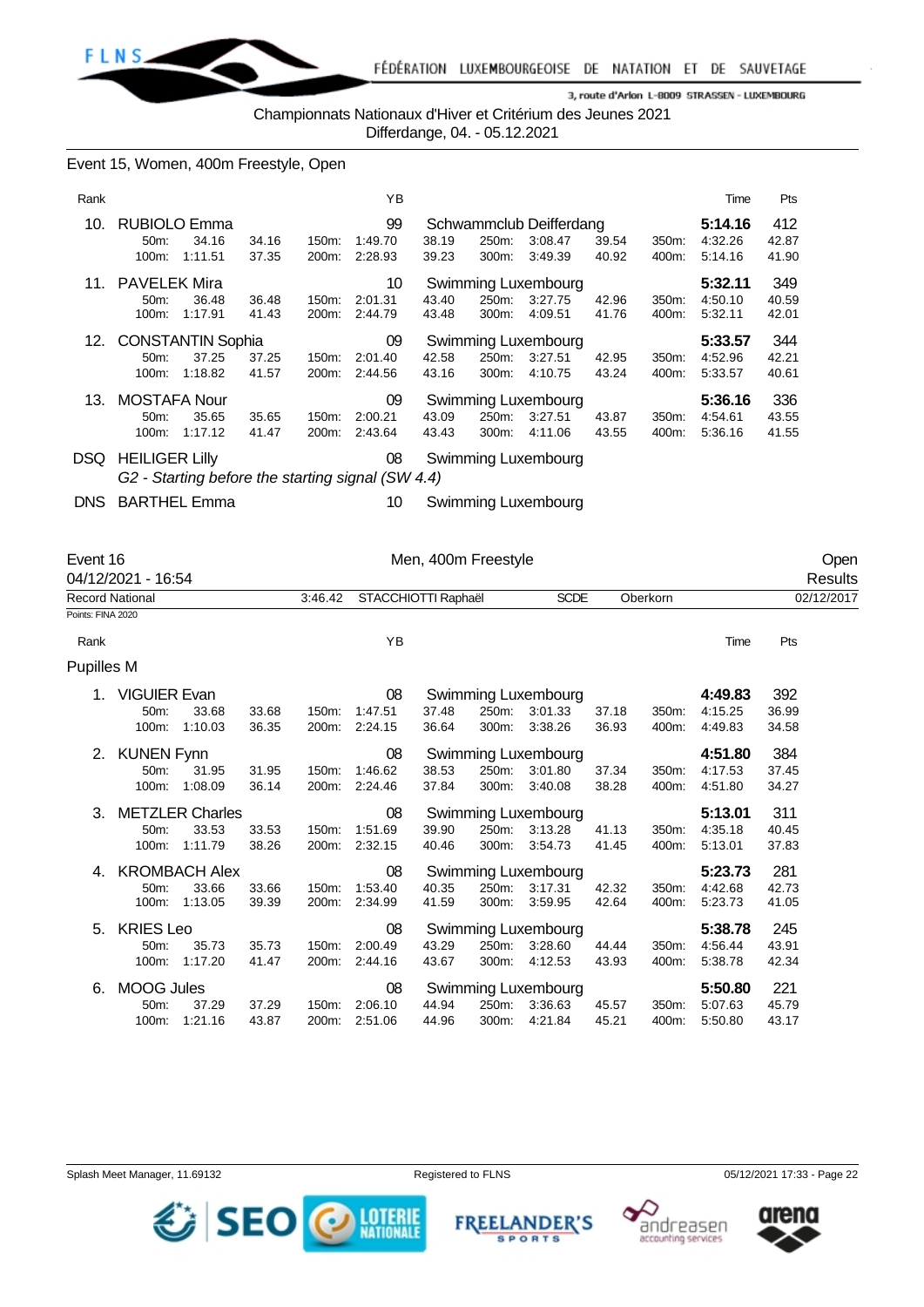

Championnats Nationaux d'Hiver et Critérium des Jeunes 2021

Differdange, 04. - 05.12.2021

## Event 16, Men, 400m Freestyle

#### Jeunes M

| 1. | <b>JAAS Tom</b>     |                       |       |       | 06      |       |       | Swimming Club Le Dauphin Ett |       |       | 4:24.64 | 515   |
|----|---------------------|-----------------------|-------|-------|---------|-------|-------|------------------------------|-------|-------|---------|-------|
|    | 50 <sub>m</sub> :   | 29.53                 | 29.53 | 150m: | 1:36.76 | 34.05 | 250m: | 2:44.68                      | 33.74 | 350m: | 3:53.21 | 34.46 |
|    | 100m:               | 1:02.71               | 33.18 | 200m: | 2:10.94 | 34.18 | 300m: | 3:18.75                      | 34.07 | 400m: | 4:24.64 | 31.43 |
| 2. |                     | <b>ESCHETTE Louis</b> |       |       | 07      |       |       | Cercle de Natation Wiltz     |       |       | 4:24.78 | 515   |
|    | $50m$ :             | 30.13                 | 30.13 | 150m: | 1:37.11 | 34.02 | 250m: | 2:44.36                      | 33.06 | 350m: | 3:52.91 | 34.41 |
|    | 100m:               | 1:03.09               | 32.96 | 200m: | 2:11.30 | 34.19 | 300m: | 3:18.50                      | 34.14 | 400m: | 4:24.78 | 31.87 |
| 3. | <b>PEUSCH Kevin</b> |                       |       |       | 06      |       |       | Swimming Luxembourg          |       |       | 4:28.43 | 494   |
|    | 50 <sub>m</sub>     | 28.86                 | 28.86 | 150m: | 1:36.81 | 34.65 | 250m: | 2:45.30                      | 34.19 | 350m: | 3:54.27 | 34.33 |
|    | 100m:               | 1:02.16               | 33.30 | 200m: | 2:11.11 | 34.30 | 300m: | 3:19.94                      | 34.64 | 400m: | 4:28.43 | 34.16 |
| 4. | <b>WESTER Ben</b>   |                       |       |       | 06      |       |       | Cercle de Natation Dudelange |       |       | 4:31.78 | 476   |
|    | 50 <sub>m</sub> :   | 30.53                 | 30.53 | 150m: | 1:38.21 | 34.24 | 250m: | 2:47.46                      | 34.49 | 350m: | 3:57.55 | 34.43 |
|    | 100m:               | 1:03.97               | 33.44 | 200m: | 2:12.97 | 34.76 | 300m: | 3:23.12                      | 35.66 | 400m: | 4:31.78 | 34.23 |
| 5. | MILANOVSKI Stefan   |                       |       |       | 06      |       |       | Swimming Luxembourg          |       |       | 4:50.26 | 391   |
|    | $50m$ :             | 32.68                 | 32.68 | 150m. | 1:45.76 | 36.85 | 250m: | 3:01.19                      | 37.62 | 350m: | 4:15.22 | 36.20 |
|    | 100m:               | 1:08.91               | 36.23 | 200m: | 2:23.57 | 37.81 | 300m: | 3:39.02                      | 37.83 | 400m: | 4:50.26 | 35.04 |
| 6. | <b>THILL Louis</b>  |                       |       |       | 07      |       |       | Swimming Luxembourg          |       |       | 4:51.71 | 385   |
|    | 50m:                | 32.60                 | 32.60 | 150m. | 1:46.25 | 37.15 | 250m: | 3:01.59                      | 38.40 | 350m: | 4:16.14 | 37.52 |
|    | 100m:               | 1:09.10               | 36.50 | 200m: |         | 36.94 | 300m: |                              | 37.03 |       |         | 35.57 |

#### Juniors M

|                | <b>WEYRICH Mike</b>  |                          |       |       | 05      |       |       | Swimming Club Le Dauphin Ett |       |       | 4:11.36 | 602   |
|----------------|----------------------|--------------------------|-------|-------|---------|-------|-------|------------------------------|-------|-------|---------|-------|
|                | 50m:                 | 28.32                    | 28.32 | 150m: | 1:31.80 | 31.99 | 250m: | 2:36.49                      | 32.22 | 350m: | 3:40.87 | 32.10 |
|                | 100m:                | 59.81                    | 31.49 | 200m: | 2:04.27 | 32.47 | 300m: | 3:08.77                      | 32.28 | 400m: | 4:11.36 | 30.49 |
| 2 <sup>1</sup> |                      | <b>DANTHINE Zacharie</b> |       |       | 04      |       |       | Barracuda Esch Natation      |       |       | 4:11.46 | 601   |
|                | 50m:                 | 28.99                    | 28.99 | 150m: | 1:32.78 | 32.26 | 250m: | 2:36.89                      | 31.77 | 350m: | 3:41.46 | 32.44 |
|                | 100m:                | 1:00.52                  | 31.53 | 200m: | 2:05.12 | 32.34 | 300m: | 3:09.02                      | 32.13 | 400m: | 4:11.46 | 30.00 |
| 3.             | <b>THILL Nicolas</b> |                          |       |       | 05      |       |       | Swimming Luxembourg          |       |       | 4:22.68 | 527   |
|                | $50m$ :              | 29.59                    | 29.59 | 150m: | 1:35.03 | 33.16 | 250m: | 2:42.48                      | 33.80 | 350m: | 3:50.18 | 33.88 |
|                | 100m:                | 1:01.87                  | 32.28 | 200m: | 2:08.68 | 33.65 | 300m: | 3:16.30                      | 33.82 | 400m: | 4:22.68 | 32.50 |
| 4.             |                      | <b>MACLEAR Gareth</b>    |       |       | 05      |       |       | Swimming Luxembourg          |       |       | 4:38.56 | 442   |
|                | 50 <sub>m</sub> :    | 32.00                    | 32.00 | 150m: | 1:41.78 | 35.28 | 250m: | 2:53.31                      | 35.45 | 350m: | 4:04.22 | 35.36 |
|                | 100m:                | 1:06.50                  | 34.50 | 200m: | 2:17.86 | 36.08 | 300m: | 3:28.86                      | 35.55 | 400m: | 4:38.56 | 34.34 |
| 5.             |                      | <b>TRESSEL Yannis</b>    |       |       | 05      |       |       | Swimming Club Le Dauphin Ett |       |       | 4:42.68 | 423   |
|                | 50 <sub>m</sub> :    | 31.52                    | 31.52 | 150m: | 1:43.20 | 36.16 | 250m: | 2:56.20                      | 36.69 | 350m: | 4:08.08 | 35.57 |
|                | 100m:                | 1:07.04                  | 35.52 | 200m: | 2:19.51 | 36.31 | 300m: | 3:32.51                      | 36.31 | 400m: | 4:42.68 | 34.60 |
| DNS.           |                      | <b>DURAKOVIC Tarik</b>   |       |       | 05      |       |       | Swimming Luxembourg          |       |       |         |       |

#### Open

| $1_{-}$ | <b>BRANDENBURGER Pit</b> |         |       |                    | 95      |       |          | Schwammclub Deifferdang      |       |                  | 3:56.29 | 724   |
|---------|--------------------------|---------|-------|--------------------|---------|-------|----------|------------------------------|-------|------------------|---------|-------|
|         | $50m$ :                  | 27.83   | 27.83 | $150m$ :           | 1:28.27 | 30.13 | 250m:    | 2:28.60                      | 29.91 | 350 <sub>m</sub> | 3:27.88 | 29.30 |
|         | 100m:                    | 58.14   | 30.31 | 200m:              | 1:58.69 | 30.42 | 300m:    | 2:58.58                      | 29.98 | 400m:            | 3:56.29 | 28.41 |
| 2.      | <b>WEYRICH Mike</b>      |         |       |                    | 05      |       |          | Swimming Club Le Dauphin Ett |       |                  | 4:11.36 | 602   |
|         | $50m$ :                  | 28.32   | 28.32 | 150m:              | 1:31.80 | 31.99 | 250m:    | 2:36.49                      | 32.22 | 350 <sub>m</sub> | 3:40.87 | 32.10 |
|         | $100m$ :                 | 59.81   | 31.49 | 200m:              | 2:04.27 | 32.47 | $300m$ : | 3:08.77                      | 32.28 | 400m:            | 4:11.36 | 30.49 |
| 3.      | <b>DANTHINE Zacharie</b> |         |       |                    | 04      |       |          | Barracuda Esch Natation      |       |                  | 4:11.46 | 601   |
|         | $50m$ :                  | 28.99   | 28.99 | $150m$ :           | 1:32.78 | 32.26 | 250m:    | 2:36.89                      | 31.77 | $350m$ :         | 3:41.46 | 32.44 |
|         | $100m$ :                 | 1:00.52 | 31.53 | 200 <sub>m</sub> : | 2:05.12 | 32.34 | $300m$ : | 3:09.02                      | 32.13 | 400m:            | 4:11.46 | 30.00 |







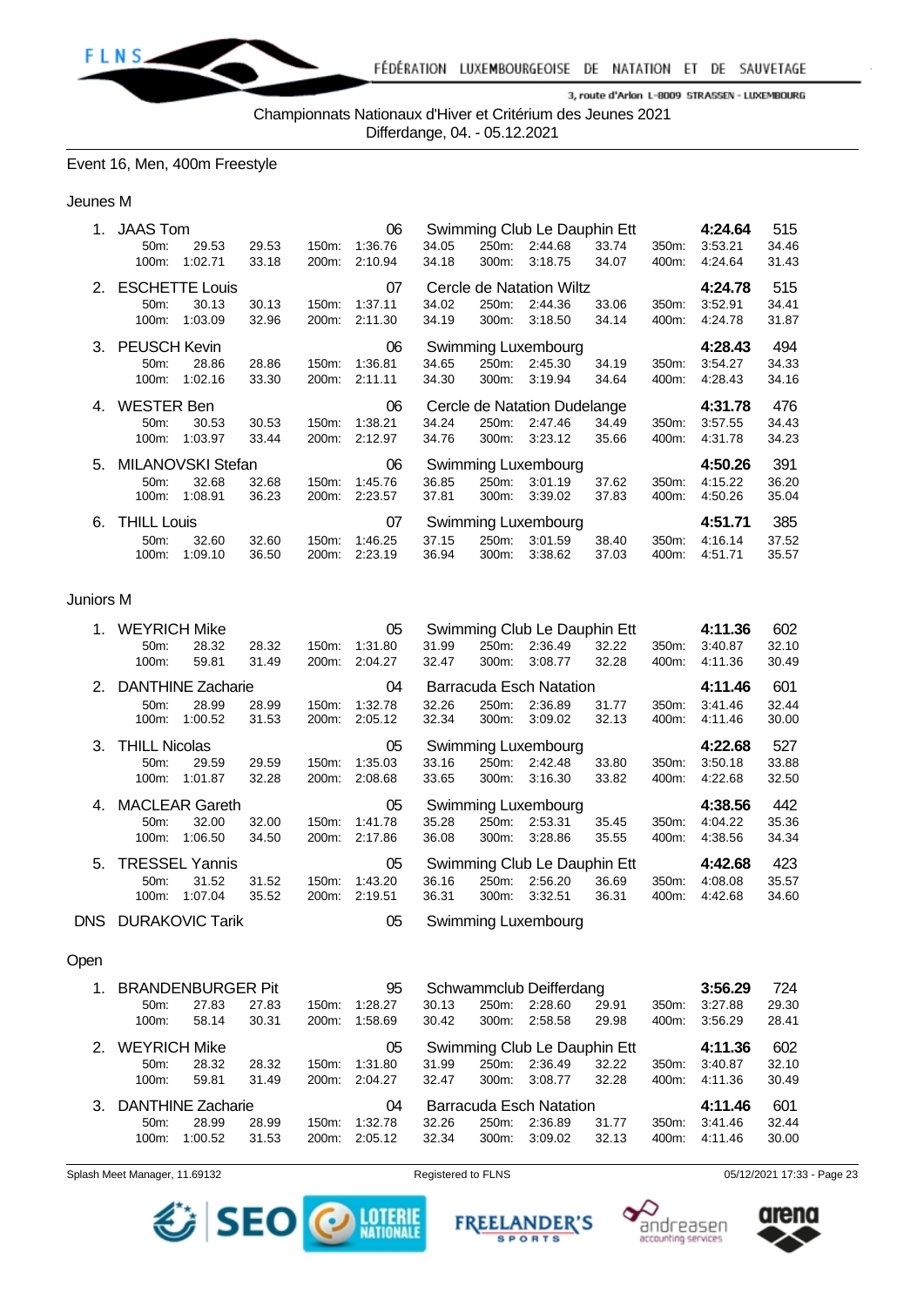

Championnats Nationaux d'Hiver et Critérium des Jeunes 2021

Differdange, 04. - 05.12.2021

## Event 16, Men, 400m Freestyle, Open

| Rank |                                                            |                |                | ΥB                                   |                |                |                                                                   |                |                | Time                                      | Pts                   |
|------|------------------------------------------------------------|----------------|----------------|--------------------------------------|----------------|----------------|-------------------------------------------------------------------|----------------|----------------|-------------------------------------------|-----------------------|
| 4.   | <b>THILL Nicolas</b><br>50m:<br>29.59<br>100m:<br>1:01.87  | 29.59<br>32.28 | 150m:<br>200m: | 05<br>1:35.03<br>2:08.68             | 33.16<br>33.65 | 250m:<br>300m: | Swimming Luxembourg<br>2:42.48<br>3:16.30                         | 33.80<br>33.82 | 350m:<br>400m: | 4:22.68<br>3:50.18<br>4:22.68             | 527<br>33.88<br>32.50 |
| 5.   | <b>JAAS Tom</b><br>50m:<br>29.53<br>100m:<br>1:02.71       | 29.53<br>33.18 | 150m:<br>200m: | 06<br>1:36.76<br>2:10.94             | 34.05<br>34.18 | 250m:<br>300m: | Swimming Club Le Dauphin Ett<br>2:44.68<br>3:18.75                | 33.74<br>34.07 | 350m:<br>400m: | 4:24.64<br>3:53.21<br>4:24.64             | 515<br>34.46<br>31.43 |
| 6.   | <b>ESCHETTE Louis</b><br>50m:<br>30.13<br>100m:<br>1:03.09 | 30.13<br>32.96 | 200m:          | 07<br>150m: 1:37.11<br>2:11.30       | 34.02<br>34.19 | 250m:<br>300m: | Cercle de Natation Wiltz<br>2:44.36<br>3:18.50                    | 33.06<br>34.14 | 350m:<br>400m: | 4:24.78<br>3:52.91<br>4:24.78             | 515<br>34.41<br>31.87 |
|      | 7. PEUSCH Kevin<br>50m:<br>28.86<br>100m:<br>1:02.16       | 28.86<br>33.30 | 150m:<br>200m: | 06<br>1:36.81<br>2:11.11             | 34.65<br>34.30 | 250m:<br>300m: | Swimming Luxembourg<br>2:45.30<br>3:19.94                         | 34.19<br>34.64 | 350m:<br>400m: | 4:28.43<br>3:54.27<br>4:28.43             | 494<br>34.33<br>34.16 |
| 8.   | <b>WESTER Ben</b><br>50m:<br>30.53<br>100m:<br>1:03.97     | 30.53<br>33.44 | 150m:<br>200m: | 06<br>1:38.21<br>2:12.97             | 34.24<br>34.76 | 250m:<br>300m: | Cercle de Natation Dudelange<br>2:47.46<br>3:23.12                | 34.49<br>35.66 | 350m:<br>400m: | 4:31.78<br>3:57.55<br>4:31.78             | 476<br>34.43<br>34.23 |
|      | 9. MACLEAR Gareth<br>50m:<br>32.00<br>100m:<br>1:06.50     | 32.00<br>34.50 | 150m:<br>200m: | 05<br>1:41.78<br>2:17.86             | 35.28<br>36.08 | 300m:          | Swimming Luxembourg<br>250m: 2:53.31<br>3:28.86                   | 35.45<br>35.55 | 350m:<br>400m: | 4:38.56<br>4:04.22<br>4:38.56             | 442<br>35.36<br>34.34 |
| 10.  | <b>TRESSEL Yannis</b><br>50m:<br>31.52<br>100m:<br>1:07.04 | 31.52<br>35.52 | 150m:<br>200m: | 05<br>1:43.20<br>2:19.51             | 36.16<br>36.31 | 250m:<br>300m: | Swimming Club Le Dauphin Ett<br>2:56.20<br>3:32.51                | 36.69<br>36.31 | 350m:<br>400m: | 4:42.68<br>4:08.08<br>4:42.68             | 423<br>35.57<br>34.60 |
|      | 11. VIGUIER Evan<br>50m:<br>33.68<br>100m:<br>1:10.03      | 33.68<br>36.35 | 150m:<br>200m: | 08<br>1:47.51<br>2:24.15             | 37.48<br>36.64 | 250m:<br>300m: | Swimming Luxembourg<br>3:01.33<br>3:38.26                         | 37.18<br>36.93 | 350m:<br>400m: | 4:49.83<br>4:15.25<br>4:49.83             | 392<br>36.99<br>34.58 |
| 12.  | MILANOVSKI Stefan<br>50m:<br>32.68<br>100m:<br>1:08.91     | 32.68<br>36.23 | 150m:<br>200m: | 06<br>1:45.76<br>2:23.57             | 36.85<br>37.81 | 250m:<br>300m: | Swimming Luxembourg<br>3.01.19<br>3:39.02                         | 37.62<br>37.83 | 350m:<br>400m: | 4:50.26<br>4:15.22<br>4:50.26             | 391<br>36.20<br>35.04 |
| 13.  | <b>THILL Louis</b><br>50m:<br>32.60<br>100m:<br>1:09.10    | 32.60<br>36.50 | 150m:          | 07<br>1:46.25<br>200m: 2:23.19       | 37.15<br>36.94 | 250m:<br>300m: | Swimming Luxembourg<br>3:01.59<br>3:38.62                         | 38.40<br>37.03 | 350m:<br>400m: | 4:51.71<br>4:16.14<br>4:51.71             | 385<br>37.52<br>35.57 |
|      | 14. KUNEN Fynn<br>50m:<br>31.95<br>100m:<br>1:08.09        | 31.95<br>36.14 | 150m:          | 08<br>1:46.62<br>200m: 2:24.46       | 38.53<br>37.84 | 250m:<br>300m: | Swimming Luxembourg<br>3:01.80<br>3:40.08                         | 37.34<br>38.28 | 350m:<br>400m: | 4:51.80<br>4:17.53<br>4:51.80             | 384<br>37.45<br>34.27 |
| 15.  | <b>METZLER Charles</b><br>50m: 33.53<br>100m: 1:11.79      | 33.53<br>38.26 |                | 08<br>150m: 1:51.69<br>200m: 2:32.15 | 40.46          |                | Swimming Luxembourg<br>39.90 250m: 3:13.28 41.13<br>300m: 3:54.73 | 41.45          |                | 5:13.01<br>350m: 4:35.18<br>400m: 5:13.01 | 311<br>40.45<br>37.83 |
|      | 16. KROMBACH Alex<br>33.66<br>50m:<br>100m: 1:13.05        | 33.66<br>39.39 |                | 08<br>150m: 1:53.40<br>200m: 2:34.99 | 40.35<br>41.59 |                | Swimming Luxembourg<br>250m: 3:17.31<br>300m: 3:59.95             | 42.32<br>42.64 | 400m:          | 5:23.73<br>350m: 4:42.68<br>5:23.73       | 281<br>42.73<br>41.05 |
|      | 17. KRIES Leo<br>50m:<br>35.73<br>100m: 1:17.20            | 35.73<br>41.47 |                | 08<br>150m: 2:00.49<br>200m: 2:44.16 | 43.29<br>43.67 |                | Swimming Luxembourg<br>250m: 3:28.60<br>300m: 4:12.53             | 44.44<br>43.93 | 350m:<br>400m: | 5:38.78<br>4:56.44<br>5:38.78             | 245<br>43.91<br>42.34 |
|      | 18. MOOG Jules<br>50m:<br>37.29<br>100m:<br>1:21.16        | 37.29<br>43.87 |                | 08<br>150m: 2:06.10<br>200m: 2:51.06 | 44.94<br>44.96 |                | Swimming Luxembourg<br>250m: 3:36.63<br>300m: 4:21.84             | 45.57<br>45.21 | 400m:          | 5:50.80<br>350m: 5:07.63<br>5:50.80       | 221<br>45.79<br>43.17 |
|      | DNS DURAKOVIC Tarik                                        |                |                | 05                                   |                |                | Swimming Luxembourg                                               |                |                |                                           |                       |

Splash Meet Manager, 11.69132 **Registered to FLNS** Registered to FLNS 05/12/2021 17:33 - Page 24



**FREEL ANDER'S SPORTS** 



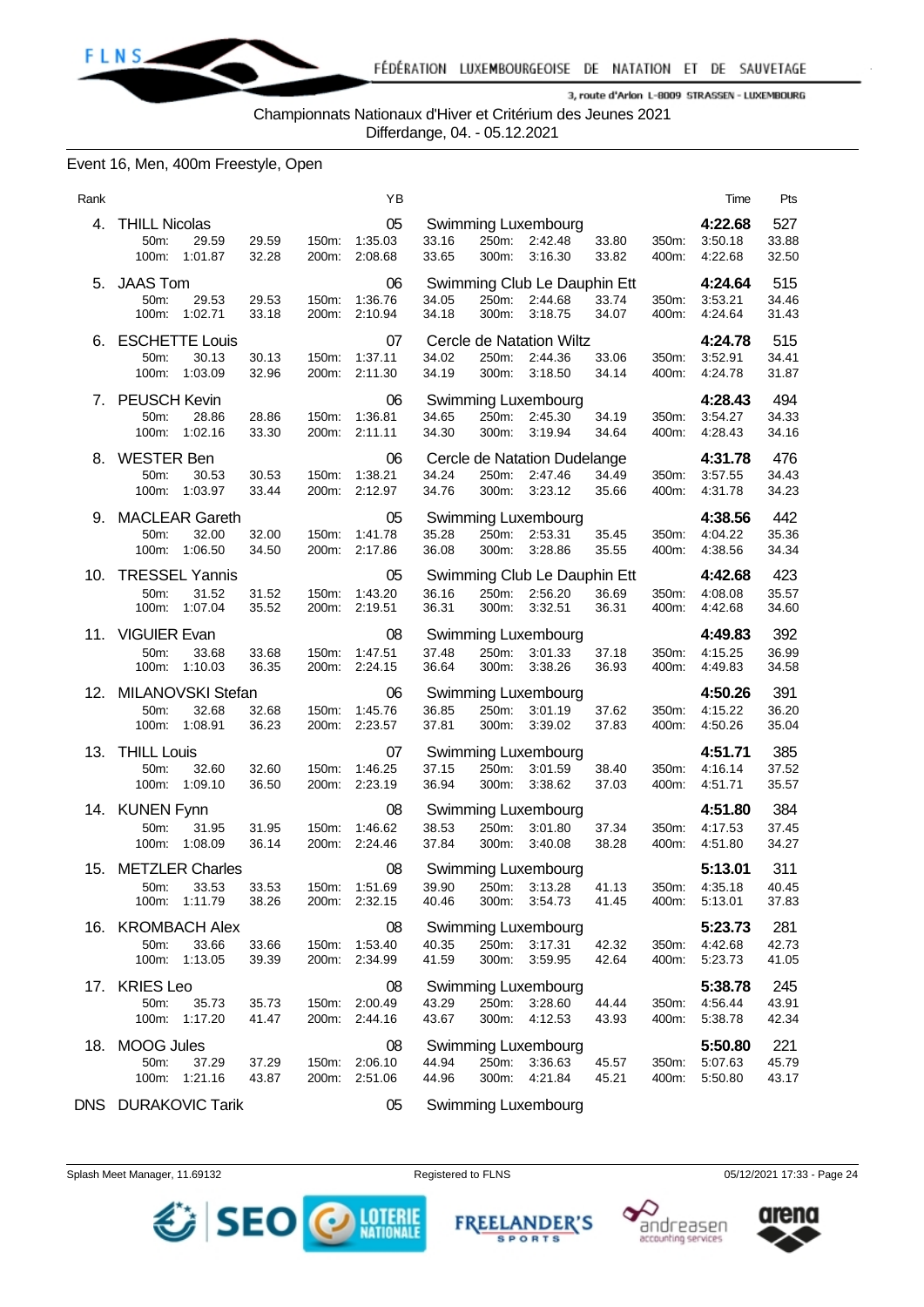

## Championnats Nationaux d'Hiver et Critérium des Jeunes 2021

Differdange, 04. - 05.12.2021

| Event 17          | 04/12/2021 - 17:17        |    |         | Women, 200m Breaststroke            |             |            |                 |       |       | Open<br><b>Results</b> |
|-------------------|---------------------------|----|---------|-------------------------------------|-------------|------------|-----------------|-------|-------|------------------------|
|                   | <b>Record National</b>    |    | 2:31.49 | <b>WALTZING Aurélie</b>             |             | <b>SCD</b> | Bonn (GER)      |       |       | 28/11/2010             |
|                   | Points: FINA 2020         |    |         |                                     |             |            |                 |       |       |                        |
| Rank              |                           | YB |         |                                     | Time        | Pts        | 50 <sub>m</sub> | 100m  | 150m  | 200m                   |
| <b>Pupilles F</b> |                           |    |         |                                     |             |            |                 |       |       |                        |
|                   | 1. SMITH Josephine        | 09 |         | Swimming Club Redange 3:04.52 387   |             |            | 40.63           | 48.26 | 49.09 | 46.54                  |
|                   | 2. LUETZEN Laura          | 09 |         | Swimming Club Le Dauphir3:28.94 267 |             |            | 46.08           | 52.91 | 55.30 | 54.65                  |
|                   | <b>DNS REUTER Tamara</b>  | 09 |         | Schwammclub Monnerech               |             |            |                 |       |       |                        |
| Jeunes F          |                           |    |         |                                     |             |            |                 |       |       |                        |
|                   | 1. ALLAR Maud             | 08 |         | Cercle Nautique Petange 2:49.84 497 |             |            | 38.28           | 43.49 | 44.46 | 43.61                  |
|                   | 2. CALMES Liz             | 08 |         | Schwammclub Monnerech 2:54.47 458   |             |            | 37.73           | 42.98 | 45.41 | 48.35                  |
|                   | 3. CORBEEL BASTIN Ava     | 07 |         | Swimming Club Le Dauphir2:58.35 429 |             |            | 39.69           | 45.48 | 46.91 | 46.27                  |
| Juniors F         |                           |    |         |                                     |             |            |                 |       |       |                        |
|                   | 1. ALBERS Neele           | 05 |         | Swimming Club Le Dauphir2:42.95 563 |             |            | 37.67           | 40.89 | 42.08 | 42.31                  |
|                   | 2. BORDONARO Madeleine 06 |    |         | Barracuda Esch Natation 2:47.97 514 |             |            | 37.87           | 42.69 | 43.68 | 43.73                  |
|                   | 3. LEONARD Lis            | 05 |         | Swimming Luxembourg                 | 2:50.13 494 |            | 37.89           | 43.17 | 44.13 | 44.94                  |
|                   | 4. KIDD Francesca         | 06 |         | Swimming Luxembourg                 | 2:59.32 422 |            | 39.01           | 45.26 | 47.03 | 48.02                  |
| Open              |                           |    |         |                                     |             |            |                 |       |       |                        |
|                   | 1. ALBERS Neele           | 05 |         | Swimming Club Le Dauphir2:42.95 563 |             |            | 37.67           | 40.89 | 42.08 | 42.31                  |
|                   | 2. BORDONARO Madeleine 06 |    |         | Barracuda Esch Natation 2:47.97 514 |             |            | 37.87           | 42.69 | 43.68 | 43.73                  |
|                   | 3. ALLAR Maud             | 08 |         | Cercle Nautique Petange 2:49.84 497 |             |            | 38.28           | 43.49 | 44.46 | 43.61                  |
|                   | 4. LEONARD Lis            | 05 |         | Swimming Luxembourg                 | 2:50.13 494 |            | 37.89           | 43.17 | 44.13 | 44.94                  |
|                   | 5. CALMES Liz             | 08 |         | Schwammclub Monnerech 2:54.47 458   |             |            | 37.73           | 42.98 | 45.41 | 48.35                  |
|                   | 6. CORBEEL BASTIN Ava     | 07 |         | Swimming Club Le Dauphir2:58.35 429 |             |            | 39.69           | 45.48 | 46.91 | 46.27                  |
|                   | 7. CALMES Lara            | 04 |         | Schwammclub Monnerech 2:58.50 428   |             |            | 38.33           | 43.92 | 47.18 | 49.07                  |
|                   | 8. KIDD Francesca         | 06 |         | Swimming Luxembourg                 | 2:59.32 422 |            | 39.01           | 45.26 | 47.03 | 48.02                  |
|                   | 9. HAAG Nora              | 04 |         | Swimming Club Le Dauphir3:03.02 397 |             |            | 42.09           | 46.67 | 47.43 | 46.83                  |
|                   | 10. SMITH Josephine       | 09 |         | Swimming Club Redange 3:04.52 387   |             |            | 40.63           | 48.26 | 49.09 | 46.54                  |
|                   | 11. LUETZEN Laura         | 09 |         | Swimming Club Le Dauphir3:28.94 267 |             |            | 46.08           | 52.91 | 55.30 | 54.65                  |
|                   | <b>DNS REUTER Tamara</b>  | 09 |         | Schwammclub Monnerech               |             |            |                 |       |       |                        |

| Event 18                                   |    | Men, 200m Breaststroke |                                            | <b>Open</b>                |             |                 |                |                  |                  |
|--------------------------------------------|----|------------------------|--------------------------------------------|----------------------------|-------------|-----------------|----------------|------------------|------------------|
| 04/12/2021 - 17:25                         |    |                        |                                            |                            |             |                 |                |                  | <b>Results</b>   |
| <b>Record National</b>                     |    | 2:07.10                | <b>CARNOL Laurent</b>                      |                            | <b>SCDE</b> | Dubai (UAE)     |                |                  | 17/12/2010       |
| Points: FINA 2020                          |    |                        |                                            |                            |             |                 |                |                  |                  |
| Rank                                       | ΥB |                        |                                            | Time                       | Pts         | 50 <sub>m</sub> | 100m           | 150 <sub>m</sub> | 200 <sub>m</sub> |
| Pupilles M                                 |    |                        |                                            |                            |             |                 |                |                  |                  |
| SAMMARCO Andrea                            | 08 |                        | Swimming Luxembourg                        | 3:05.78 270                |             | 40.61           | 47.66          | 47.38            | 50.13            |
| Jeunes M                                   |    |                        |                                            |                            |             |                 |                |                  |                  |
| DE MACEDO CRESTA Bru06<br>2. PASSER Daniel | 07 |                        | Swimming Luxembourg<br>Swimming Luxembourg | 2:38.09 439<br>2:39.63 426 |             | 35.67<br>35.57  | 39.84<br>40.72 | 40.47<br>41.43   | 42.11<br>41.91   |

Splash Meet Manager, 11.69132 **Registered to FLNS Registered to FLNS** 05/12/2021 17:33 - Page 25



**FREELANDER'S SPORTS** 



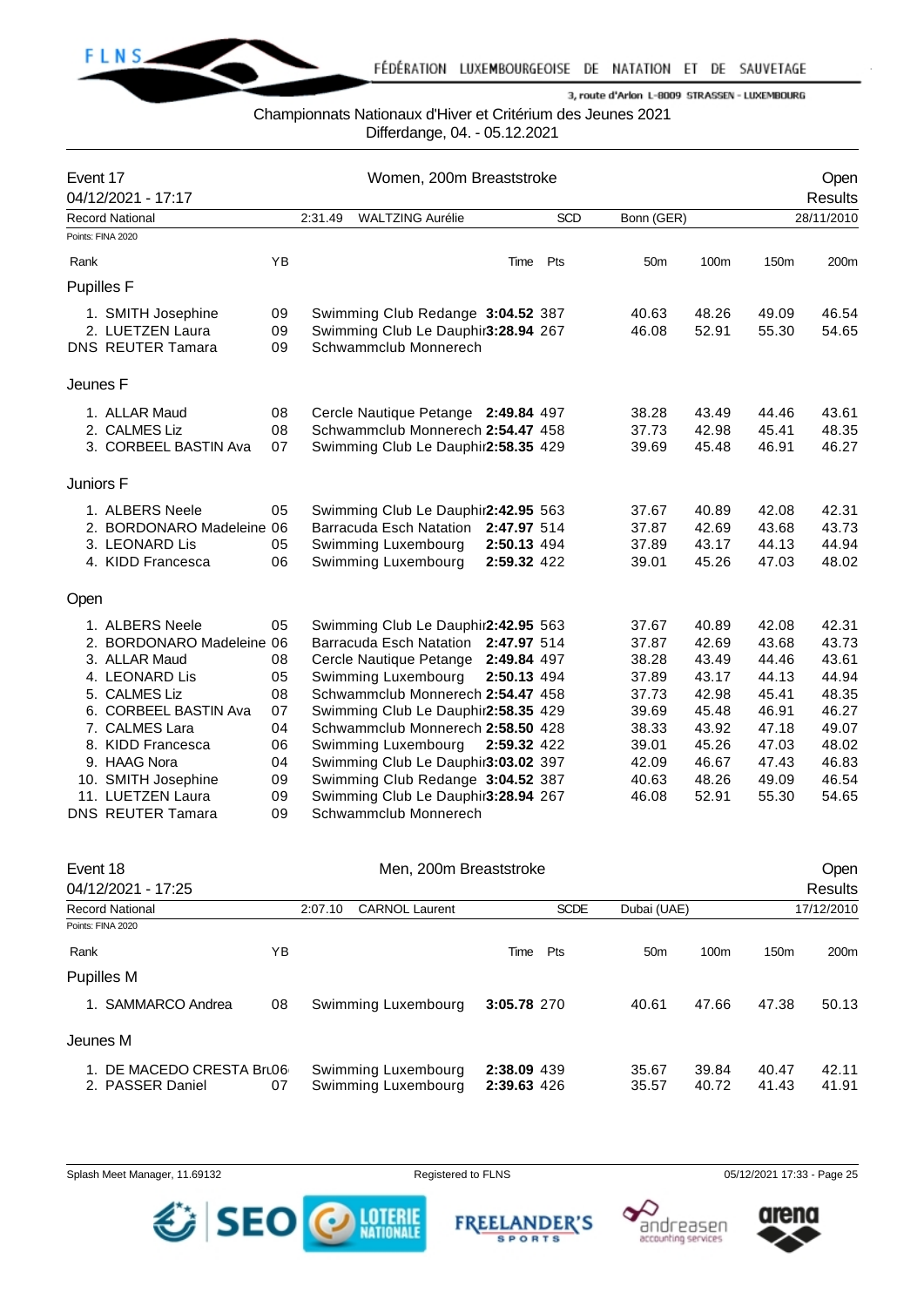

Championnats Nationaux d'Hiver et Critérium des Jeunes 2021

Differdange, 04. - 05.12.2021

Event 18, Men, 200m Breaststroke

Juniors M

|      | 1. KEMP Finn<br>2. LUKA Mory<br>DNS DHONTE Henri | 05<br>04<br>04 | Swimming Luxembourg<br>Swimming Luxembourg<br>Swimming Luxembourg | 2:19.67 636<br>2:29.33 521 | 30.99<br>33.51 | 35.91<br>37.92 | 36.42<br>38.65 | 36.35<br>39.25 |
|------|--------------------------------------------------|----------------|-------------------------------------------------------------------|----------------------------|----------------|----------------|----------------|----------------|
| Open |                                                  |                |                                                                   |                            |                |                |                |                |
|      | 1. KEMP Finn                                     | 05             | Swimming Luxembourg                                               | 2:19.67 636                | 30.99          | 35.91          | 36.42          | 36.35          |
|      | 2. ROLKO Ricky                                   | 99             | Swimming Luxembourg                                               | 2:22.02 605                | 31.88          | 37.42          | 36.62          | 36.10          |
|      | 3. DE MACEDO CRESTA Ga02el                       |                | Swimming Luxembourg                                               | 2:25.26 566                | 33.13          | 37.33          | 37.12          | 37.68          |
|      | 4. LUKA Mory                                     | 04             | Swimming Luxembourg                                               | 2:29.33 521                | 33.51          | 37.92          | 38.65          | 39.25          |
|      | 5. DE MACEDO CRESTA Bru06                        |                | Swimming Luxembourg                                               | 2:38.09 439                | 35.67          | 39.84          | 40.47          | 42.11          |
|      | 6. WALTZING Loic                                 | 00             | Schwammclub Deifferdang2:38.86 432                                |                            | 34.32          | 39.79          | 41.78          | 42.97          |
|      | 7. PASSER Daniel                                 | 07             | Swimming Luxembourg                                               | 2:39.63 426                | 35.57          | 40.72          | 41.43          | 41.91          |
|      | 8. SAMMARCO Andrea                               | 08             | Swimming Luxembourg                                               | 3:05.78 270                | 40.61          | 47.66          | 47.38          | 50.13          |
|      | DNS DHONTE Henri                                 | 04             | Swimming Luxembourg                                               |                            |                |                |                |                |

| Event 19          | 04/12/2021 - 17:43             |         | Women, 4 x 100m Freestyle |                     | Open<br>Results              |          |         |            |  |
|-------------------|--------------------------------|---------|---------------------------|---------------------|------------------------------|----------|---------|------------|--|
|                   | <b>Record National</b>         | 3:51.76 |                           | Swimming Luxembourg | <b>SL</b>                    | Oberkorn |         | 02/12/2017 |  |
| Points: FINA 2020 |                                |         |                           |                     |                              |          |         |            |  |
| Rank              |                                |         |                           |                     |                              |          | Time    | Pts        |  |
|                   | Swimming Luxembourg 1          |         |                           |                     | Swimming Luxembourg          |          | 3:57.12 | 660        |  |
|                   | <b>BANKY Jacqueline</b>        | 96      | 27.48                     | 58.03               | <b>HRIC Laura</b>            | 05       | 28.55   | 59.81      |  |
|                   | <b>JOMINET Lou</b>             | 05      | 28.28                     | 59.14               | <b>VANDERSCHRICK Laura</b>   | 02       | 27.99   | 1:00.14    |  |
| 2.                | Swimming Club Le Dauphin Ett 1 |         |                           |                     | Swimming Club Le Dauphin Ett |          | 4:09.53 | 566        |  |
|                   | <b>MEYNEN Julie</b>            | 97      | 26.88                     | 55.90               | <b>CORBEEL BASTIN Ava</b>    | 07       | 31.21   | 1:06.34    |  |
|                   | <b>BLESES Joyce</b>            | 08      | 30.57                     | 1:04.57             | <b>ALBERS Neele</b>          | 05       | 30.17   | 1:02.72    |  |
| 3.                | Schwammclub Monnerech 1        |         |                           |                     | Schwammclub Monnerech        |          | 4:14.32 | 535        |  |
|                   | <b>CALMES Lara</b>             | 04      | 30.12                     | 1:03.82             | <b>CALMES Liz</b>            | 08       | 31.20   | 1:05.32    |  |
|                   | PETESCH Lea                    | 07      | 29.86                     | 1:03.46             | SOFFIO Mara                  | 06       | 29.30   | 1:01.72    |  |
| 4.                | Swimming Luxembourg 2          |         |                           |                     | Swimming Luxembourg          |          | 4:23.81 | 479        |  |

| Event 20<br>04/12/2021 - 17:49 | Men, 4 x 100m Freestyle     |    |              | Open<br>Results |
|--------------------------------|-----------------------------|----|--------------|-----------------|
| <b>Record National</b>         | 3:24.04 Swimming Luxembourg | SL | Differdingen | 16/11/2019      |
| Points: FINA 2020              |                             |    |              |                 |

SCHOLER Amelie 08 30.05 1:03.61 HRIC Nina 08 30.62 1:06.14 OLIVERO Francesca 08 31.17 1:06.16 GRUJIC-MARTINS Teodora 09 31.27 1:07.90

Rank **Time Pts** 







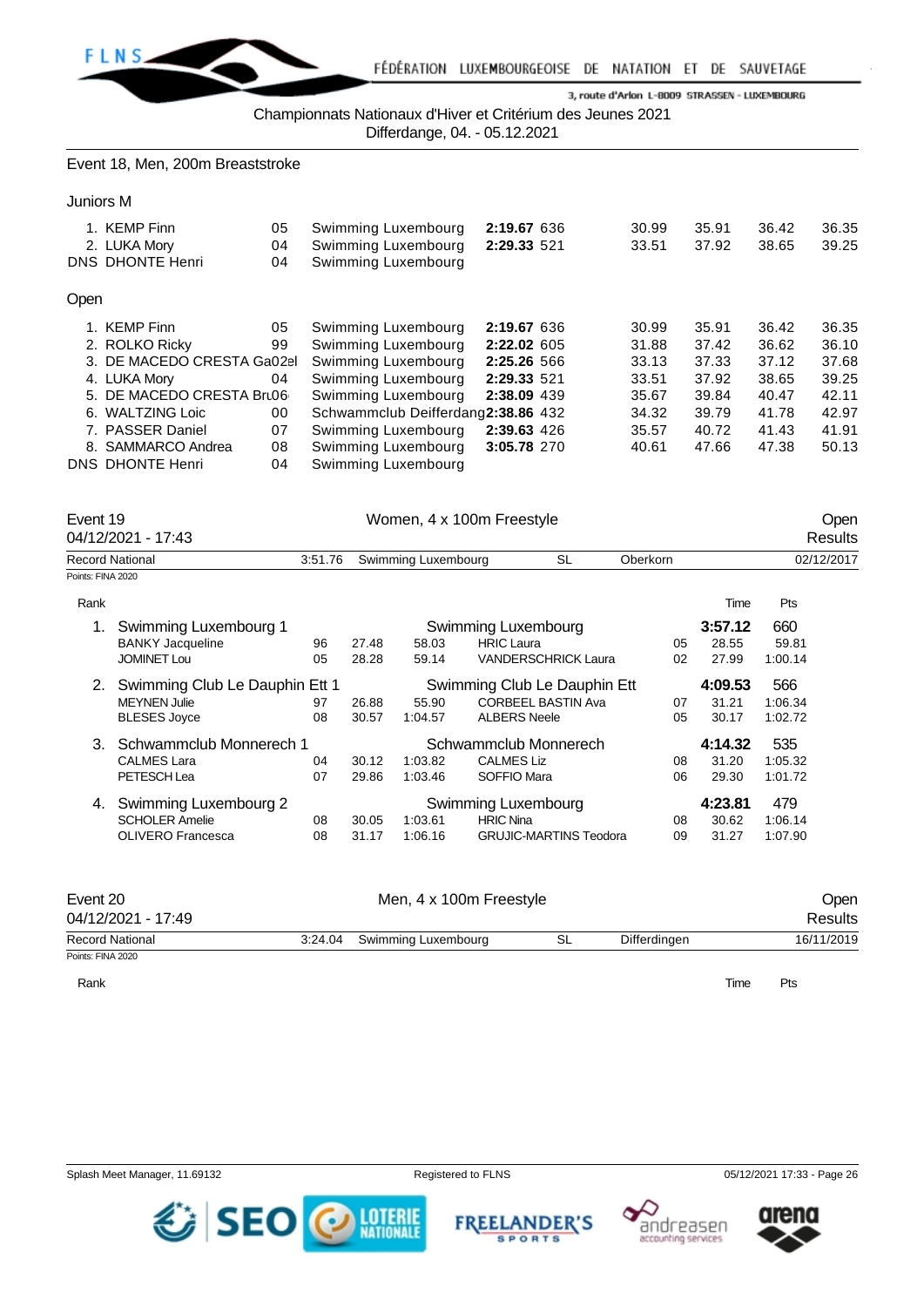

Championnats Nationaux d'Hiver et Critérium des Jeunes 2021 Differdange, 04. - 05.12.2021

Event 20, Men, 4 x 100m Freestyle

| 1. | Swimming Luxembourg 1<br>DALEIDEN CIUFERRI Ralph<br>VANDERSCHRICK Stephan         | 03<br>00 | 23.60<br>23.96 | 49.48<br>50.77   | Swimming Luxembourg<br><b>KEMP Finn</b><br><b>FLOREAN Darius</b>              | 05<br>05     | 3:27.83<br>24.94<br>25.99 | 683<br>52.74<br>54.84     |
|----|-----------------------------------------------------------------------------------|----------|----------------|------------------|-------------------------------------------------------------------------------|--------------|---------------------------|---------------------------|
| 2. | Schwammclub Déifferdang 1<br><b>FRIPPIAT Florian</b><br><b>MULDER Anael</b>       | 98<br>02 | 24.30<br>26.27 | 50.68<br>54.90   | Schwammclub Deifferdang<br><b>WALTZING Loic</b><br><b>BRANDENBURGER Pit</b>   | $00\,$<br>95 | 3:31.59<br>26.71<br>24.01 | 647<br>56.38<br>49.63     |
| 3. | Cercle de Natation Dudelange 1<br><b>HENX Julien</b><br><b>FRANCK Max</b>         | 95<br>03 | 23.82<br>26.83 | 50.41<br>56.48   | Cercle de Natation Dudelange<br><b>WESTER Ben</b><br>CONSTANTINO CAEIRO Diogo | 06<br>03     | 3:40.19<br>28.35<br>25.20 | 574<br>59.89<br>53.41     |
| 4. | Swimming Luxembourg 2<br><b>CONZEMIUS Jerome</b><br><b>PEUSCH Kevin</b>           | 99<br>06 | 26.58<br>27.15 | 55.58<br>56.85   | Swimming Luxembourg<br><b>BANKY Jordan</b><br><b>THILL Nicolas</b>            | 01<br>05     | 3:43.98<br>25.79<br>26.92 | 545<br>55.51<br>56.04     |
| 5. | Swimming Club Le Dauphin Ett 1<br><b>WEYRICH Mike</b><br><b>JAAS Joe</b>          | 05<br>06 | 27.30<br>27.30 | 56.27<br>57.98   | Swimming Club Le Dauphin Ett<br><b>JAAS Tom</b><br><b>JAAS Jeff</b>           | 06<br>04     | 3:44.01<br>27.03<br>24.64 | 545<br>57.22<br>52.54     |
| 6. | Schwammclub Déifferdang 2<br>SIMAO NOGUEIRA Joao<br><b>BOZONCA Gabriel</b>        | 04<br>06 | 26.75<br>28.03 | 55.82<br>59.97   | Schwammclub Deifferdang<br><b>MEUNIER Noa</b><br><b>D'HAES William</b>        | 08<br>06     | 3:57.89<br>29.63<br>27.26 | 455<br>1:03.31<br>58.79   |
| 7. | Swimming Luxembourg 3<br><b>CHAUSSARD Albert</b><br><b>GONZALEZ PEREZ Rodrigo</b> | 07<br>07 | 27.68<br>29.00 | 58.07<br>1:01.42 | Swimming Luxembourg<br>FEDOSEEV Anton<br><b>WEYLAND Philippe</b>              | 07<br>07     | 4:02.63<br>28.14<br>29.80 | 429<br>1:00.34<br>1:02.80 |
| 8. | Schwammclub Monnerech 1<br><b>CALMES Nicolas</b><br><b>OLINGER Liam</b>           | 06<br>05 | 26.44<br>28.47 | 55.92<br>1:01.81 | Schwammclub Monnerech<br><b>FABER Max</b><br><b>VALENTINI Stefano</b>         | 09<br>09     | 4:20.11<br>36.10<br>30.95 | 348<br>1:16.31<br>1:06.07 |

# 3 - Sunday morning 05/12/2021 - 9:30

| Event 21               |    | Women, 200m Backstroke                |             |           |                 |       |                  | <b>Open</b>      |
|------------------------|----|---------------------------------------|-------------|-----------|-----------------|-------|------------------|------------------|
| 05/12/2021 - 9:30      |    |                                       |             |           |                 |       |                  | <b>Results</b>   |
| <b>Record National</b> |    | ROLKO Sarah<br>2:11.31                |             | <b>SL</b> | Chartres (FRA)  |       |                  | 25/11/2012       |
| Points: FINA 2020      |    |                                       |             |           |                 |       |                  |                  |
| Rank                   | ΥB |                                       | Time        | Pts       | 50 <sub>m</sub> | 100m  | 150 <sub>m</sub> | 200 <sub>m</sub> |
| <b>Pupilles F</b>      |    |                                       |             |           |                 |       |                  |                  |
| 1. MILANOVSKA Maja     | 09 | Swimming Luxembourg                   | 2:42.59 394 |           | 36.88           | 40.76 | 42.79            | 42.16            |
| Jeunes F               |    |                                       |             |           |                 |       |                  |                  |
| 1. PHILIPPART Lina     | 07 | Swimming Luxembourg                   | 2:37.42 434 |           | 36.46           | 39.51 | 40.36            | 41.09            |
| 2. PETESCH Lea         | 07 | Schwammclub Monnerech 2:39.35 418     |             |           | 36.52           | 40.68 | 42.21            | 39.94            |
| 3. ELCHEROTH Niki      | 07 | Swimming Club Redange 2:40.66 408     |             |           | 37.72           | 41.13 | 41.45            | 40.36            |
| 4. KOENIG Aurelie      | 07 | Swimming Club Le Dauphir2:46.04 370   |             |           | 39.08           | 41.76 | 43.06            | 42.14            |
| Juniors F              |    |                                       |             |           |                 |       |                  |                  |
| 1. SOFFIO Mara         | 06 | Schwammclub Monnerech 2:28.57 516     |             |           | 33.58           | 38.18 | 39.25            | 37.56            |
| 2. DOWLING Amelie      | 05 | Cercle de Natation Dudelar2:48.63 353 |             |           | 37.87           | 42.35 | 44.31            | 44.10            |
| 3. OLINGER Tina        | 06 | Swimming Club Le Dauphir 2:56.46 308  |             |           | 40.73           | 44.20 | 45.92            | 45.61            |





**FREELANDER'S** 

**SPORTS** 



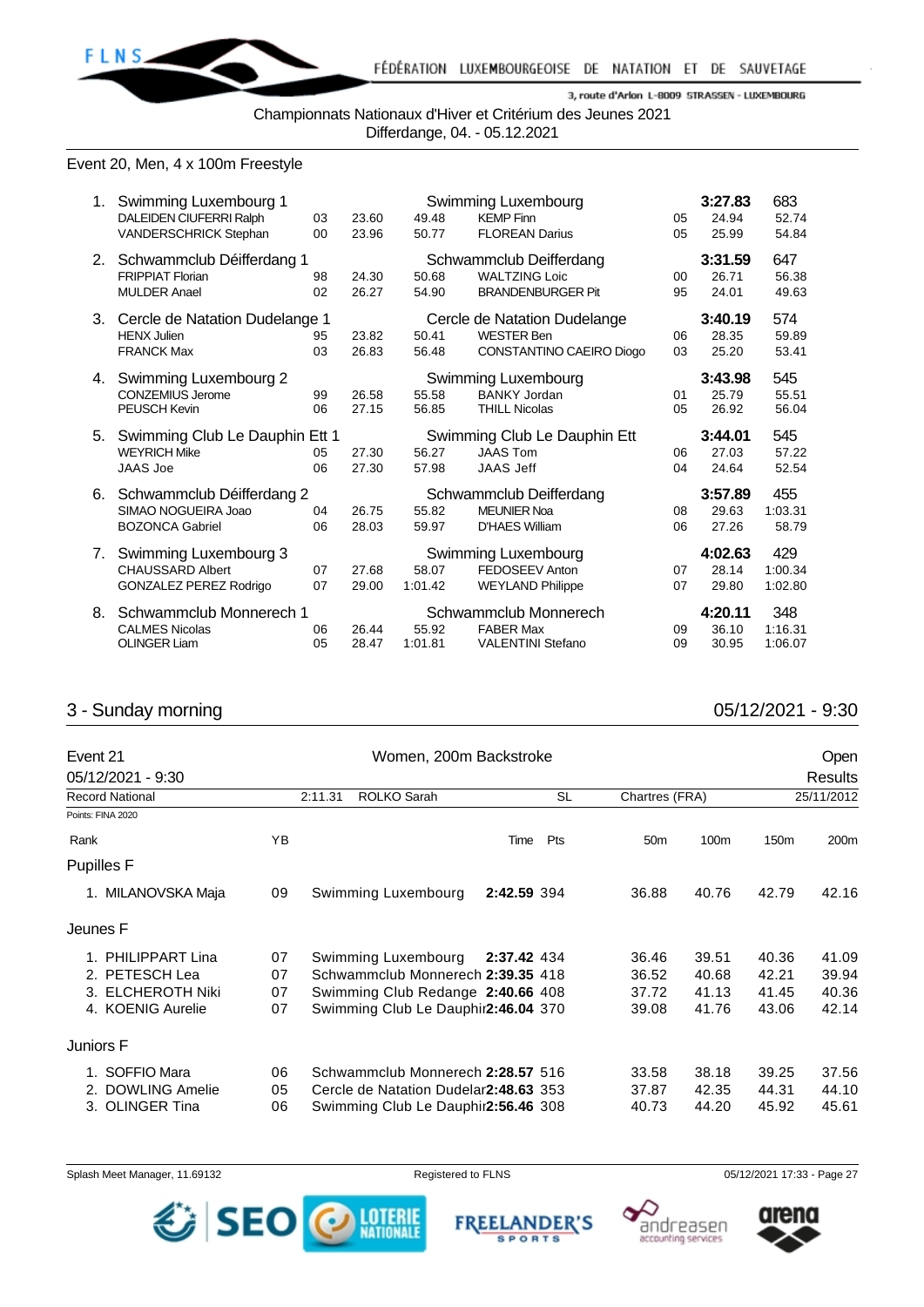

Championnats Nationaux d'Hiver et Critérium des Jeunes 2021

Differdange, 04. - 05.12.2021

Event 21, Women, 200m Backstroke

Open

| 34.13<br>31.37 | 35.12                                                       |                                                             |
|----------------|-------------------------------------------------------------|-------------------------------------------------------------|
|                |                                                             | 35.86                                                       |
| 31.64<br>35.67 | 36.51                                                       | 38.11                                                       |
| 33.58<br>38.18 | 39.25                                                       | 37.56                                                       |
|                | 40.36                                                       | 41.09                                                       |
|                | 42.21                                                       | 39.94                                                       |
|                | 41.45                                                       | 40.36                                                       |
|                | 42.79                                                       | 42.16                                                       |
|                | 43.06                                                       | 42.14                                                       |
|                | 44.31                                                       | 44.10                                                       |
|                | 45.92                                                       | 45.61                                                       |
|                | 36.46<br>36.52<br>37.72<br>36.88<br>39.08<br>37.87<br>40.73 | 39.51<br>40.68<br>41.13<br>40.76<br>41.76<br>42.35<br>44.20 |

| Event 22  |                                                                                                                                                               |                                  |         |                                                                                                                                                                                                 | Open                                                                    |             |                                                             |                                                             |                                                             |                                                             |
|-----------|---------------------------------------------------------------------------------------------------------------------------------------------------------------|----------------------------------|---------|-------------------------------------------------------------------------------------------------------------------------------------------------------------------------------------------------|-------------------------------------------------------------------------|-------------|-------------------------------------------------------------|-------------------------------------------------------------|-------------------------------------------------------------|-------------------------------------------------------------|
|           | 05/12/2021 - 9:38                                                                                                                                             |                                  |         |                                                                                                                                                                                                 |                                                                         |             |                                                             |                                                             |                                                             | <b>Results</b>                                              |
|           | Record National                                                                                                                                               |                                  | 1:56.29 | FABIANI Rémi                                                                                                                                                                                    |                                                                         | <b>SCDE</b> | Differdingen                                                |                                                             |                                                             | 17/11/2019                                                  |
|           | Points: FINA 2020                                                                                                                                             |                                  |         |                                                                                                                                                                                                 |                                                                         |             |                                                             |                                                             |                                                             |                                                             |
| Rank      |                                                                                                                                                               | YB                               |         |                                                                                                                                                                                                 | Time                                                                    | Pts         | 50 <sub>m</sub>                                             | 100m                                                        | 150 <sub>m</sub>                                            | 200m                                                        |
|           | Pupilles M                                                                                                                                                    |                                  |         |                                                                                                                                                                                                 |                                                                         |             |                                                             |                                                             |                                                             |                                                             |
|           | 1. KROMBACH Alex<br>2. VALENTINI Stefano<br>3. MEUNIER Noa<br>DSQ ANISKO Leonard<br>D6 - turn not executed in accordance with the rules (SW 6.5) (Time: 9:45) | 08<br>09<br>08<br>08             |         | Swimming Luxembourg<br>Schwammclub Monnerech 2:39.12 292<br>Schwammclub Deifferdang2:44.05 266<br>Cercle Nautique Petange                                                                       | 2:38.31 297                                                             |             | 36.43<br>35.63<br>37.83                                     | 40.42<br>40.32<br>42.55                                     | 41.38<br>42.45<br>41.90                                     | 40.08<br>40.72<br>41.77                                     |
|           | DSQ SIEDLECKI Michal<br>D7 - swimmer had not returned onto the back upon leaving the wall (SW 6.5) (Time: 9:45)                                               | 08                               |         | Swimming Club ERA                                                                                                                                                                               |                                                                         |             |                                                             |                                                             |                                                             |                                                             |
|           | DNS REINESCH Inaki                                                                                                                                            | 09                               |         | Schwammclub Deifferdang                                                                                                                                                                         |                                                                         |             |                                                             |                                                             |                                                             |                                                             |
| Jeunes M  |                                                                                                                                                               |                                  |         |                                                                                                                                                                                                 |                                                                         |             |                                                             |                                                             |                                                             |                                                             |
|           | 1. PEUSCH Kevin<br>2. WESTER Ben<br>3. RIKKERT Thijmen<br>4. FEDOSEEV Anton<br>5. GONZALEZ PEREZ Rodri@7<br>6. JAAS Joe<br>7. DUSEMON Paul                    | 06<br>06<br>06<br>07<br>06<br>07 |         | Swimming Luxembourg<br>Cercle de Natation Dudelar2:19.98 429<br>Swimming Luxembourg<br>Swimming Luxembourg<br>Swimming Luxembourg<br>Swimming Club Le Dauphir2:27.05 370<br>Swimming Luxembourg | 2:16.58 462<br>2:22.92 403<br>2:24.65 389<br>2:26.36 375<br>2:36.17 309 |             | 30.86<br>32.81<br>32.86<br>34.08<br>34.24<br>33.55<br>36.55 | 35.04<br>35.13<br>36.22<br>37.01<br>37.19<br>38.06<br>39.95 | 35.52<br>36.15<br>37.31<br>36.78<br>38.07<br>39.58<br>40.55 | 35.16<br>35.89<br>36.53<br>36.78<br>36.86<br>35.86<br>39.12 |
| Juniors M |                                                                                                                                                               |                                  |         |                                                                                                                                                                                                 |                                                                         |             |                                                             |                                                             |                                                             |                                                             |
|           | 1. MARTI Theo<br>2. THILL Nicolas<br>3. PALAGNIOUK Romain                                                                                                     | 05<br>05<br>04                   |         | Cercle de Natation Wiltz<br>Swimming Luxembourg<br>Cercle Nautique Petange                                                                                                                      | 2:10.02 536<br>2:14.77 481<br>2:27.00 371                               |             | 30.41<br>31.65<br>33.59                                     | 32.49<br>34.11<br>37.03                                     | 33.56<br>34.83<br>38.40                                     | 33.56<br>34.18<br>37.98                                     |
| Open      |                                                                                                                                                               |                                  |         |                                                                                                                                                                                                 |                                                                         |             |                                                             |                                                             |                                                             |                                                             |
|           | 1. DALEIDEN CIUFERRI Ral03<br>2. MARTI Theo<br>3. THILL Nicolas<br>4. PEUSCH Kevin<br>5. WESTER Ben<br>6. RIKKERT Thijmen                                     | 05<br>05<br>06<br>06<br>06       |         | Swimming Luxembourg<br>Cercle de Natation Wiltz<br>Swimming Luxembourg<br>Swimming Luxembourg<br>Cercle de Natation Dudelar2:19.98 429<br>Swimming Luxembourg                                   | 2:03.33 628<br>2:10.02 536<br>2:14.77 481<br>2:16.58 462<br>2:22.92 403 |             | 27.98<br>30.41<br>31.65<br>30.86<br>32.81<br>32.86          | 31.03<br>32.49<br>34.11<br>35.04<br>35.13<br>36.22          | 32.06<br>33.56<br>34.83<br>35.52<br>36.15<br>37.31          | 32.26<br>33.56<br>34.18<br>35.16<br>35.89<br>36.53          |









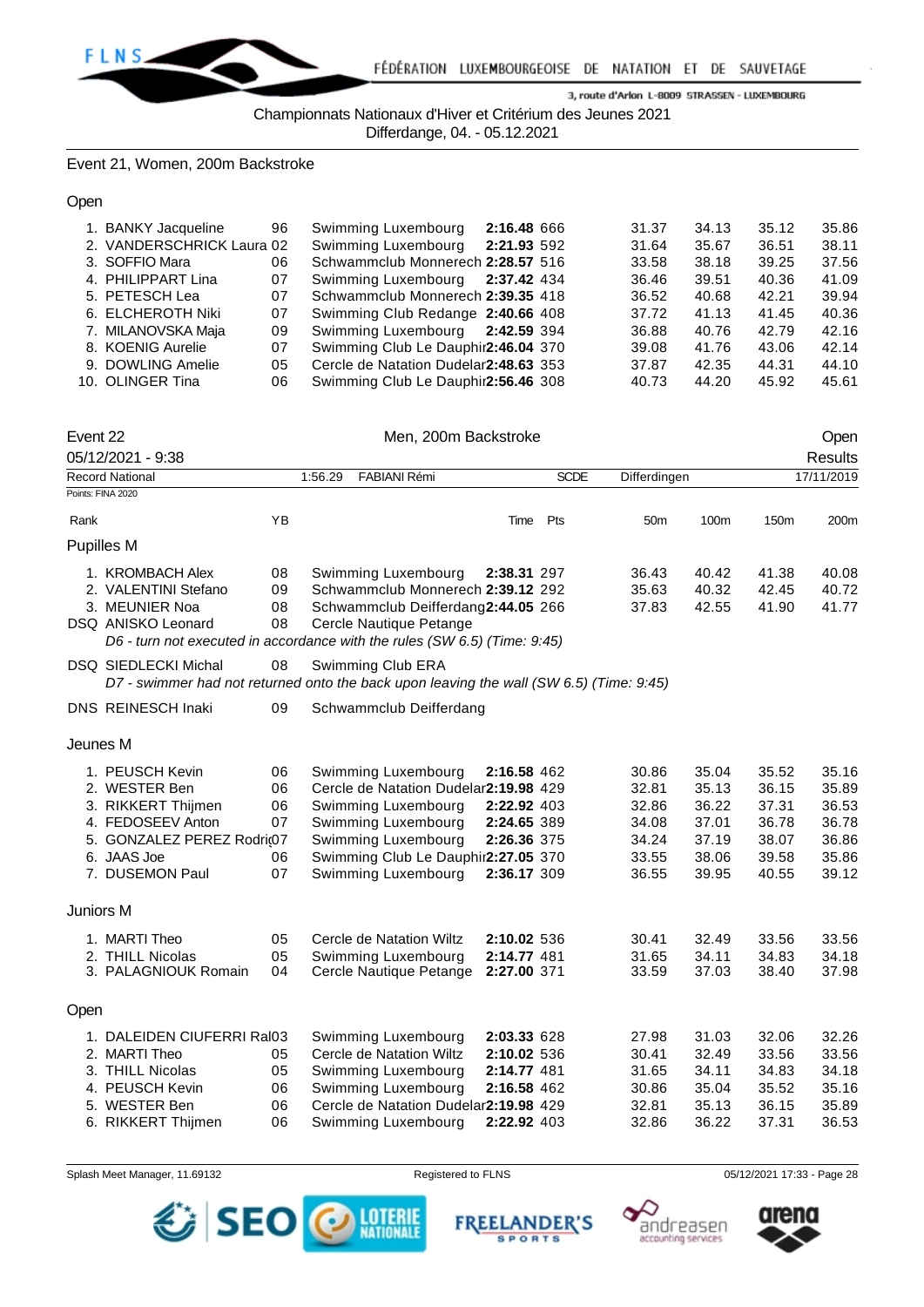

Championnats Nationaux d'Hiver et Critérium des Jeunes 2021

Differdange, 04. - 05.12.2021

Event 22, Men, 200m Backstroke, Open

| Rank |                           | YΒ |                                     | Time        | Pts | 50 <sub>m</sub> | 100 <sub>m</sub> | 150 <sub>m</sub> | 200m  |
|------|---------------------------|----|-------------------------------------|-------------|-----|-----------------|------------------|------------------|-------|
|      | 7. FEDOSEEV Anton         | 07 | Swimming Luxembourg                 | 2:24.65 389 |     | 34.08           | 37.01            | 36.78            | 36.78 |
|      | 8. GONZALEZ PEREZ Rodri@7 |    | Swimming Luxembourg                 | 2:26.36 375 |     | 34.24           | 37.19            | 38.07            | 36.86 |
|      | 9. PALAGNIOUK Romain      | 04 | Cercle Nautique Petange 2:27.00 371 |             |     | 33.59           | 37.03            | 38.40            | 37.98 |
|      | 10. JAAS Joe              | 06 | Swimming Club Le Dauphir2:27.05 370 |             |     | 33.55           | 38.06            | 39.58            | 35.86 |
|      | 11. DUSEMON Paul          | 07 | Swimming Luxembourg 2:36.17 309     |             |     | 36.55           | 39.95            | 40.55            | 39.12 |
|      | 12. KROMBACH Alex         | 08 | Swimming Luxembourg 2:38.31 297     |             |     | 36.43           | 40.42            | 41.38            | 40.08 |
|      | 13. VALENTINI Stefano     | 09 | Schwammclub Monnerech 2:39.12 292   |             |     | 35.63           | 40.32            | 42.45            | 40.72 |
|      | 14. MEUNIER Noa           | 08 | Schwammclub Deifferdang2:44.05 266  |             |     | 37.83           | 42.55            | 41.90            | 41.77 |
|      | DSQ ANISKO Leonard        | 08 | Cercle Nautique Petange             |             |     |                 |                  |                  |       |
|      |                           |    |                                     |             |     |                 |                  |                  |       |

*D6 - turn not executed in accordance with the rules (SW 6.5) (Time: 9:45)*

DSQ SIEDLECKI Michal 08 Swimming Club ERA

*D7 - swimmer had not returned onto the back upon leaving the wall (SW 6.5) (Time: 9:45)*

DNS REINESCH Inaki 09 Schwammclub Deifferdang

Event 23 Channel Communication Communication Communication Communication Communication Communication Communication Communication Communication Communication Communication Communication Communication Communication Communica

|                   | 05/12/2021 - 9:49                                                                          |    |         |                                     |             |           |                 |                  |         | Results    |
|-------------------|--------------------------------------------------------------------------------------------|----|---------|-------------------------------------|-------------|-----------|-----------------|------------------|---------|------------|
|                   | <b>Record National</b>                                                                     |    | 2:16.54 | <b>OLIVIER Monique</b>              |             | <b>SL</b> |                 | Edingburgh (GBR) |         | 13/12/2019 |
|                   | Points: FINA 2020                                                                          |    |         |                                     |             |           |                 |                  |         |            |
| Rank              |                                                                                            | YB |         |                                     | Time        | Pts       | 50 <sub>m</sub> | 100m             | 150m    | 200m       |
| <b>Pupilles F</b> |                                                                                            |    |         |                                     |             |           |                 |                  |         |            |
|                   | 1. GRUJIC-MARTINS Teodor09                                                                 |    |         | Swimming Luxembourg                 | 2:49.02 374 |           | 34.62           | 46.29            | 49.66   | 38.45      |
|                   | 2. SMITH Josephine                                                                         | 09 |         | Swimming Club Redange 2:49.37 372   |             |           | 38.77           | 44.75            | 47.57   | 38.28      |
|                   | 3. LAMBIN Elisa                                                                            | 09 |         | Schwammclub Deifferdang2:52.95 349  |             |           | 38.80           | 45.65            | 49.40   | 39.10      |
|                   | 4. CONSTANTIN Sophia                                                                       | 09 |         | Swimming Luxembourg                 | 2:56.72 327 |           | 37.19           | 45.81            | 52.79   | 40.93      |
|                   | 5. MOSTAFA Nour                                                                            | 09 |         | Swimming Luxembourg                 | 3:03.79 291 |           | 41.25           | 46.47            | 56.76   | 39.31      |
|                   | 6. LEONARD Leni                                                                            | 10 |         | Swimming Luxembourg                 | 3:04.05 290 |           | 42.80           | 46.45            | 53.06   | 41.74      |
|                   | 7. OLINGER Lilli                                                                           | 09 |         | Swimming Club Le Dauphir3:06.35 279 |             |           | 43.50           | 50.39            | 52.86   | 39.60      |
|                   | 8. FRADET Maelle                                                                           | 09 |         | Schwammclub Deifferdang3:07.05 276  |             |           | 43.32           | 49.36            | 51.24   | 43.13      |
|                   | 9. NIKITINA Dana                                                                           | 10 |         | Swimming Luxembourg                 | 3:08.48 270 |           | 39.54           | 50.54            | 55.55   | 42.85      |
|                   | 10. POELS Klara-Luisa                                                                      | 09 |         | Swimming Luxembourg                 | 3:12.55 253 |           | 41.83           | 48.73            | 56.22   | 45.77      |
|                   | 11. CISZEK Alina                                                                           | 09 |         | Swimming Club Le Dauphir3:21.81 220 |             |           | 42.85           | 52.96            | 1:01.07 | 44.93      |
|                   | <b>DSQ PIACENTINI Giulia</b>                                                               | 09 |         | Swimming Luxembourg                 |             |           |                 |                  |         |            |
|                   | D8 - upon the finish the swimmer did not touch the wall on the back (SW 6.6) (Time: 10:05) |    |         |                                     |             |           |                 |                  |         |            |
|                   | DNS BARTHEL Emma                                                                           | 10 |         | Swimming Luxembourg                 |             |           |                 |                  |         |            |
|                   | <b>DNS RIVELLINI Frida</b>                                                                 | 09 |         | Swimming Luxembourg                 |             |           |                 |                  |         |            |
|                   | <b>DNS REUTER Tamara</b>                                                                   | 09 |         | Schwammclub Monnerech               |             |           |                 |                  |         |            |
| Jeunes F          |                                                                                            |    |         |                                     |             |           |                 |                  |         |            |
|                   | 1. SCHOLER Amelie                                                                          | 08 |         | Swimming Luxembourg                 | 2:33.13 503 |           | 33.03           | 38.85            | 46.09   | 35.16      |
|                   | 2. HAN Mengjia                                                                             | 07 |         | Swimming Luxembourg                 | 2:34.91 486 |           | 34.30           | 40.30            | 46.06   | 34.25      |
|                   | 3. ALLAR Maud                                                                              | 08 |         | Cercle Nautique Petange             | 2:36.92 468 |           | 33.23           | 42.70            | 44.11   | 36.88      |
|                   | 4. BLESES Joyce                                                                            | 08 |         | Swimming Club Le Dauphir2:40.36 438 |             |           | 34.71           | 41.30            | 49.48   | 34.87      |
|                   | 5. BOCK Anouk                                                                              | 08 |         | Cercle de Natation Wiltz            | 2:41.85 426 |           | 34.64           | 42.12            | 46.97   | 38.12      |
|                   | 6. CORBEEL BASTIN Ava                                                                      | 07 |         | Swimming Club Le Dauphir2:43.55 413 |             |           | 35.25           | 42.70            | 47.28   | 38.32      |
|                   | 7. THILL Gina                                                                              | 07 |         | Schwammclub Monnerech 2:44.26 408   |             |           | 32.78           | 44.15            | 49.14   | 38.19      |
|                   | 8. THIRY Alice                                                                             | 08 |         | Cercle de Natation Wiltz            | 2:44.37 407 |           | 34.98           | 40.87            | 49.66   | 38.86      |
|                   | 9. OLIVERO Francesca                                                                       | 08 |         | Swimming Luxembourg                 | 2:46.10 394 |           | 34.37           | 44.57            | 48.61   | 38.55      |
|                   | 10. HRIC Nina                                                                              | 08 |         | Swimming Luxembourg                 | 2:48.04 381 |           | 35.23           | 43.21            | 52.27   | 37.33      |
|                   | 11. NTAGANDA Sophie                                                                        | 07 |         | Swimming Club Le Dauphir3:04.91 286 |             |           | 41.63           | 47.03            | 55.08   | 41.17      |

Splash Meet Manager, 11.69132 **Registered to FLNS Registered to FLNS** 05/12/2021 17:33 - Page 29



**FREEI ANDER'S** 

**SPORTS** 



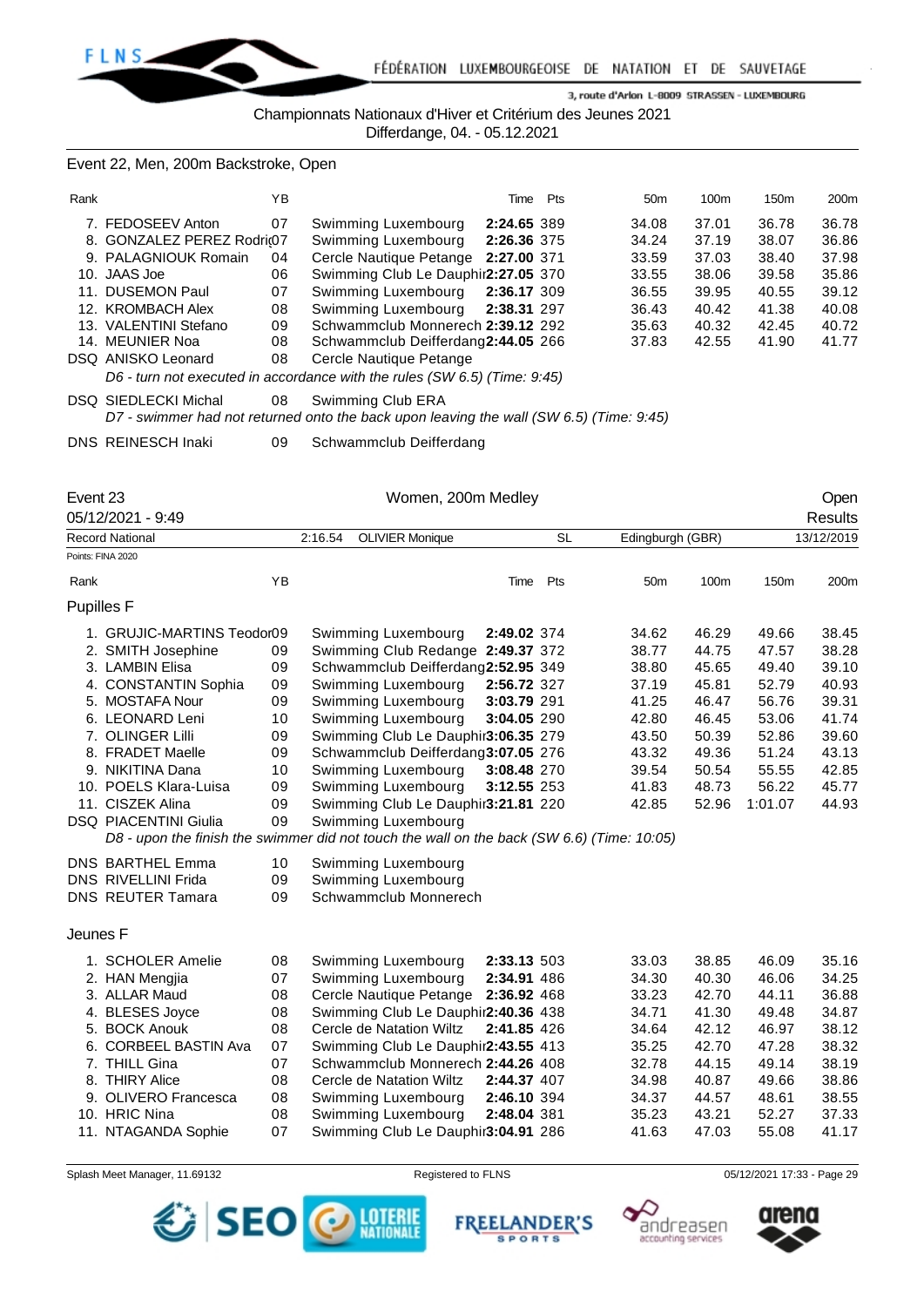

Championnats Nationaux d'Hiver et Critérium des Jeunes 2021

Differdange, 04. - 05.12.2021

|           | Event 23, Girls, 200m Medley, Jeunes F          |          |                                                                                            |             |     |                 |                |                |                |
|-----------|-------------------------------------------------|----------|--------------------------------------------------------------------------------------------|-------------|-----|-----------------|----------------|----------------|----------------|
| Rank      |                                                 | ΥB       |                                                                                            | Time        | Pts | 50 <sub>m</sub> | 100m           | 150m           | 200m           |
|           | 12. GEORGES Violette<br><b>DNS REDING Sevda</b> | 08<br>07 | Schwammclub Deifferdang3:07.48 274<br>Swimming Luxembourg                                  |             |     | 41.45           | 50.51          | 53.91          | 41.61          |
| Juniors F |                                                 |          |                                                                                            |             |     |                 |                |                |                |
|           | 1. BORDONARO Madeleine 06                       |          | Barracuda Esch Natation                                                                    | 2:30.50 530 |     | 32.22           | 38.46          | 44.29          | 35.53          |
|           | 2. BOUZIDI Imene<br>3. KIDD Francesca           | 05<br>06 | Schwammclub Monnerech 2:38.30 456<br>Swimming Luxembourg                                   | 2:45.12 401 |     | 35.56<br>36.22  | 42.47<br>44.06 | 44.72<br>47.32 | 35.55<br>37.52 |
| Open      |                                                 |          |                                                                                            |             |     |                 |                |                |                |
|           | 1. BLACK Rachael                                | 01       | Swimming Luxembourg                                                                        | 2:26.36 577 |     | 31.13           | 35.84          | 44.49          | 34.90          |
|           | 2. BORDONARO Madeleine 06                       |          | Barracuda Esch Natation                                                                    | 2:30.50 530 |     | 32.22           | 38.46          | 44.29          | 35.53          |
|           | 3. SCHOLER Amelie                               | 08       | Swimming Luxembourg                                                                        | 2:33.13 503 |     | 33.03           | 38.85          | 46.09          | 35.16          |
|           | 4. HAN Mengjia                                  | 07       | Swimming Luxembourg                                                                        | 2:34.91 486 |     | 34.30           | 40.30          | 46.06          | 34.25          |
|           | 5. ALLAR Maud                                   | 08       | Cercle Nautique Petange 2:36.92 468                                                        |             |     | 33.23           | 42.70          | 44.11          | 36.88          |
|           | 6. BOUZIDI Imene                                | 05       | Schwammclub Monnerech 2:38.30 456                                                          |             |     | 35.56           | 42.47          | 44.72          | 35.55          |
|           | 7. CALMES Lara                                  | 04       | Schwammclub Monnerech 2:39.61 445                                                          |             |     | 34.25           | 43.85          | 43.87          | 37.64          |
|           | 8. BLESES Joyce                                 | 08       | Swimming Club Le Dauphir2:40.36 438                                                        |             |     | 34.71           | 41.30          | 49.48          | 34.87          |
|           | 9. BOCK Anouk                                   | 08       | Cercle de Natation Wiltz                                                                   | 2:41.85 426 |     | 34.64           | 42.12          | 46.97          | 38.12          |
|           | 10. CORBEEL BASTIN Ava                          | 07       | Swimming Club Le Dauphir2:43.55 413                                                        |             |     | 35.25           | 42.70          | 47.28          | 38.32          |
|           | 11. THILL Gina                                  | 07       | Schwammclub Monnerech 2:44.26 408                                                          |             |     | 32.78           | 44.15          | 49.14          | 38.19          |
|           | 12. THIRY Alice                                 | 08       | Cercle de Natation Wiltz                                                                   | 2:44.37 407 |     | 34.98           | 40.87          | 49.66          | 38.86          |
|           | 13. KIDD Francesca                              | 06       | Swimming Luxembourg                                                                        | 2:45.12 401 |     | 36.22           | 44.06          | 47.32          | 37.52          |
|           | 14. OLIVERO Francesca                           | 08       | Swimming Luxembourg                                                                        | 2:46.10 394 |     | 34.37           | 44.57          | 48.61          | 38.55          |
|           | 15. HRIC Nina                                   | 08       | Swimming Luxembourg                                                                        | 2:48.04 381 |     | 35.23           | 43.21          | 52.27          | 37.33          |
|           | 16. GRUJIC-MARTINS Teodor09                     |          | Swimming Luxembourg                                                                        | 2:49.02 374 |     | 34.62           | 46.29          | 49.66          | 38.45          |
|           | 17. SMITH Josephine                             | 09       | Swimming Club Redange 2:49.37 372                                                          |             |     | 38.77           | 44.75          | 47.57          | 38.28          |
|           | 18. LAMBIN Elisa                                | 09       | Schwammclub Deifferdang2:52.95 349                                                         |             |     | 38.80           | 45.65          | 49.40          | 39.10          |
|           | 19. CONSTANTIN Sophia                           | 09       | Swimming Luxembourg                                                                        | 2:56.72 327 |     | 37.19           | 45.81          | 52.79          | 40.93          |
|           | 20. MOSTAFA Nour                                | 09       | Swimming Luxembourg                                                                        | 3:03.79 291 |     | 41.25           | 46.47          | 56.76          | 39.31          |
|           | 21. LEONARD Leni                                | 10       | Swimming Luxembourg                                                                        | 3:04.05 290 |     | 42.80           | 46.45          | 53.06          | 41.74          |
|           | 22. NTAGANDA Sophie                             | 07       | Swimming Club Le Dauphir3:04.91 286                                                        |             |     | 41.63           | 47.03          | 55.08          | 41.17          |
|           | 23. OLINGER Lilli                               | 09       | Swimming Club Le Dauphir3:06.35 279                                                        |             |     | 43.50           | 50.39          | 52.86          | 39.60          |
|           | 24. FRADET Maelle                               | 09       | Schwammclub Deifferdang3:07.05 276                                                         |             |     | 43.32           | 49.36          | 51.24          | 43.13          |
|           | 25. GEORGES Violette                            | 08       | Schwammclub Deifferdang3:07.48 274                                                         |             |     | 41.45           | 50.51          | 53.91          | 41.61          |
|           | 26. NIKITINA Dana                               | 10       | Swimming Luxembourg                                                                        | 3:08.48 270 |     | 39.54           | 50.54          | 55.55          | 42.85          |
|           | 27. POELS Klara-Luisa                           | 09       | Swimming Luxembourg                                                                        | 3:12.55 253 |     | 41.83           | 48.73          | 56.22          | 45.77          |
|           | 28. CISZEK Alina                                | 09       | Swimming Club Le Dauphir3:21.81 220                                                        |             |     | 42.85           | 52.96          | 1:01.07        | 44.93          |
|           | <b>DSQ PIACENTINI Giulia</b>                    | 09       | Swimming Luxembourg                                                                        |             |     |                 |                |                |                |
|           |                                                 |          | D8 - upon the finish the swimmer did not touch the wall on the back (SW 6.6) (Time: 10:05) |             |     |                 |                |                |                |
|           | DNS BARTHEL Emma                                | 10       | Swimming Luxembourg                                                                        |             |     |                 |                |                |                |

- 
- DNS REDING Sevda 07 Swimming Luxembourg<br>
DNS RIVELLINI Frida 09 Swimming Luxembourg
- DNS RIVELLINI Frida 09 Swimming Luxembourg<br>DNS REUTER Tamara 09 Schwammclub Monnere Schwammclub Monnerech







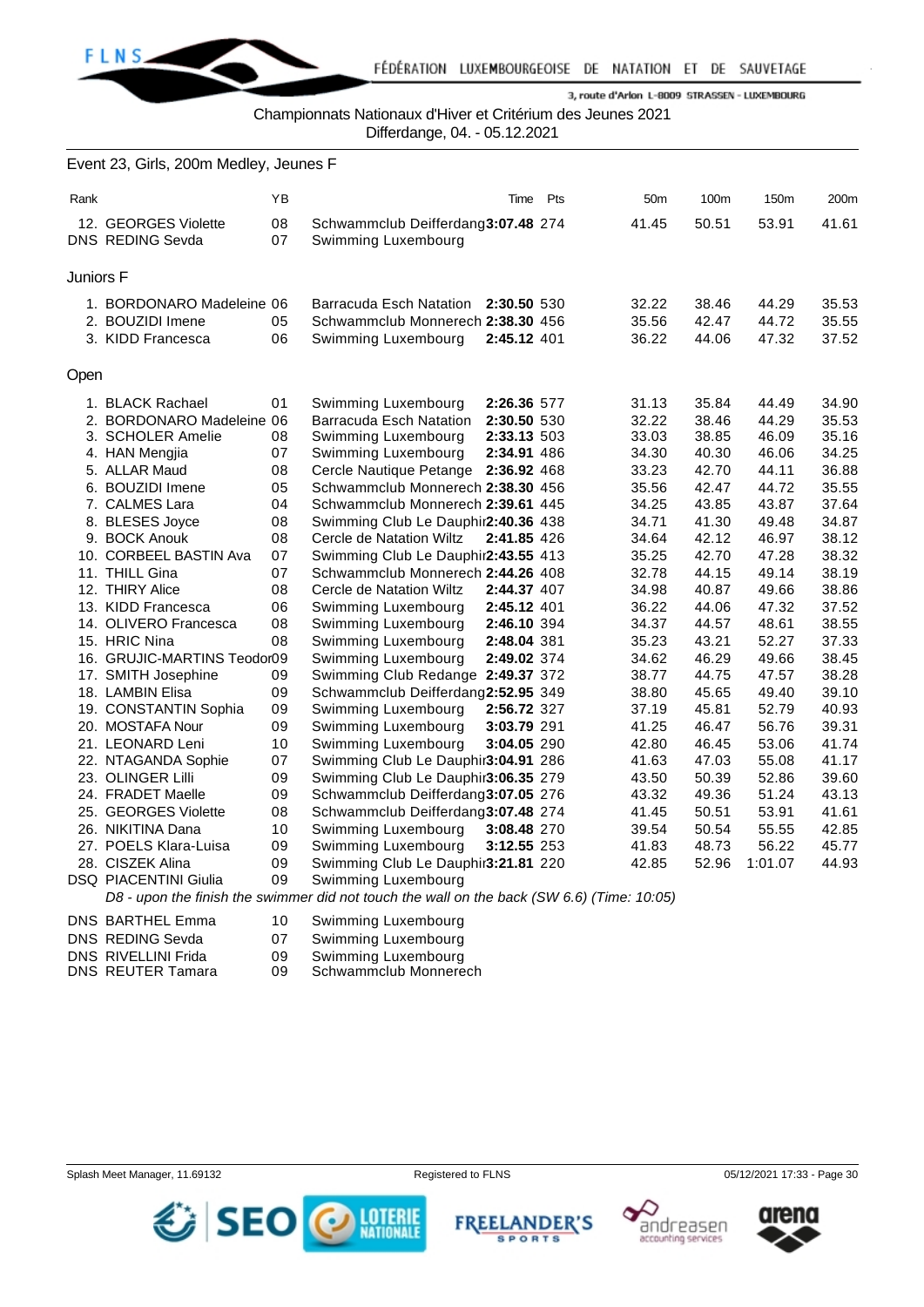

## Championnats Nationaux d'Hiver et Critérium des Jeunes 2021

Differdange, 04. - 05.12.2021

| Event 24  |                                                                                      |    |         |                                       | Open        |             |                 |       |       |                |
|-----------|--------------------------------------------------------------------------------------|----|---------|---------------------------------------|-------------|-------------|-----------------|-------|-------|----------------|
|           | 05/12/2021 - 10:12                                                                   |    |         | Men, 200m Medley                      |             |             |                 |       |       | <b>Results</b> |
|           | <b>Record National</b>                                                               |    | 1:55.53 | STACCHIOTTI Raphaël                   |             | <b>SCDE</b> | Netanya (ISR)   |       |       | 04/12/2015     |
|           | Points: FINA 2020                                                                    |    |         |                                       |             |             |                 |       |       |                |
| Rank      |                                                                                      | YB |         |                                       | Time        | Pts         | 50 <sub>m</sub> | 100m  | 150m  | 200m           |
|           | Pupilles M                                                                           |    |         |                                       |             |             |                 |       |       |                |
|           | 1. VISSER Mats                                                                       | 08 |         | Swimming Club Le Dauphir2:32.94 368   |             |             | 33.08           | 39.02 | 44.13 | 36.71          |
|           | 2. ORTIZ BOGDANOV Pablo 08                                                           |    |         | Swimming Luxembourg                   | 2:38.95 328 |             | 32.40           | 42.02 | 47.01 | 37.52          |
|           | 3. SAMMARCO Andrea                                                                   | 08 |         | Swimming Luxembourg                   | 2:49.05 272 |             | 35.78           | 45.12 | 49.04 | 39.11          |
|           | 4. THILL Hugo                                                                        | 09 |         | Schwammclub Deifferdang2:49.07 272    |             |             | 36.13           | 46.38 | 51.56 | 35.00          |
|           | 5. KRIES Leo                                                                         | 08 |         | Swimming Luxembourg                   | 2:51.36 261 |             | 37.06           | 44.75 | 49.80 | 39.75          |
|           | 6. METZLER Charles                                                                   | 08 |         | Swimming Luxembourg                   | 2:51.80 259 |             | 35.27           | 45.37 | 51.37 | 39.79          |
|           | 7. STAICU David-Andrei                                                               | 08 |         | Swimming Club Le Dauphir2:54.44 248   |             |             | 36.32           | 47.88 | 51.49 | 38.75          |
|           | 8. GEORGIEV Theodor                                                                  | 08 |         | Swimming Luxembourg                   | 2:55.04 245 |             | 38.76           | 43.26 | 52.13 | 40.89          |
|           | 9. SULCAS Sarunas                                                                    | 08 |         | Schwammclub Monnerech 2:55.07 245     |             |             | 38.80           | 43.72 | 54.26 | 38.29          |
|           | 10. KIDD Alexander                                                                   | 09 |         | Swimming Luxembourg                   | 2:57.47 235 |             | 40.26           | 46.72 | 51.74 | 38.75          |
|           | 11. MELOUANE AMAHZOUNE08                                                             |    |         | Swimming Luxembourg                   | 2:58.14 233 |             | 36.26           | 45.83 | 55.28 | 40.77          |
|           | 12. RUIZ Jacobo                                                                      | 09 |         | Schwammclub Monnerech 2:58.28 232     |             |             | 38.58           | 45.08 | 56.91 | 37.71          |
|           | 13. NONOA Francis                                                                    | 08 |         | Swimming Club ERA                     | 3:04.29 210 |             | 37.22           | 50.11 | 52.85 | 44.11          |
|           | 14. RUIZ AGUILAR Francisco 09                                                        |    |         | Schwammclub Monnerech 3:05.40 206     |             |             | 43.41           | 49.07 | 52.17 | 40.75          |
|           | 15. MIASIK-LEGRAND Gabriel08                                                         |    |         | Schwammclub Monnerech 3:08.31 197     |             |             | 39.14           | 52.11 | 51.98 | 45.08          |
|           | 16. WALAK Olivier                                                                    | 09 |         | Swimming Club ERA                     | 3:09.84 192 |             | 41.94           | 50.61 | 54.45 | 42.84          |
|           | 17. SIEDLECKI Michal                                                                 | 08 |         | Swimming Club ERA                     | 3:12.34 185 |             | 43.67           | 50.46 | 55.65 | 42.56          |
|           | DSQ REDING Deyan                                                                     | 09 |         | Swimming Luxembourg                   |             |             |                 |       |       |                |
|           | P3 - leg movements not simultaneous, legs or feet alternating (SW 8.3) (Time: 10:25) |    |         |                                       |             |             |                 |       |       |                |
|           | <b>DNS DEHALLEUX Lukas</b>                                                           | 08 |         | Schwammclub Deifferdang               |             |             |                 |       |       |                |
| Jeunes M  |                                                                                      |    |         |                                       |             |             |                 |       |       |                |
|           | 1. CALMES Nicolas                                                                    | 06 |         | Schwammclub Monnerech 2:20.45 475     |             |             | 29.00           | 34.42 | 41.93 | 35.10          |
|           | 2. CHAUSSARD Albert                                                                  | 07 |         | Swimming Luxembourg                   | 2:25.37 428 |             | 30.61           | 39.43 | 41.63 | 33.70          |
|           | 3. ESCHETTE Louis                                                                    | 07 |         | Cercle de Natation Wiltz              | 2:25.91 424 |             | 31.14           | 37.47 | 44.73 | 32.57          |
|           | 4. JAAS Tom                                                                          | 06 |         | Swimming Club Le Dauphir2:26.23 421   |             |             | 30.02           | 37.96 | 44.39 | 33.86          |
|           | 5. DE MACEDO CRESTA Bru06                                                            |    |         | Swimming Luxembourg                   | 2:26.91 415 |             | 31.14           | 39.43 | 40.84 | 35.50          |
|           | 6. PASSER Daniel                                                                     | 07 |         | Swimming Luxembourg                   | 2:27.39 411 |             | 32.38           | 40.04 | 40.71 | 34.26          |
|           | 7. BOZONCA Gabriel                                                                   | 06 |         | Schwammclub Deifferdang2:31.59 378    |             |             | 31.05           | 39.85 | 45.21 | 35.48          |
|           | 8. WEYLAND Philippe                                                                  | 07 |         | Swimming Luxembourg                   | 2:34.91 354 |             | 31.09           | 40.67 | 50.16 | 32.99          |
|           | 9. THILL Louis                                                                       | 07 |         | Swimming Luxembourg                   | 2:36.07 346 |             | 33.39           | 40.79 | 47.97 | 33.92          |
|           | 10. MILANOVSKI Stefan                                                                | 06 |         | Swimming Luxembourg                   | 2:41.95 310 |             | 34.76           | 42.92 | 48.28 | 35.99          |
| Juniors M |                                                                                      |    |         |                                       |             |             |                 |       |       |                |
|           | 1. KEMP Finn                                                                         | 05 |         | Swimming Luxembourg                   | 2:10.34 595 |             | 27.80           | 33.91 | 36.91 | 31.72          |
|           | 2. SIMAO NOGUEIRA Joao                                                               | 04 |         | Schwammclub Deifferdang2:15.11 534    |             |             | 28.17           | 35.38 | 39.88 | 31.68          |
|           | 3. LUKA Mory                                                                         | 04 |         | Swimming Luxembourg                   | 2:21.06 469 |             | 30.12           | 38.56 | 40.06 | 32.32          |
|           | 4. TRESSEL Yannis                                                                    | 05 |         | Swimming Club Le Dauphir2:25.47 428   |             |             | 31.62           | 38.16 | 42.18 | 33.51          |
|           | 5. MACLEAR Gareth                                                                    | 05 |         | Swimming Luxembourg                   | 2:27.79 408 |             | 31.00           | 38.63 | 43.14 | 35.02          |
|           | 6. RENARD Enzo                                                                       | 04 |         | Cercle de Natation Wiltz              | 2:31.72 377 |             | 32.13           | 38.35 | 42.80 | 38.44          |
|           | 7. SUKHANOV Maxim                                                                    | 04 |         | Cercle de Natation Dudelar2:35.57 349 |             |             | 30.29           | 41.12 | 49.14 | 35.02          |
|           | DNS DHONTE Henri                                                                     | 04 |         | Swimming Luxembourg                   |             |             |                 |       |       |                |







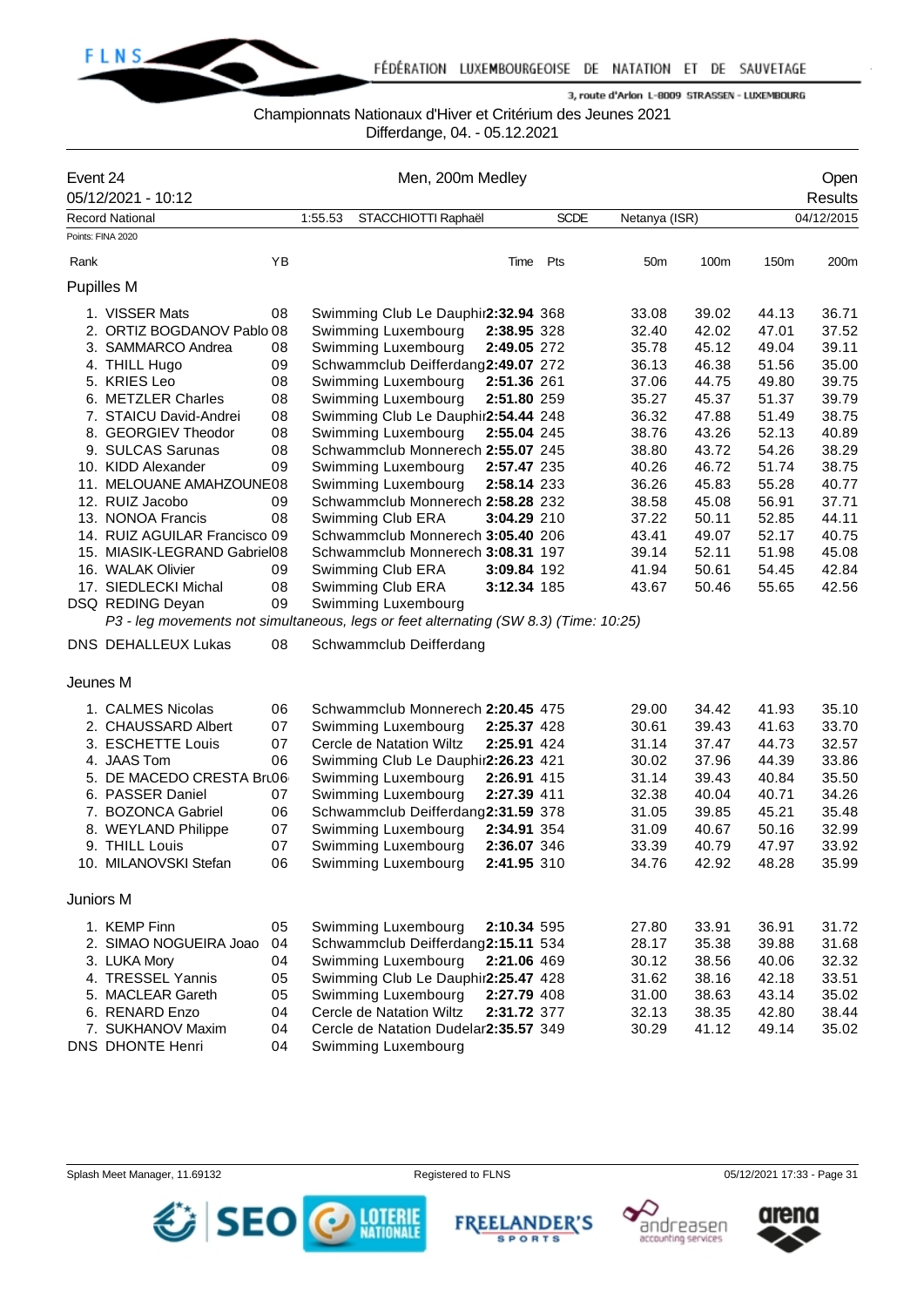

Championnats Nationaux d'Hiver et Critérium des Jeunes 2021

Differdange, 04. - 05.12.2021

Event 24, Men, 200m Medley

**Open** 

1. FRIPPIAT Florian 98 Schwammclub Deifferdang**2:03.84** 693 26.07 30.95 36.73 30.09 *Champion Federal* 2. KEMP Finn 05 Swimming Luxembourg **2:10.34** 595 27.80 33.91 36.91 31.72 3. SIMAO NOGUEIRA Joao 04 Schwammclub Deifferdang**2:15.11** 534 28.17 35.38 39.88 31.68 4. WALTZING Loic 00 Schwammclub Deifferdang**2:18.57** 495 29.84 34.07 40.03 34.63 5. CALMES Nicolas 06 Schwammclub Monnerech **2:20.45** 475 29.00 34.42 41.93 35.10 6. DE MACEDO CRESTA Gabriel 02 Swimming Luxembourg **2:21.04** 469 28.64 39.25 38.23 34.92 7. LUKA Mory **04 Swimming Luxembourg 2:21.06 469** 30.12 38.56 40.06 32.32<br>8. CHAUSSARD Albert 07 Swimming Luxembourg 2:25.37 428 30.61 39.43 41.63 33.70 07 Swimming Luxembourg 2:25.37 428 30.61 39.43 41.63 33.70 9. TRESSEL Yannis **05 Swimming Club Le Dauphir 2:25.47** 428 31.62 38.16 42.18 33.51 10. ESCHETTE Louis 07 Cercle de Natation Wiltz **2:25.91** 424 31.14 37.47 44.73 32.57 11. JAAS Tom 06 Swimming Club Le Dauphir 2: 26.23 421 30.02 37.96 44.39 33.86 12. DE MACEDO CRESTA Bru06 Swimming Luxembourg **2:26.91** 415 31.14 39.43 40.84 35.50 13. PASSER Daniel 07 Swimming Luxembourg **2:27.39** 411 32.38 40.04 40.71 34.26 14. MACLEAR Gareth 05 Swimming Luxembourg **2:27.79** 408 31.00 38.63 43.14 35.02 15. BOZONCA Gabriel 06 Schwammclub Deifferdang**2:31.59** 378 31.05 39.85 45.21 35.48 16. RENARD Enzo 04 Cercle de Natation Wiltz **2:31.72** 377 32.13 38.35 42.80 38.44 17. VISSER Mats 08 Swimming Club Le Dauphin Ett **2:32.94** 368 33.08 39.02 44.13 36.71 18. WEYLAND Philippe 07 Swimming Luxembourg **2:34.91** 354 31.09 40.67 50.16 32.99 19. SUKHANOV Maxim 04 Cercle de Natation Dudelange **2:35.57** 349 30.29 41.12 49.14 35.02 20. THILL Louis 07 Swimming Luxembourg **2:36.07** 346 33.39 40.79 47.97 33.92 21. ORTIZ BOGDANOV Pablo 08 Swimming Luxembourg **2:38.95** 328 32.40 42.02 47.01 37.52 22. MILANOVSKI Stefan 06 Swimming Luxembourg **2:41.95** 310 34.76 42.92 48.28 35.99 23. SAMMARCO Andrea 08 Swimming Luxembourg **2:49.05** 272 35.78 45.12 49.04 39.11 24. THILL Hugo 09 Schwammclub Deifferdang**2:49.07** 272 36.13 46.38 51.56 35.00 25. KRIES Leo 08 Swimming Luxembourg **2:51.36** 261 37.06 44.75 49.80 39.75 26. METZLER Charles 08 Swimming Luxembourg **2:51.80** 259 35.27 45.37 51.37 39.79 27. STAICU David-Andrei 08 Swimming Club Le Dauphir 2:54.44 248 36.32 47.88 51.49 38.75 28. GEORGIEV Theodor 08 Swimming Luxembourg **2:55.04** 245 38.76 43.26 52.13 40.89 29. SULCAS Sarunas 08 Schwammclub Monnerech **2:55.07** 245 38.80 43.72 54.26 38.29 30. KIDD Alexander 09 Swimming Luxembourg **2:57.47** 235 40.26 46.72 51.74 38.75 31. MELOUANE AMAHZOUNE 08 Swimming Luxembourg 2:58.14 233 36.26 45.83 55.28 40.77 32. RUIZ Jacobo 09 Schwammclub Monnerech **2:58.28** 232 38.58 45.08 56.91 37.71 33. NONOA Francis 08 Swimming Club ERA **3:04.29** 210 37.22 50.11 52.85 44.11 34. RUIZ AGUILAR Francisco 09 Schwammclub Monnerech **3:05.40** 206 43.41 49.07 52.17 40.75 35. MIASIK-LEGRAND Gabriel08 Schwammclub Monnerech **3:08.31** 197 39.14 52.11 51.98 45.08 36. WALAK Olivier 09 Swimming Club ERA **3:09.84** 192 41.94 50.61 54.45 42.84 37. SIEDLECKI Michal 08 Swimming Club ERA **3:12.34** 185 43.67 50.46 55.65 42.56 DSQ REDING Deyan 09 Swimming Luxembourg

*P3 - leg movements not simultaneous, legs or feet alternating (SW 8.3) (Time: 10:25)*

DNS DHONTE Henri 04 Swimming Luxembourg

DNS DEHALLEUX Lukas 08 Schwammclub Deifferdang









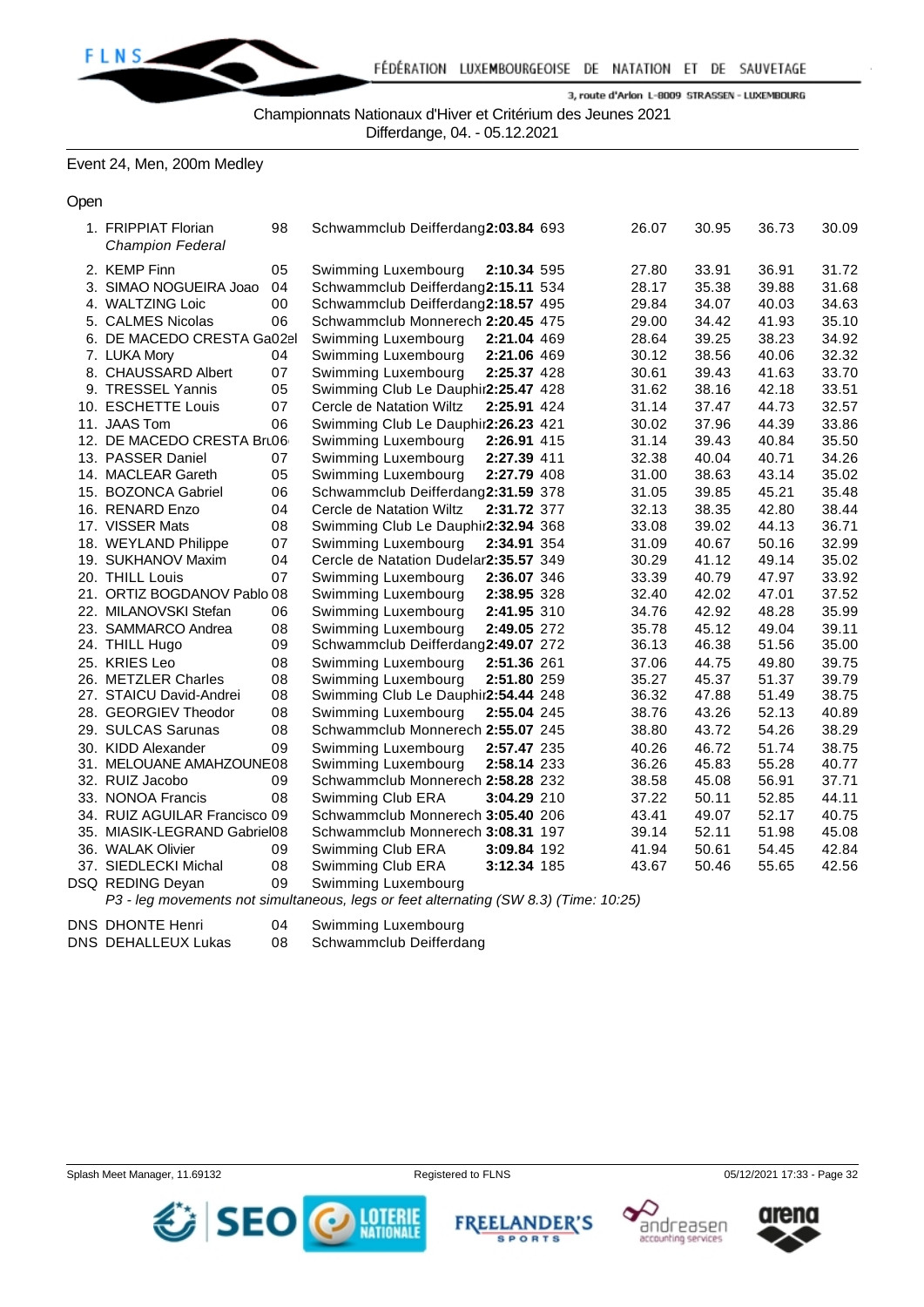

#### Championnats Nationaux d'Hiver et Critérium des Jeunes 2021

Differdange, 04. - 05.12.2021

| Event 25          |                              |       | Women, 50m Backstroke | Open                                                                       |              |                       |     |            |  |
|-------------------|------------------------------|-------|-----------------------|----------------------------------------------------------------------------|--------------|-----------------------|-----|------------|--|
|                   | 05/12/2021 - 10:38           |       |                       |                                                                            |              | <b>Results Prelim</b> |     |            |  |
|                   | <b>Record National</b>       | 28.46 | ROLKO Sarah           | <b>SL</b>                                                                  | Berlin (GER) |                       |     | 14/11/1909 |  |
| Points: FINA 2020 |                              |       |                       |                                                                            |              |                       |     |            |  |
| Rank              |                              |       | <b>YB</b>             |                                                                            |              | Time                  | Pts |            |  |
| 1.                | <b>BANKY Jacqueline</b>      |       | 96                    | Swimming Luxembourg                                                        |              | 29.53                 | 656 | Q          |  |
| 2.                | <b>VANDERSCHRICK Laura</b>   |       | 02                    | Swimming Luxembourg                                                        |              | 30.37                 | 603 | Q          |  |
| 3.                | <b>BLACK Rachael</b>         |       | 01                    | Swimming Luxembourg                                                        |              | 31.26                 | 553 | Q          |  |
| 4.                | <b>TURMEL Alicia</b>         |       | $00\,$                | Cercle de Natation Dudelange                                               |              | 31.87                 | 522 | O          |  |
| 5.                | SOFFIO Mara                  |       | 06                    | Schwammclub Monnerech                                                      |              | 31.95                 | 518 | Q          |  |
| 6.                | <b>GRUNDHEBER Angie</b>      |       | 03                    | Swimming Club ERA                                                          |              | 32.58                 | 489 | Q          |  |
| 7.                | <b>HRIC Laura</b>            |       | 05                    | Swimming Luxembourg                                                        |              | 33.18                 | 463 | R          |  |
| 8.                | PETESCH Lea                  |       | 07                    | Schwammclub Monnerech                                                      |              | 33.35                 | 456 | R          |  |
| 9.                | <b>GHIRELLI Lynn</b>         |       | 08                    | Swimming Club Le Dauphin Ett                                               |              | 33.85                 | 436 |            |  |
| 10.               | <b>ALLAR Maud</b>            |       | 08                    | Cercle Nautique Petange                                                    |              | 34.00                 | 430 |            |  |
| 11.               | <b>ELCHEROTH Niki</b>        |       | 07                    | Swimming Club Redange                                                      |              | 35.38                 | 381 |            |  |
| 12.               | <b>LEONARD Lis</b>           |       | 05                    | Swimming Luxembourg                                                        |              | 36.60                 | 345 |            |  |
| 13.               | <b>ELCHEROTH Milly</b>       |       | 03                    | Swimming Club Redange                                                      |              | 36.62                 | 344 |            |  |
| 14.               | NOEHL Ina                    |       | 09                    | Cercle Nautique Echternach                                                 |              | 44.36                 | 193 | $\ast$     |  |
| DSQ               | <b>NOEHL Eva</b>             |       | 06                    | Cercle Nautique Echternach                                                 |              |                       |     | $\star$    |  |
|                   |                              |       |                       | D6 - turn not executed in accordance with the rules (SW 6.5) (Time: 10:41) |              |                       |     |            |  |
| DNS.              | <b>MARTINEZ MOLINA Marta</b> |       | 06                    | Swimming Luxembourg                                                        |              |                       |     |            |  |

| Event 26<br>05/12/2021 - 10:43 |                              |  |    | Men, 50m Backstroke                              |  |  |       | <b>Results Prelim</b> | Open       |  |
|--------------------------------|------------------------------|--|----|--------------------------------------------------|--|--|-------|-----------------------|------------|--|
|                                | Record National<br>24.65     |  |    | STACCHIOTTI Raphaël<br><b>SCDE</b><br>Luxembourg |  |  |       |                       | 02/12/2012 |  |
| Points: FINA 2020              |                              |  |    |                                                  |  |  |       |                       |            |  |
| Rank                           |                              |  | YB |                                                  |  |  | Time  | Pts                   |            |  |
|                                | <b>VANDERSCHRICK Stephan</b> |  | 00 | Swimming Luxembourg                              |  |  | 28.42 | 477 Q                 |            |  |
| $2 -$                          | <b>CALMES Nicolas</b>        |  | 06 | Schwammclub Monnerech                            |  |  | 29.03 | 448                   | O          |  |
| 3.                             | <b>GIRS Matheo</b>           |  | 02 | Cercle de Natation Wiltz                         |  |  | 29.17 | 442 Q                 |            |  |
| 4.                             | <b>WALTZING Loic</b>         |  | 00 | Schwammclub Deifferdang                          |  |  | 29.51 | 426 Q                 |            |  |
| 5.                             | <b>PALAGNIOUK Romain</b>     |  | 04 | Cercle Nautique Petange                          |  |  | 30.17 | 399 Q                 |            |  |
| 6.                             | <b>WESTER Ben</b>            |  | 06 | Cercle de Natation Dudelange                     |  |  | 30.39 | 390 Q                 |            |  |
|                                | <b>SVEEN Albert</b>          |  | 04 | Cercle de Natation Dudelange                     |  |  | 30.63 | 381 R                 |            |  |
| 8.                             | <b>RIKKERT Thijmen</b>       |  | 06 | Swimming Luxembourg                              |  |  | 30.87 | 372 R                 |            |  |
| 9.                             | D'HAES William               |  | 06 | Schwammclub Deifferdang                          |  |  | 31.04 | 366                   |            |  |
| 10.                            | <b>RENARD Enzo</b>           |  | 04 | Cercle de Natation Wiltz                         |  |  | 34.99 | 256                   | $\star$    |  |

11. ANISKO Leonard 08 Cercle Nautique Petange **35.78** 239 \*









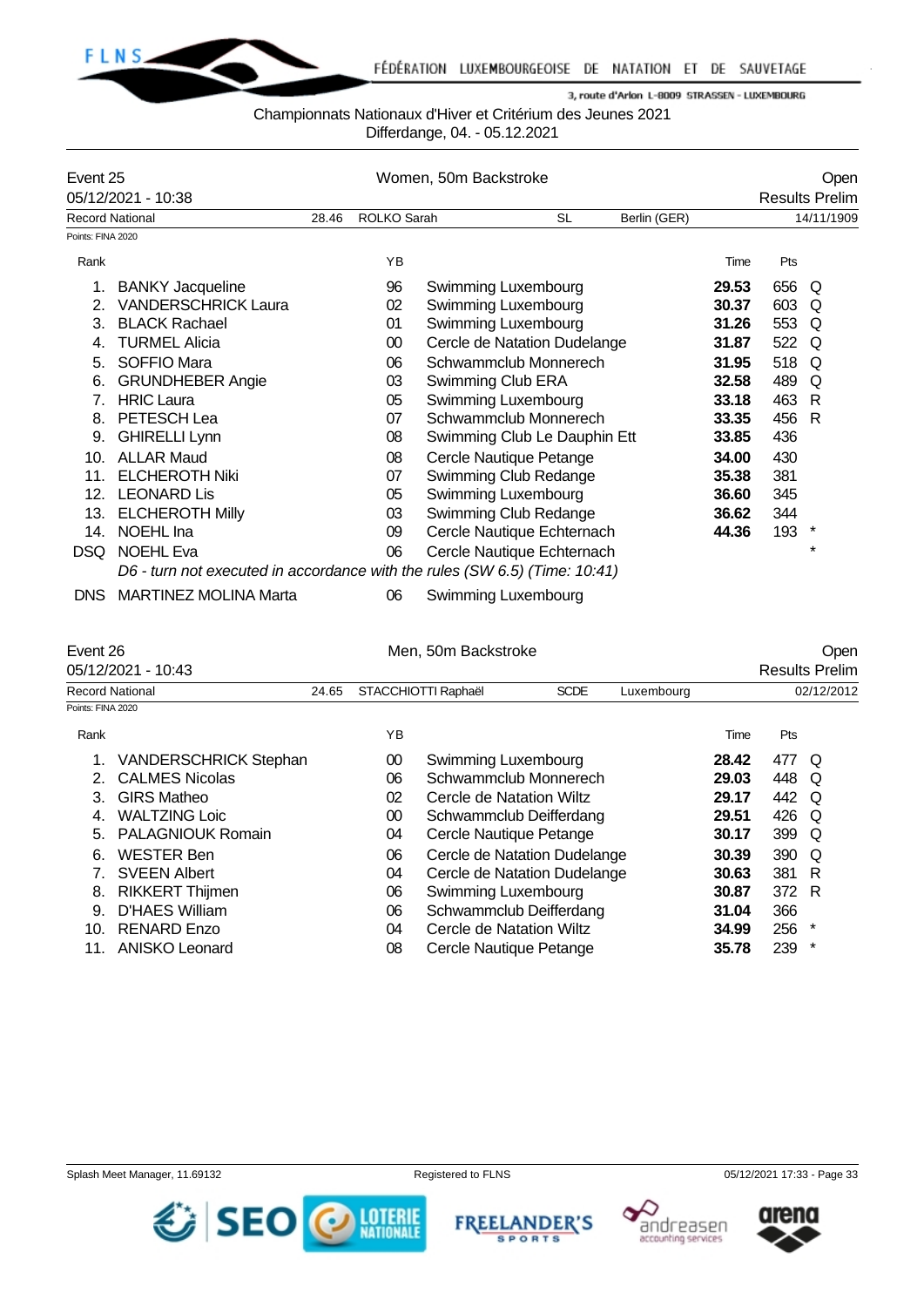

## Championnats Nationaux d'Hiver et Critérium des Jeunes 2021

Differdange, 04. - 05.12.2021

| Event 27          |                            |       |                     | Women, 50m Butterfly         |           |                       |     | Open       |
|-------------------|----------------------------|-------|---------------------|------------------------------|-----------|-----------------------|-----|------------|
|                   | 05/12/2021 - 10:46         |       |                     |                              |           | <b>Results Prelim</b> |     |            |
|                   | <b>Record National</b>     | 27.13 | <b>MEYNEN Julie</b> | <b>SCDE</b>                  | Dudelange |                       |     | 13/12/2015 |
| Points: FINA 2020 |                            |       |                     |                              |           |                       |     |            |
| Rank              |                            |       | YB                  |                              |           | Time                  | Pts |            |
| 1.                | <b>PETERS Lena</b>         |       | 05                  | Cercle de Natation Dudelange |           | 29.11                 | 587 | O          |
| 2.                | <b>JOMINET Lou</b>         |       | 05                  | Swimming Luxembourg          |           | 29.54                 | 562 | Q          |
| 3.                | <b>RIKKERT Helene</b>      |       | 00                  | Swimming Luxembourg          |           | 30.07                 | 532 | Q          |
| 4.                | SOFFIO Mara                |       | 06                  | Schwammclub Monnerech        |           | 30.29                 | 521 | Q          |
| 5.                | <b>LINDMARK MELO Maia</b>  |       | 07                  | Cercle de Natation Dudelange |           | 31.06                 | 483 | Q          |
| 6.                | <b>BORDONARO Madeleine</b> |       | 06                  | Barracuda Esch Natation      |           | 31.15                 | 479 | Q          |
| 7.                | <b>PHILIPPART Lina</b>     |       | 07                  | Swimming Luxembourg          |           | 31.51                 | 463 | R          |
| 8.                | <b>HAAG Nora</b>           |       | 04                  | Swimming Club Le Dauphin Ett |           | 31.56                 | 460 | R          |
| 9.                | <b>BARBERON Sophie</b>     |       | 05                  | Cercle de Natation Dudelange |           | 31.58                 | 460 |            |
| 10.               | <b>CALMES Liz</b>          |       | 08                  | Schwammclub Monnerech        |           | 32.08                 | 438 |            |
| 11.               | <b>DEVISCOUR Sarah</b>     |       | 05                  | Cercle Nautique Echternach   |           | 32.89                 | 407 |            |
| 12.               | <b>THILL Gina</b>          |       | 07                  | Schwammclub Monnerech        |           | 33.00                 | 403 |            |
| 13.               | <b>HRIC Nina</b>           |       | 08                  | Swimming Luxembourg          |           | 33.11                 | 399 |            |
| 14.               | MILANOVSKA Maja            |       | 09                  | Swimming Luxembourg          |           | 33.22                 | 395 |            |
| 15.               | <b>GRUNDHEBER Angie</b>    |       | 03                  | Swimming Club ERA            |           | 34.50                 | 352 |            |
| DNS.              | <b>REDING Sevda</b>        |       | 07                  | Swimming Luxembourg          |           |                       |     |            |

| Event 28          |                          |       | Men, 50m Butterfly | Open                            |              |       |       |                       |
|-------------------|--------------------------|-------|--------------------|---------------------------------|--------------|-------|-------|-----------------------|
|                   | 05/12/2021 - 10:50       |       |                    |                                 |              |       |       | <b>Results Prelim</b> |
|                   | <b>Record National</b>   | 23.15 | <b>HENX Julien</b> | <b>CNDu</b>                     | Angers (FRA) |       |       | 14/12/2019            |
| Points: FINA 2020 |                          |       |                    |                                 |              |       |       |                       |
| Rank              |                          |       | YB                 |                                 |              | Time  | Pts   |                       |
| 1.                | <b>HENX Julien</b>       |       | 95                 | Cercle de Natation Dudelange    |              | 24.43 | 705   | Q                     |
| 2.                | <b>FRIPPIAT Florian</b>  |       | 98                 | Schwammclub Deifferdang         |              | 25.75 | 602 Q |                       |
| 3.                | CONSTANTINO CAEIRO Diogo |       | 03                 | Cercle de Natation Dudelange    |              | 25.86 | 594   | Q                     |
| 4.                | <b>TONUS Frederic</b>    |       | 73                 | Luxembourg Sharks Swimming Club |              | 26.32 | 564   | Q                     |
| 5.                | <b>ROLKO Ricky</b>       |       | 99                 | Swimming Luxembourg             |              | 26.39 | 559   | Q                     |
| 6.                | <b>JAAS Jeff</b>         |       | 04                 | Swimming Club Le Dauphin Ett    |              | 26.79 | 535   | Q                     |
| 7.                | SIMAO NOGUEIRA Joao      |       | 04                 | Schwammclub Deifferdang         |              | 26.81 | 533   | -R                    |
| 8.                | <b>BANKY Jordan</b>      |       | 01                 | Swimming Luxembourg             |              | 26.86 | 530 R |                       |
| 9.                | <b>GLOESENER Louis</b>   |       | 95                 | Swimming Luxembourg             |              | 26.99 | 523   |                       |
| 10.               | <b>CONZEMIUS Jerome</b>  |       | 99                 | Swimming Luxembourg             |              | 27.25 | 508   |                       |
| 11.               | <b>FLOREAN Darius</b>    |       | 05                 | Swimming Luxembourg             |              | 27.49 | 495   |                       |
| 12.               | <b>FRANCK Max</b>        |       | 03                 | Cercle de Natation Dudelange    |              | 27.50 | 494   |                       |
| 13.               | <b>MORARU Matteo</b>     |       | 04                 | Swimming Luxembourg             |              | 27.77 | 480   |                       |
| 14.               | <b>BOKOV Rodion</b>      |       | 03                 | Swimming Luxembourg             |              | 28.06 | 465   |                       |
| 15.               | <b>SUKHANOV Maxim</b>    |       | 04                 | Cercle de Natation Dudelange    |              | 28.90 | 426   |                       |
| 16.               | AHMED Aryaan             |       | 05                 | Swimming Luxembourg             |              | 28.94 | 424   |                       |
| 17.               | <b>PALAGNIOUK Romain</b> |       | 04                 | Cercle Nautique Petange         |              | 29.67 | 393   |                       |
| 18.               | DE MACEDO CRESTA Bruno   |       | 06                 | Swimming Luxembourg             |              | 29.81 | 388   |                       |
| 19.               | <b>FEDOSEEV Anton</b>    |       | 07                 | Swimming Luxembourg             |              | 30.32 | 369   |                       |
| 20.               | <b>OLINGER Liam</b>      |       | 05                 | Schwammclub Monnerech           |              | 30.42 | 365   |                       |
| 21.               | D'HAES William           |       | 06                 | Schwammclub Deifferdang         |              | 30.85 | 350   |                       |
|                   | 22. KUNEN Fynn           |       | 08                 | Swimming Luxembourg             |              | 30.94 | 347   |                       |
|                   |                          |       |                    |                                 |              |       |       |                       |







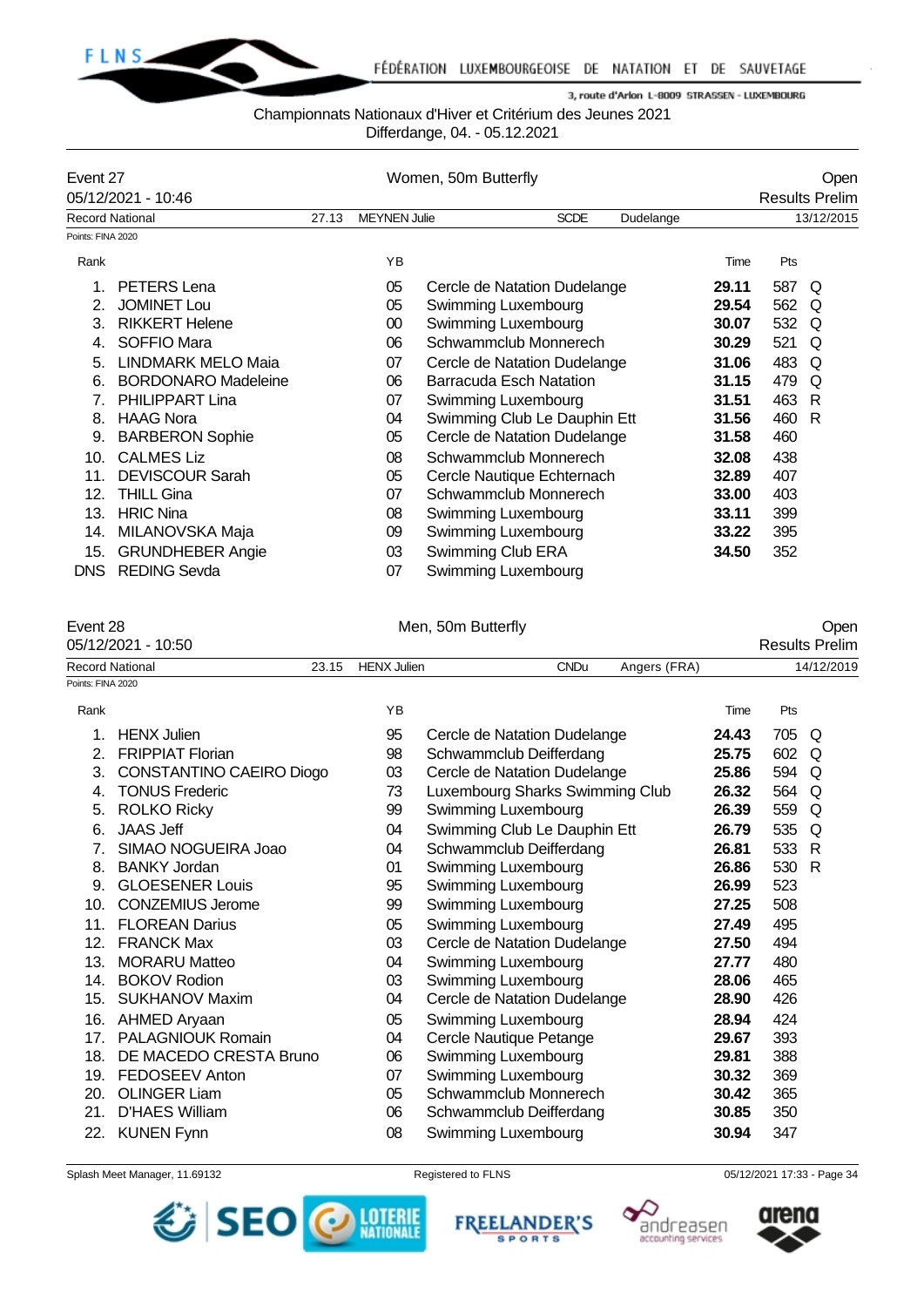

Championnats Nationaux d'Hiver et Critérium des Jeunes 2021

Differdange, 04. - 05.12.2021

Event 28, Men, 50m Butterfly, Prelim, Open

| Rank |                                                                   | ΥB |                            | Time                 | Pts     |  |
|------|-------------------------------------------------------------------|----|----------------------------|----------------------|---------|--|
|      | 23. KIEFFER Brian                                                 |    | 04 Swimming Club ERA       | <b>31.84</b> 318 $*$ |         |  |
|      | 24. ANISKO Leonard                                                |    | 08 Cercle Nautique Petange | 34.20                | $257$ * |  |
| DSQ. | <b>THILL Louis</b>                                                |    | Swimming Luxembourg        |                      |         |  |
|      | G2 - Starting before the starting signal (SIA) A A) (Time: 10:54) |    |                            |                      |         |  |

*G2 - Starting before the starting signal (SW 4.4) (Time: 10:54)*

| Event 29          |                                                       |       | Women, 100m Freestyle        |             |                |                 | Open                  |
|-------------------|-------------------------------------------------------|-------|------------------------------|-------------|----------------|-----------------|-----------------------|
|                   | 05/12/2021 - 11:06                                    |       |                              |             |                |                 | <b>Results Prelim</b> |
|                   | <b>Record National</b>                                | 53.39 | <b>MEYNEN Julie</b>          | <b>SCDE</b> | Budapest (HUN) |                 | 03/12/2015            |
|                   | Points: FINA 2020                                     |       |                              |             |                |                 |                       |
| Rank              |                                                       | YB    |                              | Time        | Pts            | 50 <sub>m</sub> | 100m                  |
| <b>Pupilles F</b> |                                                       |       |                              |             |                |                 |                       |
| 1.                | MILANOVSKA Maja                                       | 09    | Swimming Luxembourg          | 1:07.17     | 418            | 32.33           | 34.84                 |
| 2.                | <b>GRUJIC-MARTINS Teodora</b>                         | 09    | Swimming Luxembourg          | 1:07.48     | 412            | 32.69           | 34.79                 |
| 3.                | <b>CONSTANTIN Sophia</b>                              | 09    | Swimming Luxembourg          | 1:07.98     | 403            | 32.89           | 35.09                 |
| 4.                | <b>LAMBIN Elisa</b>                                   | 09    | Schwammclub Deifferdang      | 1:08.87     | 388            | 32.64           | 36.23                 |
| 5.                | <b>SMITH Josephine</b>                                | 09    | Swimming Club Redange        | 1:10.39     | 363            | 34.10           | 36.29                 |
| 6.                | <b>MOSTAFA Nour</b>                                   | 09    | Swimming Luxembourg          | 1:12.33     | 335            | 34.43           | 37.90                 |
| 7.                | NIKITINA Dana                                         | 10    | Swimming Luxembourg          | 1:14.19     | 310            | 35.71           | 38.48                 |
| 8.                | <b>OLINGER Lilli</b>                                  | 09    | Swimming Club Le Dauphin Ett | 1:14.54     | 306            | 35.47           | 39.07                 |
| 9.                | <b>FRADET Maelle</b><br>09<br>Schwammclub Deifferdang |       | 1:15.00                      | 300         | 36.32          | 38.68           |                       |
| 10.               | <b>PIACENTINI Giulia</b><br>09<br>Swimming Luxembourg |       |                              | 1:15.57     | 294            | 36.17           | 39.40                 |
| 11.               | CISZEK Alina                                          | 09    | Swimming Club Le Dauphin Ett | 1:18.45     | 262            | 37.17           | 41.28                 |
| 12.               | NOEHL Ina                                             | 09    | Cercle Nautique Echternach   | 1:29.57     | 176 *          | 39.41           | 50.16                 |
| <b>DNS</b>        | <b>BARTHEL Emma</b>                                   | 10    | Swimming Luxembourg          |             |                |                 |                       |
| <b>DNS</b>        | <b>RIVELLINI Frida</b>                                | 09    | Swimming Luxembourg          |             |                |                 |                       |
| Jeunes F          |                                                       |       |                              |             |                |                 |                       |
| 1.                | <b>SCHOLER Amelie</b>                                 | 08    | Swimming Luxembourg          | 1:02.24     | 526 R          | 29.84           | 32.40                 |
| 2.                | <b>LINDMARK MELO Maia</b>                             | 07    | Cercle de Natation Dudelange | 1:02.99     | 507            | 30.33           | 32.66                 |
| 3.                | <b>ALLAR Maud</b>                                     | 08    | Cercle Nautique Petange      | 1:04.14     | 480            | 30.92           | 33.22                 |
| 4.                | PETESCH Lea                                           | 07    | Schwammclub Monnerech        | 1:04.96     | 462            | 31.12           | 33.84                 |
| 5.                | PHILIPPART Lina                                       | 07    | Swimming Luxembourg          | 1:05.11     | 459            | 30.95           | 34.16                 |
| 6.                | <b>HRIC Nina</b>                                      | 08    | Swimming Luxembourg          | 1:06.00     | 441            | 31.30           | 34.70                 |
| 7.                | <b>BOCK Anouk</b>                                     | 08    | Cercle de Natation Wiltz     | 1:06.27     | 435            | 31.26           | 35.01                 |
| 8.                | <b>KOENIG Aurelie</b>                                 | 07    | Swimming Club Le Dauphin Ett | 1:07.64     | 410            | 32.63           | 35.01                 |
| 9.                | <b>THIRY Alice</b>                                    | 08    | Cercle de Natation Wiltz     | 1:08.07     | 402            | 32.50           | 35.57                 |
|                   | 10. OLIVERO Francesca                                 | 08    | Swimming Luxembourg          | 1:08.15     | 400            | 32.68           | 35.47                 |
| 11.               | <b>GHIRELLI Lynn</b>                                  | 08    | Swimming Club Le Dauphin Ett | 1:08.16     | 400            | 32.39           | 35.77                 |
| 12.               | <b>ELCHEROTH Niki</b>                                 | 07    | Swimming Club Redange        | 1:08.26     | 398            | 33.83           | 34.43                 |
| 13.               | <b>GEORGES Violette</b>                               | 08    | Schwammclub Deifferdang      | 1:14.30     | 309            | 36.61           | 37.69                 |
| 14.               | NTAGANDA Sophie                                       | 07    | Swimming Club Le Dauphin Ett | 1:15.33     | 296            | 35.92           | 39.41                 |
| 15.               | <b>DOWLING Summer</b>                                 | 07    | Cercle de Natation Dudelange | 1:16.07     | 288            | 35.79           | 40.28                 |
| <b>DNS</b>        | <b>REDING Sevda</b>                                   | 07    | Swimming Luxembourg          |             |                |                 |                       |







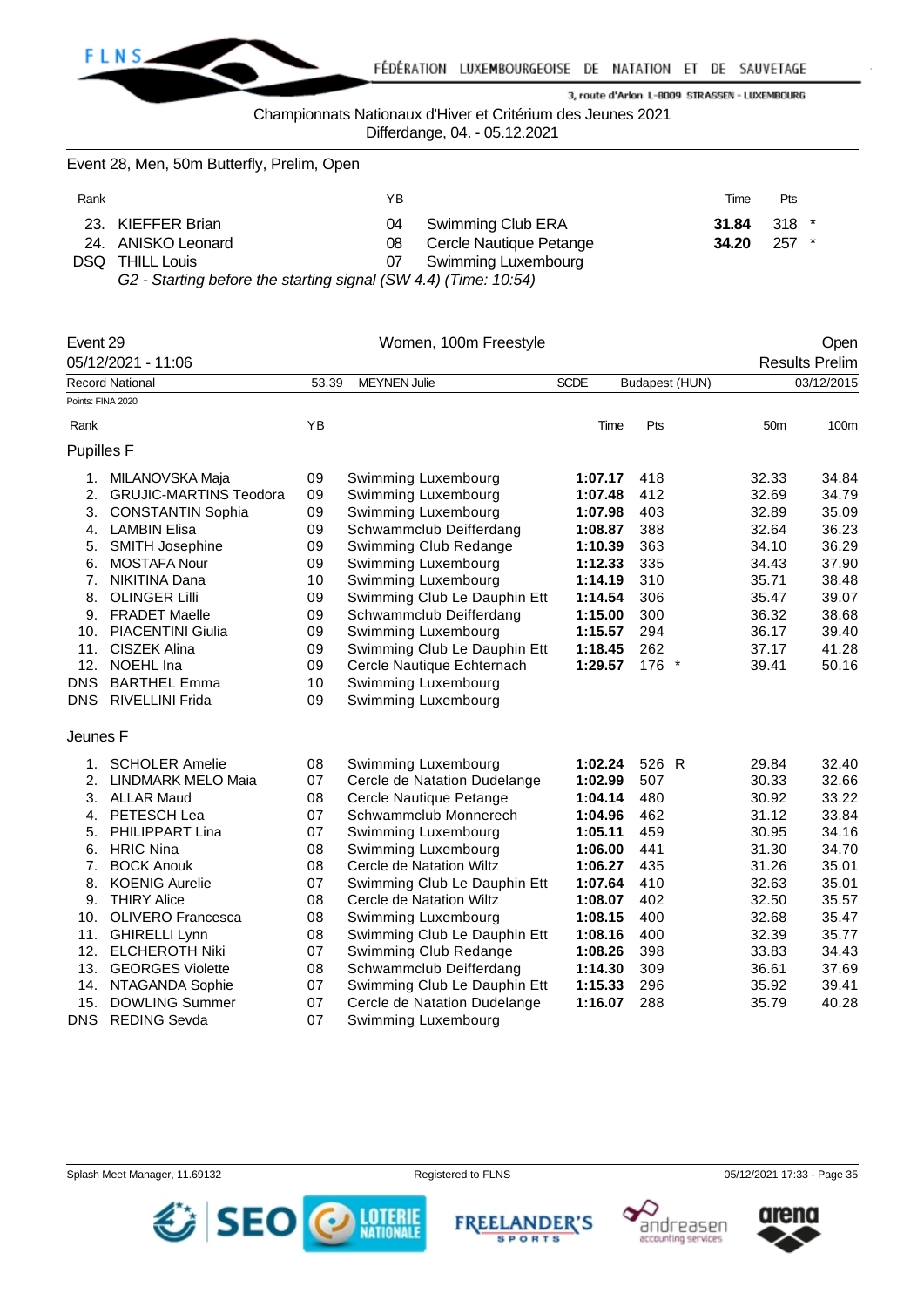

Championnats Nationaux d'Hiver et Critérium des Jeunes 2021

Differdange, 04. - 05.12.2021

Event 29, Women, 100m Freestyle, Prelim

Juniors F

| 1.<br>2.<br>3.<br>4.<br>5.<br>6.<br>7.<br>8.<br>9.<br><b>DNS</b> | <b>HRIC Laura</b><br>SOFFIO Mara<br><b>KEANE Sophie</b><br><b>BARBERON Sophie</b><br><b>DEVISCOUR Sarah</b><br><b>DOWLING Amelie</b><br><b>OLINGER Tina</b><br><b>BERTRANG Marina</b><br><b>NOEHL Eva</b><br><b>MARTINEZ MOLINA Marta</b> | 05<br>06<br>06<br>05<br>05<br>05<br>06<br>05<br>06<br>06 | Swimming Luxembourg<br>Schwammclub Monnerech<br>Swimming Luxembourg<br>Cercle de Natation Dudelange<br>Cercle Nautique Echternach<br>Cercle de Natation Dudelange<br>Swimming Club Le Dauphin Ett<br>Schwammclub Monnerech<br>Cercle Nautique Echternach<br>Swimming Luxembourg | 59.68<br>1:00.81<br>1:03.76<br>1:05.69<br>1:05.94<br>1:07.19<br>1:11.72<br>1:13.34<br>1:15.16 | 596 Q<br>564 Q<br>489<br>447<br>442<br>418<br>343<br>321<br>$^{\star}$<br>298<br>$\ast$ | 28.67<br>29.08<br>30.18<br>31.82<br>30.28<br>31.88<br>34.36<br>34.24<br>35.54 | 31.01<br>31.73<br>33.58<br>33.87<br>35.66<br>35.31<br>37.36<br>39.10<br>39.62 |
|------------------------------------------------------------------|-------------------------------------------------------------------------------------------------------------------------------------------------------------------------------------------------------------------------------------------|----------------------------------------------------------|---------------------------------------------------------------------------------------------------------------------------------------------------------------------------------------------------------------------------------------------------------------------------------|-----------------------------------------------------------------------------------------------|-----------------------------------------------------------------------------------------|-------------------------------------------------------------------------------|-------------------------------------------------------------------------------|
| Open                                                             |                                                                                                                                                                                                                                           |                                                          |                                                                                                                                                                                                                                                                                 |                                                                                               |                                                                                         |                                                                               |                                                                               |
| 1.                                                               | <b>MEYNEN Julie</b>                                                                                                                                                                                                                       | 97                                                       | Swimming Club Le Dauphin Ett                                                                                                                                                                                                                                                    | 55.96                                                                                         | 724 Q                                                                                   | 27.12                                                                         | 28.84                                                                         |
| 2.                                                               | <b>OLIVIER Monique</b>                                                                                                                                                                                                                    | 98                                                       | Schwammclub Deifferdang                                                                                                                                                                                                                                                         | 56.46                                                                                         | 704 Q                                                                                   | 27.50                                                                         | 28.96                                                                         |
| 3.                                                               | <b>BANKY Jacqueline</b>                                                                                                                                                                                                                   | 96                                                       | Swimming Luxembourg                                                                                                                                                                                                                                                             | 58.51                                                                                         | 633 Q                                                                                   | 27.86                                                                         | 30.65                                                                         |
| 4.                                                               | <b>HRIC Laura</b>                                                                                                                                                                                                                         | 05                                                       | Swimming Luxembourg                                                                                                                                                                                                                                                             | 59.68                                                                                         | 596 Q                                                                                   | 28.67                                                                         | 31.01                                                                         |
| 5.                                                               | <b>VANDERSCHRICK Laura</b>                                                                                                                                                                                                                | 02                                                       | Swimming Luxembourg                                                                                                                                                                                                                                                             | 1:00.58                                                                                       | 570 Q                                                                                   | 28.56                                                                         | 32.02                                                                         |
| 6.                                                               | SOFFIO Mara                                                                                                                                                                                                                               | 06                                                       | Schwammclub Monnerech                                                                                                                                                                                                                                                           | 1:00.81                                                                                       | 564 Q                                                                                   | 29.08                                                                         | 31.73                                                                         |
| 7.                                                               | <b>BLACK Rachael</b>                                                                                                                                                                                                                      | 01                                                       | Swimming Luxembourg                                                                                                                                                                                                                                                             | 1:01.28                                                                                       | 551 R                                                                                   | 29.25                                                                         | 32.03                                                                         |
| 8.                                                               | <b>SCHOLER Amelie</b>                                                                                                                                                                                                                     | 08                                                       | Swimming Luxembourg                                                                                                                                                                                                                                                             | 1:02.24                                                                                       | 526 R                                                                                   | 29.84                                                                         | 32.40                                                                         |
| 9.                                                               | <b>LINDMARK MELO Maia</b>                                                                                                                                                                                                                 | 07                                                       | Cercle de Natation Dudelange                                                                                                                                                                                                                                                    | 1:02.99                                                                                       | 507                                                                                     | 30.33                                                                         | 32.66                                                                         |
| 10.                                                              | <b>KEANE Sophie</b>                                                                                                                                                                                                                       | 06                                                       | Swimming Luxembourg                                                                                                                                                                                                                                                             | 1:03.76                                                                                       | 489                                                                                     | 30.18                                                                         | 33.58                                                                         |
| 11.                                                              | <b>TURMEL Alicia</b>                                                                                                                                                                                                                      | 00                                                       | Cercle de Natation Dudelange                                                                                                                                                                                                                                                    | 1:03.94                                                                                       | 485                                                                                     | 30.25                                                                         | 33.69                                                                         |
| 13.<br>16.                                                       | 12. ALLAR Maud<br>PETESCH Lea<br>14. PHILIPPART Lina<br>15. GRUNDHEBER Angie<br><b>BARBERON Sophie</b>                                                                                                                                    | 08<br>07<br>07<br>03<br>05                               | Cercle Nautique Petange<br>Schwammclub Monnerech<br>Swimming Luxembourg<br>Swimming Club ERA<br>Cercle de Natation Dudelange                                                                                                                                                    | 1:04.14<br>1:04.96<br>1:05.11<br>1:05.60<br>1:05.69                                           | 480<br>462<br>459<br>449<br>447                                                         | 30.92<br>31.12<br>30.95<br>31.45<br>31.82                                     | 33.22<br>33.84<br>34.16<br>34.15<br>33.87                                     |
| 17.                                                              | <b>RIKKERT Helene</b>                                                                                                                                                                                                                     | 00                                                       | Swimming Luxembourg                                                                                                                                                                                                                                                             | 1:05.90                                                                                       | 443                                                                                     | 31.18                                                                         | 34.72                                                                         |
| 18.                                                              | <b>DEVISCOUR Sarah</b>                                                                                                                                                                                                                    | 05                                                       | Cercle Nautique Echternach                                                                                                                                                                                                                                                      | 1:05.94                                                                                       | 442                                                                                     | 30.28                                                                         | 35.66                                                                         |
| 19.                                                              | <b>HRIC Nina</b>                                                                                                                                                                                                                          | 08                                                       | Swimming Luxembourg                                                                                                                                                                                                                                                             | 1:06.00                                                                                       | 441                                                                                     | 31.30                                                                         | 34.70                                                                         |
| 20.                                                              | <b>BOCK Anouk</b>                                                                                                                                                                                                                         | 08                                                       | Cercle de Natation Wiltz                                                                                                                                                                                                                                                        | 1:06.27                                                                                       | 435                                                                                     | 31.26                                                                         | 35.01                                                                         |
| 21.                                                              | <b>ELCHEROTH Milly</b>                                                                                                                                                                                                                    | 03                                                       | Swimming Club Redange                                                                                                                                                                                                                                                           | 1:06.66                                                                                       | 428                                                                                     | 32.49                                                                         | 34.17                                                                         |
| 22.                                                              | MILANOVSKA Maja                                                                                                                                                                                                                           | 09                                                       | Swimming Luxembourg                                                                                                                                                                                                                                                             | 1:07.17                                                                                       | 418                                                                                     | 32.33                                                                         | 34.84                                                                         |
| 23.                                                              | <b>DOWLING Amelie</b>                                                                                                                                                                                                                     | 05                                                       | Cercle de Natation Dudelange                                                                                                                                                                                                                                                    | 1:07.19                                                                                       | 418                                                                                     | 31.88                                                                         | 35.31                                                                         |
| 24.                                                              | <b>GRUJIC-MARTINS Teodora</b>                                                                                                                                                                                                             | 09                                                       | Swimming Luxembourg                                                                                                                                                                                                                                                             | 1:07.48                                                                                       | 412                                                                                     | 32.69                                                                         | 34.79                                                                         |
| 25.                                                              | <b>KOENIG Aurelie</b>                                                                                                                                                                                                                     | 07                                                       | Swimming Club Le Dauphin Ett                                                                                                                                                                                                                                                    | 1:07.64                                                                                       | 410                                                                                     | 32.63                                                                         | 35.01                                                                         |
| 26.<br>27.<br>28.                                                | <b>CONSTANTIN Sophia</b><br><b>THIRY Alice</b><br><b>OLIVERO</b> Francesca<br>29. GHIRELLI Lynn                                                                                                                                           | 09<br>08<br>08<br>08                                     | Swimming Luxembourg<br>Cercle de Natation Wiltz<br>Swimming Luxembourg<br>Swimming Club Le Dauphin Ett                                                                                                                                                                          | 1:07.98<br>1:08.07<br>1:08.15<br>1:08.16                                                      | 403<br>402<br>400<br>400                                                                | 32.89<br>32.50<br>32.68<br>32.39                                              | 35.09<br>35.57<br>35.47<br>35.77                                              |
| 30.                                                              | <b>ELCHEROTH Niki</b>                                                                                                                                                                                                                     | 07                                                       | Swimming Club Redange                                                                                                                                                                                                                                                           | 1:08.26                                                                                       | 398                                                                                     | 33.83                                                                         | 34.43                                                                         |
| 31.                                                              | <b>LAMBIN Elisa</b>                                                                                                                                                                                                                       | 09                                                       | Schwammclub Deifferdang                                                                                                                                                                                                                                                         | 1:08.87                                                                                       | 388                                                                                     | 32.64                                                                         | 36.23                                                                         |
| 32.                                                              | <b>SMITH Josephine</b>                                                                                                                                                                                                                    | 09                                                       | Swimming Club Redange                                                                                                                                                                                                                                                           | 1:10.39                                                                                       | 363                                                                                     | 34.10                                                                         | 36.29                                                                         |
| 33.                                                              | <b>OLINGER Tina</b>                                                                                                                                                                                                                       | 06                                                       | Swimming Club Le Dauphin Ett                                                                                                                                                                                                                                                    | 1:11.72                                                                                       | 343                                                                                     | 34.36                                                                         | 37.36                                                                         |
| 34.                                                              | <b>MOSTAFA Nour</b>                                                                                                                                                                                                                       | 09                                                       | Swimming Luxembourg                                                                                                                                                                                                                                                             | 1:12.33                                                                                       | 335                                                                                     | 34.43                                                                         | 37.90                                                                         |
| 35.                                                              | <b>BERTRANG Marina</b>                                                                                                                                                                                                                    | 05                                                       | Schwammclub Monnerech                                                                                                                                                                                                                                                           | 1:13.34                                                                                       | $321$ *                                                                                 | 34.24                                                                         | 39.10                                                                         |
| 36.                                                              | NIKITINA Dana                                                                                                                                                                                                                             | 10                                                       | Swimming Luxembourg                                                                                                                                                                                                                                                             | 1:14.19                                                                                       | 310                                                                                     | 35.71                                                                         | 38.48                                                                         |
| 37.                                                              | <b>GEORGES Violette</b>                                                                                                                                                                                                                   | 08                                                       | Schwammclub Deifferdang                                                                                                                                                                                                                                                         | 1:14.30                                                                                       | 309                                                                                     | 36.61                                                                         | 37.69                                                                         |
| 38.                                                              | <b>OLINGER Lilli</b>                                                                                                                                                                                                                      | 09                                                       | Swimming Club Le Dauphin Ett                                                                                                                                                                                                                                                    | 1:14.54                                                                                       | 306                                                                                     | 35.47                                                                         | 39.07                                                                         |
| 40.<br>41.                                                       | 39. FRADET Maelle<br><b>NOEHL Eva</b><br>NTAGANDA Sophie                                                                                                                                                                                  | 09<br>06<br>07                                           | Schwammclub Deifferdang<br>Cercle Nautique Echternach<br>Swimming Club Le Dauphin Ett                                                                                                                                                                                           | 1:15.00<br>1:15.16<br>1:15.33                                                                 | 300<br>298 *<br>296                                                                     | 36.32<br>35.54<br>35.92                                                       | 38.68<br>39.62<br>39.41                                                       |

Splash Meet Manager, 11.69132 **Registered to FLNS** Registered to FLNS 05/12/2021 17:33 - Page 36



**FREELANDER'S SPORTS** 



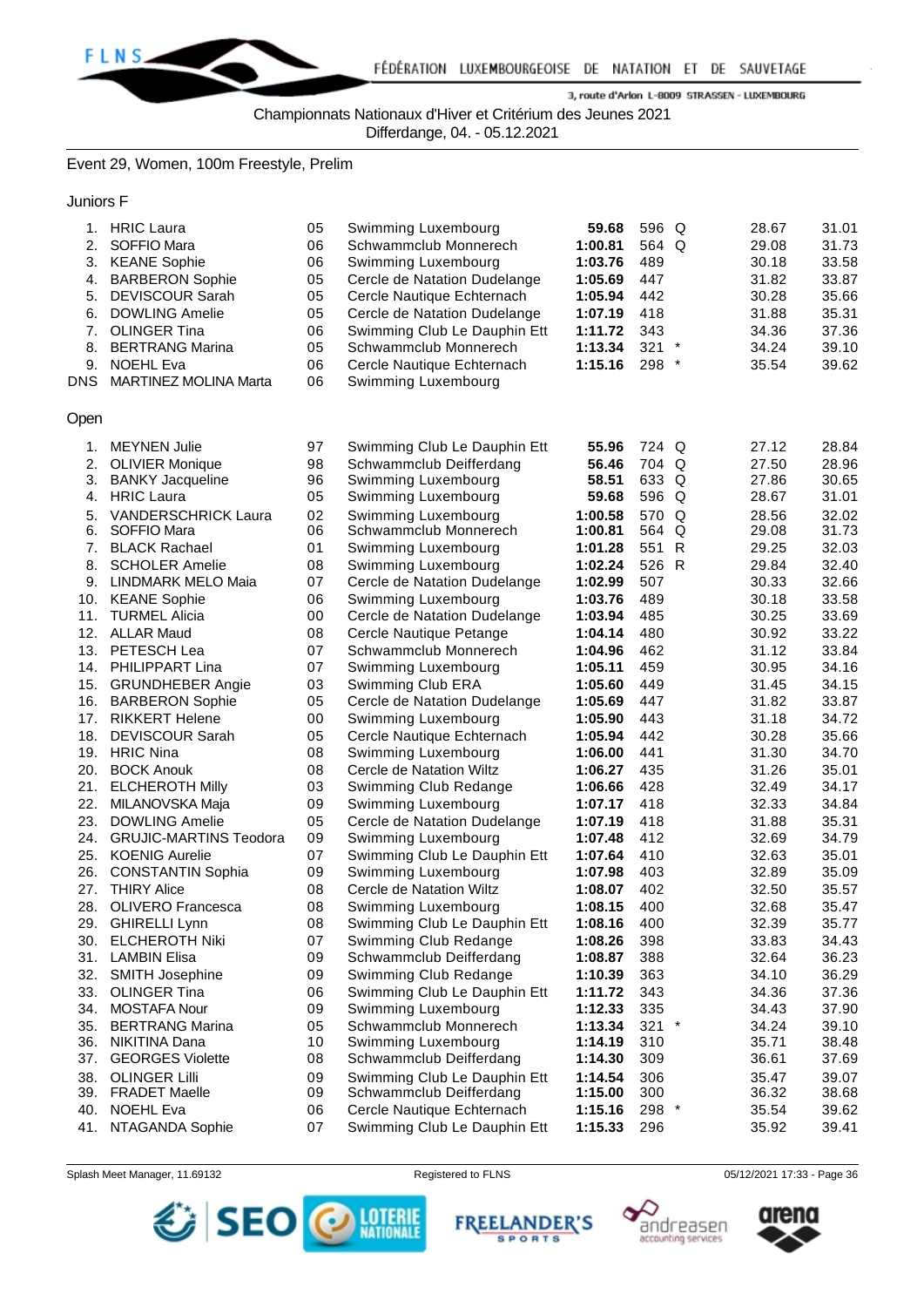

Championnats Nationaux d'Hiver et Critérium des Jeunes 2021

Differdange, 04. - 05.12.2021

# Event 29, Women, 100m Freestyle, Prelim, Open

| Rank |                           | ΥB |                              | Time    | <b>Pts</b> | 50 <sub>m</sub> | 100m  |
|------|---------------------------|----|------------------------------|---------|------------|-----------------|-------|
|      | 42. PIACENTINI Giulia     | 09 | Swimming Luxembourg          | 1:15.57 | 294        | 36.17           | 39.40 |
|      | 43. DOWLING Summer        | 07 | Cercle de Natation Dudelange | 1:16.07 | 288        | 35.79           | 40.28 |
|      | 44. CISZEK Alina          | 09 | Swimming Club Le Dauphin Ett | 1:18.45 | 262        | 37.17           | 41.28 |
|      | 45. NOEHL Ina             | 09 | Cercle Nautique Echternach   | 1:29.57 | $176$ *    | 39.41           | 50.16 |
|      | DNS BARTHEL Emma          | 10 | Swimming Luxembourg          |         |            |                 |       |
|      | DNS MARTINEZ MOLINA Marta | 06 | Swimming Luxembourg          |         |            |                 |       |
|      | DNS REDING Sevda          | 07 | Swimming Luxembourg          |         |            |                 |       |
|      | DNS RIVELLINI Frida       | 09 | Swimming Luxembourg          |         |            |                 |       |

| Event 30          |                               |       | Men, 100m Freestyle          |             |                   |                 | Open                  |
|-------------------|-------------------------------|-------|------------------------------|-------------|-------------------|-----------------|-----------------------|
|                   | 05/12/2021 - 11:24            |       |                              |             |                   |                 | <b>Results Prelim</b> |
|                   | Record National               | 48.06 | <b>HENX Julien</b>           | <b>CNDu</b> | Montpellier (FRA) |                 | 03/12/2017            |
| Points: FINA 2020 |                               |       |                              |             |                   |                 |                       |
| Rank              |                               | YB    |                              | Time        | Pts               | 50 <sub>m</sub> | 100m                  |
| <b>Pupilles M</b> |                               |       |                              |             |                   |                 |                       |
|                   | 1. KUNEN Fynn                 | 08    | Swimming Luxembourg          | 1:01.82     | 384               | 29.82           | 32.00                 |
| 2.                | ORTIZ BOGDANOV Pablo          | 08    | Swimming Luxembourg          | 1:02.25     | 376               | 30.02           | 32.23                 |
| 3.                | <b>MEUNIER Noa</b>            | 08    | Schwammclub Deifferdang      | 1:03.02     | 362               | 29.78           | 33.24                 |
|                   | 4. VALENTINI Stefano          | 09    | Schwammclub Monnerech        | 1:04.50     | 338               | 31.13           | 33.37                 |
| 5.                | <b>KROMBACH Alex</b>          | 08    | Swimming Luxembourg          | 1:04.72     | 334               | 31.43           | 33.29                 |
| 6.                | <b>METZLER Charles</b>        | 08    | Swimming Luxembourg          | 1:05.68     | 320               | 31.30           | 34.38                 |
| 7.                | <b>SULCAS Sarunas</b>         | 08    | Schwammclub Monnerech        | 1:06.96     | 302               | 31.93           | 35.03                 |
| 8.                | STAICU David-Andrei           | 08    | Swimming Club Le Dauphin Ett | 1:07.50     | 295               | 32.97           | 34.53                 |
| 9.                | <b>THILL Hugo</b>             | 09    | Schwammclub Deifferdang      | 1:08.48     | 282               | 32.22           | 36.26                 |
| 10.               | <b>THOMAS Oliver</b>          | 08    | Cercle de Natation Dudelange | 1:09.52     | 270               | 32.70           | 36.82                 |
| 11.               | <b>REDING Deyan</b>           | 09    | Swimming Luxembourg          | 1:09.81     | 266               | 32.98           | 36.83                 |
| 12.               | <b>KRIES Leo</b>              | 08    | Swimming Luxembourg          | 1:09.95     | 265               | 32.74           | 37.21                 |
|                   | 13. KIDD Alexander            | 09    | Swimming Luxembourg          | 1:11.01     | 253               | 34.30           | 36.71                 |
| 14.               | MELOUANE AMAHZOUNE Adai08     |       | Swimming Luxembourg          | 1:11.90     | 244               | 34.59           | 37.31                 |
| 15.               | RUIZ Jacobo                   | 09    | Schwammclub Monnerech        | 1:11.97     | 243               | 35.57           | 36.40                 |
|                   | 16. RUIZ AGUILAR Francisco    | 09    | Schwammclub Monnerech        | 1:12.43     | 238               | 35.15           | 37.28                 |
| 17.               | <b>GEORGIEV Theodor</b>       | 08    | Swimming Luxembourg          | 1:12.90     | 234               | 34.36           | 38.54                 |
| 18.               | <b>TOCICKIJ Nikita</b>        | 08    | Cercle de Natation Dudelange | 1:13.90     | 224               | 34.98           | 38.92                 |
| 19.               | <b>NONOA Francis</b>          | 08    | Swimming Club ERA            | 1:14.07     | 223               | 34.76           | 39.31                 |
| 20.               | MIASIK-LEGRAND Gabriel        | 08    | Schwammclub Monnerech        | 1:14.85     | 216               | 32.73           | 42.12                 |
| 21.               | <b>WALAK Olivier</b>          | 09    | Swimming Club ERA            | 1:15.94     | 207               | 35.98           | 39.96                 |
|                   | DNS DEHALLEUX Lukas           | 08    | Schwammclub Deifferdang      |             |                   |                 |                       |
| Jeunes M          |                               |       |                              |             |                   |                 |                       |
|                   | 1. CALMES Nicolas             | 06    | Schwammclub Monnerech        | 55.68       | 525               | 26.72           | 28.96                 |
|                   | 2. PEUSCH Kevin               | 06    | Swimming Luxembourg          | 56.01       | 516               | 26.53           | 29.48                 |
| 3.                | <b>ESCHETTE Louis</b>         | 07    | Cercle de Natation Wiltz     | 57.60       | 474               | 28.17           | 29.43                 |
| 4.                | <b>JAAS Tom</b>               | 06    | Swimming Club Le Dauphin Ett | 57.64       | 473               | 27.33           | 30.31                 |
| 5.                | <b>JAAS Joe</b>               | 06    | Swimming Club Le Dauphin Ett | 57.83       | 469               | 27.75           | 30.08                 |
| 6.                | <b>MOOG Mathis</b>            | 06    | Swimming Luxembourg          | 59.58       | 429               | 27.81           | 31.77                 |
| 7.                | <b>BOZONCA Gabriel</b>        | 06    | Schwammclub Deifferdang      | 59.88       | 422               | 28.27           | 31.61                 |
| 8.                | D'HAES William                | 06    | Schwammclub Deifferdang      | 1:00.13     | 417               | 28.69           | 31.44                 |
| 9.                | RIKKERT Thijmen               | 06    | Swimming Luxembourg          | 1:00.26     | 414               | 29.19           | 31.07                 |
| 10.               | <b>GONZALEZ PEREZ Rodrigo</b> | 07    | Swimming Luxembourg          | 1:01.03     | 399               | 29.41           | 31.62                 |
| 11.               | <b>WEYLAND Philippe</b>       | 07    | Swimming Luxembourg          | 1:01.55     | 389               | 29.82           | 31.73                 |

Splash Meet Manager, 11.69132 **Registered to FLNS** Registered to FLNS 05/12/2021 17:33 - Page 37



**FREEL ANDER'S** 

**SPORTS** 



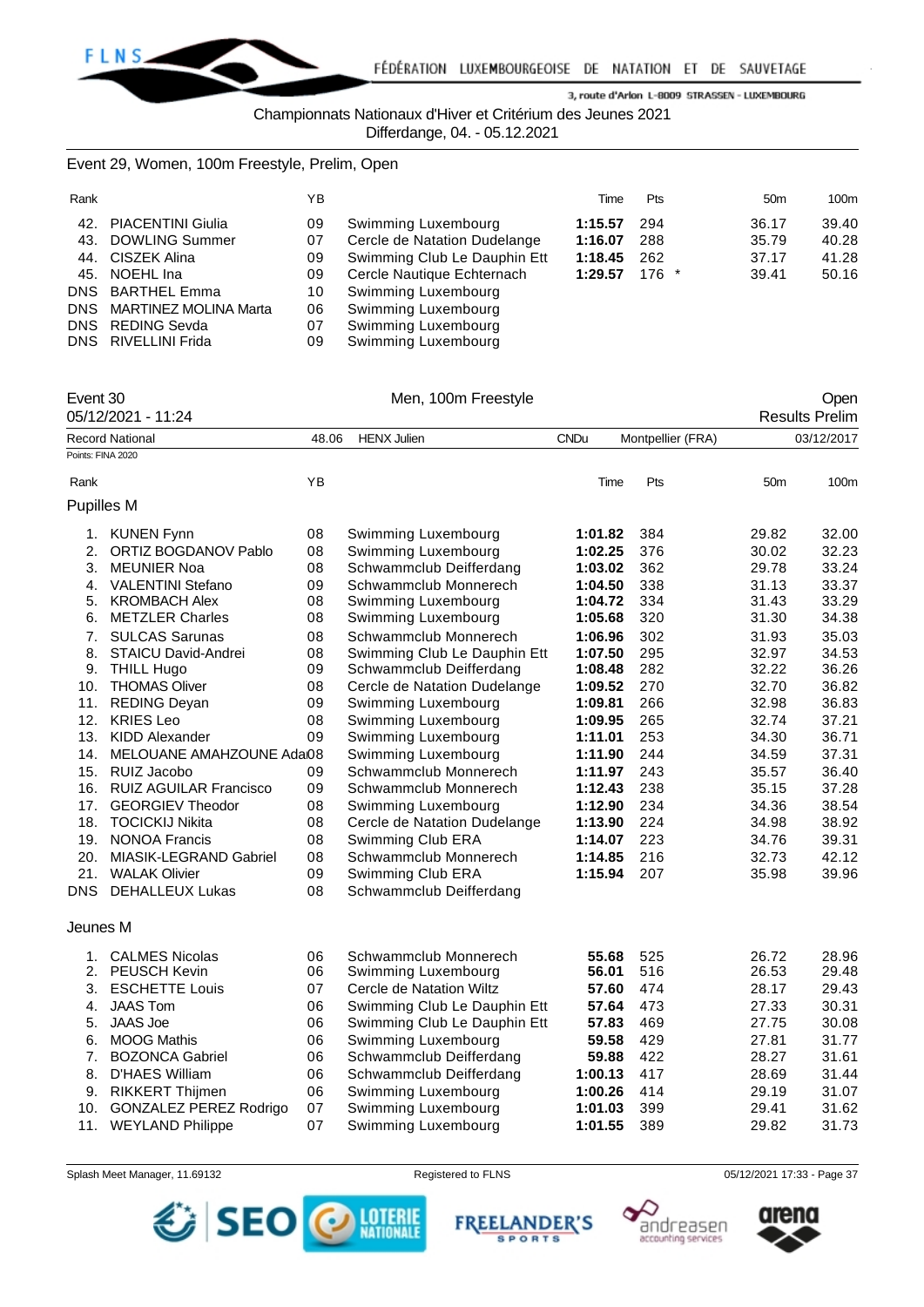

Championnats Nationaux d'Hiver et Critérium des Jeunes 2021

Differdange, 04. - 05.12.2021

# Event 30, Boys, 100m Freestyle, Prelim, Jeunes M

| Rank       |                                                     | ΥB |                                            | Time    | Pts   |   | 50 <sub>m</sub> | 100m  |
|------------|-----------------------------------------------------|----|--------------------------------------------|---------|-------|---|-----------------|-------|
| 12.        | <b>THILL Louis</b>                                  | 07 | Swimming Luxembourg                        | 1:02.59 | 370   |   | 30.11           | 32.48 |
| 13.        | MILANOVSKI Stefan                                   | 06 | Swimming Luxembourg                        | 1:04.91 | 331   |   | 31.27           | 33.64 |
| 14.        | <b>DUSEMON Paul</b>                                 | 07 | Swimming Luxembourg                        | 1:04.99 | 330   |   | 31.53           | 33.46 |
|            |                                                     |    |                                            |         |       |   |                 |       |
| Juniors M  |                                                     |    |                                            |         |       |   |                 |       |
| 1.         | <b>JAAS Jeff</b>                                    | 04 | Swimming Club Le Dauphin Ett               | 52.97   | 610 Q |   | 25.36           | 27.61 |
| 2.         | <b>FLOREAN Darius</b>                               | 05 | Swimming Luxembourg                        | 54.63   | 556 R |   | 26.05           | 28.58 |
| 3.         | <b>THILL Nicolas</b>                                | 05 | Swimming Luxembourg                        | 56.61   | 500   |   | 27.69           | 28.92 |
| 4.         | <b>MORARU Matteo</b>                                | 04 | Swimming Luxembourg                        | 57.10   | 487   |   | 27.20           | 29.90 |
| 5.         | <b>MARTI Theo</b>                                   | 05 | Cercle de Natation Wiltz                   | 57.43   | 479   |   | 27.63           | 29.80 |
| 6.         | <b>WEYRICH Mike</b>                                 | 05 | Swimming Club Le Dauphin Ett               | 58.08   | 463   |   | 27.59           | 30.49 |
| 7.         | AHMED Aryaan                                        | 05 | Swimming Luxembourg                        | 59.03   | 441   |   | 27.69           | 31.34 |
| 8.         | <b>SUKHANOV Maxim</b>                               | 04 | Cercle de Natation Dudelange               | 59.41   | 432   |   | 28.26           | 31.15 |
| 9.         | VIGUIER Elyan                                       | 04 | Swimming Luxembourg                        | 59.99   | 420   |   | 28.59           | 31.40 |
| 10.        | <b>MACLEAR Gareth</b>                               | 05 | Swimming Luxembourg                        | 1:00.28 | 414   |   | 28.55           | 31.73 |
| 11.        | <b>SVEEN Albert</b>                                 | 04 | Cercle de Natation Dudelange               | 1:01.25 | 394   |   | 28.69           | 32.56 |
| 12.        | <b>KIEFFER Brian</b>                                | 04 | Swimming Club ERA                          | 1:01.66 | 387   |   | 29.28           | 32.38 |
| 13.        | <b>OLINGER Liam</b>                                 | 05 | Schwammclub Monnerech                      | 1:02.19 | 377   |   | 28.56           | 33.63 |
| <b>DNS</b> | <b>DURAKOVIC Tarik</b>                              | 05 | Swimming Luxembourg                        |         |       |   |                 |       |
| DNS        | <b>DELIEGE Brice</b>                                | 04 | Schwammclub Deifferdang                    |         |       |   |                 |       |
| Open       |                                                     |    |                                            |         |       |   |                 |       |
|            | <b>VANDERSCHRICK Stephan</b>                        | 00 |                                            | 50.92   | 687 Q |   | 24.77           | 26.15 |
| 1.<br>2.   |                                                     | 03 | Swimming Luxembourg<br>Swimming Luxembourg | 51.32   | 671   | Q | 24.89           | 26.43 |
| 3.         | DALEIDEN CIUFERRI Ralph<br><b>BRANDENBURGER Pit</b> | 95 | Schwammclub Deifferdang                    | 51.36   | 669 Q |   | 25.24           | 26.12 |
| 4.         | <b>JAAS Jeff</b>                                    | 04 | Swimming Club Le Dauphin Ett               | 52.97   | 610 Q |   | 25.36           | 27.61 |
| 5.         | CONSTANTINO CAEIRO Diogo03                          |    | Cercle de Natation Dudelange               | 53.28   | 600 Q |   | 25.64           | 27.64 |
| 6.         | <b>TONUS Frederic</b>                               | 73 | Luxembourg Sharks Swimming Club 53.73      |         | 585 Q |   | 25.96           | 27.77 |
| 7.         | <b>FLOREAN Darius</b>                               | 05 | Swimming Luxembourg                        | 54.63   | 556 R |   | 26.05           | 28.58 |
| 8.         | <b>BOKOV Rodion</b>                                 | 03 | Swimming Luxembourg                        | 54.73   | 553 R |   | 26.49           | 28.24 |
| 9.         | <b>BANKY Jordan</b>                                 | 01 | Swimming Luxembourg                        | 55.40   | 533   |   | 25.73           | 29.67 |
| 10.        | <b>CONZEMIUS Jerome</b>                             | 99 | Swimming Luxembourg                        | 55.45   | 532   |   | 26.49           | 28.96 |
| 11.        | <b>CALMES Nicolas</b>                               | 06 | Schwammclub Monnerech                      | 55.68   | 525   |   | 26.72           | 28.96 |
| 12.        | <b>PEUSCH Kevin</b>                                 | 06 | Swimming Luxembourg                        | 56.01   | 516   |   | 26.53           | 29.48 |
| 13.        | <b>THILL Nicolas</b>                                | 05 | Swimming Luxembourg                        | 56.61   | 500   |   | 27.69           | 28.92 |
| 14.        | <b>MORARU Matteo</b>                                | 04 | Swimming Luxembourg                        | 57.10   | 487   |   | 27.20           | 29.90 |
| 15.        | <b>FRANCK Max</b>                                   | 03 | Cercle de Natation Dudelange               | 57.21   | 484   |   | 27.05           | 30.16 |
|            | 16. MARTI Theo                                      | 05 | Cercle de Natation Wiltz                   | 57.43   | 479   |   | 27.63           | 29.80 |
| 17.        | <b>ESCHETTE Louis</b>                               | 07 | Cercle de Natation Wiltz                   | 57.60   | 474   |   | 28.17           | 29.43 |
| 18.        | <b>JAAS Tom</b>                                     | 06 | Swimming Club Le Dauphin Ett               | 57.64   | 473   |   | 27.33           | 30.31 |
| 19.        | <b>JAAS Joe</b>                                     | 06 | Swimming Club Le Dauphin Ett               | 57.83   | 469   |   | 27.75           | 30.08 |
| 20.        | <b>WEYRICH Mike</b>                                 | 05 | Swimming Club Le Dauphin Ett               | 58.08   | 463   |   | 27.59           | 30.49 |
| 21.        | <b>GIRS Matheo</b>                                  | 02 | Cercle de Natation Wiltz                   | 59.02   | 441   |   | 27.98           | 31.04 |
| 22.        | AHMED Aryaan                                        | 05 | Swimming Luxembourg                        | 59.03   | 441   |   | 27.69           | 31.34 |
| 23.        | <b>SUKHANOV Maxim</b>                               | 04 | Cercle de Natation Dudelange               | 59.41   | 432   |   | 28.26           | 31.15 |
| 24.        | <b>MOOG Mathis</b>                                  | 06 | Swimming Luxembourg                        | 59.58   | 429   |   | 27.81           | 31.77 |
| 25.        | <b>BOZONCA Gabriel</b>                              | 06 | Schwammclub Deifferdang                    | 59.88   | 422   |   | 28.27           | 31.61 |
| 26.        | <b>VIGUIER Elyan</b>                                | 04 | Swimming Luxembourg                        | 59.99   | 420   |   | 28.59           | 31.40 |
| 27.        | D'HAES William                                      | 06 | Schwammclub Deifferdang                    | 1:00.13 | 417   |   | 28.69           | 31.44 |
| 28.        | <b>RIKKERT Thijmen</b>                              | 06 | Swimming Luxembourg                        | 1:00.26 | 414   |   | 29.19           | 31.07 |
| 29.        | <b>MACLEAR Gareth</b>                               | 05 | Swimming Luxembourg                        | 1:00.28 | 414   |   | 28.55           | 31.73 |
| 30.        | GONZALEZ PEREZ Rodrigo                              | 07 | Swimming Luxembourg                        | 1:01.03 | 399   |   | 29.41           | 31.62 |

Splash Meet Manager, 11.69132 **Registered to FLNS Registered to FLNS** 05/12/2021 17:33 - Page 38



**FREEL ANDER'S SPORTS** 



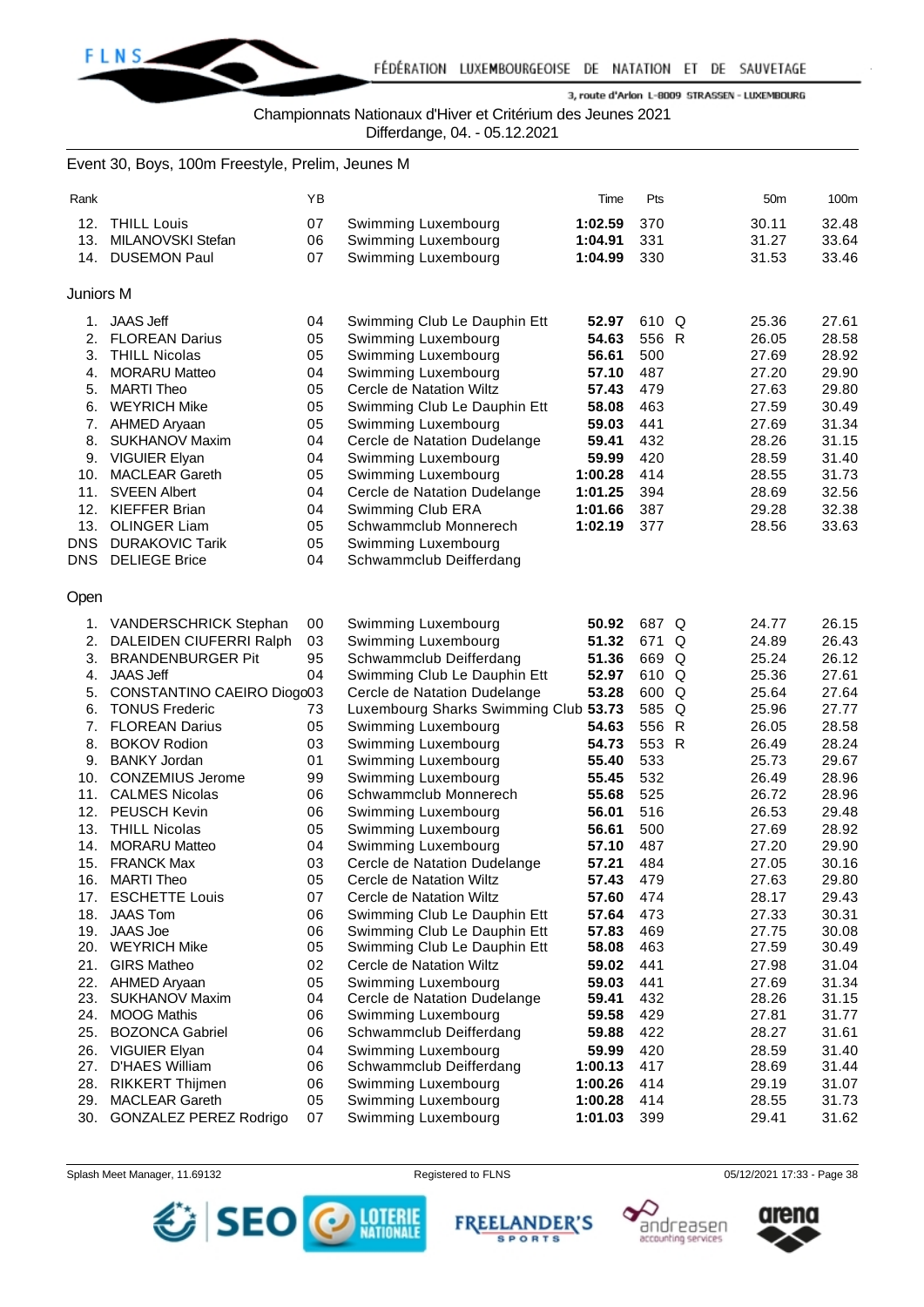

Championnats Nationaux d'Hiver et Critérium des Jeunes 2021

Differdange, 04. - 05.12.2021

### Event 30, Men, 100m Freestyle, Prelim, Open

| Rank       |                               | <b>YB</b> |                              | Time    | Pts | 50 <sub>m</sub> | 100m  |
|------------|-------------------------------|-----------|------------------------------|---------|-----|-----------------|-------|
| 31.        | <b>SVEEN Albert</b>           | 04        | Cercle de Natation Dudelange | 1:01.25 | 394 | 28.69           | 32.56 |
| 32.        | <b>WEYLAND Philippe</b>       | 07        | Swimming Luxembourg          | 1:01.55 | 389 | 29.82           | 31.73 |
| 33.        | <b>KIEFFER Brian</b>          | 04        | Swimming Club ERA            | 1:01.66 | 387 | 29.28           | 32.38 |
| 34.        | <b>KUNEN Fynn</b>             | 08        | Swimming Luxembourg          | 1:01.82 | 384 | 29.82           | 32.00 |
| 35.        | <b>OLINGER Liam</b>           | 05        | Schwammclub Monnerech        | 1:02.19 | 377 | 28.56           | 33.63 |
| 36.        | <b>ORTIZ BOGDANOV Pablo</b>   | 08        | Swimming Luxembourg          | 1:02.25 | 376 | 30.02           | 32.23 |
| 37.        | <b>THILL Louis</b>            | 07        | Swimming Luxembourg          | 1:02.59 | 370 | 30.11           | 32.48 |
| 38.        | <b>MEUNIER Noa</b>            | 08        | Schwammclub Deifferdang      | 1:03.02 | 362 | 29.78           | 33.24 |
| 39.        | <b>VALENTINI Stefano</b>      | 09        | Schwammclub Monnerech        | 1:04.50 | 338 | 31.13           | 33.37 |
| 40.        | <b>KROMBACH Alex</b>          | 08        | Swimming Luxembourg          | 1:04.72 | 334 | 31.43           | 33.29 |
| 41.        | MILANOVSKI Stefan             | 06        | Swimming Luxembourg          | 1:04.91 | 331 | 31.27           | 33.64 |
| 42.        | <b>DUSEMON Paul</b>           | 07        | Swimming Luxembourg          | 1:04.99 | 330 | 31.53           | 33.46 |
| 43.        | <b>METZLER Charles</b>        | 08        | Swimming Luxembourg          | 1:05.68 | 320 | 31.30           | 34.38 |
| 44.        | <b>SULCAS Sarunas</b>         | 08        | Schwammclub Monnerech        | 1:06.96 | 302 | 31.93           | 35.03 |
| 45.        | <b>STAICU David-Andrei</b>    | 08        | Swimming Club Le Dauphin Ett | 1:07.50 | 295 | 32.97           | 34.53 |
| 46.        | <b>THILL Hugo</b>             | 09        | Schwammclub Deifferdang      | 1:08.48 | 282 | 32.22           | 36.26 |
| 47.        | <b>THOMAS Oliver</b>          | 08        | Cercle de Natation Dudelange | 1:09.52 | 270 | 32.70           | 36.82 |
| 48.        | <b>REDING Deyan</b>           | 09        | Swimming Luxembourg          | 1:09.81 | 266 | 32.98           | 36.83 |
| 49.        | <b>KRIES Leo</b>              | 08        | Swimming Luxembourg          | 1:09.95 | 265 | 32.74           | 37.21 |
| 50.        | KIDD Alexander                | 09        | Swimming Luxembourg          | 1:11.01 | 253 | 34.30           | 36.71 |
| 51.        | MELOUANE AMAHZOUNE Adai08     |           | Swimming Luxembourg          | 1:11.90 | 244 | 34.59           | 37.31 |
| 52.        | RUIZ Jacobo                   | 09        | Schwammclub Monnerech        | 1:11.97 | 243 | 35.57           | 36.40 |
| 53.        | <b>RUIZ AGUILAR Francisco</b> | 09        | Schwammclub Monnerech        | 1:12.43 | 238 | 35.15           | 37.28 |
| 54.        | <b>GEORGIEV Theodor</b>       | 08        | Swimming Luxembourg          | 1:12.90 | 234 | 34.36           | 38.54 |
| 55.        | <b>TOCICKIJ Nikita</b>        | 08        | Cercle de Natation Dudelange | 1:13.90 | 224 | 34.98           | 38.92 |
| 56.        | <b>NONOA Francis</b>          | 08        | Swimming Club ERA            | 1:14.07 | 223 | 34.76           | 39.31 |
| 57.        | MIASIK-LEGRAND Gabriel        | 08        | Schwammclub Monnerech        | 1:14.85 | 216 | 32.73           | 42.12 |
| 58.        | <b>WALAK Olivier</b>          | 09        | Swimming Club ERA            | 1:15.94 | 207 | 35.98           | 39.96 |
| DNS        | <b>DURAKOVIC Tarik</b>        | 05        | Swimming Luxembourg          |         |     |                 |       |
| <b>DNS</b> | <b>DEHALLEUX Lukas</b>        | 08        | Schwammclub Deifferdang      |         |     |                 |       |
| DNS        | <b>DELIEGE Brice</b>          | 04        | Schwammclub Deifferdang      |         |     |                 |       |

|                   | Event 31                 |         | Women, 100m Breaststroke     |            | <b>Open</b> |                 |                       |  |
|-------------------|--------------------------|---------|------------------------------|------------|-------------|-----------------|-----------------------|--|
|                   | 05/12/2021 - 11:45       |         |                              |            |             |                 | <b>Results Prelim</b> |  |
|                   | <b>Record National</b>   | 1:11.14 | <b>WALTZING Aurélie</b>      | <b>SCD</b> | Bonn (GER)  |                 | 27/11/2010            |  |
|                   | Points: FINA 2020        |         |                              |            |             |                 |                       |  |
| Rank              |                          | YΒ      |                              | Time       | Pts         | 50 <sub>m</sub> | 100m                  |  |
| <b>Pupilles F</b> |                          |         |                              |            |             |                 |                       |  |
|                   | <b>SMITH Josephine</b>   | 09      | Swimming Club Redange        | 1:28.29    | 352         | 41.19           | 47.10                 |  |
| 2.                | <b>LAMBIN Elisa</b>      | 09      | Schwammclub Deifferdang      | 1:29.47    | 338         | 42.48           | 46.99                 |  |
| 3.                | <b>FRADET Maelle</b>     | 09      | Schwammclub Deifferdang      | 1:34.12    | 290         | 45.23           | 48.89                 |  |
| 4.                | LEONARD Leni             | 10      | Swimming Luxembourg          | 1:35.00    | 282         | 45.13           | 49.87                 |  |
| 5.                | <b>LUETZEN Laura</b>     | 09      | Swimming Club Le Dauphin Ett | 1:36.94    | 266         | 44.22           | 52.72                 |  |
| 6.                | <b>POELS Klara-Luisa</b> | 09      | Swimming Luxembourg          | 1:40.98    | 235         | 47.07           | 53.91                 |  |
| DNS.              | <b>REUTER Tamara</b>     | 09      | Schwammclub Monnerech        |            |             |                 |                       |  |





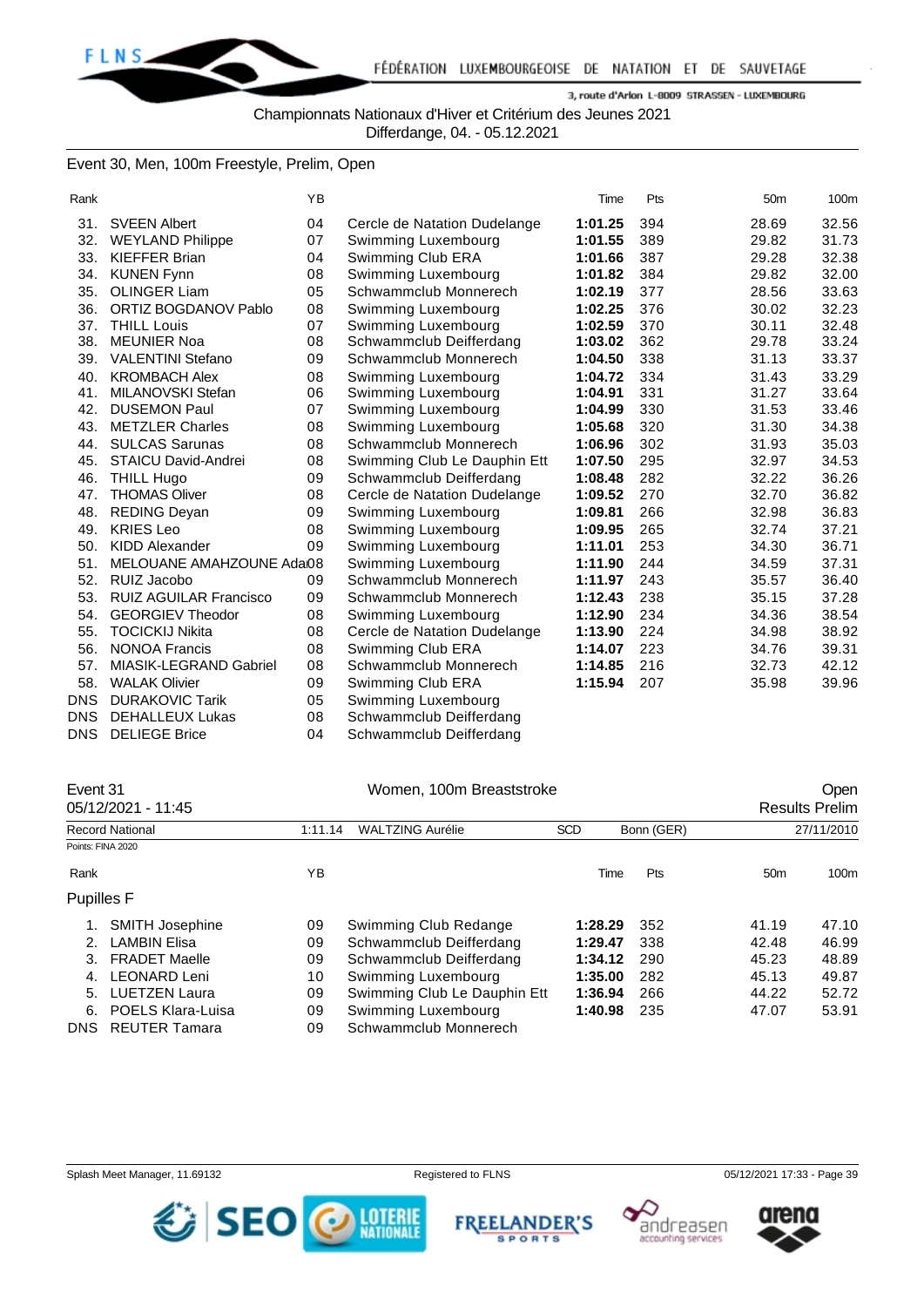

Championnats Nationaux d'Hiver et Critérium des Jeunes 2021

Differdange, 04. - 05.12.2021

Event 31, Women, 100m Breaststroke, Prelim

Jeunes F

| 1.<br>2.<br>3.<br>4. | <b>CALMES Liz</b><br><b>CORBEEL BASTIN Ava</b><br><b>THILL Gina</b><br><b>DOWLING Summer</b>     | 08<br>07<br>07<br>07 | Schwammclub Monnerech<br>Swimming Club Le Dauphin Ett<br>Schwammclub Monnerech<br>Cercle de Natation Dudelange | 1:18.97<br>1:20.38<br>1:26.16<br>1:40.11 | 492 Q<br>466 Q<br>379<br>241   | - R<br>$\ast$ | 36.60<br>42.37<br>37.81<br>42.57<br>46.49<br>39.67<br>53.05<br>47.06 |  |
|----------------------|--------------------------------------------------------------------------------------------------|----------------------|----------------------------------------------------------------------------------------------------------------|------------------------------------------|--------------------------------|---------------|----------------------------------------------------------------------|--|
| Juniors F            |                                                                                                  |                      |                                                                                                                |                                          |                                |               |                                                                      |  |
| 1.<br>2.<br>3.<br>4. | <b>ALBERS Neele</b><br><b>LEONARD Lis</b><br><b>BORDONARO Madeleine</b><br><b>KIDD Francesca</b> | 05<br>05<br>06<br>06 | Swimming Club Le Dauphin Ett<br>Swimming Luxembourg<br><b>Barracuda Esch Natation</b><br>Swimming Luxembourg   | 1:14.79<br>1:17.11<br>1:18.37<br>1:22.46 | 579 Q<br>528<br>503 Q<br>432 R | Q             | 39.68<br>35.11<br>35.59<br>41.52<br>41.89<br>36.48<br>44.59<br>37.87 |  |
| Open                 |                                                                                                  |                      |                                                                                                                |                                          |                                |               |                                                                      |  |
| 1.                   | <b>ALBERS Neele</b>                                                                              | 05                   | Swimming Club Le Dauphin Ett                                                                                   | 1:14.79                                  | 579 Q                          |               | 39.68<br>35.11                                                       |  |
| 2.                   | <b>LEONARD Lis</b>                                                                               | 05                   | Swimming Luxembourg                                                                                            | 1:17.11                                  | 528 Q                          |               | 41.52<br>35.59                                                       |  |
| 3.                   | <b>BORDONARO Madeleine</b>                                                                       | 06                   | Barracuda Esch Natation                                                                                        | 1:18.37                                  | 503 Q                          |               | 36.48<br>41.89                                                       |  |
| 4.                   | <b>CALMES Liz</b>                                                                                | 08                   | Schwammclub Monnerech                                                                                          | 1:18.97                                  | 492 Q                          |               | 36.60<br>42.37                                                       |  |
| 5.                   | <b>CORBEEL BASTIN Ava</b>                                                                        | 07                   | Swimming Club Le Dauphin Ett                                                                                   | 1:20.38                                  | 466 Q                          |               | 42.57<br>37.81                                                       |  |
| 6.                   | <b>CALMES Lara</b>                                                                               | 04                   | Schwammclub Monnerech                                                                                          | 1:21.73                                  | 444 Q                          |               | 44.20<br>37.53                                                       |  |
| 7.                   | <b>KIDD Francesca</b>                                                                            | 06                   | Swimming Luxembourg                                                                                            | 1:22.46                                  | 432 R                          |               | 37.87<br>44.59                                                       |  |
| 8.                   | <b>THILL Gina</b>                                                                                | 07                   | Schwammclub Monnerech                                                                                          | 1:26.16                                  | 379 R                          |               | 46.49<br>39.67                                                       |  |
| 9.                   | <b>HAAG Nora</b>                                                                                 | 04                   | Swimming Club Le Dauphin Ett                                                                                   | 1:28.08                                  | 354                            | $^\star$      | 41.80<br>46.28                                                       |  |
| 10.                  | <b>SMITH Josephine</b>                                                                           | 09                   | Swimming Club Redange                                                                                          | 1:28.29                                  | 352                            |               | 47.10<br>41.19                                                       |  |
| 11.                  | <b>LAMBIN Elisa</b>                                                                              | 09                   | Schwammclub Deifferdang                                                                                        | 1:29.47                                  | 338                            |               | 42.48<br>46.99                                                       |  |
| 12.                  | <b>FRADET Maelle</b>                                                                             | 09                   | Schwammclub Deifferdang                                                                                        | 1:34.12                                  | 290                            |               | 48.89<br>45.23                                                       |  |
| 13.                  | <b>LEONARD Leni</b>                                                                              | 10                   | Swimming Luxembourg                                                                                            | 1:35.00                                  | 282                            |               | 49.87<br>45.13                                                       |  |
| 14.                  | <b>LUETZEN Laura</b>                                                                             | 09                   | Swimming Club Le Dauphin Ett                                                                                   | 1:36.94                                  | 266                            |               | 44.22<br>52.72                                                       |  |
| 15.                  | <b>DOWLING Summer</b>                                                                            | 07                   | Cercle de Natation Dudelange                                                                                   | 1:40.11                                  | 241                            | $\ast$        | 53.05<br>47.06                                                       |  |
| 16.                  | POELS Klara-Luisa                                                                                | 09                   | Swimming Luxembourg                                                                                            | 1:40.98                                  | 235                            |               | 53.91<br>47.07                                                       |  |
| DNS.                 | <b>REUTER Tamara</b>                                                                             | 09                   | Schwammclub Monnerech                                                                                          |                                          |                                |               |                                                                      |  |

| Event 32 |                          |       | Men, 100m Breaststroke       |             |                |                 | Open                  |
|----------|--------------------------|-------|------------------------------|-------------|----------------|-----------------|-----------------------|
|          | 05/12/2021 - 11:52       |       |                              |             |                |                 | <b>Results Prelim</b> |
|          | <b>Record National</b>   | 59.48 | STACCHIOTTI Raphaël          | <b>SCDE</b> | Dudelange      |                 | 13/12/2015            |
|          | Points: FINA 2020        |       |                              |             |                |                 |                       |
| Rank     |                          | YB    |                              | Time        | Pts            | 50 <sub>m</sub> | 100m                  |
|          | Pupilles M               |       |                              |             |                |                 |                       |
| 1.       | <b>VISSER Mats</b>       | 08    | Swimming Club Le Dauphin Ett | 1:18.16     | 360            | 36.97           | 41.19                 |
| 2.       | <b>VALENTINI Stefano</b> | 09    | Schwammclub Monnerech        | 1:24.41     | 285            | 39.09           | 45.32                 |
| 3.       | SAMMARCO Andrea          | 08    | Swimming Luxembourg          | 1:26.40     | 266            | 40.89           | 45.51                 |
| 4.       | <b>NONOA Francis</b>     | 08    | Swimming Club ERA            | 1:27.68     | 255            | 40.69           | 46.99                 |
| 5.       | <b>THOMAS Oliver</b>     | 08    | Cercle de Natation Dudelange | 1:32.10     | 220            | 43.03           | 49.07                 |
| 6.       | <b>WALAK Olivier</b>     | 09    | Swimming Club ERA            | 1:36.91     | 188            | 46.09           | 50.82                 |
| 7.       | <b>TOCICKIJ Nikita</b>   | 08    | Cercle de Natation Dudelange | 1:41.18     | 166<br>$\star$ | 47.32           | 53.86                 |
| Jeunes M |                          |       |                              |             |                |                 |                       |
|          | <b>CHAUSSARD Albert</b>  | 07    | Swimming Luxembourg          | 1:11.07     | 479 Q          | 33.11           | 37.96                 |
| 2.       | <b>PASSER Daniel</b>     | 07    | Swimming Luxembourg          | 1:11.64     | 467<br>R       | 33.23           | 38.41                 |
| 3.       | DE MACEDO CRESTA Bruno   | 06    | Swimming Luxembourg          | 1:12.12     | 458<br>R       | 33.62           | 38.50                 |







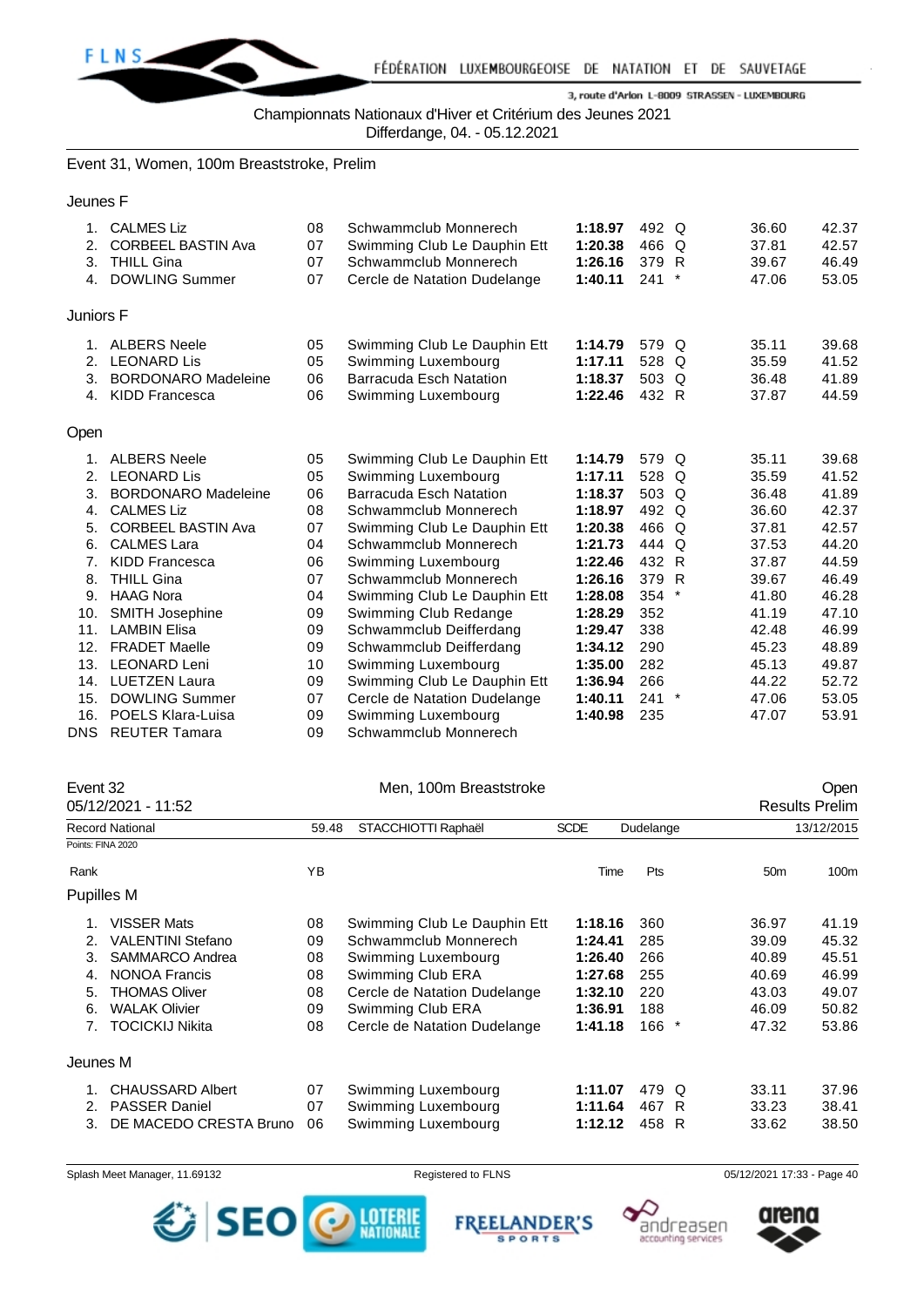

Championnats Nationaux d'Hiver et Critérium des Jeunes 2021

Differdange, 04. - 05.12.2021

|                | Event 32, Boys, 100m Breaststroke, Prelim, Jeunes M |    |                              |         |         |                 |       |
|----------------|-----------------------------------------------------|----|------------------------------|---------|---------|-----------------|-------|
| Rank           |                                                     | YB |                              | Time    | Pts     | 50 <sub>m</sub> | 100m  |
| 4.             | <b>FEDOSEEV Anton</b>                               | 07 | Swimming Luxembourg          | 1:12.63 | 448     | 34.23           | 38.40 |
| Juniors M      |                                                     |    |                              |         |         |                 |       |
| 1 <sub>1</sub> | <b>KEMP Finn</b>                                    | 05 | Swimming Luxembourg          | 1:06.68 | 580 Q   | 29.87           | 36.81 |
|                | 2. LUKA Mory                                        | 04 | Swimming Luxembourg          | 1:10.18 | 497 Q   | 32.76           | 37.42 |
| 3.             | <b>RENARD Enzo</b>                                  | 04 | Cercle de Natation Wiltz     | 1:18.62 | 353     | 35.77           | 42.85 |
| <b>DNS</b>     | <b>DHONTE Henri</b>                                 | 04 | Swimming Luxembourg          |         |         |                 |       |
| <b>DNS</b>     | <b>DELIEGE Brice</b>                                | 04 | Schwammclub Deifferdang      |         |         |                 |       |
| Open           |                                                     |    |                              |         |         |                 |       |
| 1.             | <b>ROLKO Ricky</b>                                  | 99 | Swimming Luxembourg          | 1:04.62 | 637 Q   | 30.79           | 33.83 |
| 2.             | DE MACEDO CRESTA Gabriel 02                         |    | Swimming Luxembourg          | 1:06.32 | 589 Q   | 30.77           | 35.55 |
| 3.             | <b>KEMP Finn</b>                                    | 05 | Swimming Luxembourg          | 1:06.68 | 580 Q   | 29.87           | 36.81 |
| 4.             | <b>WALTZING Loic</b>                                | 00 | Schwammclub Deifferdang      | 1:09.69 | 508 Q   | 32.35           | 37.34 |
| 5.             | <b>LUKA Mory</b>                                    | 04 | Swimming Luxembourg          | 1:10.18 | 497 Q   | 32.76           | 37.42 |
| 6.             | <b>CHAUSSARD Albert</b>                             | 07 | Swimming Luxembourg          | 1:11.07 | 479 Q   | 33.11           | 37.96 |
|                | 7. PASSER Daniel                                    | 07 | Swimming Luxembourg          | 1:11.64 | 467 R   | 33.23           | 38.41 |
| 8.             | DE MACEDO CRESTA Bruno                              | 06 | Swimming Luxembourg          | 1:12.12 | 458 R   | 33.62           | 38.50 |
| 9.             | <b>FEDOSEEV Anton</b>                               | 07 | Swimming Luxembourg          | 1:12.63 | 448     | 34.23           | 38.40 |
| 10.            | <b>VISSER Mats</b>                                  | 08 | Swimming Club Le Dauphin Ett | 1:18.16 | 360     | 36.97           | 41.19 |
| 11.            | <b>RENARD Enzo</b>                                  | 04 | Cercle de Natation Wiltz     | 1:18.62 | 353     | 35.77           | 42.85 |
| 12.            | <b>VALENTINI Stefano</b>                            | 09 | Schwammclub Monnerech        | 1:24.41 | 285     | 39.09           | 45.32 |
| 13.            | SAMMARCO Andrea                                     | 08 | Swimming Luxembourg          | 1:26.40 | 266     | 40.89           | 45.51 |
| 14.            | <b>NONOA Francis</b>                                | 08 | Swimming Club ERA            | 1:27.68 | 255     | 40.69           | 46.99 |
| 15.            | <b>THOMAS Oliver</b>                                | 08 | Cercle de Natation Dudelange | 1:32.10 | 220     | 43.03           | 49.07 |
| 16.            | <b>WALAK Olivier</b>                                | 09 | Swimming Club ERA            | 1:36.91 | 188     | 46.09           | 50.82 |
| 17.            | <b>TOCICKIJ Nikita</b>                              | 08 | Cercle de Natation Dudelange | 1:41.18 | $166$ * | 47.32           | 53.86 |
| <b>DNS</b>     | <b>DHONTE Henri</b>                                 | 04 | Swimming Luxembourg          |         |         |                 |       |
| <b>DNS</b>     | <b>DELIEGE Brice</b>                                | 04 | Schwammclub Deifferdang      |         |         |                 |       |

|                        | Event 33            |         |         |          |         | Women, 800m Freestyle  |       |                          |                              |            |          |         | Open       |
|------------------------|---------------------|---------|---------|----------|---------|------------------------|-------|--------------------------|------------------------------|------------|----------|---------|------------|
|                        | 05/12/2021 - 12:02  |         |         |          |         |                        |       |                          |                              |            |          |         | Results    |
| <b>Record National</b> |                     |         |         | 8:35.09  |         | <b>OLIVIER Monique</b> |       | SL                       |                              | Doha (QAT) |          |         | 04/12/2014 |
| Points: FINA 2020      |                     |         |         |          |         |                        |       |                          |                              |            |          |         |            |
| Rank                   |                     |         |         |          | YB      |                        |       |                          |                              |            | Time     | Pts     |            |
| Jeunes F               |                     |         |         |          |         |                        |       |                          |                              |            |          |         |            |
| 1.                     | <b>HAN Mengjia</b>  |         |         |          | 07      |                        |       | Swimming Luxembourg      |                              |            | 9:33.90  | 582     |            |
|                        | $100m$ :            | 1:05.33 | 1:05.33 | $300m$ : | 3:28.97 | 1:12.86                | 500m: | 5:56.14                  | 1.13.86                      | 700m:      | 8:22.89  | 1:13.18 |            |
|                        | 200m:               | 2:16.11 | 1:10.78 | 400m:    | 4:42.28 | 1:13.31                | 600m: | 7:09.71                  | 1.13.57                      | 800m:      | 9:33.90  | 1:11.01 |            |
| 2.                     | <b>BLESES Joyce</b> |         |         |          | 08      |                        |       |                          | Swimming Club Le Dauphin Ett |            | 10:13.84 | 476     |            |
|                        | $100m$ :            | 1:13.07 | 1.13.07 | $300m$ : | 3.48.37 | 1:18.24                | 500m: | 6:24.17                  | 1:17.13                      | 700m:      | 8:59.75  | 1:17.60 |            |
|                        | 200 <sub>m</sub> :  | 2:30.13 | 1:17.06 | 400m:    | 5:07.04 | 1:18.67                | 600m: | 7:42.15                  | 1:17.98                      | 800m:      | 10:13.84 | 1:14.09 |            |
| 3.                     | <b>BOCK Anouk</b>   |         |         |          | 08      |                        |       | Cercle de Natation Wiltz |                              |            | 10:14.71 | 474     |            |
|                        | 100m:               | 1:12.07 | 1:12.07 | 300m:    | 3.46.50 | 1:18.18                | 500m: | 6:24.50                  | 1:18.52                      | 700m:      | 9:00.45  | 1:17.46 |            |
|                        | 200 <sub>m</sub> :  | 2:28.32 | 1:16.25 | 400m:    | 5:05.98 | 1:19.48                | 600m: | 7:42.99                  | 1:18.49                      | 800m:      | 10:14.71 | 1:14.26 |            |

Splash Meet Manager, 11.69132 **Registered to FLNS** Registered to FLNS 05/12/2021 17:33 - Page 41



**FREELANDER'S SPORTS** 



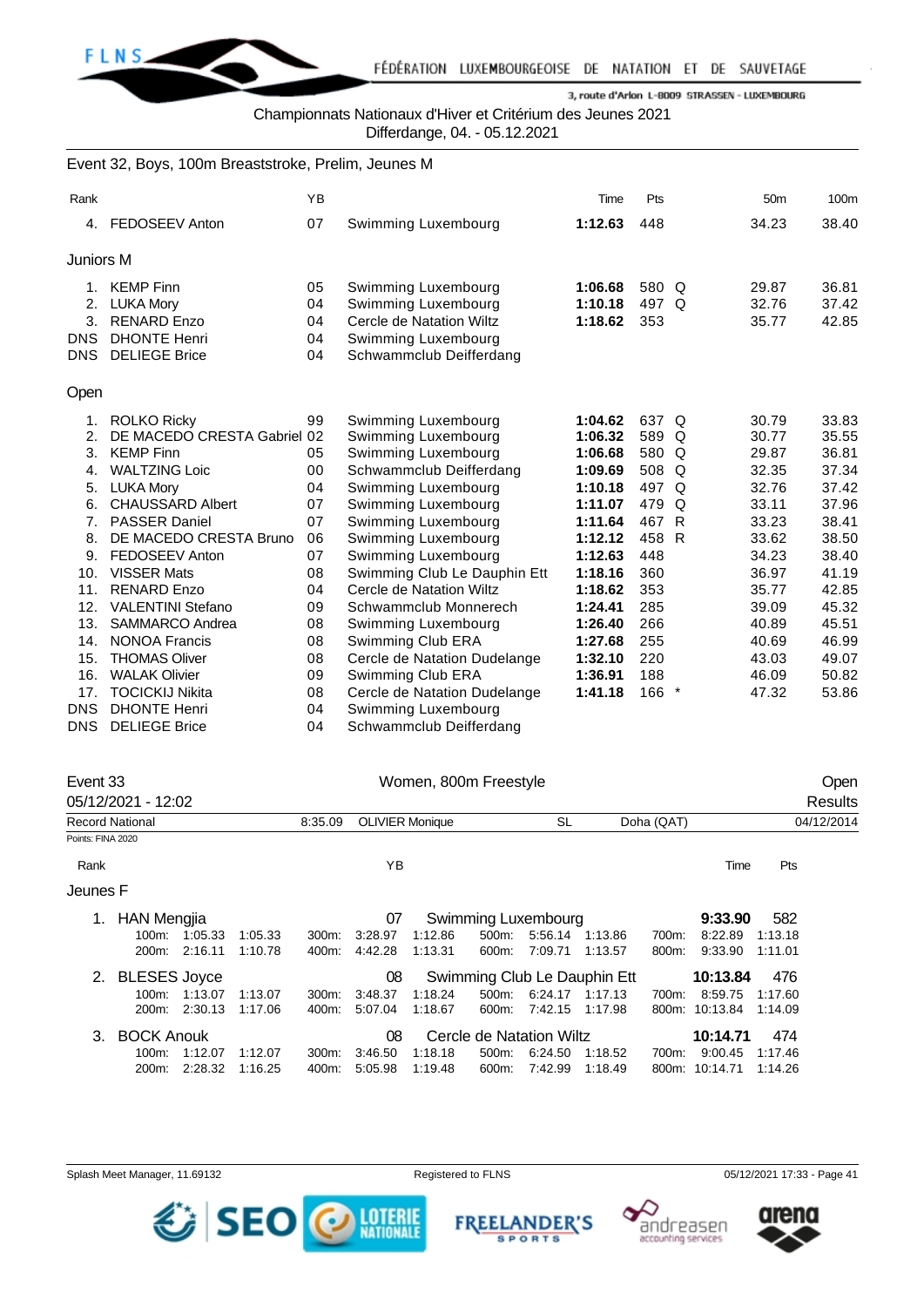

Championnats Nationaux d'Hiver et Critérium des Jeunes 2021

Differdange, 04. - 05.12.2021

Event 33, Women, 800m Freestyle

#### Juniors F

| $1_{-}$ | <b>JOMINET Lou</b>     |               | Swimming Luxembourg<br>05 |          |         |                       |                     |         |          |       |                | 9:14.42<br>646 |
|---------|------------------------|---------------|---------------------------|----------|---------|-----------------------|---------------------|---------|----------|-------|----------------|----------------|
|         | 100m:                  | 1:04.97       | 1:04.97                   | $300m$ : | 3:25.32 | 1:10.63               | 500m:               | 5:45.87 | 1:10.23  | 700m: | 8:06.12        | 1:10.29        |
|         |                        | 200m: 2:14.69 | 1:09.72                   | 400m:    | 4:35.64 | 1:10.32               | 600m:               | 6:55.83 | 1:09.96  | 800m: | 9:14.42        | 1:08.30        |
|         | 2. KEANE Sophie<br>06  |               |                           |          |         |                       | Swimming Luxembourg |         | 10:03.76 | 500   |                |                |
|         | 100m:                  | 1:09.41       | 1:09.41                   | 300m:    | 3:41.01 | 1:16.35               | 500m:               | 6:15.51 | 1:17.93  | 700m: | 8:49.56        | 1:16.51        |
|         |                        | 200m: 2:24.66 | 1:15.25                   | 400m:    | 4:57.58 | 1:16.57               | 600m: 7:33.05       |         | 1:17.54  |       | 800m: 10:03.76 | 1:14.20        |
|         | 3. BOUZIDI Imene<br>05 |               |                           |          |         | Schwammclub Monnerech |                     |         |          |       | 10:04.02       | 499            |
|         | 100m:                  | 1:09.53       | 1:09.53                   | 300m:    | 3:41.08 | 1.16.33               | 500m:               | 6:16.09 | 1:17.93  | 700m: | 8:50.24        | 1:16.61        |
|         |                        | 200m: 2:24.75 | 1:15.22                   | 400m:    | 4:58.16 | 1:17.08               | 600m:               | 7:33.63 | 1:17.54  |       | 800m: 10:04.02 | 1:13.78        |

## Open

| $1_{\cdot}$ | <b>JOMINET Lou</b> |               |                                                               |                       | 05            | Swimming Luxembourg             |       | 9:14.42                  | 646                 |       |                |         |
|-------------|--------------------|---------------|---------------------------------------------------------------|-----------------------|---------------|---------------------------------|-------|--------------------------|---------------------|-------|----------------|---------|
|             | $100m$ :           | 1:04.97       | 1:04.97                                                       | 300m:                 | 3:25.32       | 1:10.63                         | 500m: |                          | 5:45.87 1:10.23     | 700m: | 8:06.12        | 1:10.29 |
|             | 200m:              | 2:14.69       | 1:09.72                                                       | 400m:                 | 4:35.64       | 1:10.32                         | 600m: | 6:55.83                  | 1:09.96             | 800m: | 9:14.42        | 1:08.30 |
|             | 2. HAN Mengjia     |               |                                                               |                       | 07            |                                 |       |                          | Swimming Luxembourg |       | 9:33.90        | 582     |
|             | 100m:              | 1:05.33       | 1:05.33                                                       | 300m:                 | 3:28.97       | 1:12.86                         | 500m: | 5.56.14 1:13.86          |                     | 700m: | 8:22.89        | 1:13.18 |
|             | 200m:              | 2:16.11       | 1:10.78                                                       | 400m:                 | 4:42.28       | 1:13.31                         | 600m: | 7:09.71                  | 1:13.57             | 800m: | 9:33.90        | 1:11.01 |
|             | 3. KEANE Sophie    |               |                                                               |                       | 06            |                                 |       |                          | Swimming Luxembourg |       | 10:03.76       | 500     |
|             |                    | 100m: 1:09.41 | 1:09.41                                                       | 300m:                 | 3:41.01       | 1:16.35                         | 500m: | 6:15.51 1:17.93          |                     | 700m: | 8:49.56        | 1:16.51 |
|             | 200m:              | 2:24.66       | 1:15.25                                                       | 400m:                 | 4:57.58       | 1:16.57                         | 600m: | 7:33.05                  | 1:17.54             | 800m: | 10:03.76       | 1:14.20 |
|             | 4. BOUZIDI Imene   | 05            |                                                               | Schwammclub Monnerech |               | 10:04.02                        | 499   |                          |                     |       |                |         |
|             | $100m$ :           | 1:09.53       | 1:09.53                                                       | 300m:                 | 3:41.08       | 1:16.33                         | 500m: | 6:16.09                  | 1:17.93             | 700m: | 8:50.24        | 1:16.61 |
|             | 200m:              | 2:24.75       | 1:15.22                                                       | 400m.                 | 4:58.16       | 1:17.08                         | 600m: | 7:33.63                  | 1:17.54             |       | 800m: 10:04.02 | 1:13.78 |
|             |                    |               | 5. KETTENMEYER-REULAND Carole 78 Swimming Club Le Dauphin Ett |                       |               |                                 |       |                          |                     |       | 10:09.22       | 487     |
|             | $100m$ :           | 1:11.32       | 1:11.32                                                       |                       | 300m: 3:42.90 | 1:15.87                         | 500m: | 6:17.56                  | 1:17.29             | 700m: | 8:53.10        | 1:17.55 |
|             | 200 <sub>m</sub> : | 2:27.03       | 1:15.71                                                       | 400m:                 | 5:00.27       | 1:17.37                         | 600m: | 7:35.55                  | 1:17.99             | 800m: | 10:09.22       | 1:16.12 |
|             | 6. BLESES Joyce    |               |                                                               |                       |               | 08 Swimming Club Le Dauphin Ett |       |                          |                     |       | 10:13.84       | 476     |
|             | $100m$ :           | 1:13.07       | 1:13.07                                                       | $300m$ :              | 3:48.37       | 1:18.24                         | 500m: | 6:24.17 1:17.13          |                     | 700m: | 8:59.75        | 1:17.60 |
|             | 200m:              | 2:30.13       | 1:17.06                                                       | 400m:                 | 5:07.04       | 1:18.67                         | 600m: | 7:42.15                  | 1:17.98             |       | 800m: 10:13.84 | 1:14.09 |
| 7.          | <b>BOCK Anouk</b>  |               |                                                               |                       | 08            |                                 |       | Cercle de Natation Wiltz |                     |       | 10:14.71       | 474     |
|             | $100m$ :           | 1:12.07       | 1:12.07                                                       | 300m:                 | 3:46.50       | 1:18.18                         | 500m: | 6:24.50                  | 1:18.52             | 700m: | 9:00.45        | 1:17.46 |
|             | 200m:              | 2:28.32       | 1:16.25                                                       | 400m:                 | 5:05.98       | 1:19.48                         | 600m: | 7:42.99                  | 1:18.49             |       | 800m: 10:14.71 | 1:14.26 |





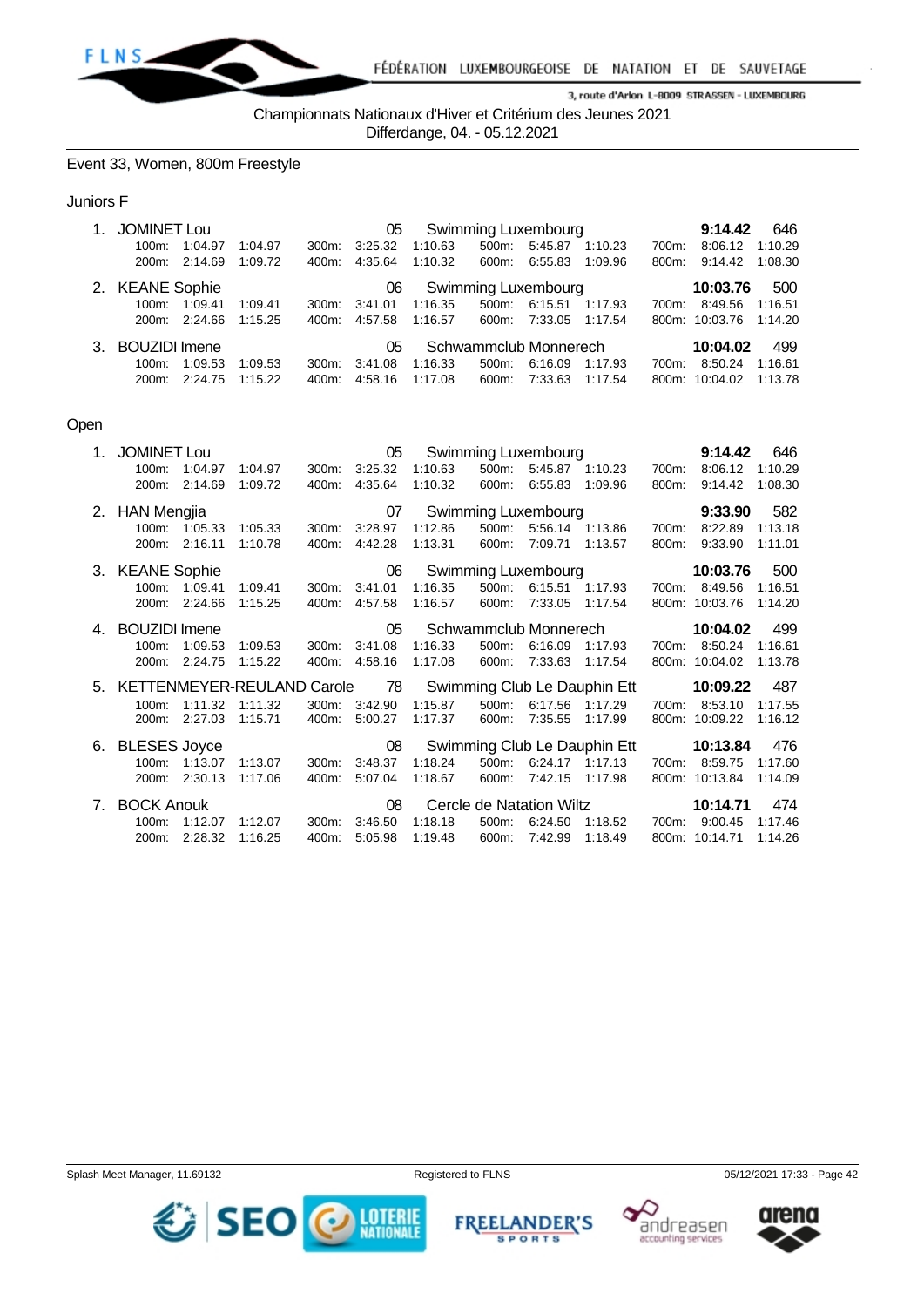

Championnats Nationaux d'Hiver et Critérium des Jeunes 2021

Differdange, 04. - 05.12.2021

# 4 - Sunday afternoon 05/12/2021 - 16:00

| Event 125         | 05/12/2021 - 16:00           |       | Women, 50m Backstroke |                                                           | Open<br><b>Results Final</b> |              |       |                      |            |
|-------------------|------------------------------|-------|-----------------------|-----------------------------------------------------------|------------------------------|--------------|-------|----------------------|------------|
|                   | <b>Record National</b>       | 28.46 | <b>ROLKO Sarah</b>    |                                                           | <b>SL</b>                    | Berlin (GER) |       |                      | 14/11/1909 |
| Points: FINA 2020 |                              |       |                       |                                                           |                              |              |       |                      |            |
| Rank              |                              |       | YB                    |                                                           |                              |              | Time  | Pts                  |            |
| 1.                | <b>BANKY Jacqueline</b>      |       | 96                    | Swimming Luxembourg                                       |                              |              | 29.22 | 678                  |            |
| 2.                | <b>VANDERSCHRICK Laura</b>   |       | 02                    | Swimming Luxembourg                                       |                              |              | 30.15 | 617                  |            |
| 3.                | <b>BLACK Rachael</b>         |       | 01                    | Swimming Luxembourg                                       |                              |              | 31.43 | 544                  |            |
| 4.                | <b>TURMEL Alicia</b>         |       | 00                    |                                                           | Cercle de Natation Dudelange |              | 31.60 | 536                  |            |
| 5.                | <b>SOFFIO Mara</b>           |       | 06                    | Schwammclub Monnerech                                     |                              |              | 31.91 | 520                  |            |
| 6.                | PETESCH Lea                  |       | 07                    |                                                           | Schwammclub Monnerech        |              | 33.21 | 461                  |            |
| Event 126         |                              |       |                       | Men. 50m Backstroke                                       |                              |              |       |                      | Open       |
|                   | 05/12/2021 - 16:02           |       |                       |                                                           |                              |              |       | <b>Results Final</b> |            |
|                   | <b>Record National</b>       | 24.65 | STACCHIOTTI Raphaël   |                                                           | <b>SCDE</b>                  | Luxembourg   |       |                      | 02/12/2012 |
| Points: FINA 2020 |                              |       |                       |                                                           |                              |              |       |                      |            |
| Rank              |                              |       | YB                    |                                                           |                              |              | Time  | Pts                  |            |
| 1.                | <b>VANDERSCHRICK Stephan</b> |       | $00\,$                | Swimming Luxembourg                                       |                              |              | 27.35 | 536                  |            |
| 2.                | <b>CALMES Nicolas</b>        |       | 06                    |                                                           | Schwammclub Monnerech        |              | 27.56 | 524                  |            |
| 3.                | <b>WALTZING Loic</b>         |       | 00                    |                                                           | Schwammclub Deifferdang      |              | 29.04 | 447                  |            |
| 4.                | <b>GIRS Matheo</b>           |       | 02                    |                                                           | Cercle de Natation Wiltz     |              | 29.35 | 433                  |            |
| 5.                | <b>PALAGNIOUK Romain</b>     |       | 04                    |                                                           | Cercle Nautique Petange      |              | 30.37 | 391                  |            |
| 6.                | <b>WESTER Ben</b>            |       | 06                    |                                                           | Cercle de Natation Dudelange |              | 31.15 | 362                  |            |
| Event 127         | 05/12/2021 - 16:03           |       |                       | Women, 50m Butterfly                                      |                              |              |       | <b>Results Final</b> | Open       |
|                   |                              |       |                       |                                                           |                              |              |       |                      |            |
| Points: FINA 2020 | <b>Record National</b>       | 27.13 | <b>MEYNEN Julie</b>   |                                                           | <b>SCDE</b>                  | Dudelange    |       |                      | 13/12/2015 |
| Rank              |                              |       | YB                    |                                                           |                              |              | Time  | Pts                  |            |
|                   |                              |       |                       |                                                           |                              |              |       |                      |            |
|                   | <b>PETERS Lena</b><br>1.     |       | 05<br>05              | Cercle de Natation Dudelange                              |                              |              | 28.70 | 612<br>578           |            |
|                   | <b>JOMINET Lou</b><br>2.     |       |                       | Swimming Luxembourg<br>29.26<br>00<br>Swimming Luxembourg |                              |              |       |                      |            |
|                   | 3.<br><b>RIKKERT Helene</b>  |       |                       |                                                           |                              |              | 30.33 | 519                  |            |

- 
- 
- 

| 4. LINDMARK MELO Maia  |     | Cercle de Natation Dudelange   | 31.14 | 479 |
|------------------------|-----|--------------------------------|-------|-----|
| 5. BORDONARO Madeleine | 06  | <b>Barracuda Esch Natation</b> | 31.64 | 457 |
| 6. SOFFIO Mara         | 06. | Schwammclub Monnerech          | 31.90 | 446 |
|                        |     |                                |       |     |
|                        |     |                                |       |     |

Splash Meet Manager, 11.69132 **Registered to FLNS Registered to FLNS** 05/12/2021 17:33 - Page 43







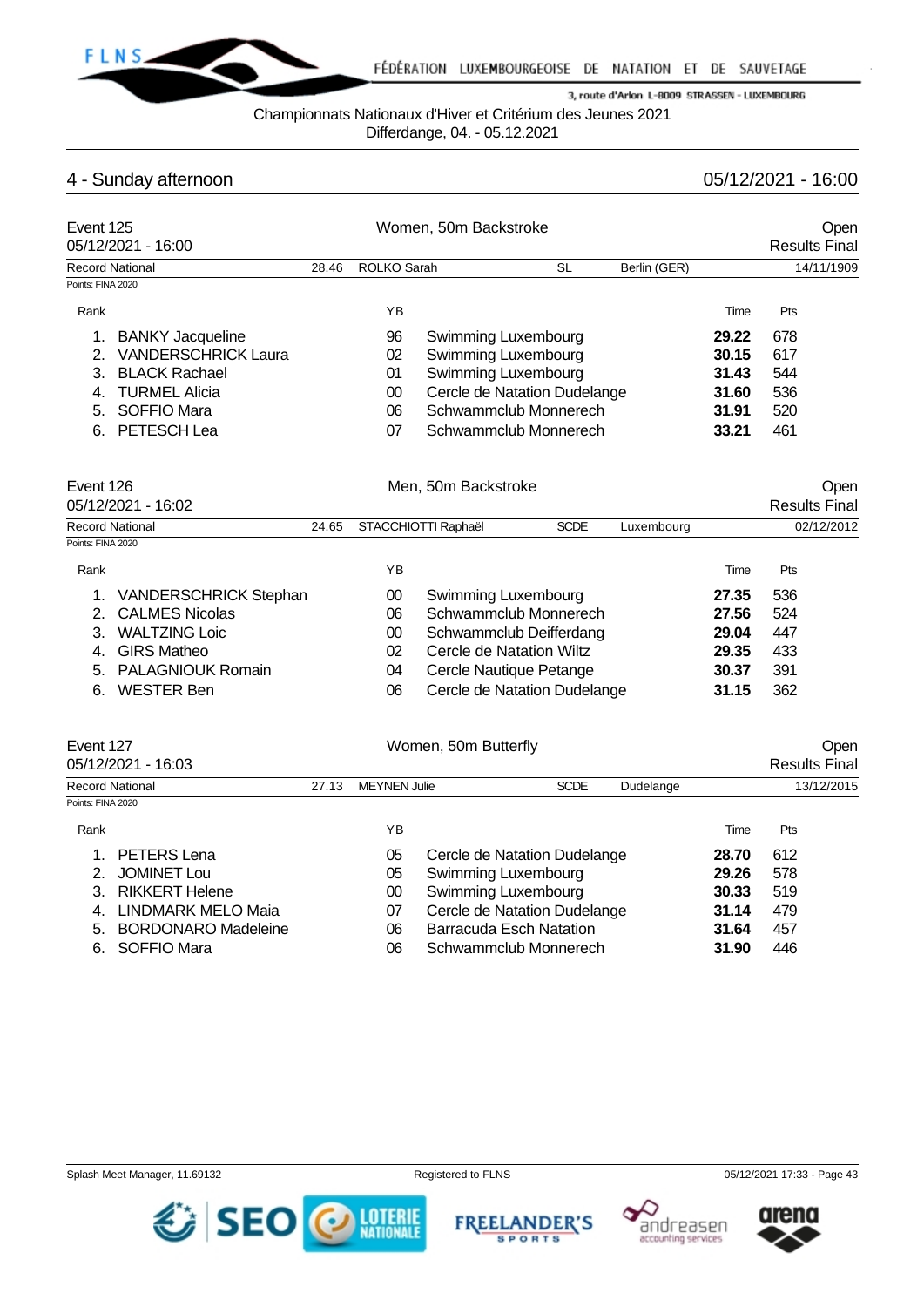

## Championnats Nationaux d'Hiver et Critérium des Jeunes 2021

Differdange, 04. - 05.12.2021

|                   | Event 128                |       |                    | Men, 50m Butterfly              |             | <b>Open</b>  |       |                      |
|-------------------|--------------------------|-------|--------------------|---------------------------------|-------------|--------------|-------|----------------------|
|                   | 05/12/2021 - 16:05       |       |                    |                                 |             |              |       | <b>Results Final</b> |
|                   | <b>Record National</b>   | 23.15 | <b>HENX Julien</b> |                                 | <b>CNDu</b> | Angers (FRA) |       | 14/12/2019           |
| Points: FINA 2020 |                          |       |                    |                                 |             |              |       |                      |
| Rank              |                          |       | ΥB                 |                                 |             |              | Time  | <b>Pts</b>           |
|                   | <b>HENX</b> Julien       |       | 95                 | Cercle de Natation Dudelange    |             |              | 24.01 | 743                  |
|                   | <b>FRIPPIAT Florian</b>  |       | 98                 | Schwammclub Deifferdang         |             |              | 24.65 | 686                  |
| 3.                | <b>TONUS Frederic</b>    |       | 73                 | Luxembourg Sharks Swimming Club |             |              | 25.90 | 592                  |
| 4.                | CONSTANTINO CAEIRO Diogo |       | 03                 | Cercle de Natation Dudelange    |             |              | 26.14 | 576                  |
| 5.                | <b>JAAS Jeff</b>         |       | 04                 | Swimming Club Le Dauphin Ett    |             |              | 26.39 | 559                  |
| 6.                | SIMAO NOGUEIRA Joao      |       | 04                 | Schwammclub Deifferdang         |             |              | 26.81 | 533                  |

|                            |                                                                                | Women, 100m Freestyle        | Open        |            |                                           |                      |
|----------------------------|--------------------------------------------------------------------------------|------------------------------|-------------|------------|-------------------------------------------|----------------------|
|                            |                                                                                |                              |             |            |                                           | <b>Results Final</b> |
|                            |                                                                                | <b>MEYNEN Julie</b>          | <b>SCDE</b> |            |                                           | 03/12/2015           |
|                            |                                                                                |                              |             |            |                                           |                      |
|                            | ΥB                                                                             |                              | Time        | <b>Pts</b> | 50 <sub>m</sub>                           | 100m                 |
| <b>MEYNEN Julie</b>        | 97                                                                             | Swimming Club Le Dauphin Ett |             | 749        | 26.66                                     | 28.66                |
| <b>OLIVIER Monique</b>     | 98                                                                             | Schwammclub Deifferdang      |             | 726        | 26.95                                     | 28.95                |
| <b>BANKY Jacqueline</b>    | 96                                                                             | Swimming Luxembourg          |             | 638        | 27.97                                     | 30.38                |
| <b>HRIC Laura</b>          | 05                                                                             | Swimming Luxembourg          | 59.77       | 594        | 28.80                                     | 30.97                |
| <b>VANDERSCHRICK Laura</b> | 02                                                                             | Swimming Luxembourg          | 1:01.17     | 554        | 29.07                                     | 32.10                |
| SOFFIO Mara                | 06                                                                             | Schwammclub Monnerech        | 1:03.91     | 486        | 30.54                                     | 33.37                |
|                            | Event 129<br>05/12/2021 - 16:11<br><b>Record National</b><br>Points: FINA 2020 |                              | 53.39       |            | Budapest (HUN)<br>55.32<br>55.90<br>58.35 |                      |

| Event 130<br>05/12/2021 - 16:13                                                                                                                                                              |                            | Men, 100m Freestyle                                                                                                                                                            | Open<br><b>Results Final</b>              |                                           |                                                    |                                                    |
|----------------------------------------------------------------------------------------------------------------------------------------------------------------------------------------------|----------------------------|--------------------------------------------------------------------------------------------------------------------------------------------------------------------------------|-------------------------------------------|-------------------------------------------|----------------------------------------------------|----------------------------------------------------|
| <b>Record National</b>                                                                                                                                                                       | 48.06                      | <b>HENX Julien</b>                                                                                                                                                             | <b>CNDu</b>                               | Montpellier (FRA)                         |                                                    | 03/12/2017                                         |
| Points: FINA 2020                                                                                                                                                                            |                            |                                                                                                                                                                                |                                           |                                           |                                                    |                                                    |
| Rank                                                                                                                                                                                         | ΥB                         |                                                                                                                                                                                | Time                                      | <b>Pts</b>                                | 50 <sub>m</sub>                                    | 100m                                               |
| DALEIDEN CIUFERRI Ralph<br><b>BRANDENBURGER Pit</b><br>2.<br><b>VANDERSCHRICK Stephan</b><br>3.<br><b>JAAS Jeff</b><br>4.<br>CONSTANTINO CAEIRO Diogo03<br>5.<br><b>TONUS Frederic</b><br>6. | 03<br>95<br>00<br>04<br>73 | Swimming Luxembourg<br>Schwammclub Deifferdang<br>Swimming Luxembourg<br>Swimming Club Le Dauphin Ett<br>Cercle de Natation Dudelange<br>Luxembourg Sharks Swimming Club 54.26 | 48.53<br>50.35<br>50.66<br>53.52<br>54.21 | 794 MP<br>711<br>698<br>592<br>569<br>568 | 23.38<br>24.35<br>24.72<br>25.38<br>25.83<br>26.43 | 25.15<br>26.00<br>25.94<br>28.14<br>28.38<br>27.83 |







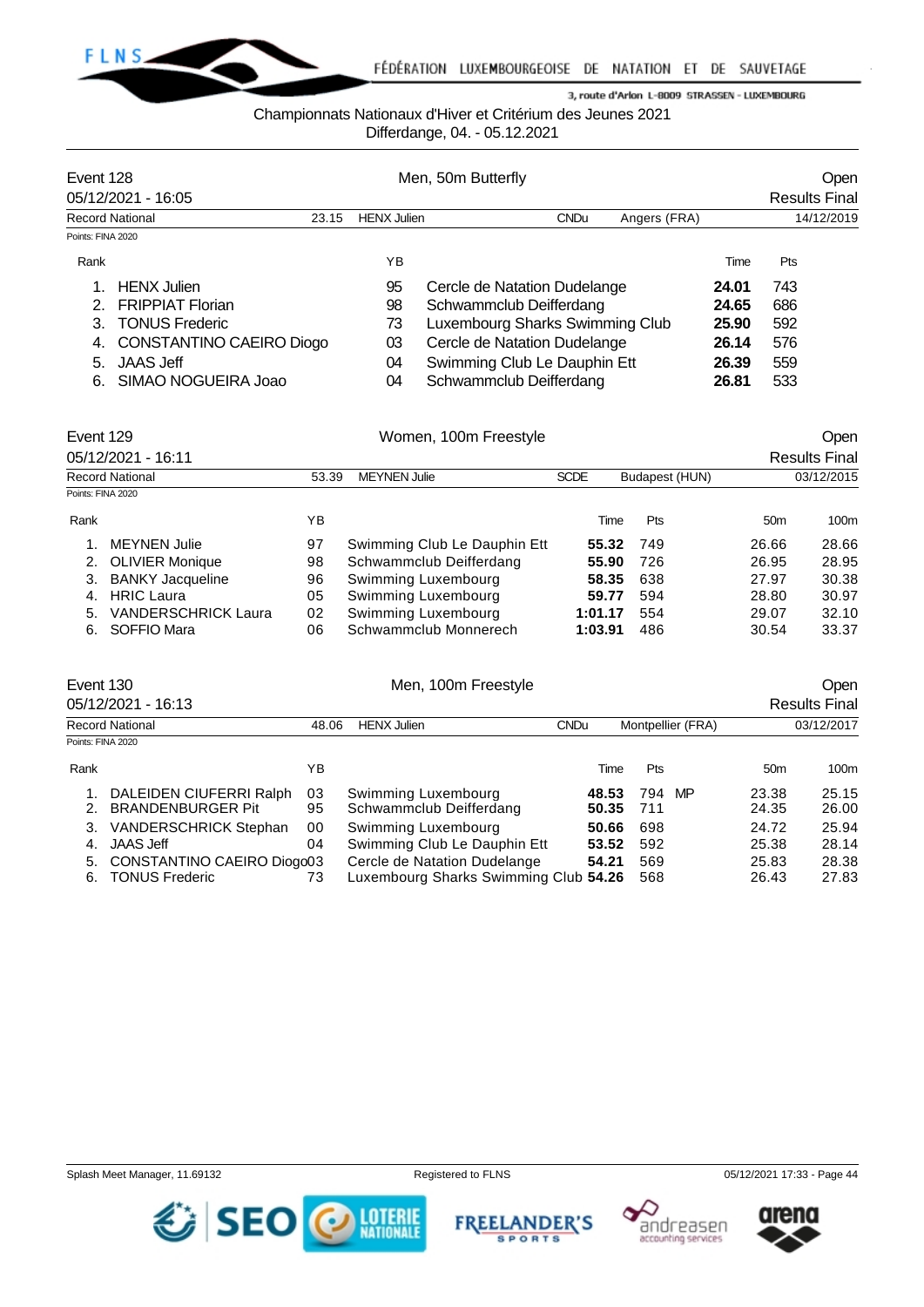

Championnats Nationaux d'Hiver et Critérium des Jeunes 2021

Differdange, 04. - 05.12.2021

| Event 131         |                                              |         | Women, 100m Breaststroke     | Open<br><b>Results Final</b> |            |                 |            |
|-------------------|----------------------------------------------|---------|------------------------------|------------------------------|------------|-----------------|------------|
|                   | 05/12/2021 - 16:15<br><b>Record National</b> | 1:11.14 | <b>WALTZING Aurélie</b>      | <b>SCD</b>                   | Bonn (GER) |                 | 27/11/2010 |
| Points: FINA 2020 |                                              |         |                              |                              |            |                 |            |
| Rank              |                                              | ΥB      |                              | Time                         | <b>Pts</b> | 50 <sub>m</sub> | 100m       |
|                   | <b>ALBERS Neele</b>                          | 05      | Swimming Club Le Dauphin Ett | 1:14.80                      | 579        | 35.11           | 39.69      |
|                   | <b>CALMES Liz</b>                            | 08      | Schwammclub Monnerech        | 1:17.26                      | 525        | 36.20           | 41.06      |
| З.                | <b>LEONARD Lis</b>                           | 05      | Swimming Luxembourg          | 1:17.54                      | 520        | 35.88           | 41.66      |
| $\mathbf{4}$      | <b>BORDONARO Madeleine</b>                   | 06      | Barracuda Esch Natation      | 1:18.05                      | 510        | 36.30           | 41.75      |
| 5.                | <b>CALMES Lara</b>                           | 04      | Schwammclub Monnerech        | 1:20.74                      | 460        | 37.01           | 43.73      |
| 6.                | <b>CORBEEL BASTIN Ava</b>                    | 07      | Swimming Club Le Dauphin Ett | 1:21.38                      | 449        | 38.43           | 42.95      |

| Event 132         | 05/12/2021 - 16:18          |       | Men, 100m Breaststroke  |             | <b>Open</b><br><b>Results Final</b> |                 |       |  |
|-------------------|-----------------------------|-------|-------------------------|-------------|-------------------------------------|-----------------|-------|--|
|                   | <b>Record National</b>      | 59.48 | STACCHIOTTI Raphaël     | <b>SCDE</b> | Dudelange                           | 13/12/2015      |       |  |
| Points: FINA 2020 |                             |       |                         |             |                                     |                 |       |  |
| Rank              |                             | ΥB    |                         | Time        | <b>Pts</b>                          | 50 <sub>m</sub> | 100m  |  |
|                   | <b>KEMP Finn</b>            | 05    | Swimming Luxembourg     | 1:04.15     | 651                                 | 30.42           | 33.73 |  |
| 2.                | <b>ROLKO Ricky</b>          | 99    | Swimming Luxembourg     | 1:04.26     | 648                                 | 30.50           | 33.76 |  |
| 3.                | DE MACEDO CRESTA Gabriel 02 |       | Swimming Luxembourg     | 1:06.93     | 573                                 | 31.33           | 35.60 |  |
| 4.                | <b>CHAUSSARD Albert</b>     | 07    | Swimming Luxembourg     | 1:09.03     | 522                                 | 32.11           | 36.92 |  |
| 5.                | LUKA Mory                   | 04    | Swimming Luxembourg     | 1:10.17     | 497                                 | 32.96           | 37.21 |  |
| 6.                | <b>WALTZING Loic</b>        | 00    | Schwammclub Deifferdang | 1:10.45     | 491                                 | 33.07           | 37.38 |  |

| Event 34 | 05/12/2021 - 16:30                                   |                | <b>Open</b><br><b>Results</b>                                                           |                            |           |                         |                         |                         |                         |
|----------|------------------------------------------------------|----------------|-----------------------------------------------------------------------------------------|----------------------------|-----------|-------------------------|-------------------------|-------------------------|-------------------------|
|          | <b>Record National</b>                               |                | 2:13.12<br><b>OLIVIER Monique</b>                                                       |                            | <b>SL</b> | Starvanger (NOR)        |                         |                         | 01/11/2019              |
|          | Points: FINA 2020                                    |                |                                                                                         |                            |           |                         |                         |                         |                         |
| Rank     |                                                      | YB             |                                                                                         | Time                       | Pts       | 50 <sub>m</sub>         | 100m                    | 150 <sub>m</sub>        | 200 <sub>m</sub>        |
| Jeunes F |                                                      |                |                                                                                         |                            |           |                         |                         |                         |                         |
|          | 1. LINDMARK MELO Maia<br>Championne Federal          | 07             | Cercle de Natation Dudelar 2:32.97 478                                                  |                            |           | 32.22                   | 38.11                   | 41.38                   | 41.26                   |
|          | 2. HAN Mengjia<br>3. THIRY Alice                     | 07<br>08       | Swimming Luxembourg<br>Cercle de Natation Wiltz                                         | 2:45.62 376<br>2:49.61 350 |           | 36.72<br>35.55          | 42.07<br>42.25          | 43.88<br>45.15          | 42.95<br>46.66          |
| Open     |                                                      |                |                                                                                         |                            |           |                         |                         |                         |                         |
|          | 1. LINDMARK MELO Maia<br>Championne Federal          | 07             | Cercle de Natation Dudelar 2:32.97 478                                                  |                            |           | 32.22                   | 38.11                   | 41.38                   | 41.26                   |
| 4.       | 2. HAAG Nora<br>3. HAN Mengjia<br><b>THIRY Alice</b> | 04<br>07<br>08 | Swimming Club Le Dauphir 2:40.72 412<br>Swimming Luxembourg<br>Cercle de Natation Wiltz | 2:45.62 376<br>2:49.61 350 |           | 35.08<br>36.72<br>35.55 | 39.90<br>42.07<br>42.25 | 42.09<br>43.88<br>45.15 | 43.65<br>42.95<br>46.66 |





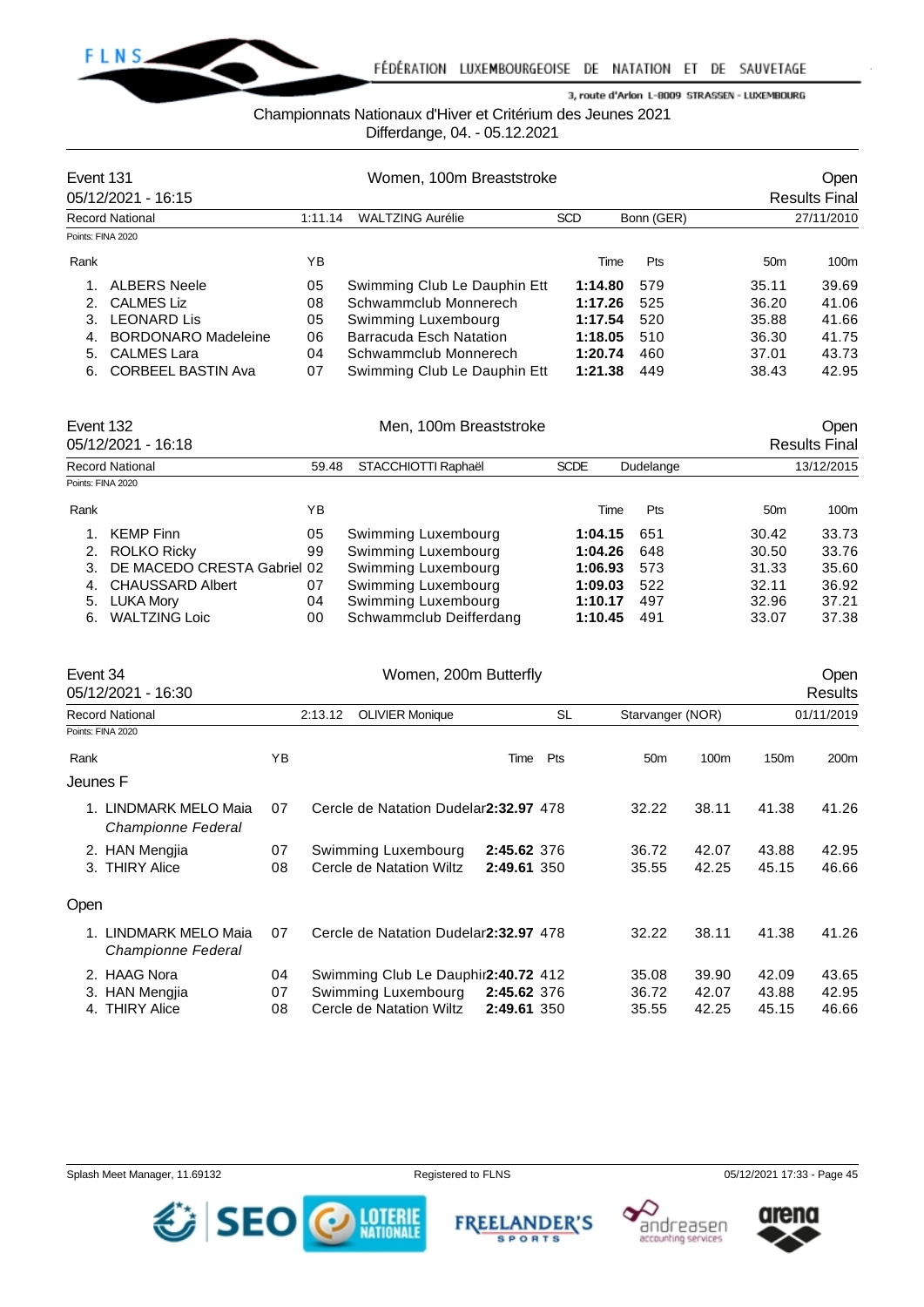

## Championnats Nationaux d'Hiver et Critérium des Jeunes 2021

Differdange, 04. - 05.12.2021

| Event 35 | 05/12/2021 - 16:33                             |          |         | Men, 200m Butterfly                                      |             |             |                 | <b>Open</b><br><b>Results</b> |                  |                |
|----------|------------------------------------------------|----------|---------|----------------------------------------------------------|-------------|-------------|-----------------|-------------------------------|------------------|----------------|
|          | <b>Record National</b>                         |          | 1:57.20 | STACCHIOTTI Raphaël                                      |             | <b>SCDE</b> | Dudelange       |                               |                  | 13/12/2015     |
|          | Points: FINA 2020                              |          |         |                                                          |             |             |                 |                               |                  |                |
| Rank     |                                                | YB       |         |                                                          | Time        | Pts         | 50 <sub>m</sub> | 100m                          | 150 <sub>m</sub> | 200m           |
|          | <b>Pupilles M</b>                              |          |         |                                                          |             |             |                 |                               |                  |                |
|          | 1. VIGUIER Evan                                | 08       |         | Swimming Luxembourg                                      | 2:41.31 302 |             | 35.21           | 40.55                         | 42.84            | 42.71          |
|          | 2. RUIZ Jacobo                                 | 09       |         | Schwammclub Monnerech 3:06.74 194                        |             |             | 40.71           | 48.91                         | 49.83            | 47.29          |
|          | Jeunes M                                       |          |         |                                                          |             |             |                 |                               |                  |                |
|          | 1. ESCHETTE Louis                              | 07       |         | Cercle de Natation Wiltz                                 | 2:24.08 423 |             | 32.34           | 36.38                         | 37.44            | 37.92          |
|          | 2. CALMES Nicolas                              | 06       |         | Schwammclub Monnerech 2:25.33 413                        |             |             | 29.84           | 36.86                         | 39.70            | 38.93          |
|          | Juniors M                                      |          |         |                                                          |             |             |                 |                               |                  |                |
|          | 1. SIMAO NOGUEIRA Joao                         | 04       |         | Schwammclub Deifferdang2:12.66 543                       |             |             | 28.99           | 34.00                         | 34.65            | 35.02          |
|          | 2. OLINGER Liam                                | 05       |         | Schwammclub Monnerech 2:39.32 313                        |             |             | 31.50           | 41.38                         | 42.36            | 44.08          |
| Open     |                                                |          |         |                                                          |             |             |                 |                               |                  |                |
|          | 1. FRIPPIAT Florian<br><b>Champion Federal</b> | 98       |         | Schwammclub Deifferdang2:09.11 589                       |             |             | 28.42           | 32.75                         | 33.72            | 34.22          |
|          | 2. SIMAO NOGUEIRA Joao                         | 04       |         | Schwammclub Deifferdang2:12.66 543                       |             |             | 28.99           | 34.00                         | 34.65            | 35.02          |
|          | 3. CONSTANTINO CAEIRO L03                      |          |         | Cercle de Natation Dudelar2:20.06 461                    |             |             | 29.80           | 35.06                         | 37.80            | 37.40          |
|          | 4. ESCHETTE Louis                              | 07       |         | Cercle de Natation Wiltz                                 | 2:24.08 423 |             | 32.34           | 36.38                         | 37.44            | 37.92          |
|          | 5. CALMES Nicolas                              | 06       |         | Schwammclub Monnerech 2:25.33 413                        |             |             | 29.84           | 36.86                         | 39.70            | 38.93          |
|          | 6. OLINGER Liam                                | 05       |         | Schwammclub Monnerech 2:39.32 313                        |             |             | 31.50           | 41.38                         | 42.36            | 44.08          |
|          | 7. VIGUIER Evan<br>8. RUIZ Jacobo              | 08<br>09 |         | Swimming Luxembourg<br>Schwammclub Monnerech 3:06.74 194 | 2:41.31 302 |             | 35.21<br>40.71  | 40.55<br>48.91                | 42.84<br>49.83   | 42.71<br>47.29 |
|          |                                                |          |         |                                                          |             |             |                 |                               |                  |                |

| Event 36          |                                |                    |                    | Men, 1500m Freestyle |                    |                          |  |                                   |                    |                |                                    |                    | Open       |
|-------------------|--------------------------------|--------------------|--------------------|----------------------|--------------------|--------------------------|--|-----------------------------------|--------------------|----------------|------------------------------------|--------------------|------------|
|                   | 05/12/2021 - 16:41             |                    |                    |                      |                    |                          |  |                                   |                    |                |                                    |                    | Results    |
| Record National   |                                |                    |                    | 15:25.72             |                    | <b>BRANDENBURGER Pit</b> |  | <b>SCD</b>                        |                    | Hangzhou (CHN) |                                    |                    | 15/12/2018 |
| Points: FINA 2020 |                                |                    |                    |                      |                    |                          |  |                                   |                    |                |                                    |                    |            |
| Rank              |                                |                    |                    |                      | ΥB                 |                          |  |                                   |                    |                | Time                               | <b>Pts</b>         |            |
| Jeunes M          |                                |                    |                    |                      |                    |                          |  |                                   |                    |                |                                    |                    |            |
| 1.                | <b>WESTER Ben</b>              |                    |                    |                      | 06                 |                          |  | Cercle de Natation Dudelange      |                    |                | 17:55.49                           | 490                |            |
|                   | $100m$ :<br>200 <sub>m</sub> : | 1:05.09<br>2:15.62 | 1:05.09<br>1:10.53 | $500m$ :<br>600m:    | 5:51.85<br>7:02.85 | 1:13.02<br>1:11.00       |  | 900m: 10:39.93<br>1000m: 11:52.53 | 1:13.34<br>1:12.60 |                | 1300m: 15:31.33<br>1400m: 16:44.31 | 1:14.20<br>1:12.98 |            |
|                   | $300m$ :                       | 3:27.07            | 1:11.45            | 700m:                | 8:14.70            | 1:11.85                  |  | 1100m: 13:06.22                   | 1.13.69            |                | 1500m: 17:55.49                    | 1:11.18            |            |
|                   | 400m:                          | 4:38.83            | 1:11.76            | 800m:                | 9:26.59            | 1:11.89                  |  | 1200m: 14:17.13                   | 1:10.91            |                |                                    |                    |            |
|                   |                                |                    |                    |                      |                    |                          |  |                                   |                    |                |                                    |                    |            |

## Juniors M

| 1. WEYRICH Mike |                       |  |  | 05 Swimming Club Le Dauphin Ett |  |  |                                                  |  | <b>16:42.48</b> 605 |                                                                       |  |
|-----------------|-----------------------|--|--|---------------------------------|--|--|--------------------------------------------------|--|---------------------|-----------------------------------------------------------------------|--|
|                 | 100m: 1:01.07 1:01.07 |  |  |                                 |  |  |                                                  |  |                     | 500m: 5:28.42 1:07.43 900m: 9:58.15 1:08.34 1300m: 14:29.86 1:07.93   |  |
|                 | 200m: 2:07.20 1:06.13 |  |  |                                 |  |  |                                                  |  |                     | 600m: 6:34.90 1:06.48 1000m: 11:06.00 1:07.85 1400m: 15:36.53 1:06.67 |  |
|                 | 300m: 3:14.26 1:07.06 |  |  |                                 |  |  |                                                  |  |                     | 700m: 7:42.09 1:07.19 1100m: 12:13.81 1:07.81 1500m: 16:42.48 1:05.95 |  |
|                 | 400m: 4:20.99 1:06.73 |  |  |                                 |  |  | 800m: 8:49.81  1:07.72  1200m: 13:21.93  1:08.12 |  |                     |                                                                       |  |

Splash Meet Manager, 11.69132 **Registered to FLNS** Registered to FLNS 05/12/2021 17:33 - Page 46

SEO O MERIE



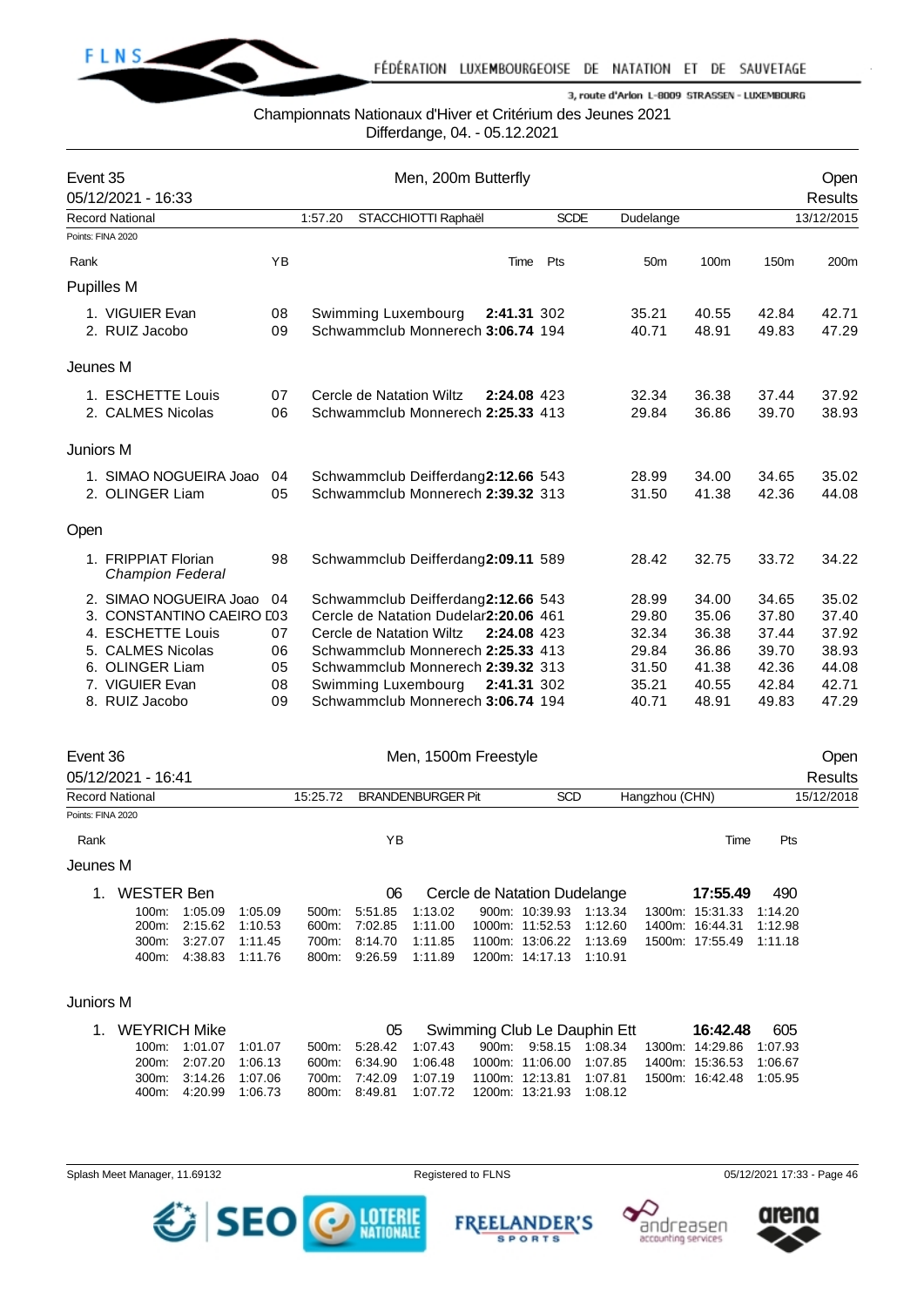

Championnats Nationaux d'Hiver et Critérium des Jeunes 2021

Differdange, 04. - 05.12.2021

Event 36, Boys, 1500m Freestyle, Juniors M

| Rank           |                             |         |         |       | ΥB      |                     |  |                     |         |  | Time            | Pts     |
|----------------|-----------------------------|---------|---------|-------|---------|---------------------|--|---------------------|---------|--|-----------------|---------|
| 2 <sub>1</sub> | <b>THILL Nicolas</b>        |         |         |       | 05      |                     |  | Swimming Luxembourg |         |  | 16:57.87        | 578     |
|                | $100m$ :                    | 1:02.44 | 1:02.44 | 500m  | 5:34.12 | 1:08.23             |  | 900m: 10:08.73      | 1:08.57 |  | 1300m: 14:43.61 | 1:09.30 |
|                | 200 <sub>m</sub> :          | 2:09.82 | 1:07.38 | 600m: | 6:42.99 | 1:08.87             |  | 1000m: 11:17.67     | 1:08.94 |  | 1400m: 15.51.54 | 1:07.93 |
|                | $300m$ :                    | 3:17.65 | 1:07.83 | 700m: | 7:51.69 | 1:08.70             |  | 1100m: 12:25.70     | 1:08.03 |  | 1500m: 16:57.87 | 1:06.33 |
|                | 400m:                       | 4:25.89 | 1:08.24 | 800m: | 9:00.16 | 1:08.47             |  | 1200m: 13:34.31     | 1:08.61 |  |                 |         |
| 3.             | <b>MACLEAR Gareth</b><br>05 |         |         |       |         | Swimming Luxembourg |  |                     |         |  | 18:09.67        | 471     |
|                | $100m$ :                    | 1:07.08 | 1:07.08 | 500m: | 5:56.28 | 1:12.75             |  | 900m: 10:50.14      | 1:13.71 |  | 1300m: 15:45.08 | 1:13.35 |
|                | 200m:                       | 2:18.67 | 1:11.59 | 600m: | 7:09.18 | 1:12.90             |  | 1000m: 12:04.39     | 1:14.25 |  | 1400m: 16:59.11 | 1:14.03 |
|                | 300m:                       | 3:30.85 | 1:12.18 | 700m: | 8:22.89 | 1:13.71             |  | 1100m: 13:17.98     | 1:13.59 |  | 1500m: 18:09.67 | 1:10.56 |
|                | 400m:                       | 4:43.53 | 1:12.68 | 800m: | 9:36.43 | 1:13.54             |  | 1200m: 14:31.73     | 1:13.75 |  |                 |         |

#### Open

| 1. | <b>WEYRICH Mike</b>   |         |         |       | 05      |         |                              | Swimming Club Le Dauphin Ett | 16:42.48        | 605     |
|----|-----------------------|---------|---------|-------|---------|---------|------------------------------|------------------------------|-----------------|---------|
|    | 100m:                 | 1:01.07 | 1:01.07 | 500m: | 5.28.42 | 1:07.43 | 900m: 9:58.15                | 1:08.34                      | 1300m: 14:29.86 | 1:07.93 |
|    | 200m:                 | 2:07.20 | 1:06.13 | 600m: | 6:34.90 | 1:06.48 | 1000m: 11:06.00              | 1:07.85                      | 1400m: 15:36.53 | 1:06.67 |
|    | 300m:                 | 3:14.26 | 1:07.06 | 700m: | 7:42.09 | 1:07.19 | 1100m: 12:13.81              | 1:07.81                      | 1500m: 16:42.48 | 1:05.95 |
|    | 400m:                 | 4:20.99 | 1:06.73 | 800m: | 8:49.81 | 1:07.72 | 1200m: 13:21.93              | 1:08.12                      |                 |         |
| 2. | <b>THILL Nicolas</b>  |         |         |       | 05      |         | Swimming Luxembourg          |                              | 16:57.87        | 578     |
|    | 100m:                 | 1:02.44 | 1:02.44 | 500m: | 5:34.12 | 1:08.23 | 900m: 10:08.73               | 1:08.57                      | 1300m: 14:43.61 | 1:09.30 |
|    | 200m:                 | 2:09.82 | 1:07.38 | 600m: | 6:42.99 | 1:08.87 | 1000m: 11:17.67              | 1:08.94                      | 1400m: 15:51.54 | 1:07.93 |
|    | 300m:                 | 3:17.65 | 1:07.83 | 700m: | 7:51.69 | 1:08.70 | 1100m: 12:25.70              | 1:08.03                      | 1500m: 16:57.87 | 1:06.33 |
|    | 400m:                 | 4:25.89 | 1:08.24 | 800m: | 9:00.16 | 1:08.47 | 1200m: 13:34.31              | 1:08.61                      |                 |         |
|    |                       |         |         |       |         |         |                              |                              |                 |         |
| 3. | <b>WESTER Ben</b>     |         |         |       | 06      |         | Cercle de Natation Dudelange |                              | 17:55.49        | 490     |
|    | 100m:                 | 1:05.09 | 1:05.09 | 500m: | 5:51.85 | 1:13.02 | 900m: 10:39.93               | 1:13.34                      | 1300m: 15:31.33 | 1:14.20 |
|    | 200m:                 | 2:15.62 | 1:10.53 | 600m: | 7:02.85 | 1:11.00 | 1000m: 11:52.53              | 1:12.60                      | 1400m: 16:44.31 | 1:12.98 |
|    | 300m:                 | 3:27.07 | 1:11.45 | 700m: | 8:14.70 | 1:11.85 | 1100m: 13:06.22              | 1:13.69                      | 1500m: 17:55.49 | 1:11.18 |
|    | 400m:                 | 4:38.83 | 1:11.76 | 800m: | 9:26.59 | 1:11.89 | 1200m: 14:17.13              | 1:10.91                      |                 |         |
| 4. | <b>MACLEAR Gareth</b> |         |         |       | 05      |         | Swimming Luxembourg          |                              | 18:09.67        | 471     |
|    | 100m:                 | 1:07.08 | 1:07.08 | 500m: | 5:56.28 | 1:12.75 | 900m: 10:50.14               | 1:13.71                      | 1300m: 15:45.08 | 1:13.35 |
|    | $200m$ :              | 2:18.67 | 1:11.59 | 600m: | 7:09.18 | 1:12.90 | 1000m: 12:04.39              | 1:14.25                      | 1400m: 16:59.11 | 1:14.03 |
|    | 300m:                 | 3:30.85 | 1:12.18 | 700m: | 8:22.89 | 1:13.71 | 1100m: 13:17.98              | 1:13.59                      | 1500m: 18:09.67 | 1:10.56 |

| Event 37               |                                | Women, 4 x 100m Medley |                     |                     |                              |           |           |         |         | Open       |  |  |
|------------------------|--------------------------------|------------------------|---------------------|---------------------|------------------------------|-----------|-----------|---------|---------|------------|--|--|
|                        | 05/12/2021 - 17:05             |                        |                     |                     |                              |           |           |         |         | Results    |  |  |
| <b>Record National</b> |                                | 4:21.59                |                     | Swimming Luxembourg |                              | <b>SL</b> | Dudelange |         |         | 02/12/2018 |  |  |
| Points: FINA 2020      |                                |                        |                     |                     |                              |           |           |         |         |            |  |  |
| Rank                   |                                |                        |                     |                     |                              |           |           | Time    | Pts     |            |  |  |
|                        | Swimming Luxembourg 1          |                        | Swimming Luxembourg |                     |                              |           |           | 4:27.77 | 594     |            |  |  |
|                        | <b>BANKY Jacqueline</b>        | 96                     | 30.54               | 1:03.63             | <b>JOMINET Lou</b>           |           | 05        | 30.05   | 1:06.15 |            |  |  |
|                        | <b>LEONARD Lis</b>             | 05                     | 35.73               | 1:18.05             | <b>HRIC Laura</b>            |           | 05        | 28.58   | 59.94   |            |  |  |
| 2.                     | Cercle de Natation Dudelange 1 |                        |                     |                     | Cercle de Natation Dudelange |           |           | 4:40.17 | 519     |            |  |  |
|                        | <b>LINDMARK MELO Maia</b>      | 07                     | 34.45               | 1:10.82             | PETERS Lena                  |           | 05        | 31.71   | 1:05.44 |            |  |  |
|                        | TURMEL Alicia                  | 00                     | 38.09               | 1:20.37             | <b>BARBERON Sophie</b>       |           | 05        | 29.99   | 1:03.54 |            |  |  |
| 3.                     | Swimming Club Le Dauphin Ett 1 |                        |                     |                     | Swimming Club Le Dauphin Ett |           |           | 4:40.55 | 517     |            |  |  |
|                        | <b>CORBEEL BASTIN Ava</b>      | 07                     | 36.81               | 1:16.65             | <b>HAAG Nora</b>             |           | 04        | 33.57   | 1:14.69 |            |  |  |
|                        | <b>ALBERS Neele</b>            | 05                     | 34.97               | 1:14.59             | <b>MEYNEN Julie</b>          |           | 97        | 26.15   | 54.62   |            |  |  |

Splash Meet Manager, 11.69132 **Registered to FLNS** Registered to FLNS 05/12/2021 17:33 - Page 47



**FREEL ANDER'S SPORTS**